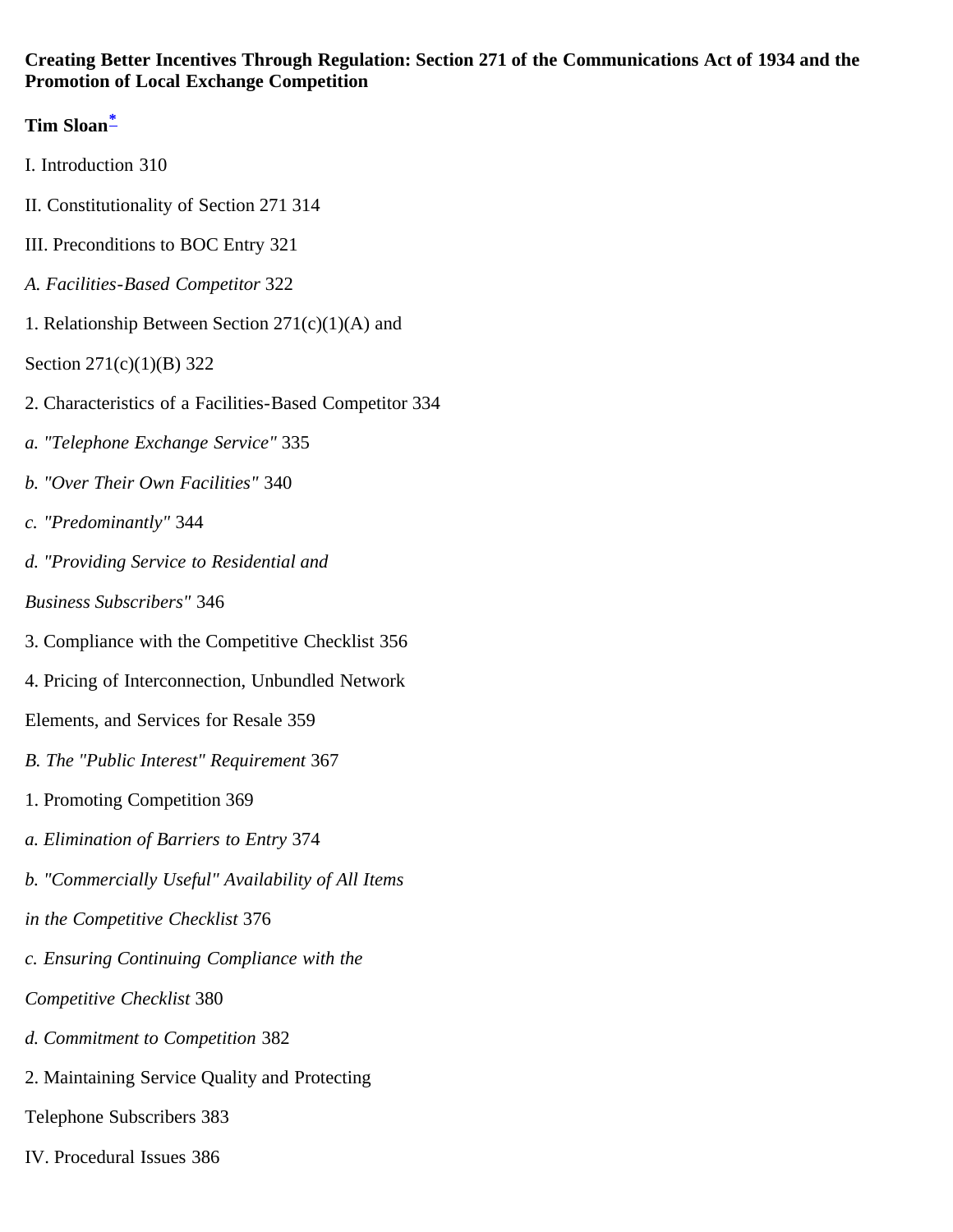- *A. Consultation with State Regulatory Commissions* 386
- *B. Consultation with the DOJ* 390
- 1. Scope of DOJ Review 390
- 2. According "Substantial Weight" to the DOJ's Views 392
- *C. Appellate Review* 394
- V. Conclusion 396
- I. Introduction

Section 271 of the Communications Act of 1934 establishes both the procedures by which a Bell Operating Company (BOC) may apply to provide interLATA services in one of its in-region States, $\frac{1}{2}$  $\frac{1}{2}$  $\frac{1}{2}$  and the substantive standards by which that application must be judged. The provision reflects Congress's judgment that, under appropriate circumstances, the BOCs should be allowed to offer interLATA services. Section 271 cannot be fully understood or properly applied, however, unless it is viewed in the larger context of the Telecommunications Act of 1996 (Act or 1996 Act) and its underlying purposes.

The overriding goal of the 1996 Act is to promote competition in all telecommunications markets.  $\frac{2}{3}$  But Congress was particularly concerned about introducing and expanding competitive entry into local telecommuni cations service markets.<sup>[3](#page-31-3)</sup> Consequently, the 1996 Act required the BOCs and other local exchange carriers (LECs) to "unbundle their networks and to resell to competitors the unbundled elements, features, functions, and capabilities that . . . new entrants need to compete in the local market." $\frac{4}{3}$  $\frac{4}{3}$  $\frac{4}{3}$  More importantly, perhaps, Congress sought to create incentives for firms to cooperate in the opening of their monopoly markets to competition.<sup>[5](#page-32-0)</sup> Section 271 is the most prominent example of that effort.<sup>[6](#page-32-1)</sup> In essence, Congress held out interLATA entry as a reward for the BOCs' acceptance of and compliance with interconnection, unbundling, and resale obligations designed to facilitate entry by alternative providers of local telecommunications services. The floor manager of the telecommunications bill in the House of Representatives, Representative Bliley, succinctly summarized the bargain: "Once the [BOCs] open the local exchange networks to competition, [they] are free to compete in the long distance and manufacturing markets." $\mathbb{Z}$ 

Congress charged the Federal Communications Commission (FCC or Commission) with the task of reviewing and disposing of BOC interLATA applications.  $\frac{8}{3}$  $\frac{8}{3}$  $\frac{8}{3}$  The Commission may not act completely on its own, however. It must consult with the state commission implicated by each BOC application "in order to verify the compliance of the [BOC] with the requirements of [section 271]." $\frac{9}{2}$  Section 271 also directs the Department of Justice (DOJ) to evaluate each BOC application and requires the Commission to give "substantial weight," though not preclusive effect, to that evaluation.<sup>[10](#page-32-5)</sup> In the end, though, section 271 makes the BOCs the masters of their own fate, because it links the success of their interLATA applications directly to their commitment to opening their local markets to meaningful competition. $\frac{11}{1}$  $\frac{11}{1}$  $\frac{11}{1}$ 

The Commission has considered—and denied—three section 271 applications: one by Southwestern Bell (SBC) to provide in-region, interLATA services in Oklahoma; another by Ameritech to market such services in Michigan, and a third by BellSouth to commence long-distance operations in South Carolina.<sup>12</sup> In so doing, the Commission has given its answers to many, though by no means all, of the questions raised by the frequently ambiguous text of section 271. The Commission's decisions have not, however, terminated the many disputes about the meaning and application of that provision. SBC has appealed the Commission's denial of its Oklahoma application.  $\frac{13}{12}$  $\frac{13}{12}$  $\frac{13}{12}$  The Commission's order dismissing Ameritech's request has already sparked collateral litigation in the United States Court of Appeals for the Eighth Circuit<sup>14</sup> and may eventually be appealed to the District of Columbia Circuit Court of Appeals.<sup>15</sup> Other questions will doubtless arise as BOCs seek to offer interLATA services in other states.  $\frac{16}{10}$  $\frac{16}{10}$  $\frac{16}{10}$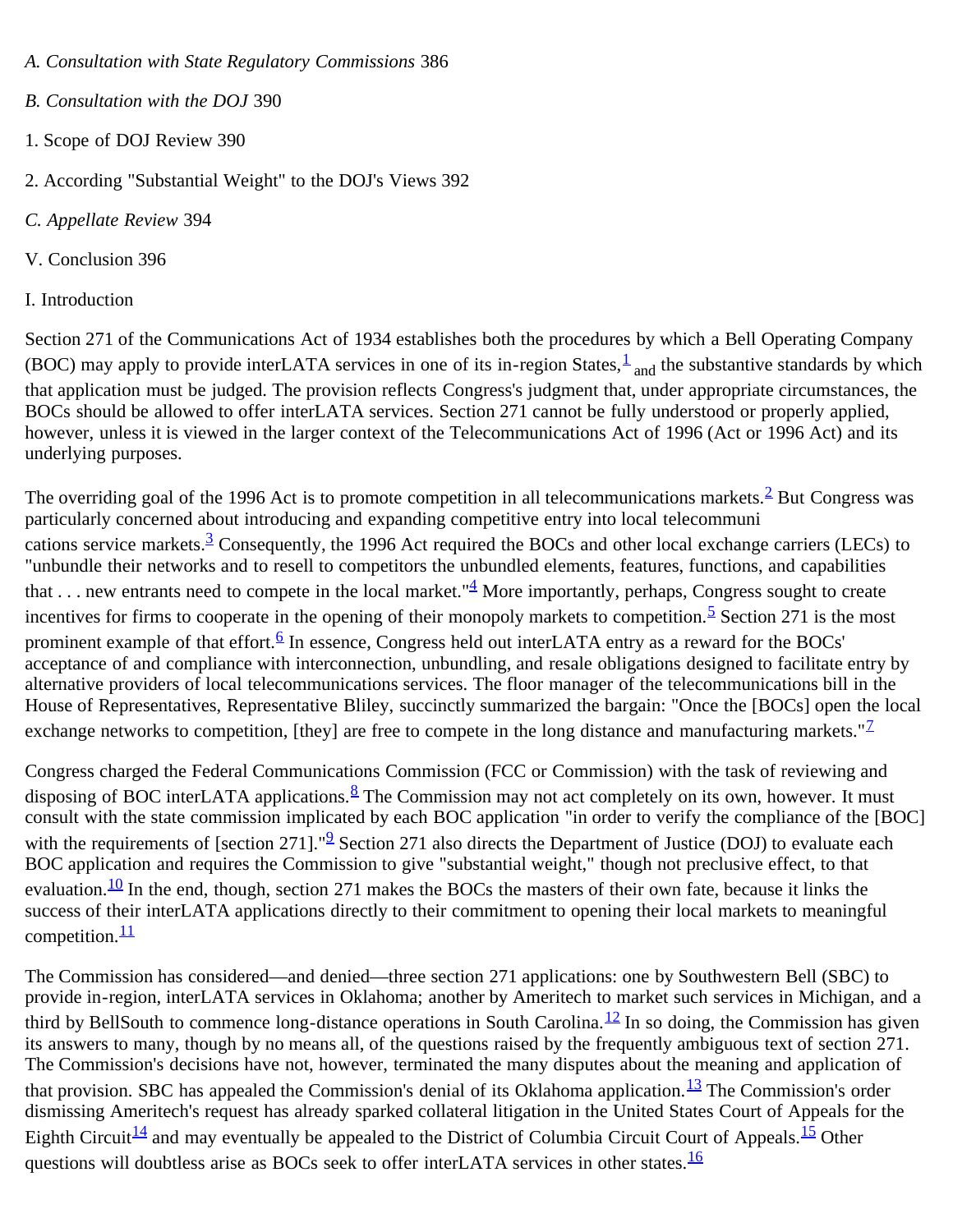This Article examines the text and legislative history of section 271 in an effort to divine how Congress intended that provision to be applied. This Article also assesses whether the interpretations of section 271 that the Commission has issued to date are consistent with that congressional design. Part II addresses the claim that section 271 is an unconstitutional bill of attainder. Part III considers the preconditions to BOC entry—the legal and factual findings that the Commission must make in order to grant a BOC's application to offer in-region, interLATA services. Part IV discusses the procedural framework within which the Commission must operate—the agencies with whom it must consult, the standard of proof that it must apply, and the legal standard against which any Commission decision must be judged. The objective is to develop a construction of section 271 that is consonant with the text and intent of the statute, and that promotes the overriding goal of the 1996 Act—to promote competition in all telecommunications markets, particularly the market for local exchange services.

#### II. Constitutionality of Section 271

On New Year's Eve 1997, a federal district court invalidated section 271, as well as the provisions in the 1996 Act that govern BOC entry into manufacturing, alarm services, and electronic publishing.  $^{17}$  $^{17}$  $^{17}$  While the court intimated that the challenged provisions could be considered appropriate economic regulation, it judged them to be an unconstitutional bill of attainder.<sup>18</sup> A statute constitutes a bill of attainder when it "(1) identifies a specific individual or group (2) inflicts punishment on that individual or group (3) without the benefit of a judicial trial."<sup>19</sup> As demonstrated below, section 271 easily passes muster under each of these tests.

The first criterion is somewhat misstated, because the case law indicates that a statute must do more than specify an individual or group for punishment. The statutes that the Supreme Court has found to be bills of attainder were enactments that penalized individuals to one degree or another for some immutable past behavior or affiliation.  $\frac{20}{10}$  The individuals' place within the attainted class was thus irreversible or inescapable. For a statute to be considered a bill of attainder, therefore, the penalized class must be both "specified" and "fixed." $\frac{21}{21}$  $\frac{21}{21}$  $\frac{21}{21}$ 

Section 271 establishes no such closed class. To the contrary, the BOCs can escape the restriction by complying with the competitive checklist and, thereby, open their market to competition. By applying the language of *Selective Service System v. Minnesota Public Interest Research Group* to the section 271 analysis, the following results: "`Far from attaching to . . . past and ineradicable actions,' ineligibility" for interLATA entry "`is made to turn upon continuously contemporaneous fact'" in this case the lack of an open local exchange marketplace which a BOC desiring interLATA entry "'can correct."<sup>22</sup> Because section 271 does not single out a fixed group, it does not constitute a bill of attainder.

As for the second criterion, section 271 cannot be said to "punish" the BOCs. Indeed, the alleged penalty it imposes is not even permanent. Again, a BOC can secure interLATA entry by complying with the market-opening provisions of the 1996 Act. "A statute that leaves open perpetually the possibility of [escaping the pertinent restriction] does not fall within the historical meaning of forbidden legislative punishment." $\frac{23}{2}$  The court discounted the temporary nature of the interLATA restriction, concluding, without discussion or substantiation, that the principal statutory precondition for interLATA entry (*i.e*., checklist compliance) is "onerous," "tainted with indefiniteness and replete with arbitrary standards," and "may never be met by the BOCs."[24](#page-33-9) But *ipse dixit* cannot provide the "unmistakable evidence of punitive intent" required before a statute may be invalidated as a bill of attainder. $\frac{25}{5}$  $\frac{25}{5}$  $\frac{25}{5}$ 

The court's characterization of the competitive checklist, moreover, would doubtless surprise those Members of Congress who questioned the adequacy of the checklist as an entry condition because it could be complied with easily without producing meaningful local competition.  $\frac{26}{5}$  Further, the sponsor of the Senate telecommunications reform bill, Senator Pressler, indicated that the checklist was a less rigorous standard than the one that governed BOC interLATA entry prior to passage of the 1996 Act. $\frac{27}{10}$  In short, the court's unsubstantiated assertions about the severity of the checklist requirements are contrary to Congress's understanding of those requirements.

The evidence demonstrates that Congress intended section 271 not to penalize the BOCs, but "to further nonpunitive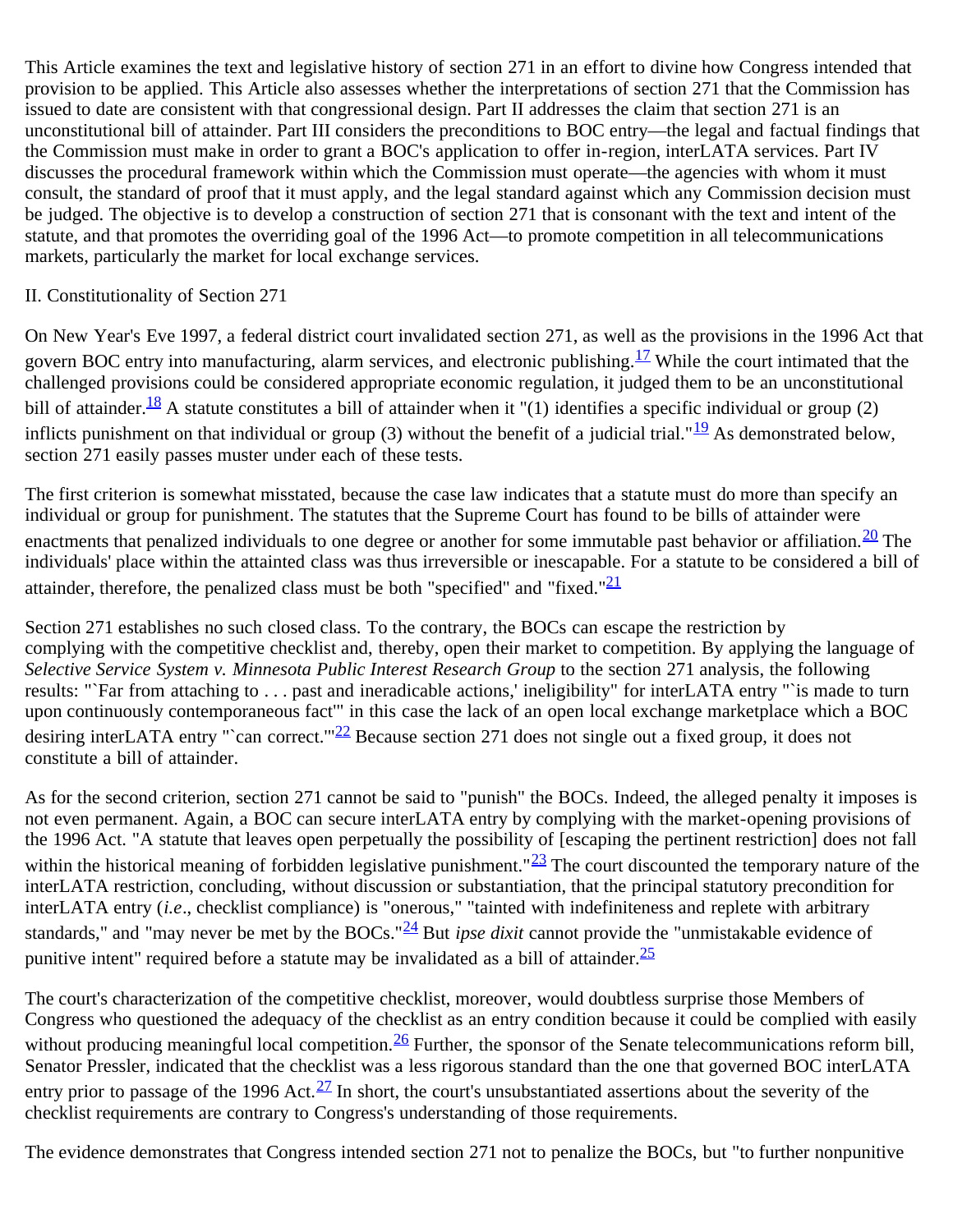legislative purposes." $28$  The fundamental goal of the 1996 Act was to promote competition in all telecommunications markets, notably local exchange service markets.<sup>29</sup> Congress therefore imposed on the LECs that dominate the latter markets certain obligations designed to facilitate competitive entry.<sup>30</sup> There is no question that Congress had the authority to establish the goal of greater competition and to prescribe mechanisms to achieve it. The legislature realized, however, that the path to expanded local competition would be smoother if the LECs could be induced to cooperate with the 1996 Act's market-opening provisions.  $\frac{31}{2}$  $\frac{31}{2}$  $\frac{31}{2}$  Section 271 was intended to create such incentives on the part of the BOCs, the principal providers of local service in the metropolitan areas where most Americans live and work.<sup>32</sup> Far from removing a carrot from the BOCs, as SBC claimed,<sup>33</sup> section 271 was a carrot that Congress held out to encourage the BOCs to collaborate in the effort to promote local competition.  $\frac{34}{1}$  Properly viewed, section 271 is not a punitive law but rather "a prophylactic measure—an incentive to comply with valid laws [to promote competition], enforced by withholding the enjoyment of various benefits (and even rights) until such compliance is evidenced." $\frac{35}{2}$  $\frac{35}{2}$  $\frac{35}{2}$ 

The court nonetheless determined that Congress meant for section 271 to "serve as punishment for the BOCs' presumed anticompetitive conduct." $\frac{36}{2}$  But there is not a shred of evidence for that conclusion in the statute or the legislative history. To the contrary, the record is replete with congressional statements favoring expeditious BOC entry into the interLATA market.  $\frac{37}{2}$  Had Congress actually meant to enact a punitive statute, section 271 would have looked quite different from the provision that came before the court. For example, Congress would not have allowed the BOCs to provide, upon enactment of the 1996 Act, interLATA services outside of their monopoly service areas, a right they did not generally possess previously.<sup>[38](#page-34-12)</sup> It would not have permitted the BOCs to offer, upon enactment, certain "incidental" interLATA services within their service areas, including wireless long-distance services.  $\frac{39}{11}$  It would not have established a standard for judging BOC requests to offer in-region, interLATA services that was, in the minds of many Members of Congress, more favorable to the BOCs than the test in effect before passage of the 1996 Act.<sup>[40](#page-34-14)</sup>

Thus, section 271 displays none of the features that the Supreme Court has stated are necessary characteristics of a punitive statute. $\frac{41}{ }$  $\frac{41}{ }$  $\frac{41}{ }$  It does not fall within the historical meaning of legislative punishment, because its restriction is escapable. There is no evidence that Congress enacted the provision to punish the BOCs. In the absence of such evidence, section 271 should be taken for what it appears to be—a mechanism for allowing the BOCs into the interLATA market in a way that promotes both long-distance and local competition. It is not a bill of attainder.

Finally, section 271 cannot be seen as a punishment imposed without a judicial trial. The 1996 Act, after all, did not impose the interLATA restriction on the BOCs. It first appeared in the 1982 *AT&T Consent Decree*, which was entered in settlement of a 1974 federal antitrust suit against the Bell System. That settlement was precipitated by the trial court's denial of AT&T's motion to dismiss the case. The court concluded, after months of trial, that the "evidence adduced by the government demonstrate[s] that the Bell System has violated the antitrust laws in a number of ways over a lengthy period of time." $\frac{42}{3}$  $\frac{42}{3}$  $\frac{42}{3}$ 

The *SBC* court response is that the consent decree and its restrictions were "born out of alleged antitrust violations by AT&T," not the BOCs.[43](#page-35-2) But the *AT&T* court also concluded, in its order approving the proposed *AT&T Consent Decree*, that "[t]he key to the Bell System's power to impede competition has been its control of local telephone service." $44$  It recognized, moreover, that after the divestiture contemplated by the decree, the Bell System's local service monopolies would pass from AT&T to the newly-created BOCs. The court therefore concluded that unfettered BOC entry into related markets such as long distance "carrie[d] with it a substantial risk that the [BOCs] will use the same anticompetitive techniques used by AT&T in order to thwart the growth of their own competitors. " $\frac{45}{5}$  $\frac{45}{5}$  $\frac{45}{5}$ Accordingly, the court also ratified provisions in the *AT&T Consent Decree* that barred each BOC from providing interLATA services until it could show that "there is no substantial possibility that it could use its monopoly power to impede competition in the market it seeks to enter." $\frac{46}{5}$  $\frac{46}{5}$  $\frac{46}{5}$ 

Thus, contrary to the *SBC* court's assessment, the interLATA restriction is not some vestige of a parent's sins two decades old. $\frac{47}{1}$  Nor was it imposed "for what offenses Congress believes the BOCs may (without any evidence)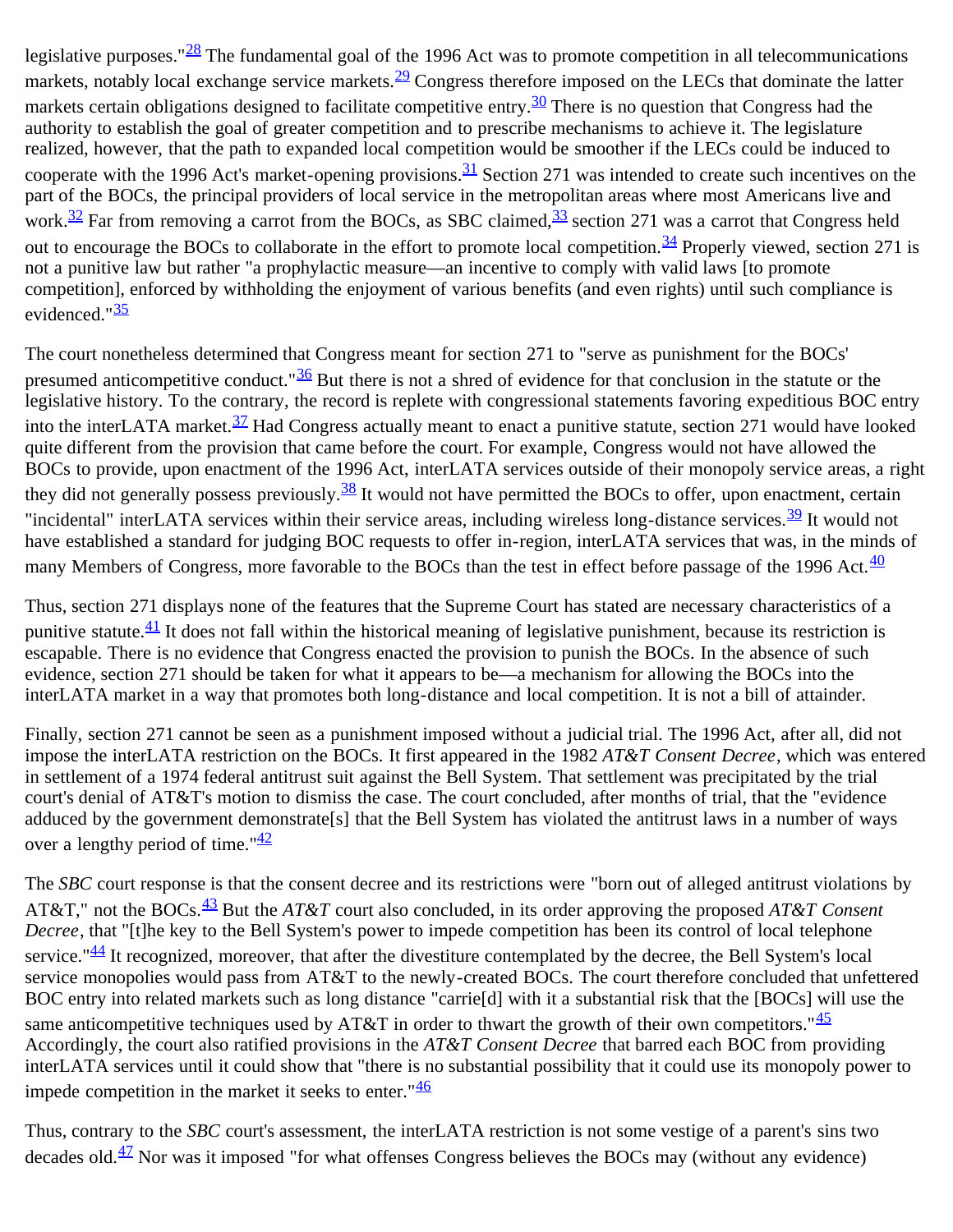commit in the future."<sup>[48](#page-35-7)</sup> Rather, the restriction exists because a judicial tribunal concluded that it was necessary to prevent the recurrence of anticompetitive conduct documented in a lengthy antitrust trial. As the AT&T court put it, "[t]o permit the [BOCs] to compete in [the interLATA] market would be to undermine the very purpose of the proposed decree—to create a truly competitive environment in the telecommunications industry." $\frac{49}{2}$  $\frac{49}{2}$  $\frac{49}{2}$ 

When Congress was debating telecommunications reform legislation, it recognized that the BOCs' local exchange monopolies had not eroded much in the years after their separation from  $AT&T.\frac{50}{30}$  Congress also reasonably relied upon the court's previous findings that, left unchecked, the BOCs dominant position in the local markets could enable them to forestall competition in interLATA and other markets. At the same time, however, the legislature was disturbed by the fact that, with the *AT&T Consent Decree* in place, the AT&T court and the DOJ were controlling national telecommunications policy in several important areas.  $51$  Congress also was frustrated with certain aspects of DOJ's administration of the decree. $\frac{52}{52}$  $\frac{52}{52}$  $\frac{52}{52}$ 

In the end, Congress chose not to terminate the *AT&T Consent Decree*. [53](#page-36-1) It also retained the decree's interLATA restriction (albeit with some modifications), incorporating it into section  $271.\overline{54}$  To address the concerns described above, however, Congress transferred prospective administration and enforcement of the decree from the court to the Commission.[55](#page-36-3) Further, Congress modified the legal standard governing BOC applications to remove the interLATA restriction from the "no substantial possibility" formulation in the *AT&T Consent Decree* to the standard that now appears in section 271.

Thus, the *SBC* court oversimplified the matter when it suggested that the 1996 Act replaced the *AT&T Consent Decree*. [56](#page-36-4) As noted, the Act primarily altered the way in which the BOCs could seek and justify removal of the decree's continuing restrictions, and changed the forum in which those requests would be heard. Congress did not alter the decree's core interLATA restriction—its ban on BOC provision of long-distance services originating within their local service areas. In so doing, the legislature did not have to make any findings about the need for that restraint. That determination had been made years earlier by a court after a judicial trial.

Section 271 is not an unconstitutional bill of attainder. The *SBC* court's conclusion to the contrary rests on its misapplication of the relevant law, its lack of deference for an act of Congress, and its misunderstanding of the underlying facts. The court's opinion also results, however, from an overly broad reading of the Bill of Attainder Clause. The clause seems intended to protect individuals and groups from being singled out for punishment because of their beliefs or political affiliations.  $\frac{57}{2}$  Extending it to the realm of economic regulation—an application that likely was never intended by the Framers of the Constitution—would "cripple the ability of legislatures to respond to some perceived social or economic problem by imposing restrictions or limitations on individuals, corporations, or industries which are deemed responsible for the problem." $\frac{58}{5}$  Section 271 provides no cause for such a dramatic step.

## III. Preconditions to BOC Entry

Under section 271, the Commission "shall not approve" a BOC application to offer in-region, interLATA services unless the Commission finds that:

1. The BOC has concluded agreements with one or more facilities-based competitors under which the BOC is offering access or interconnection that satisfies the requirements of section 271(c)(2)(B)—the so-called "competitive checklist." Alternatively, if a BOC has not received a qualifying interconnection request within a designated period of time, the BOC can satisfy this requirement by providing a statement of generally-available terms and conditions that complies with the competitive checklist and that "has been approved or permitted to take effect by the [relevant] State commission  $\frac{159}{2}$  $\frac{159}{2}$  $\frac{159}{2}$ 

2. The BOC will offer interLATA services through a separate affiliate that complies with the requirements of section  $272.60$  $272.60$ 

3. Grant of the BOC's application "is consistent with the public interest, convenience, and necessity."<sup>[61](#page-36-9)</sup>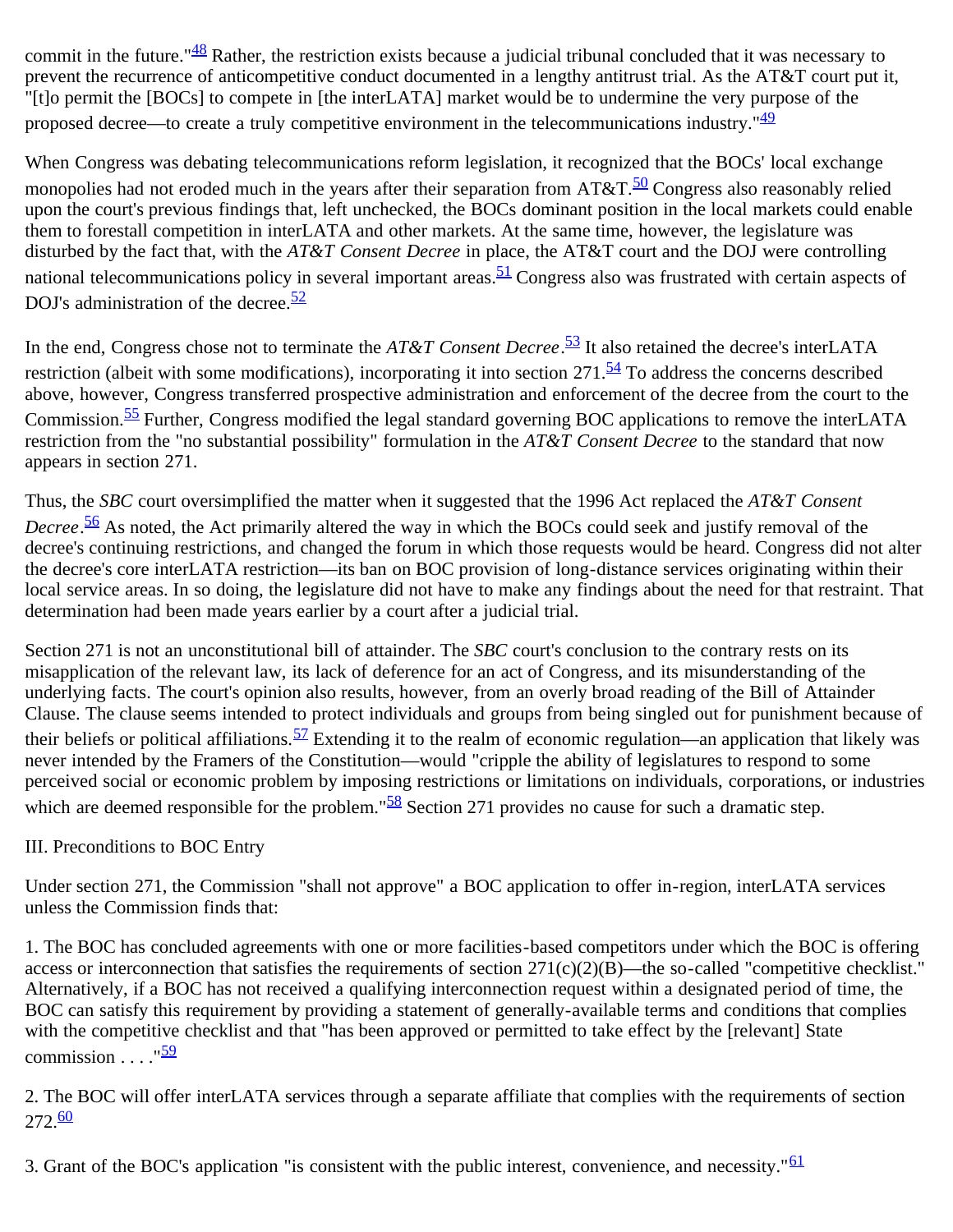This Article will focus on the first and third conditions—the "facilities-based competitor" requirement and the "public interest" test.

## *A. Facilities-Based Competitor*

Section 271(c)(1), which sets out the facilities-based competitor requirement and the permissible exception from it, "comes virtually verbatim" from section 245(a)(2) of House Bill 1555, the telecommunications bill passed by the House of Representatives in August 1995.<sup>62</sup> Thus, the language and legislative history of House Bill 1555 provide the keys to unlocking the meaning of section 271(c)(1). That section commands explication because it raises a host of questions that the text leaves unanswered: What are the necessary characteristics of the facilities-based competitor mentioned in section 271(c)(1)(A)? What types of facilities must it possess? How many subscribers must it have? In how many markets must it operate?

1. Relationship Between Section 271(c)(1)(A) and Section 271(c)(1)(B)

Section 271(c)(1) creates two "tracks" by which BOCs may seek authorization to offer in-region, interLATA services. In order to qualify for interLATA entry under subparagraph (A) (Track A), a BOC must provide access and interconnection to at least one facilities-based competitor that offers local exchange telephone service to residential and business subscribers.<sup>[63](#page-36-11)</sup> If, by a certain date, "no such provider" has requested access or interconnection, a BOC can pursue interLATA entry via subparagraph (B) (Track B) by providing a state-ratified statement of generally available terms and conditions that satisfies the checklist requirements.  $\frac{64}{3}$  $\frac{64}{3}$  $\frac{64}{3}$ 

When may a BOC choose Track B, which plainly charts an easier course than Track A, as its route to interLATA entry? By its terms, Section 271(c)(1) makes Track A the primary avenue for interLATA entry because the statute phrases Track B as an exception, to be invoked only if certain circumstances occur.<sup>65</sup> SBC notes correctly that Congress created Track B, in part, to prevent long-distance carriers from keeping the BOCs out of the interLATA market by avoiding local-market entry.<sup>66</sup> As stated in the House Conference Report, Track B "is intended to ensure that a BOC is not effectively prevented from seeking entry into the interLATA services market simply because no facilities-based competitor  $\dots$  has sought to enter the market." $\frac{67}{ }$  $\frac{67}{ }$  $\frac{67}{ }$ 

A BOC may take Track B "if, after 10 months after February 8, 1996 [the date the Telecommunications Act of 1996 was enacted], no such provider has requested the access and interconnection described in [Track A] before the date which is 3 months before the date the [BOC] makes its application" for interLATA entry.<sup>68</sup> Plainly, then, there was no Track B for a BOC to invoke until at least December 8, 1996, and then only if it did not receive an interconnection request by September 8. That date having come and gone, a BOC can now opt to proceed via Track B only if it received no qualifying request for access and interconnection more than three months prior to the date of its application. $\frac{69}{2}$  $\frac{69}{2}$  $\frac{69}{2}$ 

Not surprisingly, a debate rages over what type of provider can make a "qualifying" request that triggers Track A and, hence, forecloses Track B. Parties concerned about premature BOC entry into the interLATA market contend that virtually any interconnection request by a prospective competitor will be sufficient to vitiate Track  $B<sup>.70</sup>$  BOCs, on the other hand, assert that "only a timely request from a [competitive provider] that *actually qualifies* under Track A [for example, that is already providing facilities-based service to residential and business subscribers at the time the interconnection request is made] can foreclose Bell company entry under

Track B." $\frac{71}{1}$  The Commission has rejected these antipodal positions in favor of a more moderate alternative:

[W]e conclude that the request from a potential competitor must be one that, *if implemented*, will satisfy [Track A]. That is, we find that a "qualifying request" must be one for access and interconnection to provide the type of telephone exchange service to residential and business subscribers described in [Track A]. $^{72}$  That view is consistent with both the statutory text and the intent and underlying purposes of section  $271(c)(1)$ .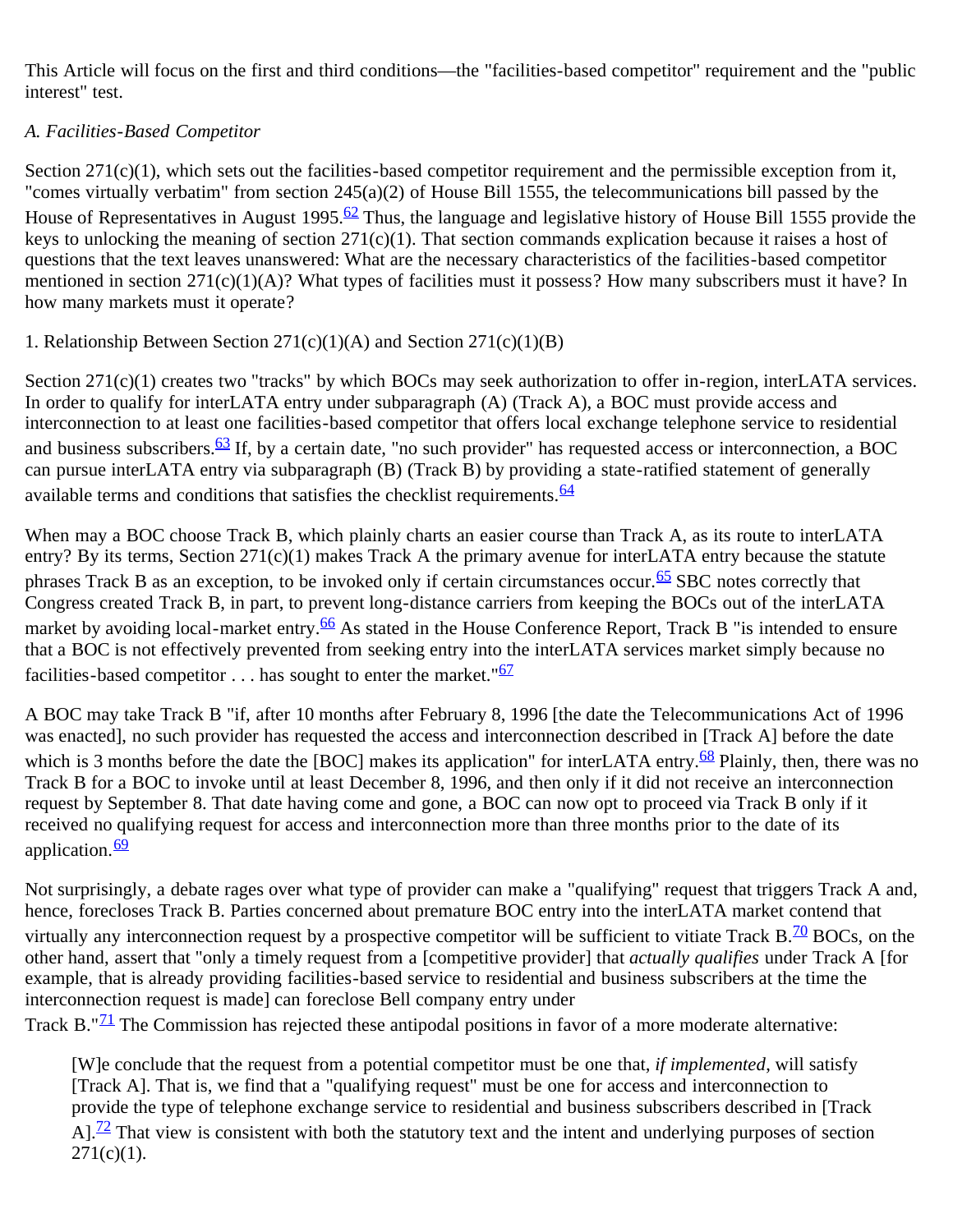The BOCs' claim—that the party seeking interconnection must be fully operational when it first makes its request—is not without support in the statute and the associated legislative history. The statutory text indicates, for example, that Track B applies if "no such provider has requested the access and interconnection described in [Track A]" more than three months prior to the filing date of a BOC interLATA application.<sup>73</sup> The phrase "no such provider" arguably refers back to the entity described in Track A—a facilities-based provider of local exchange service to residential and business subscribers.<sup>[74](#page-38-1)</sup> The reference in Track B to the requirements of Track A thus raises an inference that Congress intended for Track B to apply unless a BOC received a timely interconnection request from a provider that satisfies the criteria of Track A *at the time* that request is made.

A closer reading of the statute refutes that inference, however. Track B can indeed be read to incorporate the "criteria" of Track A if one considers only the operational characteristics of a qualifying "provider"—what it must provide ("telephone exchange service"), how it must provide (either "exclusively" or "predominantly" over its own facilities), and to whom it must provide ("residential and business subscribers"). The same cannot be said about the matter of timing (when the provider must exhibit the characteristics that Track A specifies).

On that question, Track A indicates only that a BOC's interLATA application fulfills section 271(c)(1) if the BOC "has entered into one or more binding agreements . . . under which [it] is providing access and interconnection to . . . one or more unaffiliated competing providers of telephone exchange service  $\dots$  to residential and business subscribers."<sup>[75](#page-38-2)</sup> The quoted language indicates only that the "criteria" of Track A can be satisfied if an unaffiliated provider offers qualifying services as of the filing date of the BOC's interLATA application. Track A thus cannot be read to require that the competing provider must be offering such services at some earlier date—such as when it first seeks an interconnection agreement with a BOC. If Track A does not contain such a requirement, *a fortiori* it cannot be incorporated by reference into Track B.

The notion that, in order to invalidate Track B, a competing provider must already be offering facilities-based service when it requests access and interconnection is also at odds with the structure and purpose of section 271(c)(1). As Congress recognized when it considered telecommunications reform legislation, few, if any, companies could provide, as of the enactment date of the 1996 Act, the facilities-based competition that Track A requires. In its report on House Bill 1555, the House Commerce Committee acknowledged that "[w]hile some competition has developed in the local business service and exchange access markets, local residential service remains a monopoly service."<sup>[76](#page-38-3)</sup> Moreover, the BOCs and other local exchange carriers:

are frequently protected from competition by government barriers to entry. In fact, the Committee found that the majority of States restrict full and fair competition in the local exchange, either by statute or through the public utility commission's regulations.  $\frac{77}{6}$  $\frac{77}{6}$  $\frac{77}{6}$ 

Although Congress understood that local competition was emerging, it concluded that such competition was not yet sufficient to meet the facilities-based competitor requirement. The House Report noted specifically that "[i]t is not sufficient for a competitor to offer exchange access service to business customers only, as presently offered by competitive access providers (CAPs) [such as Teleport Communications Group and MFS Communications] in the business community."<sup>[78](#page-38-5)</sup> Similarly, while Congress believed that cable television systems "hold the promise of providing the sort of local residential competition that has consistently been contemplated,  $\frac{79}{2}$  the examples cited in the Conference Report indicate that, in February 1996, the promise of cable competition was still just that. Time Warner and Jones Intercable were "actively pursuing *plans* to offer local telephone service in significant markets;" Cablevision Systems had "the *goal* of offering telephony on Long Island . . . . "[80](#page-38-7)"

Given Congress's awareness of, and dissatisfaction with, the general absence of local competition when it enacted section 271(c)(1),  $\frac{81}{2}$  $\frac{81}{2}$  $\frac{81}{2}$  a considerable leap of logic is required for the BOCs to argue that Congress chose to rely on an interconnection request by an existing facilities-based competitor as the only barrier to BOC interLATA entry ten short months after that enactment. That argument is also flatly inconsistent with the timetable that section 271 erects. As noted above, the BOCs could seek interLATA entry via Track B on December 8, 1996 if they had not received a qualifying interconnection request prior to September 8, 1996.<sup>[82](#page-38-9)</sup> Because little, if any, facilities-based competition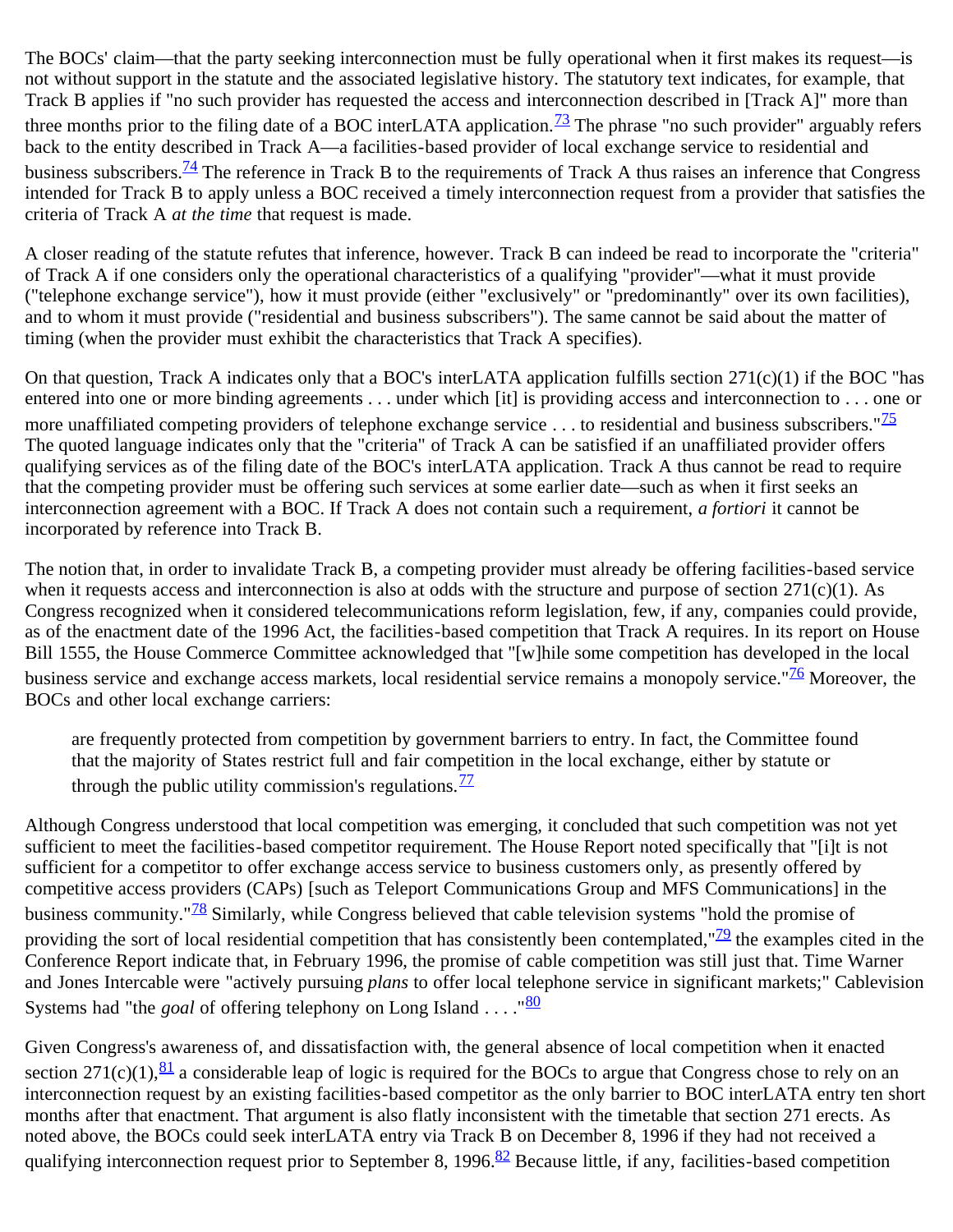existed on the date of enactment, it would have had to develop during the seven months between February and September.

As Congress understood, however, competition would not be possible unless and until new entrants could link their facilities with the BOCs' ubiquitous local exchange networks. $\frac{83}{2}$  And interconnection, in most cases, was not feasible until the Commission promulgated rules implementing sections 251 and 252 six months after enactment.  $84$  As a practical matter, then, facilities-based entrants would not have had time to emerge soon enough to play the role in the section 271 process that the BOCs demand.<sup>85</sup> Viewed against this backdrop, the BOCs' insistence that, to nullify Track B, a facilities-based competitor must be offering qualifying services *at the time* it requests access and interconnection is tantamount to a claim that Congress intended Track B to be the operative provision in most instances, thereby rendering Track A nugatory.<sup>[86](#page-39-2)</sup>

There is ample evidence that Congress did not intend such a result.<sup>87</sup> The House Commerce Committee, which inserted Tracks A and B into House Bill 1555, viewed Track A's facilities-based competitor requirement as:

the integral requirement of the checklist, in that it is the tangible affirmation that the local exchange is indeed open to competition. In the Committee's view, the "openness and accessibility" requirements are truly validated only when an entity offers a competitive local service in reliance on those requirements. [88](#page-39-4)

The House Report, in discussing Track B, indicated that the provision was included in the bill because a BOC should not be denied interLATA entry "simply because no facilities-based competitor which meets the criteria specified in the Act [presumably meaning Track A] sought to enter the market." $89$  The Report states further that, because access and interconnection negotiations could be commenced as of the date of the legislation's enactment, "it does not create an unreasonable burden on a *would-be competitor* to step forward and request access and interconnection" within the time period prescribed.<sup>90</sup> The foregoing language implies that the House of Representatives believed that a qualifying request for interconnection could be made by a firm that *intends* to offer facilities-based local residential and business telephone services, rather than solely by a company that is already providing such services.  $\frac{91}{91}$  $\frac{91}{91}$  $\frac{91}{91}$ 

The House Conference Report provides evidence that the full Congress adopted that view. It states that the purpose of Track B was to facilitate BOC interLATA entry if no competitor "that meets the criteria set out in [Track A] has sought to enter the market." $\frac{92}{2}$  The reference to a competitor seeking to enter the local exchange market makes no sense at all if a competitor can "meet the criteria" of Track A only if it is already in the market—that is, only if it is already providing facilities-based local telephone service to residential and business subscribers—when the competitor submits its interconnection request.

If the BOCs' construction of Track B cannot be squared with the language and intent of section  $271(c)(1)$ , the same can be said for competitors' claims that *any* interconnection request can suspend the operation of Track B. That argument effectively erases from Track B the cross-reference to Track A, contrary to the plain language of the statute.<sup>93</sup> Taken together, Tracks A and B clearly require the party requesting interconnection to exhibit certain specific characteristics: it must provide telephone exchange service; it must operate predominantly or exclusively over its own facilities; and it must serve both residential and business subscribers. The fact that the statute does not specify *when* the requestor must exhibit those characteristics, does not mean that it need *never* possess them. <sup>[94](#page-40-5)</sup>

If a potential competitor can make a qualifying request under Track B, <sup>95</sup> how can the Commission distinguish *bona fide* requests from attempts to manipulate the statutory framework in order to bar the BOCs from the interLATA market? One approach would be to focus on the party making the request. If, for example, the firm is certificated by the relevant state regulatory commission to offer local residential and business services within the state, the FCC could take that fact as persuasive evidence that the prospective entrant is a "would-be competitor" to the incumbent  $BOC<sub>1</sub><sup>96</sup>$  $BOC<sub>1</sub><sup>96</sup>$  $BOC<sub>1</sub><sup>96</sup>$ or a company that is "actively pursuing plans" to offer services that would satisfy Track A.<sup>97</sup> The Commission could also infer an intent to serve from a competitor's decision to file a tariff for residential and business services with the relevant state agency.<sup>98</sup> Finally, if the requestor is offering such services in another jurisdiction, the Commission could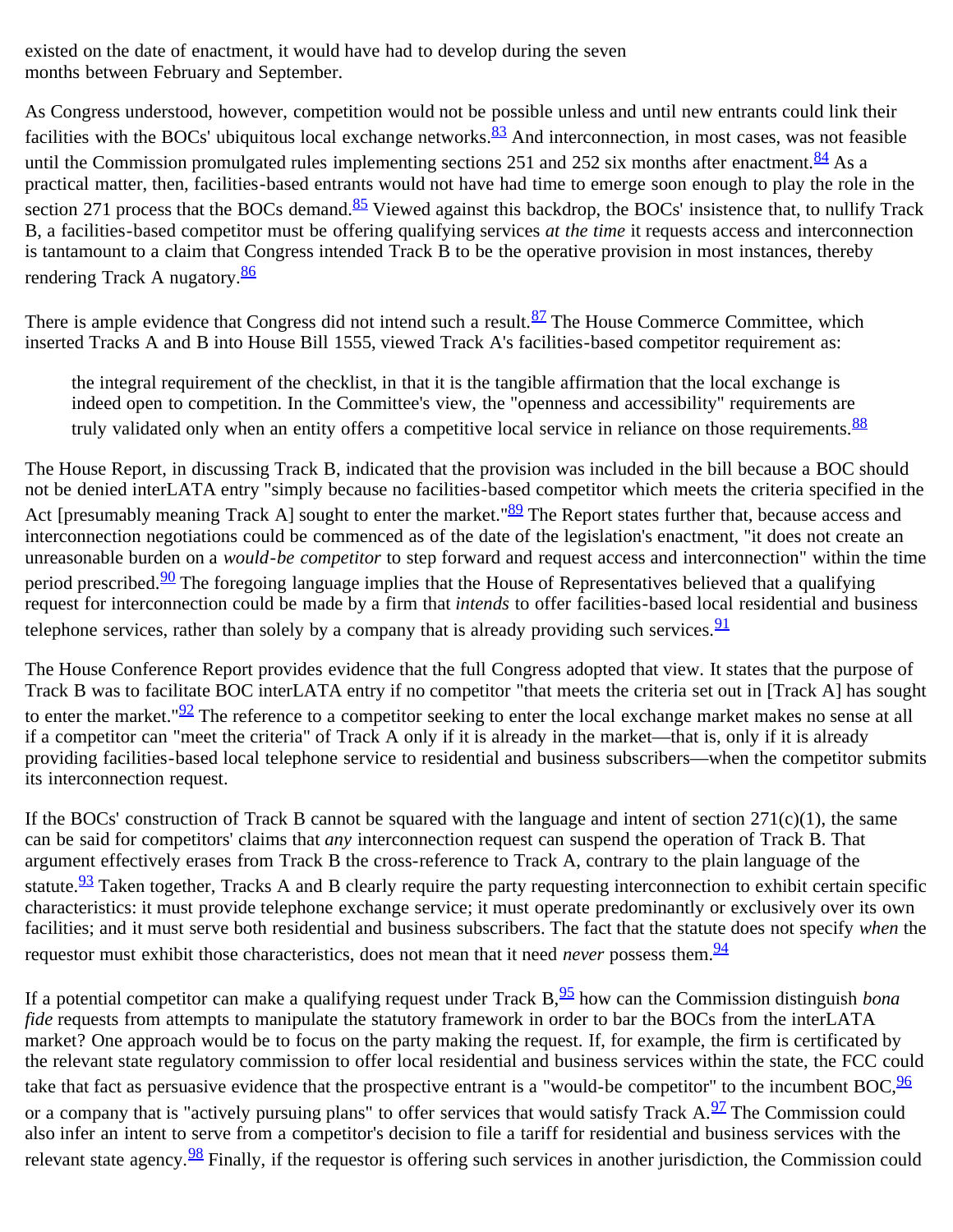reasonably assume that the company will do the same in the state in which it is seeking access and interconnection.

An alternative, but complementary, tactic would be to consider the interconnection request submitted. The Commission has opted for this approach; it will treat as qualifying any request that, if implemented, would produce "the type of telephone exchange service to residential and business subscribers described in [Track A]." $99$  Under this standard, the Commission would presumably accept a prospective competitor's request for unbundled loop facilities that would allow it to serve residential and business customers as evidence that the new entrant intends to do just that.

To be sure, allowing potential competitors to make qualifying interconnection requests for purposes of Track B "will require the Commission, in some cases, to engage in a difficult predictive judgment" as to the true intent of party seeking access and interconnection.<sup>100</sup> Although that is cause for some concern, the fact remains that the Commission will have to make a raft of difficult factual determinations in deciding whether to grant a BOC's application to offer interLATA services. The question of whether or not a prospective entrant intends eventually to provide the services Track A requires seems no less susceptible to proffer and proof than any of the other issues that will likely arise during the section 271 review process.

The Commission's approach could create incentives for some potential entrants to "game" the system—to request interconnection so that a BOC must show the existence of a facilities-based competitor in order to gain authorization to offer interLATA services, and then to delay facilities-based entry to guarantee that the BOC can never satisfy that requirement.  $\frac{101}{101}$  Several provisions of the 1996 Act mitigate the potential for such opportunistic behavior. Section 252 provides, for example, that once a request for interconnection is made, the negotiations must proceed to conclusion according to an expeditious timetable.<sup>[102](#page-41-2)</sup> Once discussions have begun, moreover, a party's refusal "to participate further in the negotiations, to cooperate with the State commission in carrying out its function as an arbitrator, or to continue to negotiate in good faith in the presence, or with the assistance, of the State commission shall be considered a failure to negotiate in good faith,"<sup>[103](#page-41-3)</sup> which would reopen Track B as a path to BOC interLATA entry.<sup>[104](#page-41-4)</sup>

Additionally, section 251 directs the BOCs and other LECs to negotiate agreements with prospective entrants that fulfill the LECs' access and interconnection obligations under the 1996 Act. $\frac{105}{105}$  $\frac{105}{105}$  $\frac{105}{105}$  That obligation includes "the duty to negotiate in good faith the terms and conditions of such agreements."<sup>106</sup> Thus, as the Commission has concluded, the BOCs have a right to insist that their agreements with new competitors contain a implementation schedule. $\frac{107}{102}$  If a competitor refuses to negotiate such a schedule voluntarily, the BOC can ask the pertinent state commission to arbitrate the issue. And section 252 mandates that any interconnection agreement arbitrated by a state commission shall "provide a schedule for implementation of the terms and conditions by the parties to the agreement." $\frac{108}{108}$  $\frac{108}{108}$  $\frac{108}{108}$ 

In short, the 1996 Act gives the BOCs the means to inoculate themselves from the threat of dilatory conduct by prospective competitors. The BOCs need only ensure—whether through voluntary negotiations or by state arbitration —that their interconnection agreements require implementation of the incorporated terms within a reasonable time.  $\frac{109}{109}$  $\frac{109}{109}$  $\frac{109}{109}$ In the event that a competitor fails to comply with a binding implementation schedule, the BOC could petition the state commission to certify that fact, thereby reviving the BOC's option to pursue interLATA entry via Track B.<sup>[110](#page-42-0)</sup>

## 2. Characteristics of a Facilities-Based Competitor

To satisfy Track A, a BOC must interconnect with or provide network access to companies that provide telephone exchange service to residential and business subscribers "either exclusively over their own telephone exchange service facilities or predominantly over their own telephone exchange service facilities in combination with the resale of the telecommunications services of another carrier." $\frac{111}{111}$  $\frac{111}{111}$  $\frac{111}{111}$  Given the centrality of Track A to the Commission's consideration of a BOC interLATA application, interested parties have vigorously contested each of the operative phrases in Track A.

*a. "Telephone Exchange Service"*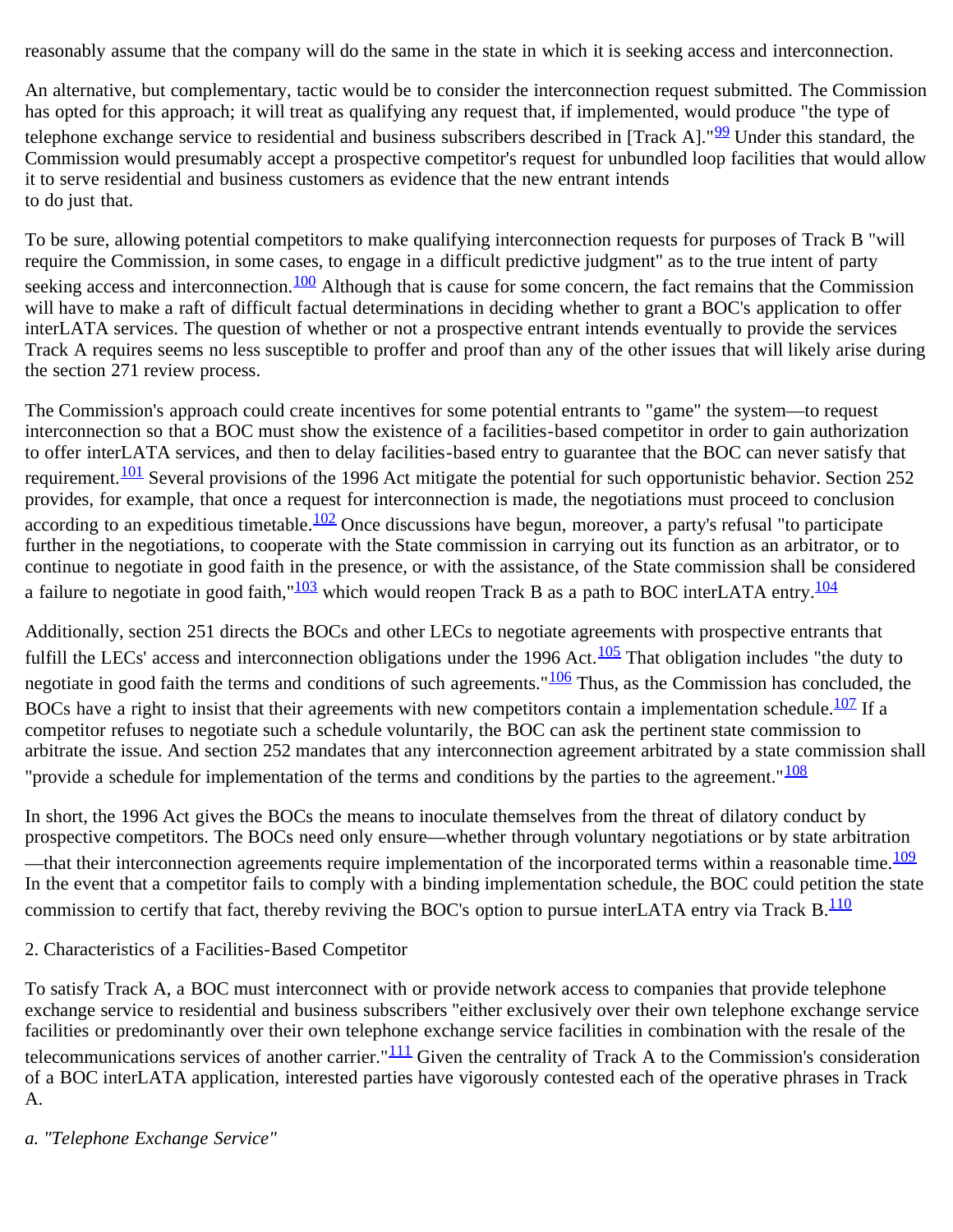As noted, Track A requires that there be an interconnection agreement between a BOC and a competing provider of "telephone exchange service." The statute then defines "telephone exchange service" by reference to section 3(47)(A); specifically excludes "exchange access;"<sup>112</sup> and, more obliquely, establishes that cellular telephone service may not be treated as telephone exchange service for purposes of Track  $A<sup>113</sup>$  $A<sup>113</sup>$  $A<sup>113</sup>$  The exclusion of cellular service has prompted debate about the appropriate categorization of a "technically and commercially similar" mobile radio offering personal communications service (PCS). Although it is a close question, the better reading of the statute and the relevant case law is that PCS should not at this time be considered telephone exchange service for purposes of Track A.

The Communications Act defines "telephone exchange service" as:

(A) service within a telephone exchange, or within a connected system of telephone exchanges within the same exchange area operated to furnish to subscribers intercommunicating service of the character ordinarily furnished by a single exchange, and which is covered by the exchange service charge, or (B) comparable service provided through a system of switches, transmission equipment, or other facilities (or combination thereof) by which a subscriber can originate and terminate a telecommunications service. $\frac{114}{114}$  $\frac{114}{114}$  $\frac{114}{114}$ 

Subparagraph (A), which is the operative definition for purposes of Track A, was formerly section 3(r) of the Communications Act of 1934.<sup>[115](#page-42-5)</sup> Over the years, the Commission has construed section  $3(r)$  very narrowly to limit the range of offerings that would be deemed telephone exchange service. Thus, it has described telephone exchange service as "the provision of two way voice communications between individuals by means of a central switching complex which interconnects all subscribers within a geographic area." $\frac{116}{116}$  It has also equated telephone exchange service with "the ubiquitous, interconnected switched service that is characteristic of [traditional wireline] local exchange carriers." $\frac{117}{112}$  $\frac{117}{112}$  $\frac{117}{112}$ 

Prior to the passage of the 1996 Act, the Commission never ruled that cellular radio, PCS, or any other commercial mobile radio service (CMRS) is a telephone exchange service under section  $3(r)$ .<sup>[118](#page-43-0)</sup> The general presumption is that Congress was aware of the Commission's construction of that provision when it enacted section  $3(47)$  and that its decision to incorporate former section 3(r) into the new definition of "telephone exchange service" without change effectively adopted the Commission's interpretations as Congress's own.<sup>[119](#page-43-1)</sup> Although the Commission concluded, subsequent to the passage of the 1996 Act, that CMRS providers do furnish telephone exchange service, it did so pursuant to section  $3(47)(B)$  and not subparagraph (A).<sup>120</sup> Consequently, that decision is of no help in determining compliance with Track A.

The Commission and some BOCs cite other provisions of the Communications Act that allegedly confirm that PCS and other CMRS services constitute telephone exchange service.<sup>[121](#page-43-3)</sup> Section 3(26), for example, defines a LEC to include any person that provides telephone exchange service, but specifically excludes CMRS providers until such time as the Commission determines that they should be included.<sup>122</sup> Similarly, section 253(f) permits states to impose certain obligations on firms that seek to offer telephone exchange service in rural areas, but then specifically exempts CMRS providers.<sup>123</sup> Neither of these exclusions would have been necessary, these parties assert, "if some CMRS were not telephone exchange service." $\frac{124}{6}$  $\frac{124}{6}$  $\frac{124}{6}$ 

The problem with that argument is that, unlike Track A, the sections cited rest on the broader definition of telephone exchange service—subparagraphs (A) and (B). The CMRS exclusions contained in sections 3(26) and 253(f) confirm nothing more than what the Commission has already found—that some CMRS offerings may constitute telephone exchange service under subparagraph (B). Those provisions in no way demonstrate that "mobile services, such as PCS and cellular, fall within the definition of telephone exchange services in Section  $3(47)(A)$ ." $\frac{125}{125}$  $\frac{125}{125}$  $\frac{125}{125}$ 

The language of Track A itself is less easily-dismissed. Recall that the provision requires a competing provider of telephone exchange service as defined by section 3(47)(A), but then declares that cellular service may not be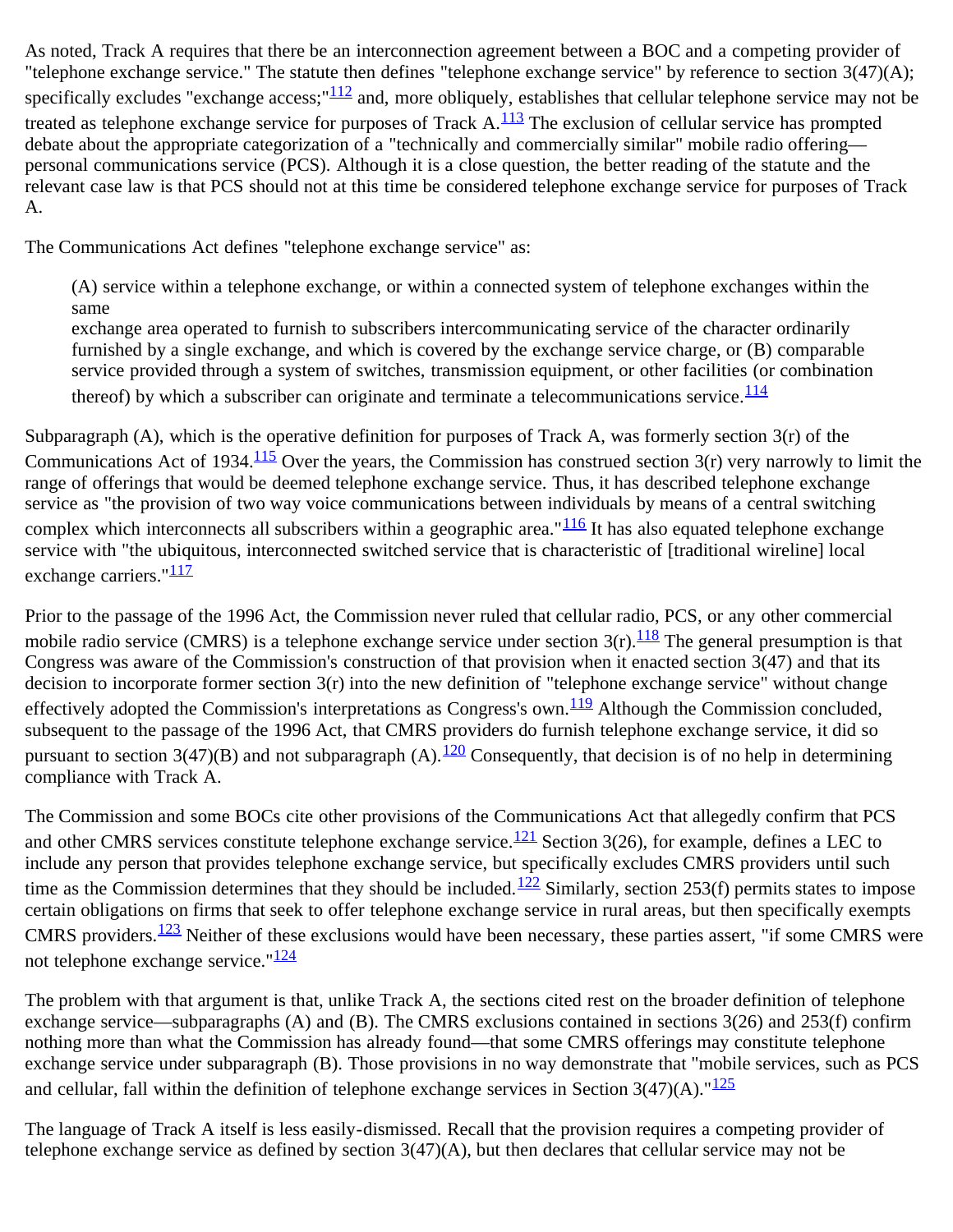considered telephone exchange service for purposes of Track  $A$ .<sup>[126](#page-43-8)</sup> As the Commission has pointed out, the cellular exception would have been unnecessary "if Congress did not believe that cellular providers were engaged in the provision of telephone exchange service" under section  $3(47)(A)$ .<sup>[127](#page-43-9)</sup> Moreover, Congress's decision to exclude only cellular from the category of telephone exchange services that may satisfy Track A arguably implies that other CMRS offerings, such as PCS, would qualify. $\frac{128}{128}$  $\frac{128}{128}$  $\frac{128}{128}$ 

One should not assume, however, that the cellular exception reflects a congressional decision that cellular and other mobile services necessarily are telephone exchange service under section 3(47)(A) and, thus, for purposes of Track A. As noted above, by reenacting section 3(r) unchanged as section 3(47)(A), Congress presumedly ratified previous Commission decisions limiting telephone exchange service to a narrow set of services that did not readily accommodate mobile services. Further, the legislative history indicates that Congress rejected cellular service as a potential competing service under Track A because "the Commission has not determined that cellular is a substitute for local telephone service." $\frac{129}{2}$  $\frac{129}{2}$  $\frac{129}{2}$  Consequently, one could reasonably conclude that the cellular exclusion in Track A was not intended to define cellular as telephone exchange service, but rather to preclude the Commission from doing so at some later date.<sup>130</sup> Under this interpretation, Congress's limitation of the exception to cellular providers means only that the Commission would be free to conclude, under the appropriate circumstances, that other mobile radio services, including PCS, do constitute telephone exchange service under section 3(47)(A).

Invoking the venerable maxim "*expressio unius est exclusio alterius*,"[131](#page-43-13) Ameritech argues that Congress's specific declaration that cellular radio should not be deemed telephone exchange service for purposes of Track A necessarily implies that PCS and other CMRS offerings must be so classified. $\frac{132}{2}$  But if the purpose of the cellular exclusion was simply to bar the Commission from ruling that cellular is a telephone exchange service under section 3(47)(A), application of *expressio unius* merely confirms that the Commission is free to make that determination with respect to PCS or any other wireless service that it has not already found to satisfy subparagraph (A).

Furthermore, *expressio unius* is a canon of statutory construction; it is not a rule of law. Although the maxim carries weight, it is not conclusive.  $\frac{133}{133}$  More importantly, it ""has little force in the administrative setting," where [courts] defer to an agency's interpretation of a statute unless Congress has `"directly spoken to the precise question at issue.""<sup>[134](#page-44-2)</sup> The maxim has also been criticized because "it stands on the faulty premise that all possible alternative or supplemental provisions were necessarily considered and rejected by the legislative draftsmen."<sup>[135](#page-44-3)</sup>

There is reason to believe that Congress's failure to mention PCS in Track A was the result of oversight, rather than design. The Commission did not issue the first PCS licenses until June  $1995$ ,  $\frac{136}{130}$  $\frac{136}{130}$  $\frac{136}{130}$  some time after Congress first began drafting and debating the bills that would become the 1996 Act. PCS did not become commercially available until November 1995 (and then only in one market), several months after the House of Representatives had finalized the language that would become Track A. $\frac{137}{12}$  Not surprisingly, then, the voluminous legislative history of the 1996 contains almost no mention of PCS. It is therefore difficult to argue that Congress's adoption of the cellular exception in section 271(c)(1)(A) reflected a conscious choice to treat a largely unknown (but "technically and commercially similar") PCS as local exchange service for purposes of Track A.

Accordingly, a BOC should not be allowed to claim PCS providers as facilities-based competitors until such time as the Commission decides that PCS constitutes local exchange service under section 3(47)(A). On the other hand, if the Commission should so decide, and assuming that the PCS providers possess the other characteristics required by Track A, the Commission should hold that a BOC has complied with Track A even if PCS is not a perfect substitute for traditional wireline local exchange service. Some have argued that the phrase "competing providers" in Track A requires that the alternative service(s) on which a BOC application rests be substitutable in the economic sense with the BOC's own local exchange service—that is, that the alternative service be comparable in price, quality, or convenience to the BOC's offerings. $\frac{138}{138}$  $\frac{138}{138}$  $\frac{138}{138}$ 

There is, however, nothing in the statutory text or the associated legislative history to suggest that Congress used the term "competing providers" in the technical sense to require economic substitutability between the alternative service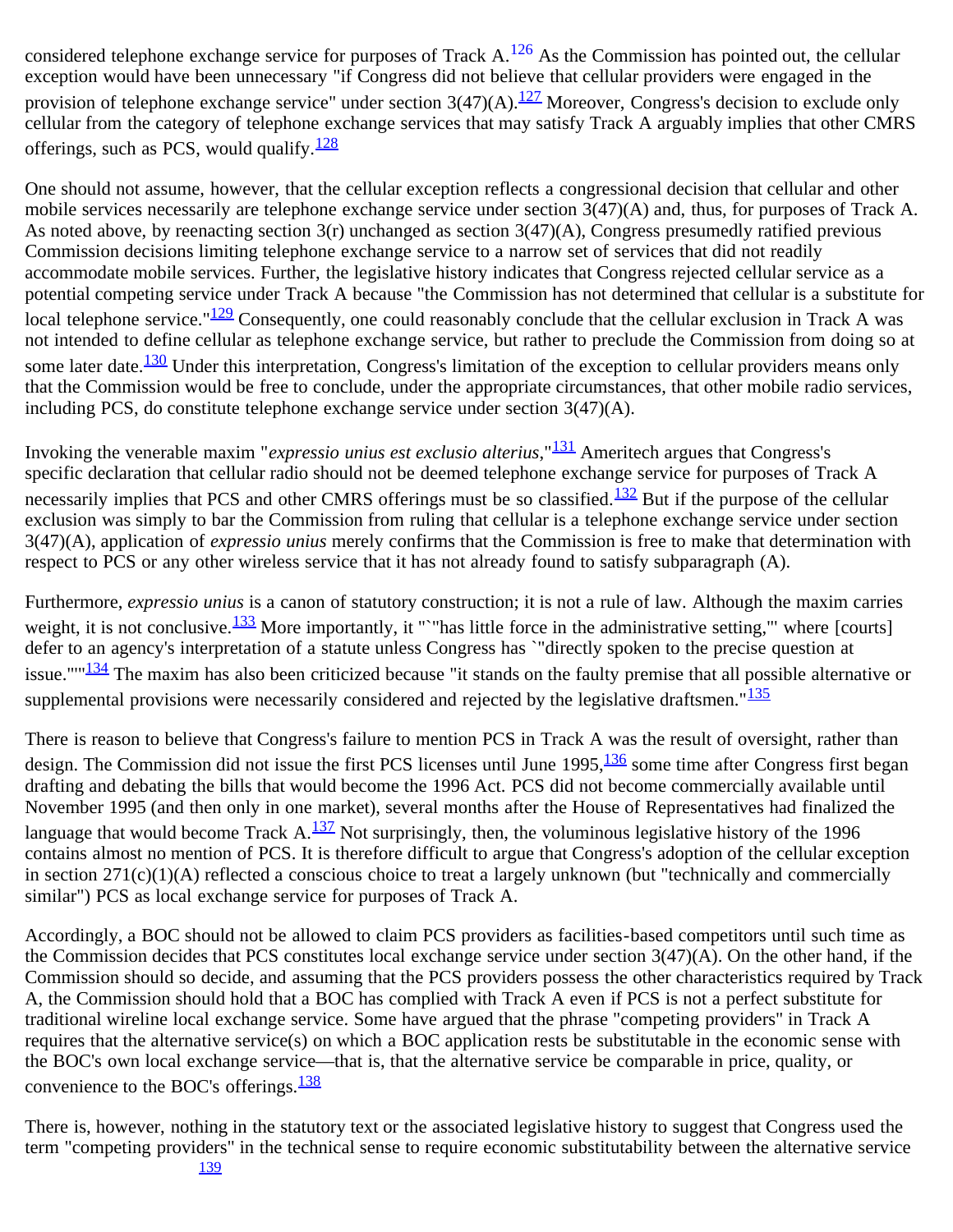and a BOC's offerings. In fact, the evidence is to the contrary. As adopted the House Commerce Committee, Track A contained a requirement that services provided by competing providers be "comparable in price, features, and scope" to that of the BOC.<sup>[140](#page-44-8)</sup> That language, which can be read to require a substantial amount of economic substitutability between the competing service, was deleted during the House debate on the bill in favor of the language that now appears in section  $271(c)(1)(A)$ . Thus, if the Commission should rule that PCS is a telephone exchange service under section 3(47)(A), BOCs can cite PCS providers as potential facilities-based competitors even if consumers do not view PCS as comparable service to wireline local telephone service.

## *b. "Over Their Own Facilities"*

Ameritech has argued that "[a] facilities-based provider is one that uses facilities and equipment to which it has title to supply service to its customers, or that purchases access to such facilities and equipment from any other entity, ... and thereby obtains the use of such facilities and equipment for the purchase period." $\frac{141}{141}$  Under this view, if a competitor receives, for example, unbundled network elements (UNEs) from a BOC pursuant to a negotiated access agreement, those facilities can be treated as the competitor's "own" facilities for purposes of Track A.

The Commission adopted that view in construing section 214(e) of the 1996 Act, which contains "own facilities" language parallel to that in Track A.[142](#page-44-10) In its *Order* dismissing Ameritech's Michigan application, the Commission extended that interpretation to the coinciding phrase in Track  $A<sup>143</sup> A$  $A<sup>143</sup> A$  $A<sup>143</sup> A$  review of the statutory text and its legislative history confirms that the Commission's reading of the critical phrase is most likely what Congress intended.

As noted, the statutory text indicates that in order for Track A to be satisfied, competitors must provide telephone exchange service to residential and business subscribers "either exclusively over their own telephone exchange service facilities or predominantly over their own telephone exchange service facilities in combination with the resale of the telecommunications services of another carrier." $\frac{144}{144}$  $\frac{144}{144}$  $\frac{144}{144}$  Thus, the statute identifies only two ways in which a competitor may provide service to its subscribers—either over its own facilities or via service resale.<sup>145</sup> UNEs must fall within one of those categories. Otherwise, one is faced with an absurd result: the section 271 competitive checklist requires a BOC to provide interconnection, UNEs, and services for resale to prospective competitors,  $\frac{146}{140}$  $\frac{146}{140}$  $\frac{146}{140}$  but the BOC's provision of UNEs (and UNEs alone) is of no consequence for determining compliance with Track A and, thus, eligibility to provide interLATA service. $\frac{147}{147}$  $\frac{147}{147}$  $\frac{147}{147}$ 

The Commission properly concluded that a competitor's use of UNEs does not constitute resale of a carrier's telecommunications services. As the Commission determined in its *Universal Service Report and Order*, a "network element" is not a "telecommunications service;  $\frac{148}{148}$  $\frac{148}{148}$  $\frac{148}{148}$  it is, instead, "a facility or equipment used in the provision of a telecommunications service." $\frac{149}{14}$  If the competitor's use of network elements does not constitute resale, an absurd construction of the statute can be avoided only by treating those elements as the competitor's "own" facilities for purposes of Track A.

This interpretation is substantiated by the legislative history. In adopting the final language of Track A, Congress recognized that:

[I]t is unlikely that competitors will have a fully redundant network in place when they initially offer local service, because the investment necessary is so significant. Some facilities and capabilities (*e.g.* central office switching) will likely need to be obtained from the incumbent local exchange carrier as network elements pursuant to new section 251. Nonetheless, the conference agreement includes the "predominantly over their own telephone exchange service facilities" requirement to ensure that a competitor offering service exclusively through the resale of the BOC's telephone exchange service does not qualify, and that an unaffiliated competing provider is present in the market. $\frac{150}{150}$  $\frac{150}{150}$  $\frac{150}{150}$ 

Thus, Congress understood that some new entrants would need to acquire BOC network elements in order to complete or to extend their competing networks. Yet Congress never suggested that an entrant's dependence on BOC facilities would disqualify it as a facilities-based competitor. In fact, Congress expressly reserved that fate for those firms that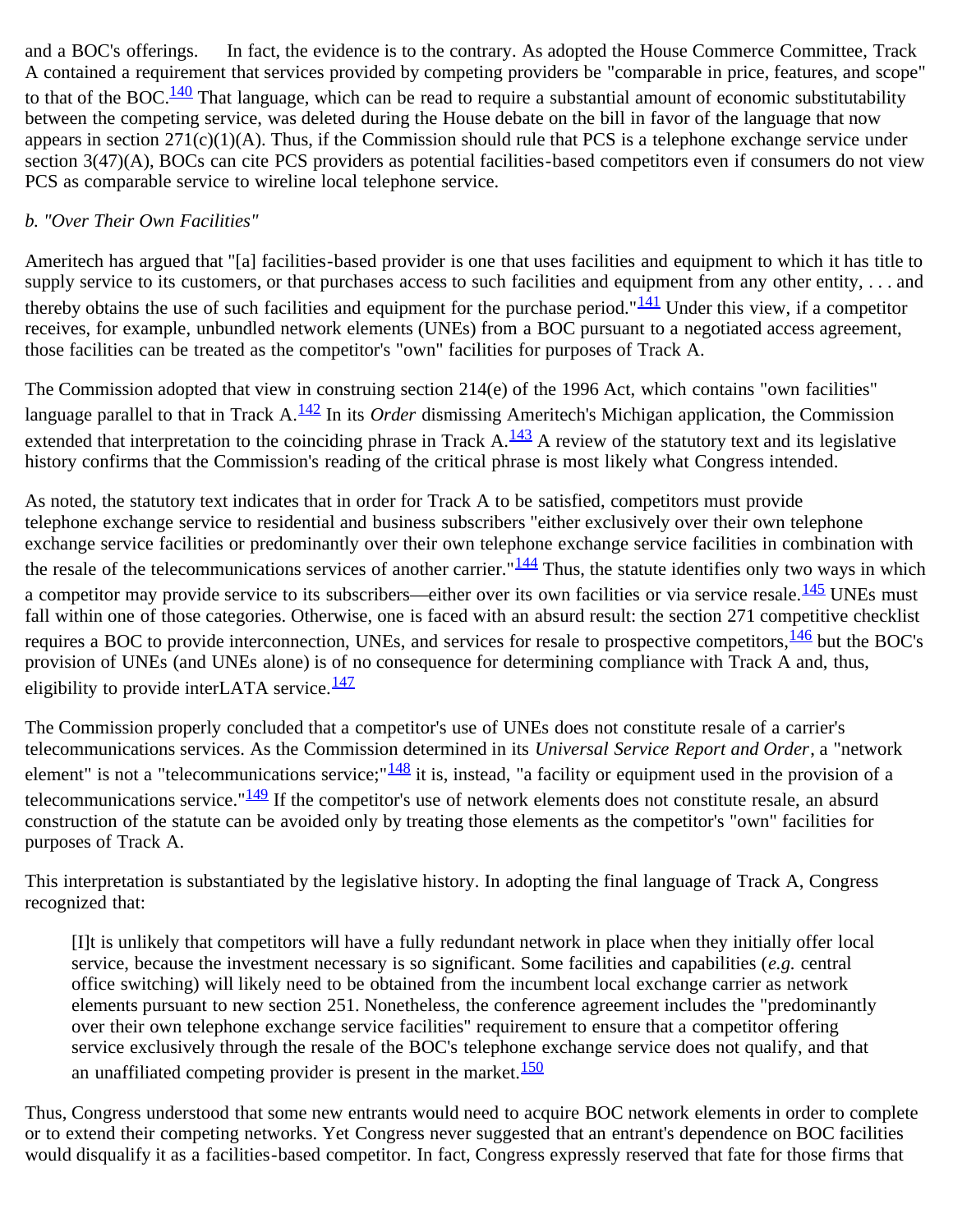entered entirely via resale of BOC services which, by definition, do not include UNEs.

The Commission also concluded that treating UNEs as a competitor's own facilities would further the purposes of the 1996 Act. It would, for example:

provide the BOCs a greater incentive to cooperate with competing providers in the provision of unbundled network elements [thereby advancing local competition], because they will be able to obtain in-region, interLATA authority under Track A regardless of whethercompeting carriers construct new facilities or provide service using unbundled network elements.<sup>[151](#page-46-2)</sup>

### The Commission continued:

If unbundled network elements are treated as a competing carrier's "own telephone exchange service facilities," it is more likely that a BOC will receive a request for access and interconnection from a competing carrier that, if implemented, would satisfy [Track A],thereby barring the BOC from proceeding under [Track B] $\frac{152}{152}$  $\frac{152}{152}$  $\frac{152}{152}$ 

That, in turn, would give effect to Congress's intent that Track A should be "the primary vehicle for BOC entry in section  $271$ ." $\frac{153}{153}$  $\frac{153}{153}$  $\frac{153}{153}$ 

## *c. "Predominantly"*

The word "predominant" typically means "having the greatest ascendancy, importance, influence, authority, or force" or "most common or conspicuous; prevalent."<sup>154</sup> Thus, Congress's use of the word "predominantly" in Track A suggests that a facilities-based competitor's "own" facilities must comprise at least the majority of its overall local exchange network facilities, if it also resells services obtained only from a BOC, or a plurality of competitor's total network facilities, if it resells services procured from a BOC and one or more other carriers.<sup>[155](#page-46-6)</sup>

The statute does not identify what parts of the competitor's network should be considered in determining whether its "own" facilities predominate.<sup>156</sup> SBC contends that the competitor's network "can be broken down into three principal network elements: local loops, local transport, and local switching." $\frac{157}{157}$  $\frac{157}{157}$  $\frac{157}{157}$  If a competitor takes only one of those elements from a BOC, for example, local loops, "the test of predominance is met." $\frac{158}{158}$  $\frac{158}{158}$  $\frac{158}{158}$  The only specific legislative history on the subject suggests a different conclusion. Representative Tauzin's "statement of intent" on the construction of the word "predominantly" indicates that the Commission should consider "only the local loop and switching facilities used by the competing provider to provide telephone exchange service." $\frac{159}{159}$ 

There is also evidence that Congress thought it important for subscriber loops to be provided on a competitive basis. Congress identified cable television systems as the most likely local exchange competitor, in part because the cable industry "has wired 95% of the local residences in the United States and thus has a network with the potential of offering" meaningful facilities-based local service competition.<sup>160</sup> The heart of that "network" is, of course, the distribution facilities that bring a second wire to the home and, therefore, offer a viable alternative to the lines (or loops) from the telephone switching office to the home, which comprises the bulk of the BOCs' monopoly local exchange plant. Given this characteristic of cable networks, Congress's emphasis on cable as the most probable facilities-based competitor evinces a desire to eliminate or to at least mitigate the BOCs' monopoly control over loop facilities. Consequently, it makes sense to require, for purposes of determining compliance with Track A, that a competitor's own facilities to the home, whether self-constructed or obtained from a BOC as network elements, should constitute the predominant share of its total local loop plant.<sup>161</sup>

## *d. Providing Service to Residential and Business Subscribers*

In response to Ameritech's first application to provide interLATA service in the State of Michigan,  $\frac{162}{2}$  $\frac{162}{2}$  $\frac{162}{2}$  the Association for Local Telecommunications Services (ALTS) contended that the application was defective because, among other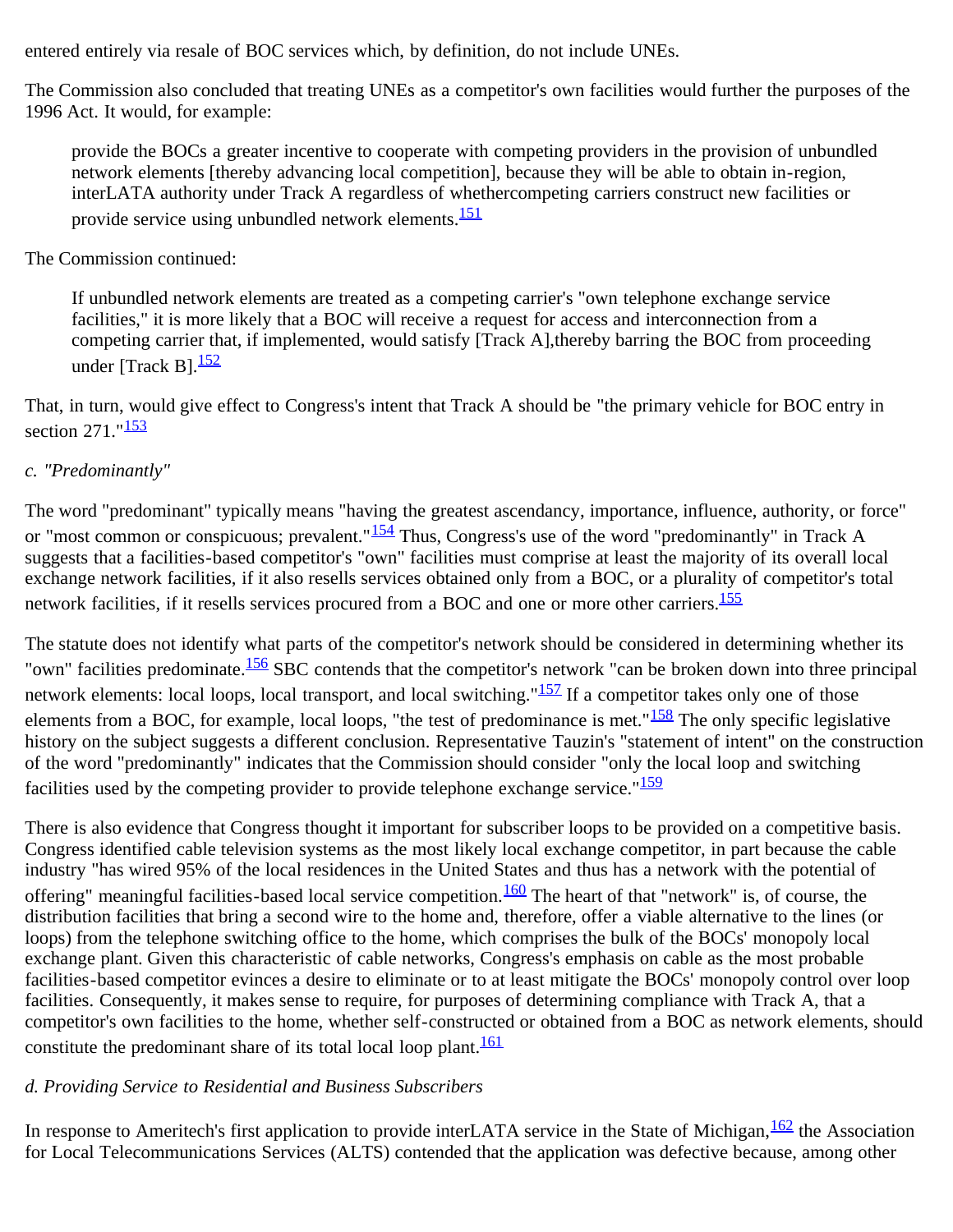things:

[Track A] requires that competitors serve residence customers as well as business customers, but residence customers currently have competitive choices only in a few Michigan communities in and around Grand Rapids. *None* of the 10 million people living in metropolitan Detroit . . . are currently able to order competitive residential service.<sup>[163](#page-47-0)</sup>

Similarly, interested parties asserted that SBC should not be authorized to provide interLATA services in Oklahoma since it "remains the monopoly provider of telephone exchange service in Oklahoma," $\frac{164}{164}$  $\frac{164}{164}$  $\frac{164}{164}$  because it "is not challenged by even one statewide, facilities-based, local service provider,"<sup>165</sup> or because most Oklahomans cannot change local telephone companies. $\frac{166}{100}$  $\frac{166}{100}$  $\frac{166}{100}$  At the root of these arguments is the assumption that a BOC's local market cannot be truly open unless residential and business customers in significant portions of a state can choose among alternative local exchange service providers. Although that claim has appeal as a matter of economics, it is flatly inconsistent with congressional intent.

As noted, Track A requires only that a facilities-based competitor provide telephone exchange service "to residential and business subscribers," without offering any guidance on how many subscribers must be served or where they must be located. The Conference Report is silent on the issue, but the discussion of Track A in the House Report reveals that the threshold is not high. As for the number and type of customers that a competitor must serve, the House Report states only that (1) "[i]t is not sufficient for a competitor to offer exchange access service to business customers only" and (2) a competitor may not "merely offer service in one business location that has an incidental, insignificant residential presence." $\frac{167}{162}$  As for geographical coverage, the determinative question is whether "a competitive alternative is operational and offering a competitive service *somewhere in the State* prior to granting a BOC's petition for entry into long distance." $\frac{168}{168}$  The fact that Congress used such flimsy phrases to describe the level of competition that would *not* satisfy Track A virtually commands the conclusion that a competitor need not do much more to clear the statutory hurdle.

The weakness of the statutory standard prompted objections by some Members of Congress that a BOC could conceivably satisfy Track A, and gain interLATA entry, by reaching an agreement with "only a single entity requesting interconnection, without regard to whether the requesting company is weak, undercapitalized, and lacking either expertise or a business plan." $\frac{169}{162}$  Other members were of the view that "[r]eal competition will occur only when there are facilities-based companies serving many customers in major markets" throughout a state.<sup>[170](#page-47-7)</sup> Consequently, those members made several attempts to define a competitor's minimum acceptable service level with more specificity and rigor. All were unsuccessful.

As approved by the House Commerce Committee, House Bill 1555 required that a competitive provider offer "telephone exchange service that is *comparable in price*, *features*, *and scope* [to that provided by a BOC] and that is provided over the competitor's own facilities to residential and business subscribers." $\frac{171}{124}$  $\frac{171}{124}$  $\frac{171}{124}$  A manager's amendment adopted during the House floor debate on House Bill 1555 deleted that language and replaced it with the phrasing that now appears in Track A. In response to the changes proposed in the manager's amendment, Representative Bunn offered an amendment requiring that a competitor be available to at least ten percent of the customers within a state, whether or not they actually chose to subscribe. The House Rules Committee declared the amendment out of order, so it was never voted on.<sup>172</sup> On the other side of the Capitol, Senator Kerrey offered an amendment to Senate Bill 652 that would have conditioned BOC interLATA entry on its negotiation of agreements with "telecommunications carriers that have requested interconnection for the purpose of providing telephone exchange service or exchange access service, including telecommunications carriers capable of providing a substantial number of business and residential customers with telephone exchange or exchange access service." $\frac{173}{12}$  His colleagues rejected the amendment by a vote of seventy-nine to twenty-one.

Thus, Track A can indeed be said to "set[] an extremely low standard for defining `competition."  $\frac{174}{174}$  But there is a standard. Essentially, Congress rejected a quantitative, market-share test in favor of a more qualitative standard: Facilities-based competitors must provide telephone service to some residential and business subscribers, and the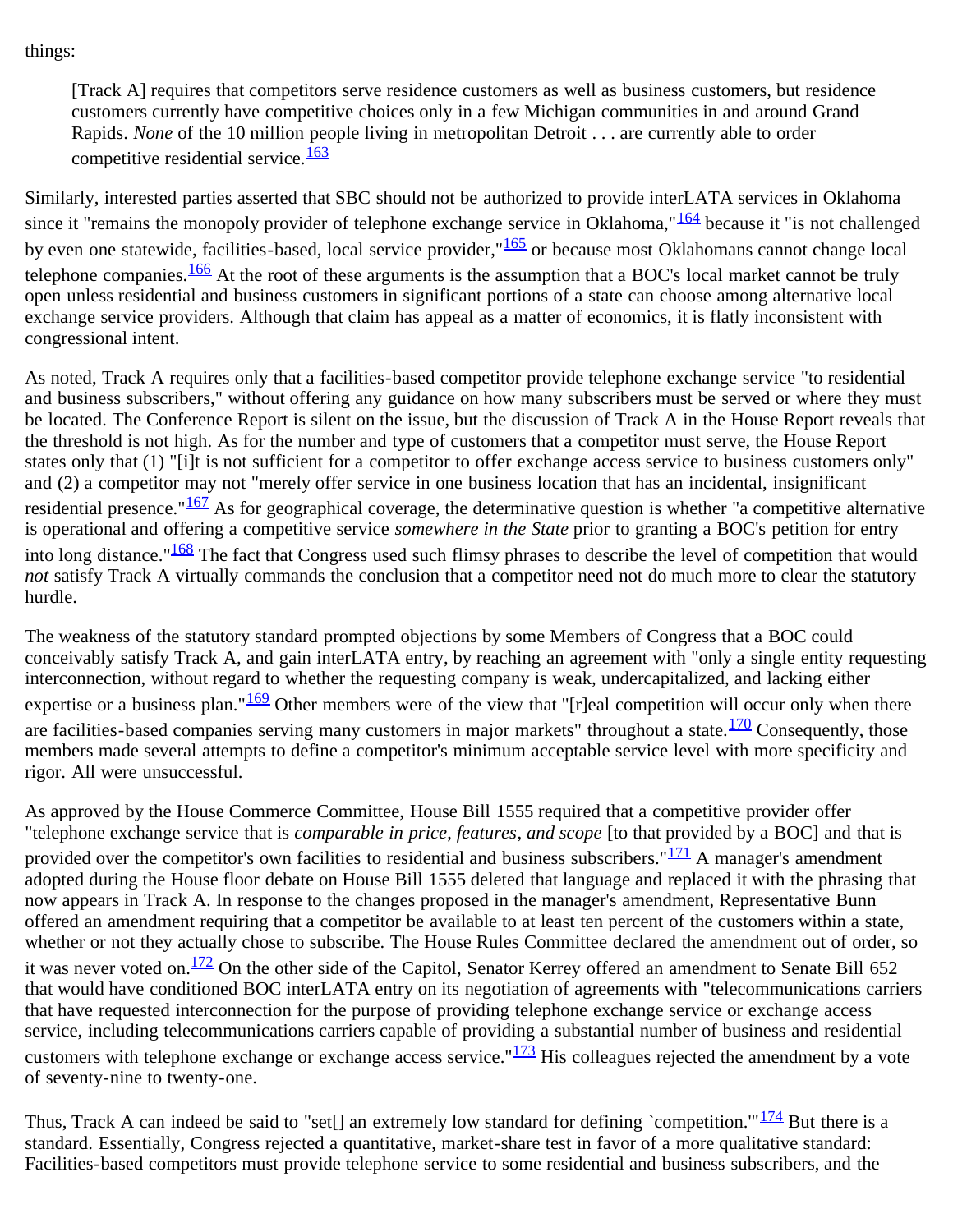number served cannot be "incidental" or "insignificant." $\frac{175}{125}$  $\frac{175}{125}$  $\frac{175}{125}$  The Commission determined that the standard was satisfied in Michigan, where Brooks had 21,786 lines in service in the Grand Rapids area at the time the Commission considered Ameritech's application, of which 5910 were residential. $\frac{176}{176}$  While 22,000 subscribers in a metropolitan area of  $985,000^{177}$  $985,000^{177}$  $985,000^{177}$  hardly suggests the presence of effective competition, the legislative history discussed above indicates that Brooks's customer base was more than Track A demands, and the Commission so concluded.<sup>[178](#page-48-3)</sup>

SBC's Oklahoma application presented a much different situation, however. The record in that proceeding indicated that Brooks had only twenty business customers (thirteen in Oklahoma City; seven in Tulsa) and four residential users (one in Oklahoma City and three in Tulsa). $\frac{179}{2}$  $\frac{179}{2}$  $\frac{179}{2}$  Twenty-four customers in communities with a combined population in excess of 1.7 million could very well be deemed "insignificant." $\frac{180}{180}$  $\frac{180}{180}$  $\frac{180}{180}$ 

More importantly, the Commission properly ruled that Brooks's residential customers cannot be considered "subscribers" for purposes of Track A.<sup>181</sup> The company had stated—without contradiction in the record—that "Brooks" is not now offering residential service in Oklahoma, nor has it ever offered residential service in Oklahoma."<sup>[182](#page-48-7)</sup> Brooks's four residential "customers" were, in fact, Brooks employees who were receiving test circuits as part of a market trial using resold SBC local telephone service.<sup>183</sup> The employees "[did] not pay for the test circuit `service," and, in Brooks's view, the test was "in no way a general offering of residential service." $\frac{184}{184}$  $\frac{184}{184}$  $\frac{184}{184}$ 

SBC was aware of these facts  $\frac{185}{185}$  but asserted that they were "irrelevant" to SBC's interLATA application:

Section 271 makes no distinctions based upon the end user's employment, the label a carrier attaches to its local service, or the pricing of the service. Because Brooks Fiber serves both businesses and residences in competition with [SBC], it satisfies the "residential and business subscribers" requirement. $\frac{186}{100}$  $\frac{186}{100}$  $\frac{186}{100}$ 

SBC's own words are the rocks on which its argument founders. Section 271 makes no mention of "end users"—a term that encompasses a wide range of relationships between a supplier and a consumer. Nor does it refer vaguely to services furnished to "businesses" or "residences." Instead, it requires the provision of services to "subscribers"—a word that implies a commercial arrangement between a buyer and a seller in which money changes hands or the obligation to pay money arises. $\frac{187}{2}$  $\frac{187}{2}$  $\frac{187}{2}$  Brooks's four customers may have been both "residences" and "end users;" they were not, however, "subscribers." That is not only relevant for purposes of Track A, but also establishes definitively that Brooks's activities in Oklahoma do not satisfy Track A.<sup>[188](#page-49-0)</sup>

The statutory text also provides no definitive answers to two important questions concerning how competitors must serve their residential and business subscribers. First, does Track A require the presence of at least one competitor that serves both residential and business customers, or is the standard satisfied if all competitors, taken together, serve both groups of buyers? Second, must a competitor serve both its residential and business customers either exclusively or predominantly over its own facilities, or may the competitor serve one customer class entirely by resale as long as the majority of its total customer base is served exclusively or predominantly via the competitor's own facilities?

Concerning the first question, the Commission has concluded that "when a BOC relies upon more than one competing provider to satisfy [Track A], each such carrier need not provide service to both residential and business customers. . . . [I]f multiple carriers collectively serve residential and business customers."<sup>[189](#page-49-1)</sup> That construction is both consistent with the legislative history of Track A and sound as a matter of policy.

When the provision that became Track A emerged from the House Commerce Committee, it required that there be "*an* unaffiliated competing provider of telephone exchange service that is comparable in price, features, and scope and that is provided over the competitor's own network facilities to residential and business subscribers." $190$  The accompanying Committee Report stated that "the Commission must determine that there is *a* facilities-based competitor that is providing service to residential and business subscribers." $191$  The conference committee, however, replaced the House phrasing with the "one or more binding agreements" language that now appears in Track  $A.\frac{192}{12}$  The Commission reasonably concluded that Congress made that alteration to give the BOCs "greater flexibility in complying with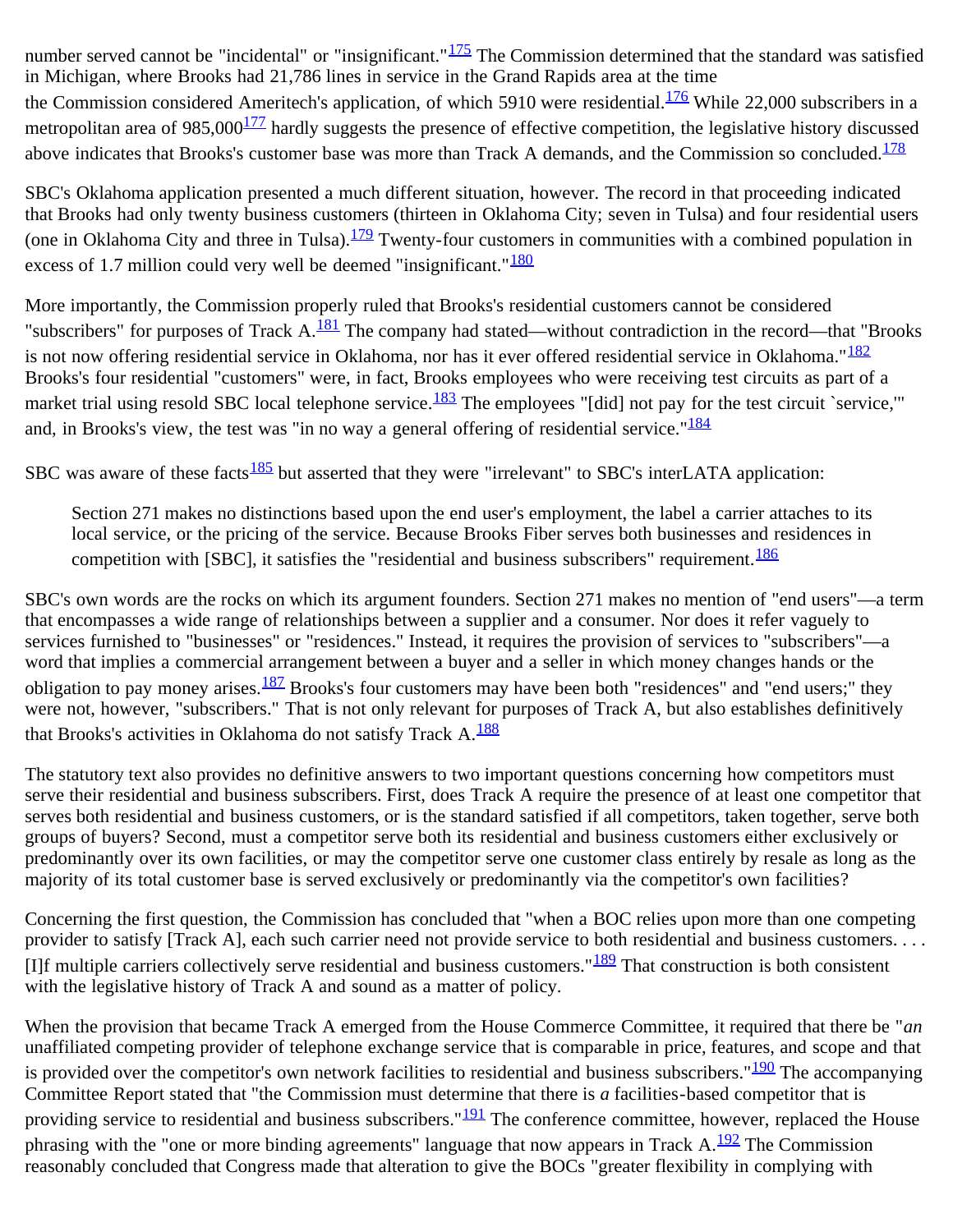[Track A], by eliminating the requirement that one carrier serve both residential and business customers, and allowing instead, multiple carriers to serve such subscribers." $\frac{193}{2}$  $\frac{193}{2}$  $\frac{193}{2}$ 

The Commission's interpretation is also consistent with the purposes of Track A. The plain text of that provision indicates that Congress did not want the BOCs to offer interLATA services until they faced some local competition, that is, until the BOCs' residential and business customers had at least one alternative for meeting their local communications needs. If the two classes of customers have that option, the procompetitive aims of Track A are furthered whether the two groups are served by a single provider or each group is served by a different firm.<sup>[194](#page-49-6)</sup> Moreover, as the Commission notes, requiring at least one competitor to serve both residential and business customers could have the anomalous result that a large percentage of such customers can choose among competing providers in a state, but a BOC would still be precluded from interLATA entry because no one competitor made the business decision to serve both types of subscribers. $\frac{195}{2}$  $\frac{195}{2}$  $\frac{195}{2}$ 

As for the second question, the DOJ has argued that as long as a competitor offers local exchange service to its collective subscriber base predominantly over its own facilities, Track A is satisfied even if the carrier does not furnish facilities-based service to each customer class individually.<sup>196</sup> On the other hand, Representative Tom Bliley, Chairman of the House Commerce Committee, has stated that Track A is satisfied "if—and only if—a BOC faces facilities-based competition in both residential *and* business markets."<sup>197</sup> The Commission has elected not to address the issue,  $\frac{198}{128}$  $\frac{198}{128}$  $\frac{198}{128}$  and the legislative history provides no clear guide. Nevertheless, the most reasonable conclusion is that Chairman Bliley's interpretation best reflects the intent of Congress.

Facilities-based competition lies at the heart of the procompetitive, deregulatory vision that moved Congress to draft and pass the [199](#page-50-1)6 Act.<sup>199</sup> Local competition was a fundamental goal;  $\frac{200}{20}$  the interconnection, unbundling, and resale obligations of section 251 and the competitive checklist in section 271 were the tools that Congress chose to achieve that objective.<sup>[201](#page-50-3)</sup> Facilities-based competition was Congress's litmus test for determining whether those tools were adequate to the task. The development of such competition would "validate" the "openness and accessibility" requirements of section  $251\frac{202}{2}$  and provide proof that the competitive checklist actually works.  $\frac{203}{2}$  $\frac{203}{2}$  $\frac{203}{2}$ 

Therefore, it is not surprising that Congress also made facilities-based competition central to the structure and operation of section 271 which, after all, links BOC interLATA relief to evidence of the emergence of competition in their local markets. Thus, Congress not only included a facilities-based competitor requirement, but also made Track A "the primary vehicle for BOC entry in section 271." $\frac{204}{20}$  $\frac{204}{20}$  $\frac{204}{20}$  There is nothing in the statute or legislative history of Track A to suggest that Congress, having done so, would be satisfied with the development of facilities-based competition for business customers and not for residential customers. The evidence, in fact, is to the contrary. Recall that the text of Track A does not stop with the requirement that one or more competing providers offers telephone exchange service to residential and business subscribers. It states, further, that "such telephone exchange service may be offered by such competing providers either exclusively over their own telephone exchange service facilities or predominantly over their own telephone exchange service facilities in combination with the resale of the telecommunications services of another carrier."<sup>[205](#page-50-7)</sup>

The most reasonable construction of the quoted language is that it defines further the service that competitors must offer to residential and business customers in order for Track A to be satisfied. It indicates that Track A requires competitors to provide their customers with a particular type of service (*i.e.* local exchange service), and to furnish that service in a particular way (*i.e.* either exclusively or predominantly over their own facilities). That, in turn, prompts the conclusion that those service conditions apply equally to the competitors' offerings to both customer groups. To argue that competitors may, consistent with Track A, serve their residential subscribers entirely via service resale if the majority of their total customers are served on a facilities basis is no different from saying that competitors may provide something other than telephone exchange service to residential customers as long as most of their customers do receive that service. No one has advanced the latter proposition.

The legislative history also shows that Congress was particularly concerned that facilities-based service be offered to residential subscribers. Indeed, the legislative history is bereft of statements about business competition, with the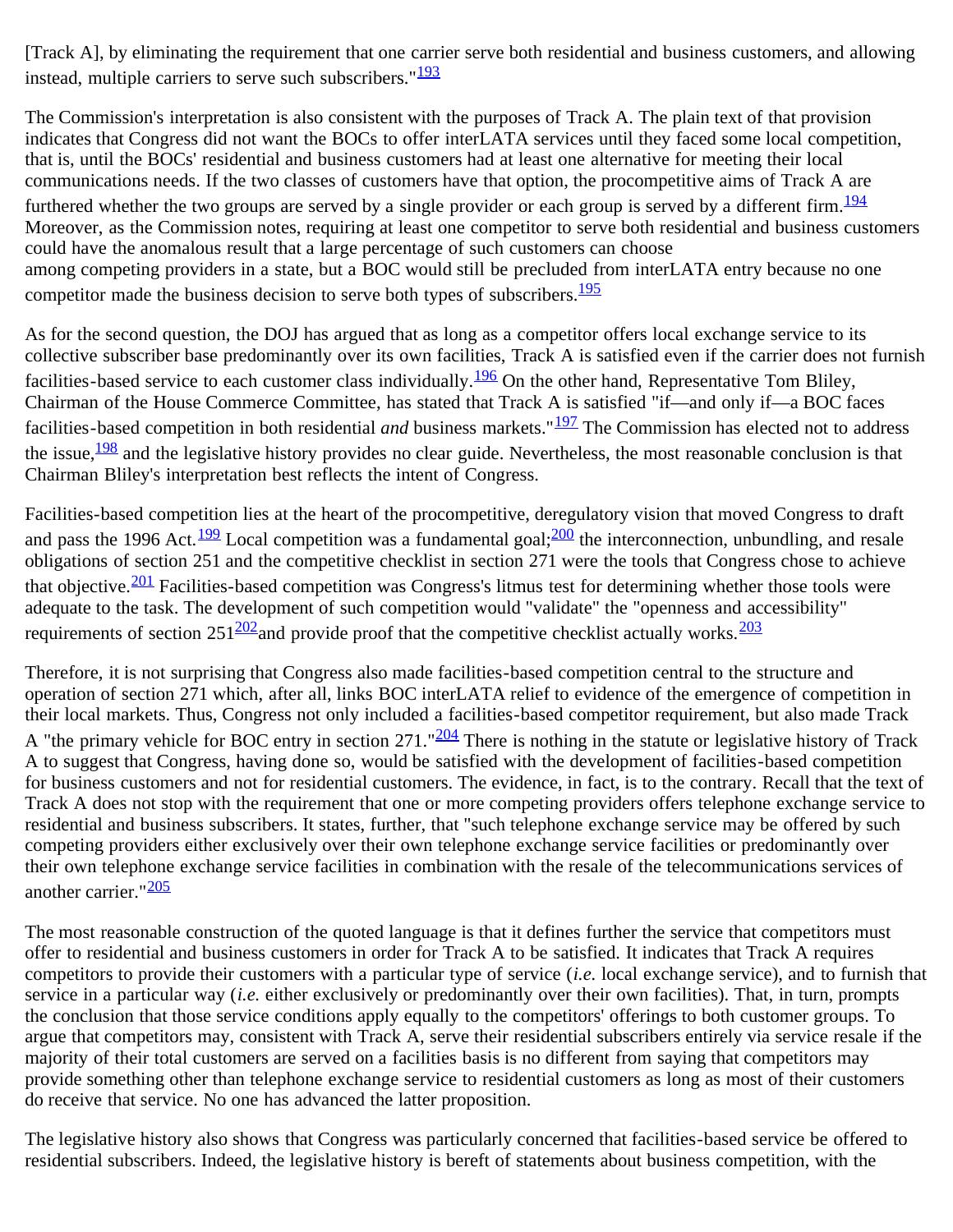notable exception of the admonition in the House Report that service provided only to business customers would not satisfy Track A.<sup>[206](#page-50-8)</sup> Congress probably was not overly concerned about the development of such competition because it assumed that new entrants would move fairly quickly to serve business customers.<sup>[207](#page-50-9)</sup> On the other hand, Congress repeatedly displayed its interest in stimulating facilities-based competition for residential customers. Once again, Congress's emphasis on cable television as the most likely local competitor is instructive. <sup>208</sup> The Conference Report, after repeating the House Commerce Committee's assertion that "cable services are available to more than 95 percent of United States homes," stated that cable companies' "initial forays . . . into the field of local telephony therefore hold the promise of providing the sort of residential local competition that has consistently been contemplated." $209$  In view of Congress's obvious interest in residential facilities-based competition, it strains credulity to contend that Congress intended a construction that would allow Track A to be satisfied even if competitors offered no facilities-based service whatsoever to their residential customers.

The weight of the evidence, then, supports Chairman Bliley's view that Track A is satisfied "if—and only if—a BOC faces facilities-based competition in both residential *and* business markets." This does not mean, however, that at least one competitor must furnish facilities-based service to both residential and business cus tomers, any more than Track A in all instances requires at least one competitor to provide service to both classes of customers. Instead, if a BOC's application relies on the presence of multiple competitors,  $\frac{210}{210}$  $\frac{210}{210}$  $\frac{210}{210}$  the Commission should deem Track A satisfied if at least one of those competitors serves a sufficient number of residential subscribers either exclusively or predominantly over its own facilities and at least one does the same for a satisfactory number of business customers. $\frac{211}{21}$  $\frac{211}{21}$  $\frac{211}{21}$ 

3. Compliance with the Competitive Checklist

Section 271(c)(2) states that a BOC can qualify for interLATA entry if, within the state for which such authorization is sought, the BOC provides to competitors access and interconnection that satisfies the competitive checklist requirements of subsection  $(c)(2)(B)$ .<sup>[212](#page-50-14)</sup> Some parties read section 271(c)(2) to require that each of the BOCs' interconnection agreements must contain all of the checklist elements.  $\frac{213}{2}$  On the other hand, some BOCs suggest that they can comply with the checklist via a "mix and match" approach; (1) by including some checklist items in a negotiated agreement and offering the remaining items to competitors via a statement of generally available terms and conditions pursuant to section  $252(f)$ ,  $\frac{214}{f}$  or (2) by negotiating multiple access and interconnection agreements that, taken together, contain all of the checklist elements.

The text of section  $271(c)(2)$  indicates that parties requesting access and interconnection from a BOC are entitled to have all of the checklist elements included within their interconnection agreements, if they so choose. Section  $271(c)(2)(A)$  directs the BOCs to provide access and interconnection that "meets the requirements of subparagraph (B) of this paragraph."<sup>215</sup> Subparagraph (B) provides, in turn, that "[a]ccess and interconnection provided or generally offered by a [BOC] to other telecommunications carriers meets the requirements of this subparagraph if such access and interconnection includes *each* of the following" elements in the competitive checklist.<sup>[216](#page-51-1)</sup> The plain language of section  $271(c)(2)$ , then, creates a presumption that all items in the checklist should be included in a BOC's interconnection agreements with each of its competitors.

This reading of section 271(c)(2) is also consistent with congressional intent, as expressed in the bills that were merged to create the 1996 Act. House Bill 1555, for example, stated that a BOC could qualify for interLATA entry only by submitting to the Commission "a certification by a State commission of compliance with *each of the following conditions* [referring to the bill's competitive checklist] in any area where such company provides local exchange service or exchange access in such State."<sup>[217](#page-51-2)</sup> Similarly, Senate Bill 652 indicated that a BOC could offer interLATA services only if it negotiated an interconnection agreement that "provides, at a minimum, for interconnection that meets the competitive checklist requirement of paragraph  $(2)$ ." $\frac{218}{21}$  $\frac{218}{21}$  $\frac{218}{21}$ 

The proposed construction of section  $271(c)(2)$  is also consistent with Congress's understanding of the purpose of the competitive checklist. A central objective of the 1996 Act was "opening the local telephone network to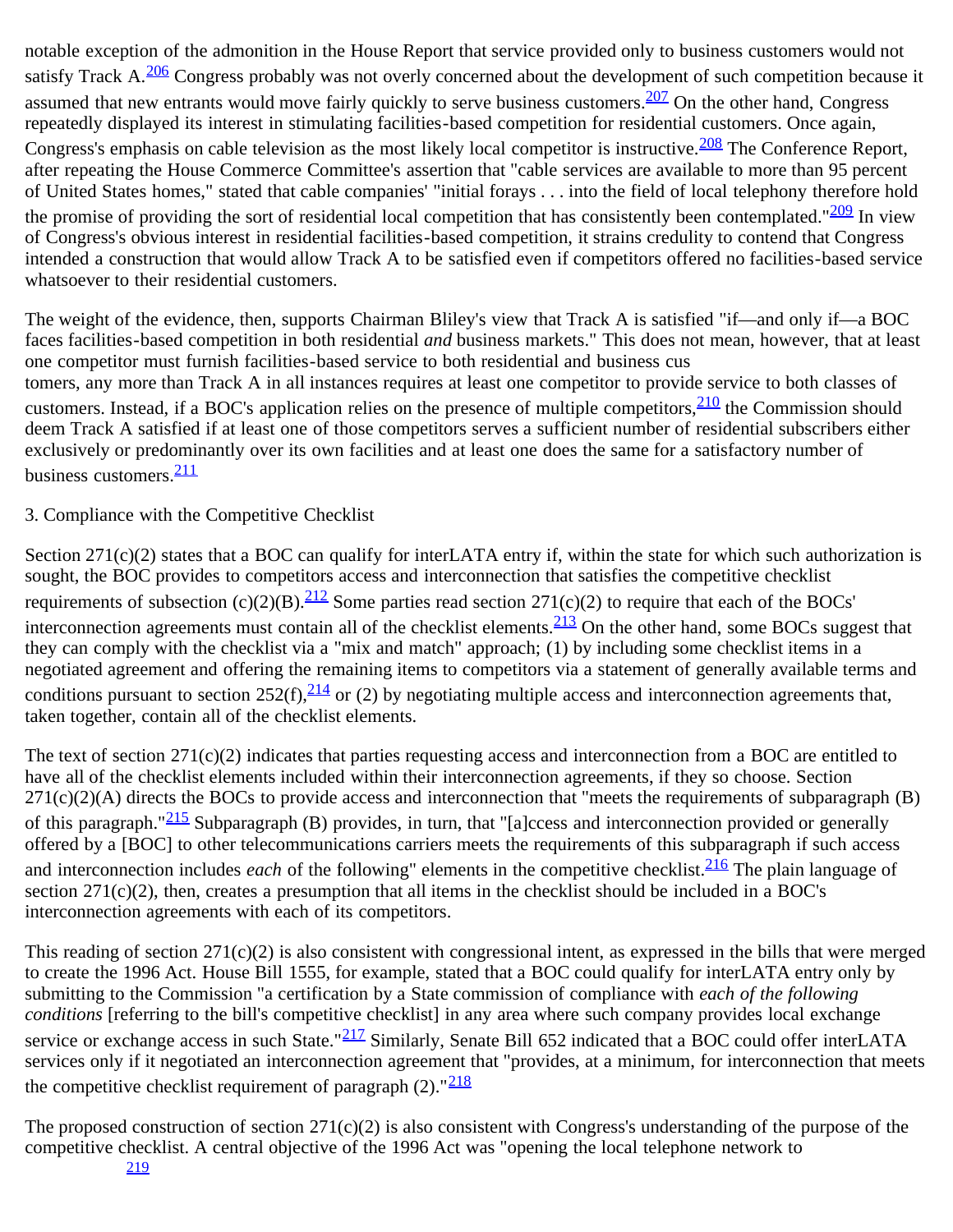competition." The competitive checklist, in turn, "set[s] forth what must, at a minimum, be provided by a [BOC] in any interconnection agreement . . . to which that company is a party . . . before the FCC may authorize the [BOC] to provide in region interLATA services."<sup>220</sup> The principal sponsor of Senate Bill 652, Senator Pressler, spoke of the checklist in similar terms:

This competitive checklist can best be described as a snapshot of what is required for these competitive services now and in the reasonably foreseeable future. In other words, these provisions open up the local loop from a technological standpoint as section [253] opens the local loop from a legal barrier to entry standpoint. $\frac{221}{22}$  $\frac{221}{22}$  $\frac{221}{22}$ 

The market-opening function of the checklist is confirmed further by the way in which the checklist items were selected:

The long distance companies came to us early on with a list of areas (such as number portability, dialing parity, interconnection, equal access, resale, and unbundling) that give monopolies their bottleneck in the local loop. We agreed to remove the monopoly power in each and every one of those areas [in House Bill  $1555$ ]. $\frac{222}{22}$  $\frac{222}{22}$  $\frac{222}{22}$ 

Thus, the purpose of the checklist was to identify certain features, functions, and capabilities, the availability of which was essential to opening the local exchange bottleneck to competitive entry.<sup>[223](#page-51-8)</sup> That objective would be frustrated if section 271(c)(2) were to be construed so as to allow a BOC to withhold one or more checklist items from one or more prospective entrants, so long as the BOC made each element available to at least one entrant.

Although section 271(c)(2) entitles all parties requesting access and interconnection to insist that every element in the competitive checklist be included in their final interconnection agreements,  $\frac{224}{11}$  $\frac{224}{11}$  $\frac{224}{11}$  it does not follow that an agreement must include each checklist item in order to satisfy section  $271(c)(2)$ . It is certainly conceivable, for example, that one or more prospective entrants would neither want nor need all of the features and capabilities set forth in the checklist.<sup>225</sup> Cable television companies could be such competitors. With their extensive local distribution facilities, cable systems might not have any need for unbundled local loops from a BOC (checklist item number 4).  $\frac{226}{5}$  $\frac{226}{5}$  $\frac{226}{5}$  Similarly, because many cable companies have already secured access to BOC poles and conduits in order to construct their distribution systems, they might not request such access (checklist item number 3) as part of an interconnection agreement with a BOC.<sup>227</sup> When that is the case, a BOC should not be penalized for the absence of such items in a final interconnection agreement. That agreement, therefore, should be treated as complying with the checklist.

ALTS contends that if section  $271(c)(2)$  is not construed to require that each element of the competitive checklist be included within a BOC interconnection agreement, the Commission will face the demanding task of determining in each case whether an interconnector's decision not to request a checklist item was freely made, rather than a consequence of BOC manipulation. $\frac{228}{2}$  Although that concern is not without merit, questions about checklist compliance would seem to be no less susceptible to proffer and proof than questions about a prospective competitor's intent to provide service to residential and business subscribers. $\frac{229}{2}$  $\frac{229}{2}$  $\frac{229}{2}$ 

4. Pricing of Interconnection, Unbundled Network Elements, and Services for Resale

Section 251(c) of the 1996 Act requires BOCs and other LECs to provide prospective competitors with interconnection and UNEs on just, reasonable, and nondiscriminatory terms.<sup>[230](#page-52-2)</sup> It also directs LECs to make any of their retail services available to competitors at discounted rates, so that the latter may resell those services to the competitors' own customers.<sup>231</sup> Section 252 indicates that a LEC's precise interconnection, unbundling, and resale obligations are to be established through negotiations between the LEC and its potential competitors, subject to review and, in some instances, arbitration by the public utility commission for the state implicated.<sup>[232](#page-52-4)</sup> Section 252(d) indicates, however, that for arbitrated agreements, the prices charged must reflect costs incurred by the LECs (in the case of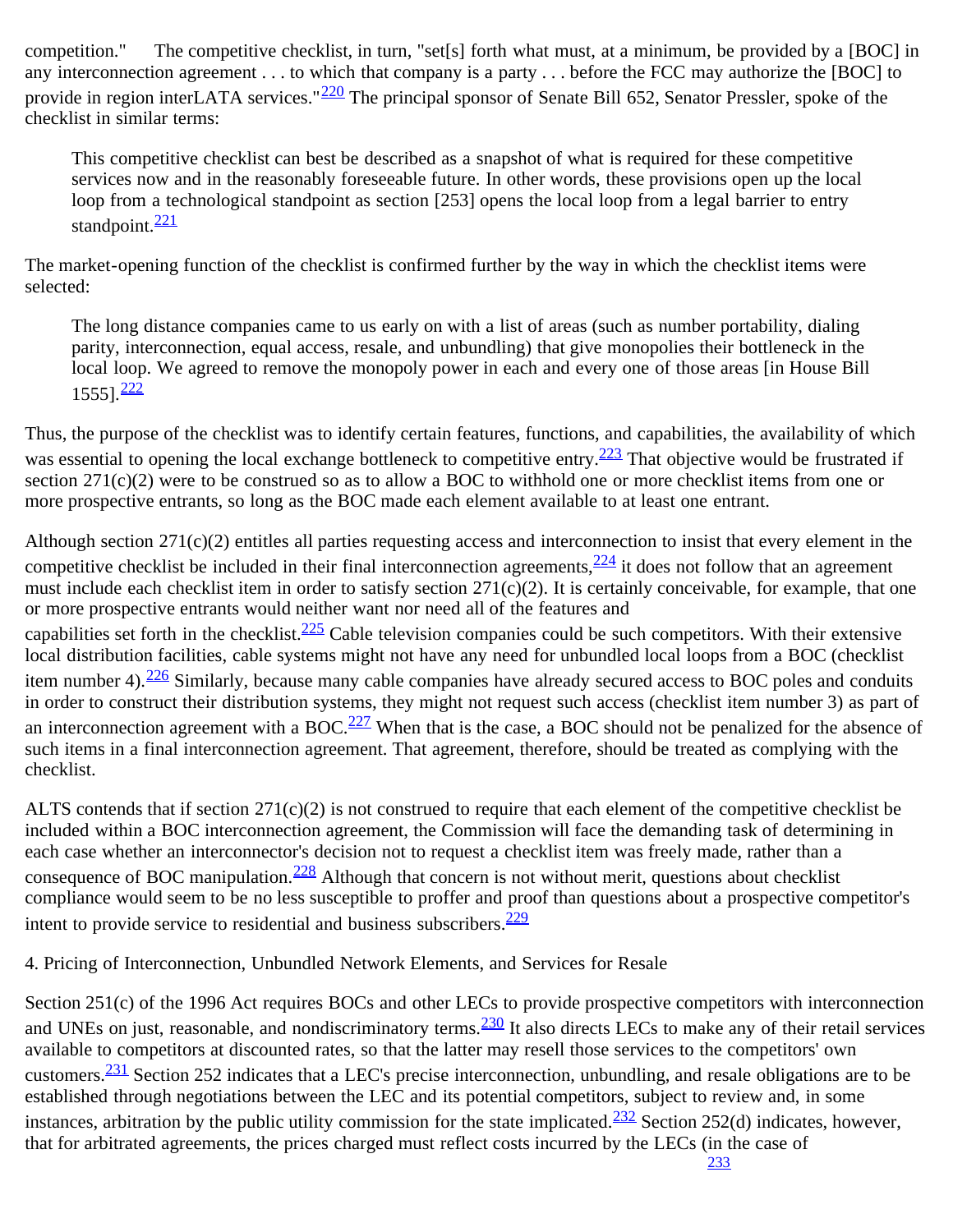interconnection and UNEs) or costs avoided by the LECs (with respect to resold services).

In its *Local Competition Report and Order*, the Commission promulgated detailed national rules governing the prices that LECs could charge competitors for interconnection, UNEs, and services for resale. Specifically, the Commission decreed that prices for interconnection and UNEs should reflect forward-looking, economic costs calculated in accordance with a methodology that the Commission dubbed "total element long run incremental cost" (TELRIC). $\frac{234}{5}$  $\frac{234}{5}$  $\frac{234}{5}$ With respect to services for resale, the Commission directed state commissions to establish resale discounts in one of two ways. The first, and preferred, approach would be to calculate avoided costs using a cost study that satisfies certain Commission-specified minimum criteria. In the event that an acceptable avoidable-cost study is not available, the state commission must select a default discount from a range defined by the Commission. $\frac{235}{235}$  $\frac{235}{235}$  $\frac{235}{235}$ 

On appeal, the United States Court of Appeals for the Eighth Circuit in July 1997 held that the Commission had exceeded its authority in promulgating its pricing rules.<sup>[236](#page-53-2)</sup> The court concluded that sections 252(c)(2) and 252(d) "undeniably" authorize state regulatory commissions, rather than the FCC, to determine the prices that LECs may charge for interconnection, UNEs, and resale. $\frac{237}{25}$  $\frac{237}{25}$  $\frac{237}{25}$  The court also ruled that section 2(b) of the Communications Act of 1934—which generally gives states exclusive authority to regulate intrastate services<sup>238</sup>—erects a jurisdictional "fence that is hog tight, horse high, and bull strong, preventing the FCC from intruding on the states' intrastate turf." $\frac{239}{23}$  $\frac{239}{23}$  $\frac{239}{23}$ 

In the *Ameritech Order*, however, the Commission claimed its authority under section 271 to employ its nationwide pricing rules in its review of BOC interLATA applications. The Commission recognized the court's holding that "the Commission lacks jurisdiction to issue national rules establishing a methodology by which the states determine the rates for interconnection, unbundled network elements, resale, . . . in state-arbitrated interconnection agreements pursuant to section  $252.^{9240}$  It nevertheless concluded that the court's ruling did not bar the Commission from applying those same rules for purposes of section 271. Noting that the competitive checklist requires BOCs to provide interconnection, UNEs, and resale "in accordance with the requirements of" sections 251(c) and 252(d) (including the latter section's mandate that rates be cost-based), $\frac{241}{1}$  $\frac{241}{1}$  $\frac{241}{1}$  the Commission claimed that "Congress must have intended the Commission, in addressing section 271 applications, to construe the statute and apply a uniform approach to the phrase `based on cost' when assessing BOC compliance with the competitive checklist." $\frac{242}{ }$  Accordingly, the Commission concluded that a BOC would not be deemed in compliance with the checklist unless the BOC demonstrated that its prices for interconnection and UNEs are based on forward-

looking costs and TELRIC principles.<sup>[243](#page-54-0)</sup>

Predictably, the Commission's decision sparked a storm of protest. The BOCs and a number of state commissions petitioned the Eighth Circuit for a writ of mandamus compelling the Commission to comply with the Eighth Circuit's order, thereby invalidating the pricing rules reinstituted in the *Ameritech Order*. [244](#page-0-0) On January 22, 1998, the court issued a writ ordering the Commission to abide by the court's July order and "to refrain from subsequent attempts to apply either directly or indirectly its vacated pricing policies."<sup>245</sup> The court concluded that the *Ameritech Order* was a "vehicle by which [the Commission] could intimidate state commissions into complying with the substance of the rules we vacated in our July 18 decision." $\frac{246}{2}$  The court also expressed its suspicion that by including within its order pricing principles that had "nothing to do with the actual denial of Ameritech's application," the Commission was attempting to create an opportunity to relitigate the jurisdiction issue before the United States Court of Appeals for the District of Columbia Circuit: "Having lost its bid to usurp the [states'] power to determine intrastate prices in the Eighth Circuit, the FCC now seeks to have a bite at the apple in the District of Columbia Circuit." $\frac{247}{241}$  $\frac{247}{241}$  $\frac{247}{241}$ 

The rift between federal and state regulators over the pricing of interconnection, UNEs, and services for resale is ironic because there is general agreement among them about the pricing principles that should be applied. $\frac{248}{1}$  In the *Ameritech Order*, the FCC acknowledged that "a large majority of state commissions have stated that they have adopted or intend to adopt forward-looking economic cost approaches." $\frac{249}{25}$  $\frac{249}{25}$  $\frac{249}{25}$  Similarly, many state commissioners downplayed the effect of the Eighth Circuit's decision because so many states already have adopted the forwardlooking cost principles that the FCC espoused.<sup>250</sup> It would be unfortunate indeed if the federal-state consensus on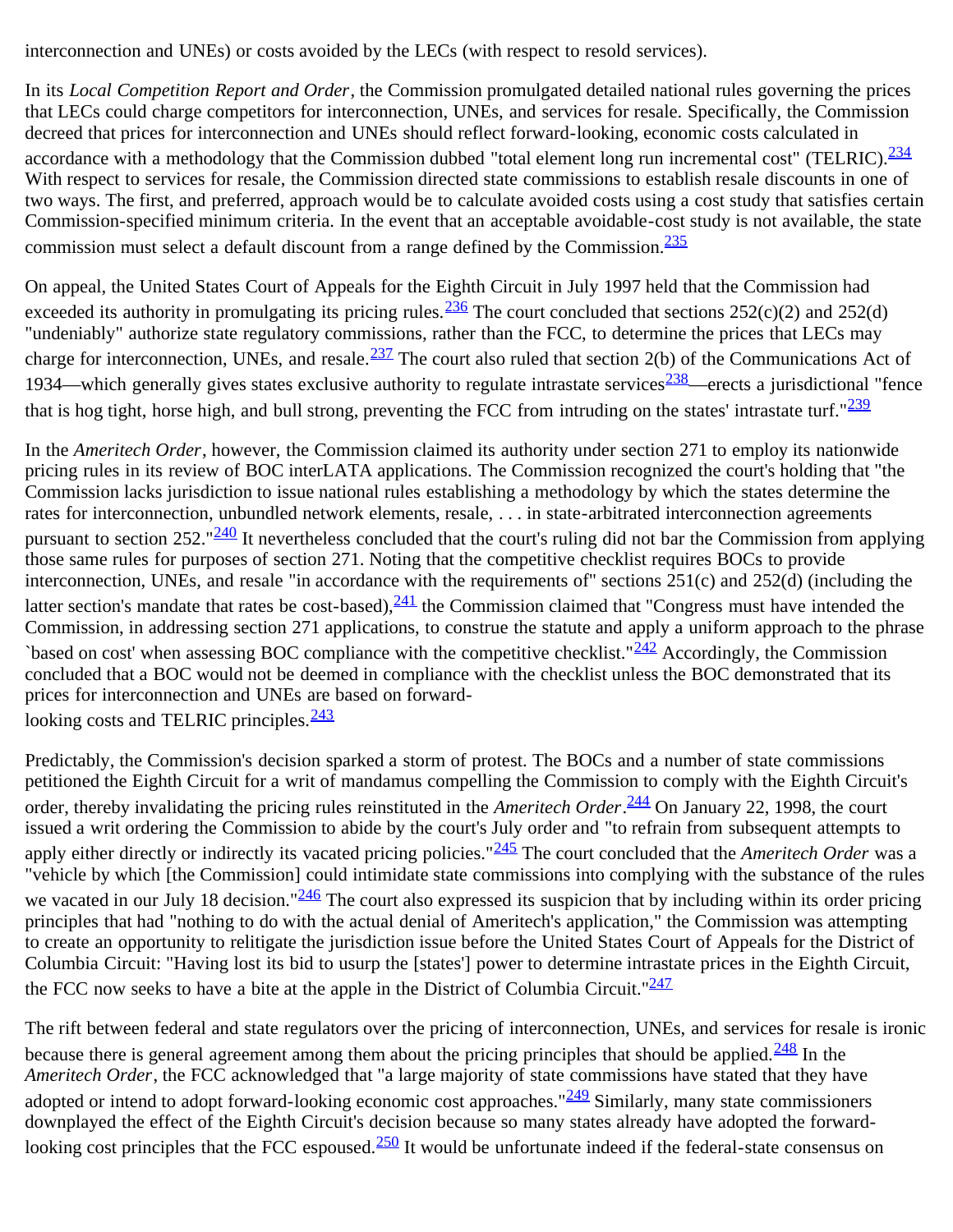forward-looking pricing principles were not put into effect expeditiously because of an unseemly and counterproductive squabble over which level of government should implement them.

Even if state regulatory commissions are finally determined to have the authority to set the prices for interconnection, UNEs, and services for resale, it does not follow that those decisions are necessarily "conclusive" on the FCC for purposes of section 271.<sup>251</sup> The 1996 Act charges the FCC with deciding whether a petitioning BOC has satisfied the statutory prerequisites for gaining interLATA entry.<sup>252</sup> In particular, the Commission must verify a BOC's compliance with the competitive checklist, including its injunction that BOCs, among other things, provide interconnection, UNEs, and services for resale in accordance with the pricing standards of section  $252(d)$ .  $\frac{253}{d}$  While the Eighth Circuit made the states responsible for explicating and applying section 252(d), section 271 obligates the Commission to ascertain whether they have discharged that responsibility.

The FCC should therefore require state commissions to provide sufficient information to enable it to make that determination.<sup>254</sup> At a minimum, a state commission should specify what forward-looking, pricing principles it employed and should explain how those principles comport with the language of section 252 and the procompetitive aims of the 1996 Act. $\frac{255}{25}$  The state commission should also detail the process by which it transformed the chosen pricing principles into the prices established. That discussion would include a description of the pricing methodology used, the cost studies reviewed, and the state commission's resolution of the evidence before it. If such information is lacking, the FCC should dismiss the associated BOC interLATA application as not in compliance with the requirements of section 271.

In the absence of uniform national pricing rules, there is a possibility that some state commissions might exercise their pricing authority to protect their incumbent LECs, rather than to promote competition.  $\frac{256}{256}$  $\frac{256}{256}$  $\frac{256}{256}$  The Commission can guard against such "rogue" state action without issuing national pricing rules that may undermine the cooperation among federal and state regulators that is essential to effective implementation of the 1996 Act or that spark complaints whether credible or not—that the Commission is ignoring the mandate of a federal court.<sup>257</sup> As discussed below, in determining whether grant of a BOC's interLATA application will serve the public interest, the Commission should consider whether the state implicated by that application has taken all necessary steps to permit competitive entry in that jurisdiction.<sup>258</sup> The FCC could allow state commissions to adopt their own rules for pricing interconnection, UNEs, and services for resale which, in most instances, would result in practices that reflect the principles that the Commission has advocated. If, however, a state should adopt pricing standards that diverge significantly from those implemented in other jurisdictions, the FCC could reasonably conclude that the offending state was not discharging its obligation to promote competition and, thus, deny any BOC application to offer interLATA service within that jurisdiction.

#### *B. The "Public Interest" Requirement*

Section 271(d)(3)(C) of the 1996 Act states that the Commission may not grant a BOC's interLATA application unless the Commission determines that "the requested authorization is consistent with the public interest, convenience, and necessity." $\frac{259}{252}$  This "public interest" requirement was taken from the Senate bill, but its inclusion in Senate Bill 652 was the subject of extensive and contentious debate on the Senate floor.<sup>260</sup> Senator McCain offered an amendment to strip the public interest standard from the bill, portraying it as "an ill-defined, arbitrary standard which implies almost limitless policymaking authority to the FCC."<sup>[261](#page-56-4)</sup> He also contended that its inclusion in Senate Bill 652 would "invite virtually endless litigation over whether [BOC interLATA] entry is in the public interest" and would tempt existing interLATA service providers "to use regulatory processes to protect their market." $262$ 

After spirited debate, the Senate defeated the McCain amendment by a vote of sixty-eight to thirty-one. Most members appeared to be persuaded by Senator Pressler and others that the public interest test was not a license for the Commission to commit mischief, but had been construed enough times by enough courts over the preceding six decades to give the crucial phrase—"public convenience, interest, and necessity"—a specificity that the words themselves may not convey. $\frac{263}{26}$  $\frac{263}{26}$  $\frac{263}{26}$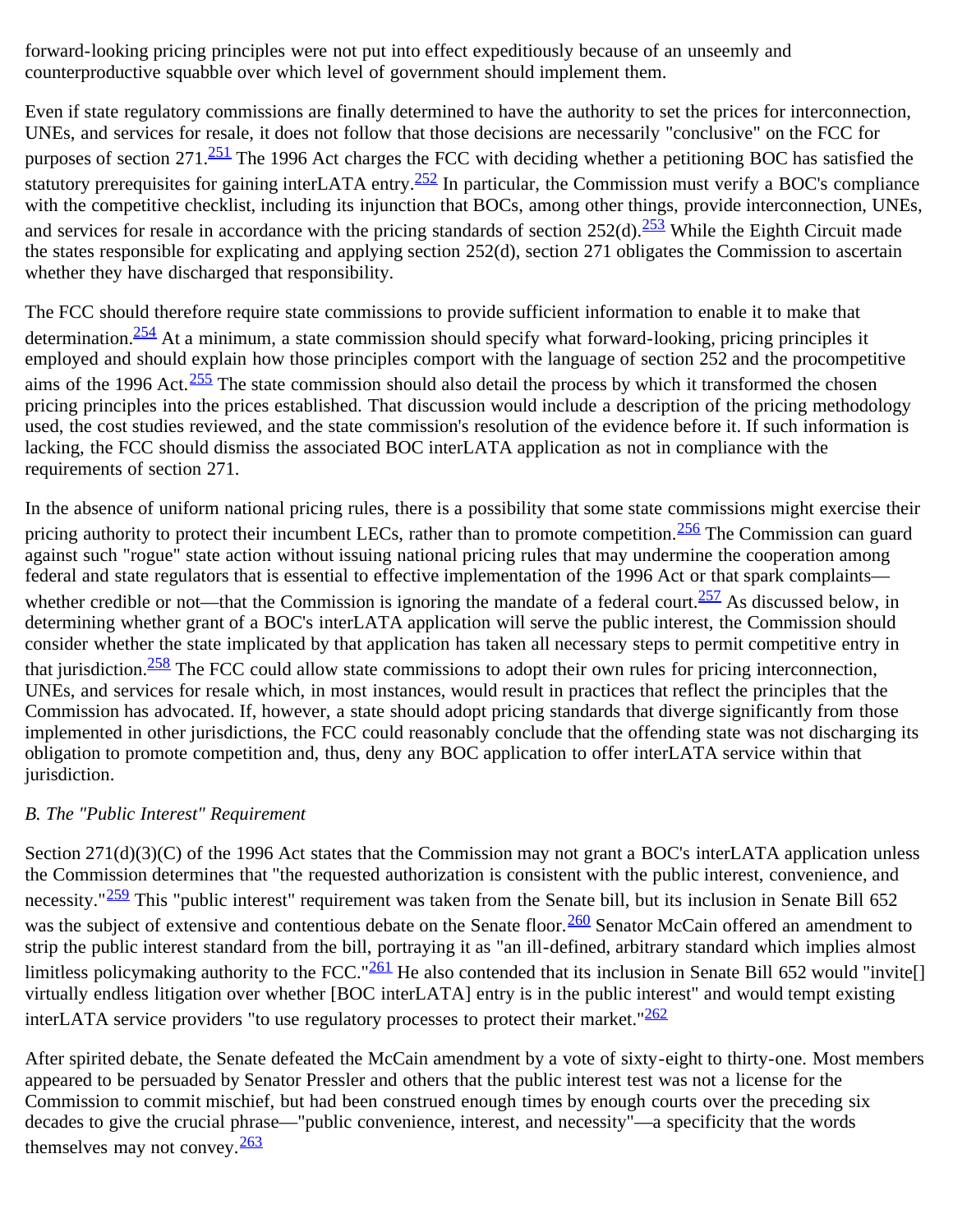In fact, courts have ruled the public interest standard "not to be too indefinite for fair enforcement," $264$  but should be applied "so as to secure for the public the broad aims of the Communications Act [of 1934]."<sup>[265](#page-57-0)</sup> One statement of those aims can be found in section 1 of the 1934 Act: "to make available, so far as possible, to all the people of the United States . . . a rapid, efficient, Nation-wide, and world-wide wire and radio communication service with adequate facilities at reasonable charges . . . . "<sup>266</sup> More immediately relevant to an understanding of section 271(d)(3) is the statement of purpose in the preamble to the 1996 Act: "[t]o promote competition and reduce regulation in order to secure lower prices and higher quality services for American telecommunications consumers and encourage the rapid deployment of new telecommunications technologies." $267$  Thus, although the Commission's public interest examination is wide-ranging, it is not unconstrained. Further, while competitive issues are at the forefront of that examination, other values must also be considered and safeguarded.

#### 1. Promoting Competition

Because Congress designated the advancement of competition as one of the main objectives of the 1996 Act.<sup>268</sup> the public interest review of a BOC's application to provide in-region, interLATA services must consider the potential effects of BOC entry on competition. That, of course, prompts the question of which markets should be the focus of that competitive analysis. The weight of the evidence indicates that Congress was concerned principally with the market for local telecommunications services, rather than that for interLATA services.

During the House debate on House Bill 1555, Representative Fields, a sponsor of that bill, stated that "central to competition to the consumer in this legislation is opening the local telephone network to competition." $\frac{269}{25}$  $\frac{269}{25}$  $\frac{269}{25}$  It is not surprising, therefore, that Congress decided to condition BOC entry into new markets—including interLATA services —on the release of their stranglehold over local exchange telephone services.  $\frac{270}{270}$  In part, the linking of local exchange competition and BOC interLATA entry was intended to prevent the BOCs from leveraging their local monopolies to impede competition or to gain an unfair advantage in other markets.  $\frac{271}{1}$  Just as importantly, however, Congress viewed and used interLATA entry as a "carrot" to induce the BOCs to become active participants in the effort to foster local competition. As one Senator put it: "Complete elimination of barriers to competition will occur only if the [BOCs] have positive incentives to cooperate with the introduction of meaningful competition." $272$ 

Thus, if section 271 is a door for the BOCs between the local and the interLATA markets, Congress intended that door to swing inward—so that competing firms can enter the local exchange market before the BOCs pass through to exploit market opportunities on the other side. Accordingly, in conducting its public interest analysis of a BOC's application to provide interLATA services, the Commission should focus on the status of competition in the local exchange market and, in particular, on the BOCs' continuing incentives after interLATA entry to provide meaningful opportunities for competitive entry in the local market. $\frac{273}{27}$  $\frac{273}{27}$  $\frac{273}{27}$ 

Although Congress put local competition issues at the center of the public interest examination, it gave little guidance as to the substantive standards that the Commission should use in making its determination—with two notable exceptions. First, the Commission may not construe the public interest standard to require that a minimum level of local competition exists before a BOC's interLATA application may be granted.<sup>[274](#page-58-3)</sup> As noted above, at least three separate attempts to establish a market share test for local competition were defeated during the congressional debates on telecommunications reform legislation.  $\frac{275}{27}$  $\frac{275}{27}$  $\frac{275}{27}$  One cannot assume that Congress, having repeatedly and explicitly rejected efforts to add such a test to the pending legislation, subsequently decided *sub silentio* to include it within the public interest test.  $\frac{276}{5}$  $\frac{276}{5}$  $\frac{276}{5}$ 

Second, Congress did not, as BellSouth suggests, make compliance with the competitive checklist "the exclusive test for the sufficiency of local competition under section  $271$ ." $\frac{277}{27}$  $\frac{277}{27}$  $\frac{277}{27}$  To the contrary, the Senate debate reveals that many members doubted the adequacy of checklist compliance as an indicator of local competition. Senator Kerrey expressed his reservations when he rose in opposition to the McCain amendment: "This checklist, such as it is, I do not know if the checklist is going to work." $\frac{278}{278}$  Other Senators aired similar qualms during the lengthy discussion of amendments by Senators Thurmond and Dorgan to give the DOJ a larger role in reviewing BOC interLATA applications. Senator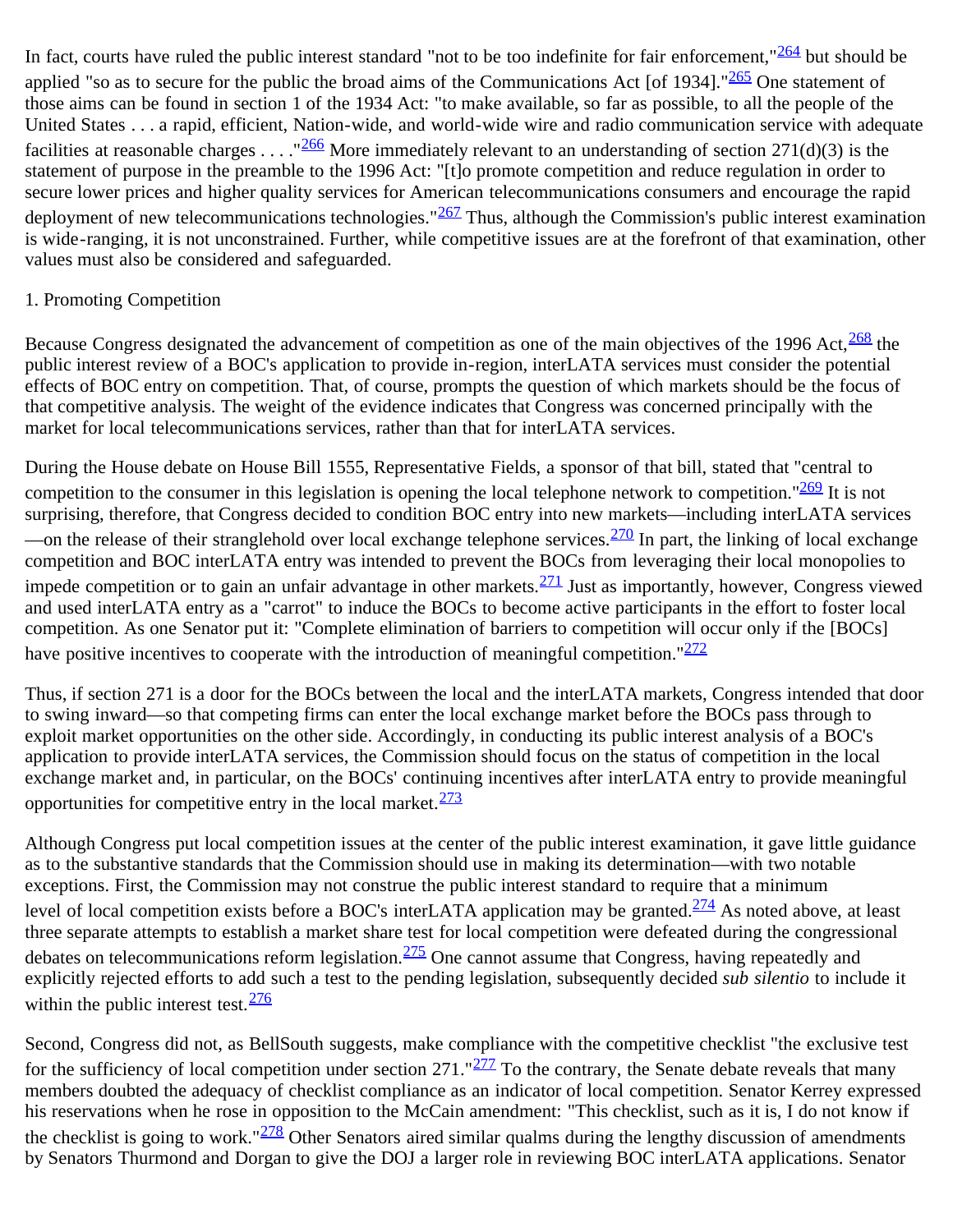Thurmond saw a need for greater DOJ involvement because he was "not confident that this checklist will be adequate to take the place of thorough antitrust analysis," also noting that "the checklist does not require that anyone actually compete with the local exchange monopoly." $\frac{279}{27}$  Senator Leahy expressed similar doubts: "But what if [the checklist] does not work? What if the checklist is not long enough to ensure that the local monopoly power of the [BOCs] is broken and competition can develop?"<sup>[280](#page-58-9)</sup>

A floor statement by Senator Gorton indicates that the Senate Commerce Committee, from which Senate Bill 652 emerged, was aware of the limitations of the checklist and took corrective measures:

[W]hat [Senate Bill 652] does is to set up a set of 14 reasonably objective conditions that must be met by the [BOCs] to open up their local exchange before they could get into the long distance business and provide competition and, one hopes, lower prices.

The committee was not absolutely satisfied . . . that the simple mechanical meeting of those 14 conditions would, under all circumstances, be sufficient to open up the local exchange.

So it added the public interest convenience and necessity condition, requiring the [Commission] . . . the Government entity and agency with expertise in this field, to determine in the broadest possible sense that the requested authorization was consistent with the public interest, convenience, and necessity.<sup>[281](#page-59-0)</sup>

Senator Gorton also explicitly linked members' concerns about the adequacy of the checklist with the defeat of the McCain amendment:

Just last week, . . . in balancing this bill, we turned down an amendment which would have stricken [the public interest standard]. We did not feel, a majority of the Members did not feel, any more than a majority in the committee felt, that we could absolutely under all circumstances rely on the 14 categories.[282](#page-59-1)

Thus, on the crucial question of whether local competition is sufficient to warrant granting a BOC's interLATA application, the Senate meant for the Commission's public interest analysis to supplement checklist compliance. $\frac{283}{1}$  $\frac{283}{1}$  $\frac{283}{1}$  In the words of Senator Stevens, "We want to make sure that the checklist is met at a minimum and the public interest provision comes in at that point." $284$  There is nothing in the conference report or in the congressional debate on the conference agreement that suggests that Congress rejected the Senate's view of the respective roles of the checklist and the public interest test in the local competition analysis.

If checklist compliance alone is not sufficient to support a finding that there is enough local competition to permit BOC interLATA entry, what more is required? Since Congress rejected a quantitative test—however meager—for sufficient local competition, the Commission must make a qualitative assessment. The Commission's task of course, is to determine whether the local exchange market is truly open to competition,  $\frac{285}{100}$  $\frac{285}{100}$  $\frac{285}{100}$  or whether the BOCs' historical monopoly in that market has been broken.<sup>286</sup> In other words, the Commission must find evidence that the door to the local exchange market place swings inward freely and easily for new entrants. Only if it finds such evidence can the Commission conclude that the fledgling local competition that has appeared to date is not a "false spring," but a harbinger of extensive and lasting market changes to come.

## *a. Elimination of Barriers to Entry*

One essential feature of an open market is an absence of legal barriers to entry by new competitors. The need to remove such barriers is especially important in local exchange markets because "[f]or decades, U.S. telecommunications policy has relied on heavily regulated monopolies to provide communications services to businesses and consumers."<sup>[287](#page-59-6)</sup> Although the Commission and many state regulators have moved in recent years to reduce or to remove legal barriers to competitive entry in local and other telecommunications markets, that process is far from complete.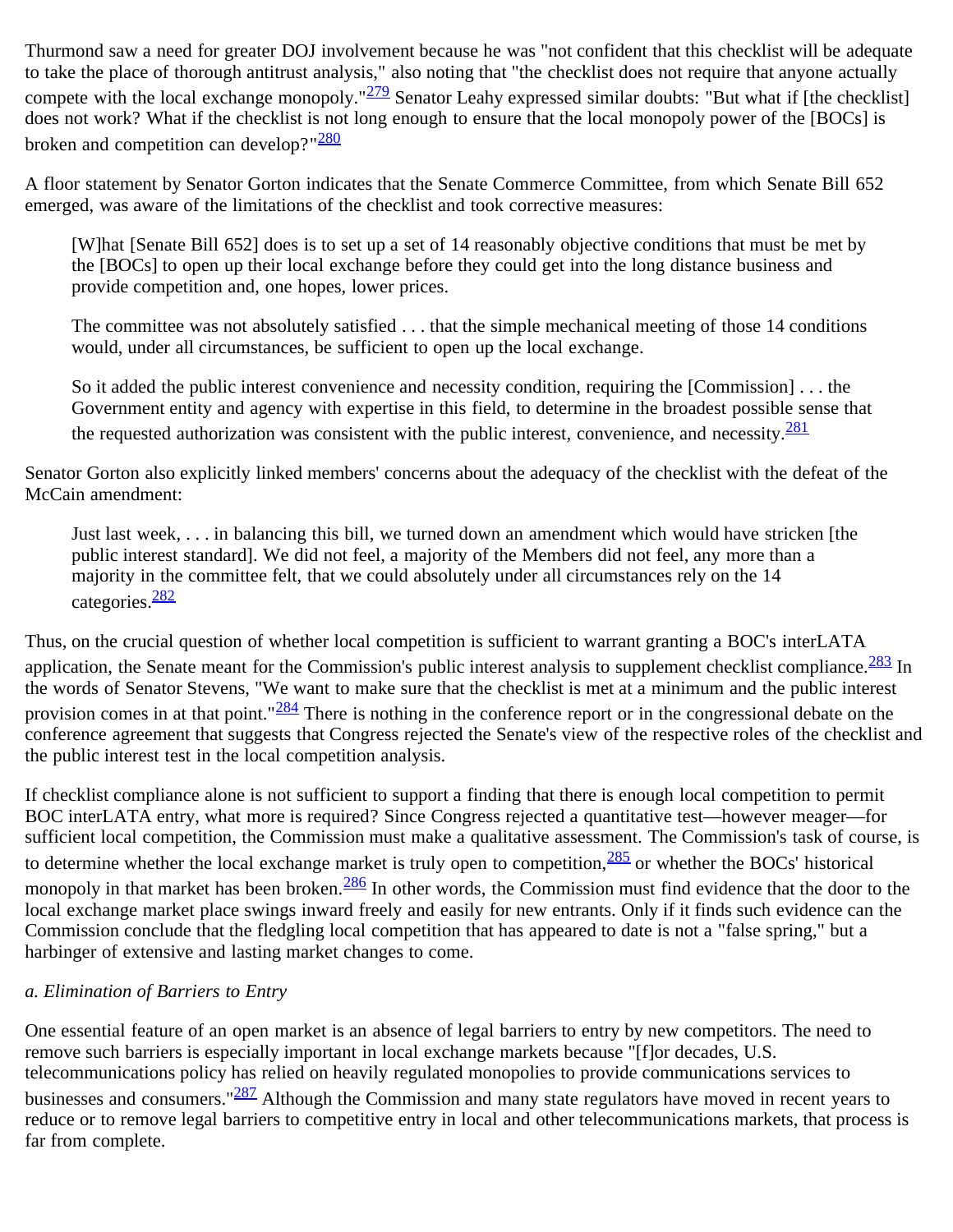Realizing the persistence of such impediments to expanded competition, Congress in the 1996 Act specifically outlawed any "State or local statute or regulation, or other State or local legal requirement, [that] may prohibit or have the effect of prohibiting the ability of any entity to provide any interstate or intrastate telecommunications service."<sup>[288](#page-59-7)</sup> That provision is not self-enforcing, however. Consequently, even plainly anticompetitive state and local restrictions can remain in force until they are preempted by the Commission or, in some instances, overturned by a federal district court.<sup>289</sup> Furthermore, the 1996 Act permits states to impose, "on a competitively neutral basis . . . requirements necessary to preserve and advance universal service, protect the public safety and welfare, ensure the continued quality of telecommunications services, and safeguard the rights of consumers." $290$  In short, although a central purpose of the 1996 Act is to promote competition in all telecommunications markets, the Act did not sweep away existing legal barriers to competitive entry.

A number of states have moved aggressively to implement local competition. Indeed, some state initiatives predated passage of the 1996 Act by several years. Available evidence indicates, however, that in other states, old barriers persist while new barriers continually appear. Some state laws still prohibit the provision of telecommunications by any company other than the incumbent LEC, without that carrier's consent.<sup>[291](#page-0-0)</sup> In 1995, the Texas State Legislature enacted a telecommunications statute that severely limits the ways in which some firms may offer competitive local telecommunications services in the state. $\frac{292}{1}$  $\frac{292}{1}$  $\frac{292}{1}$  In 1997, Arkansas enacted telecommunications legislation that bars the Arkansas Public Service Commission from prescribing access and interconnection obligations for LECs in excess of those set forth in the 1996 Act and the Commission's implementing regulations.  $\frac{293}{27}$  This was enacted despite the fact that the 1996 Act explicitly authorized state commissions to adopt additional access and interconnection obligations that do not conflict with federal requirements.  $\frac{294}{27}$  $\frac{294}{27}$  $\frac{294}{27}$  Finally, there are increasing complaints that local governments are limiting access by new entrants to public rights-of-way or imposing unreasonable and discriminatory franchise obligations on those firms. $\frac{295}{295}$  $\frac{295}{295}$  $\frac{295}{295}$ 

Recognizing these facts, the Commission has decided that its public interest review of a BOC's application to offer interLATA services should include a comprehensive and independent analysis of the legal and regulatory environment in the state in which the BOC intends to operate.  $\frac{296}{2}$  Through that assessment, the Commission should satisfy itself that the state's laws and regulations afford new entrants maximum flexibility to pursue and to exploit market opportunities whenever and wherever they find them. $297$  It should also ensure that where states have imposed requirements designed to preserve universal service, to protect consumers or public safety, or to maintain service quality, such requirements are competitively neutral in intent and in effect, and are no broader than necessary to achieve their stated ends.

#### *b. "Commercially Useful" Availability of All Items in the Competitive Checklist*

Removing legal barriers to entry is just one step toward fully opening the local exchange market to competition. There is also a need to address the economic and technical impediments that can deter or hinder new entrants from offering alternative local telecommunications services. That, of course, is the function of the access, interconnection, and resale provisions in sections 251 and 252 of the 1996 Act and the competitive checklist in section 271(c)(2). The checklist identifies "those things that a telecommunications carrier would need from a [BOC] in order to provide a service such as telephone exchange service or exchange access service in competition with the [BOC]." $\frac{298}{25}$  $\frac{298}{25}$  $\frac{298}{25}$  As such, the checklist "provides the formula for removing the monopoly powers of local telephone exchange providers to allow real competition in the local loop."[299](#page-60-4)

Section 271(c)(2)(B) requires the BOCs to "provide" or to "offer" each checklist item to other telecommunications carriers. There has been much debate and disagreement about when a BOC must "provide" the checklist items, and when it simply may "offer" them. As noted above, a BOC generally must provide (or supply) all of the checklist items to carriers requesting access and interconnection.<sup>300</sup> In the event that a BOC does not receive an interconnection request, it need only offer (or hold out) each checklist item for sale to prospective customers.

Whichever verb applies, however, the Commission has ruled that two basic requirements must be met before it will deem a BOC to be "providing" a particular checklist item. First, a BOC must "actually furnish[] the item [to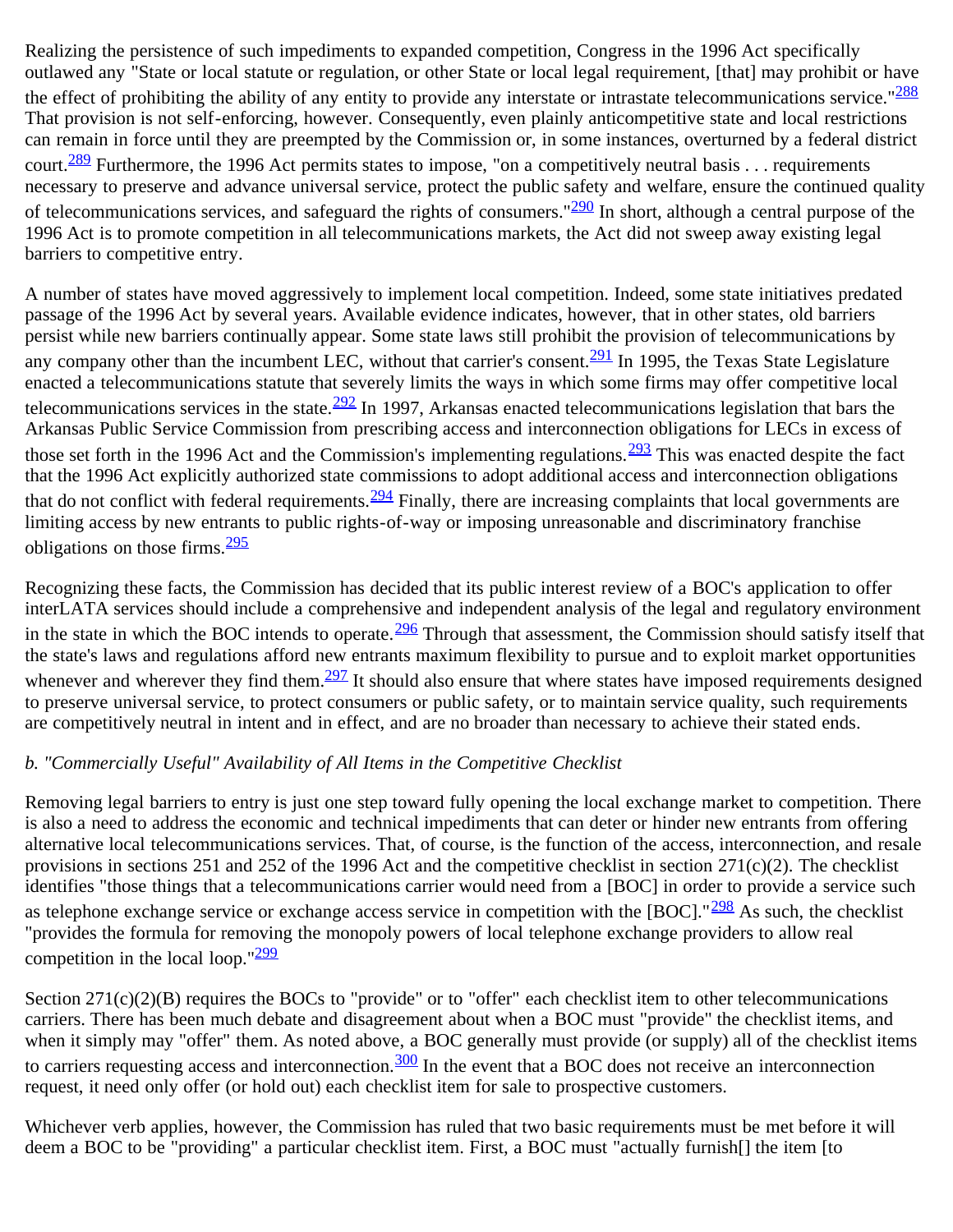competitors] at rates and on terms and conditions that comply with the Act or, where no competitor is actually using the item . . . [A] BOC must have a concrete and specific legal obligation to furnish the item upon request . . . . " $\frac{301}{201}$  $\frac{301}{201}$  $\frac{301}{201}$ Second, a BOC "must demonstrate that it is presently ready to furnish each checklist item in the quantities that competitors may reasonably demand and at an acceptable level of quality." $\frac{302}{ }$ 

The following standards should be employed, at a minimum, to determine whether a BOC is fulfilling those conditions:  $\frac{303}{ }$  $\frac{303}{ }$  $\frac{303}{ }$ 

• The item must be available for immediate ordering, and the competing carrier can receive it in sufficient quantities. Quantities should generally be deemed sufficient if they enable the purchaser to satisfy current and reasonably foreseeable demand;

• All necessary testing of the checklist item must have been completed. Where testing has been conducted solely by the BOC, its test results should be subject to review by an independent entity;

• Regulatory authorities must be substantially certain that the checklist item will function as expected in a commercial setting;

• The BOC's provision of the item must be at least equal in quality to the service that it provides itself;

• Checklist items must be made available at rates that satisfy the pricing standards of section 252(d).

The Commission has also recognized that the competitors' ability to provide alternative local services via interconnection, UNEs, and resale will be "significantly impaired" if they do not have access to LECs' "operations support systems" (OSS).<sup>[304](#page-60-8)</sup> Accordingly, the Commission has classified OSS as a "network element" that must be provided to competitors under section  $251(c)(3)$ .  $\frac{305}{c}$  It has also mandated that LECs offer competitors access to OSS functions "under the same terms and conditions that they provide these [functions] to themselves and their customers" $\frac{306}{100}$  $\frac{306}{100}$  $\frac{306}{100}$  and in a way that "would provide an efficient competitor with a meaningful opportunity to compete." $\frac{307}{100}$ 

To determine whether a BOC's provision of OSS functions satisfies its checklist obligation to afford nondiscriminatory access to network elements "in accordance with the requirements of section<sup>[]</sup>  $251(c)(B)$ ,  $\frac{308}{308}$  $\frac{308}{308}$  $\frac{308}{308}$  the Commission has put a finer point on these general obligations. Specifically, it will conduct a two-step inquiry:

First, the Commission must determine whether the BOC has deployed the necessary systems and personnel to provide sufficient access to each of the necessary OSS functions and whether the BOC is adequately assisting competing carriers to understand how to implement and use all of the OSS functions available to them. Second, the Commission must determine whether the OSS functions that the BOC has deployed are operationally ready, as a practical matter.  $\frac{309}{ }$  $\frac{309}{ }$  $\frac{309}{ }$ 

To pass through the first stage of this evaluation, a BOC must comply with a series of very specific requirements:

• It must give competitors electronic access to OSS functions that the BOC itself accesses electronically, although the BOC may offer manual access as an alternative method of access in some instances.<sup>[310](#page-61-1)</sup>

• The BOC must provide competitors enough information so that they may design or modify their OSS in a way that will allow them to interact seamlessly with the BOC's system. $\frac{311}{21}$  $\frac{311}{21}$  $\frac{311}{21}$ 

• The BOC must disclose to competitors sufficient information (including information relating to ordering codes and internal business rules) so that they can format, process, and transmit service requests that will flow into and through the BOC's system "as quickly and efficiently as possible." $\frac{312}{2}$  $\frac{312}{2}$  $\frac{312}{2}$ 

In the second stage of its evaluation, the Commission will consider how well a BOC is meeting its access obligations with respect to OSS. The central question, in the Commission's view, is current performance and future readiness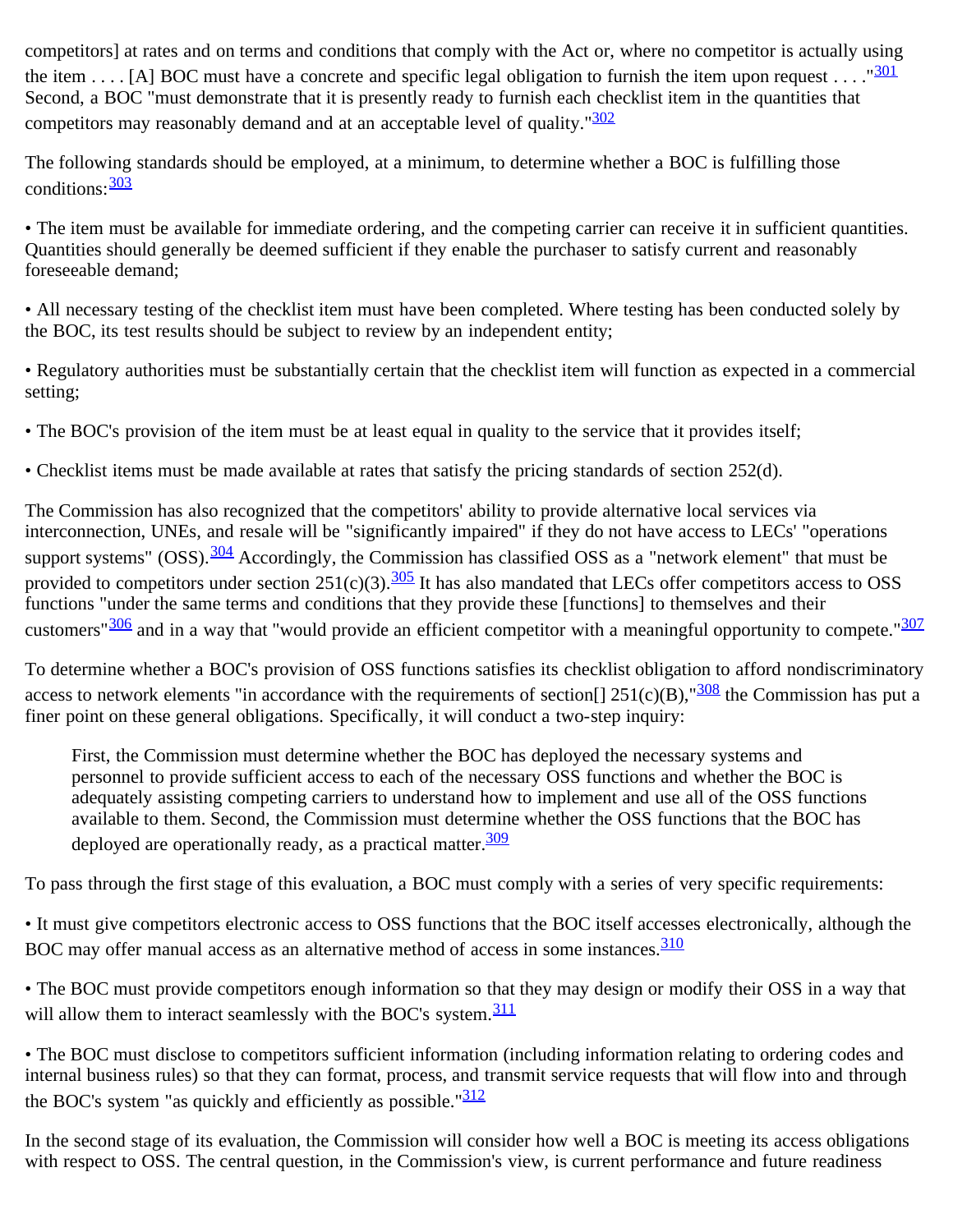—"whether the OSS functions provided by the BOC to competing carriers are actually handling current demand and will be able to handle reasonably foreseeable demand volumes."<sup>[313](#page-61-4)</sup> The Commission correctly concludes that the most reliable measure of a BOC's performance is commercial usage—evidence gathered from a BOC's actual provision of OSS functions to itself or to competitors.  $\frac{314}{31}$  It has therefore required, for example, that where a competitor requests an OSS function that a BOC currently employs in its retail operations, "the BOC must provide access to competing carriers that is equal to the level of access that the BOC provides to itself, its customers or its affiliates, in terms of quality, accuracy and timeliness."<sup>315</sup> For those OSS functions without retail analogues, such as ordering and provision of UNEs,  $\frac{316}{10}$  the Commission should require BOCs to establish specific performance measures and standards to make certain that BOC provisioning of those functions accords with their checklist obligations.  $\frac{317}{21}$  $\frac{317}{21}$  $\frac{317}{21}$ 

#### *c. Ensuring Continuing Compliance with the*

#### *Competitive Checklist*

Although the Commission must be able to determine whether a BOC is complying with the competitive checklist at the time it files its section 271 application, the BOC's future behavior is arguably more important to the goal of fostering meaningful local competition. The market-opening potential of the competitive checklist will be fully realized only if the BOCs' compliance is a continuing phenomenon, rather than a temporary course of conduct embarked upon to qualify them to provide interLATA services. One way to ensure continued compliance would be to require that each of the BOC's access and interconnection agreements contain specific performance standards that can be used to track the quality of the service that the BOCs provide their competitor-customers over time. [318](#page-61-9)

Ameritech has asserted that its interconnection agreements in Michigan "contain specific performance benchmarks and standards that ensure that all checklist items are available to competing carriers on a nondiscriminatory basis and at parity with what Ameritech provides to its end users, its affiliates and any other competing carrier."<sup>[319](#page-61-10)</sup> Those benchmarks and standards, which in most instances have been approved by the Michigan Public Service Commission, allegedly measure Ameritech's performance in critical areas such as service provisioning, service reliability, and service maintenance.<sup>[320](#page-61-11)</sup> Ameritech then issues monthly reports that purportedly enable each of its competitorcustomers "to compare Ameritech's performance for that carrier with the specified benchmarks and with the performance that Ameritech provides to other carriers and to itself."<sup>[321](#page-61-12)</sup>

If Ameritech has described its practices accurately, they could provide a useful model for the sorts of performance standards that should be included in each interconnection agreement and that the Commission should insist upon as evidence of BOC compliance with the competitive checklist.<sup>[322](#page-61-13)</sup> Requiring that all access and interconnection agreements contain effective and functional performance standards would not in any way extend the terms of the checklist, in violation of section 271(d)(4). As noted above, the checklist identifies the things that a BOC must provide to permit another carrier to furnish a competing service.  $\frac{323}{9}$  A performance standard is not a "thing" to be provided, but rather a mechanism for assessing the manner in which a checklist item is provided.

The first two elements of the competitive checklist, moreover, require the BOCs to furnish competitors with interconnection and UNEs in accordance with sections  $251(c)(2)$  and  $251(c)(3)$ , respectively.<sup>324</sup> The latter provisions mandate, among other things, that the BOCs must furnish interconnection and network elements on just, reasonable, and nondiscriminatory terms and conditions. $\frac{325}{2}$  And the Commission has concluded that performance standards "provide[] a mechanism by which to gauge a BOC's present compliance with its obligation to provide access and interconnection to new entrants in a nondiscriminatory manner." $\frac{326}{ }$  $\frac{326}{ }$  $\frac{326}{ }$ 

The BOCs will be more likely to adhere to their checklist obligations and to satisfy their performance standards if the penalties for violations of those standards and obligations are swift and certain.<sup>327</sup> To this end, BOC interconnection agreements should contain provisions for prompt resolution of complaints by competitor-customers (for example, binding arbitration). Alternatively, regulatory agencies could establish expedited processes for handling such complaints.<sup>[328](#page-62-2)</sup> Whichever procedures are employed to identify violations, interconnection agreements should generally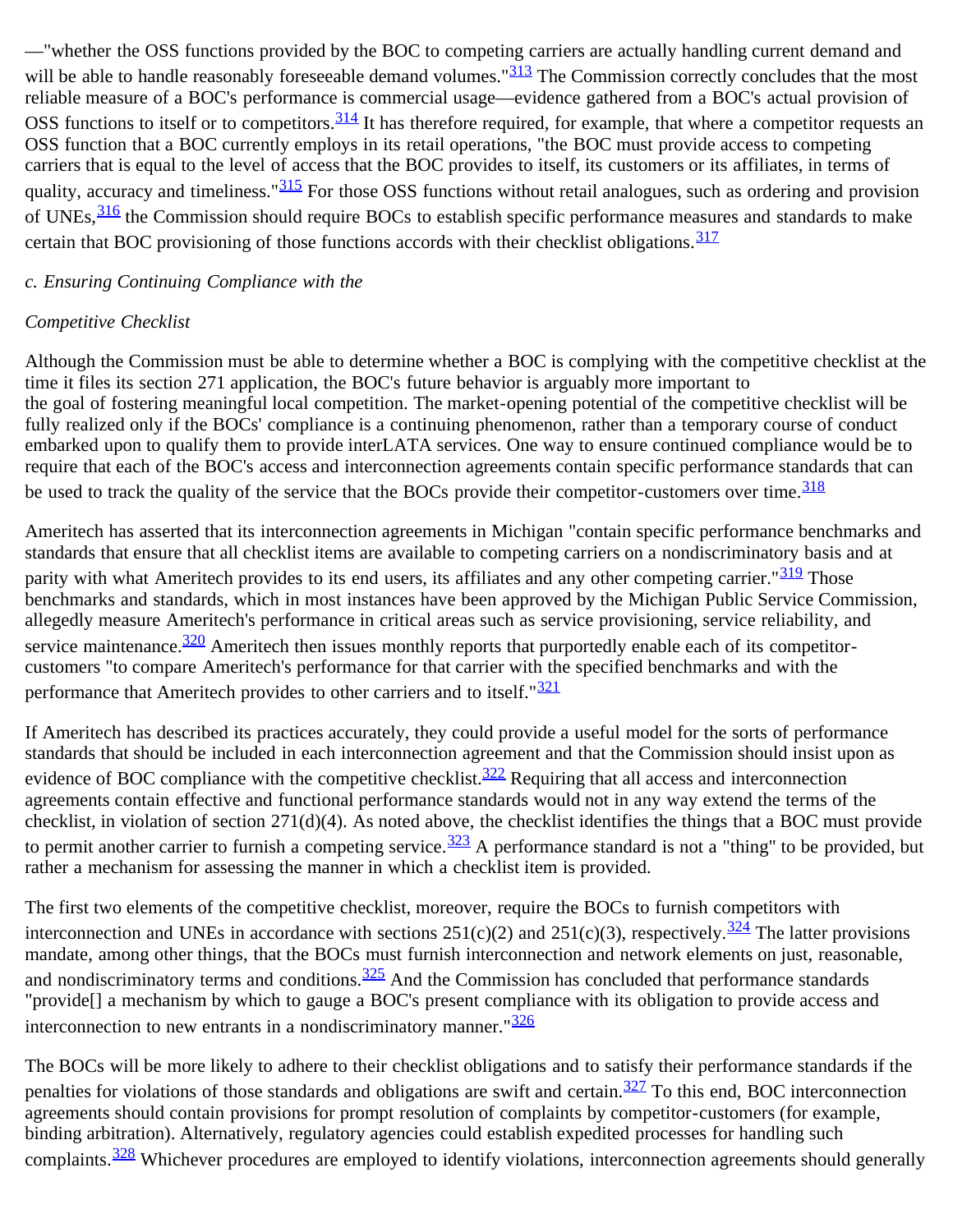provide for automatic penalties (including credits and liquidated damages) in the event that a violation occurs. As the Commission has pointed out, "The absence of such enforcement mechanisms could significantly delay the development of local exchange competition by forcing new entrants to engage in protracted and contentious legal proceedings to enforce their contractual and statutory rights to obtain necessary inputs from the [BOC]." $\frac{329}{ }$  $\frac{329}{ }$  $\frac{329}{ }$ 

## *d. Commitment to Competition*

In the 1996 Act, Congress both established the goal of promoting competition in all telecommunications markets and provided the blueprint for a regulatory structure that will move the country toward that end. Conscientious and forward-thinking action by federal and state regulators will help accelerate the rate at which competition grows. The goal cannot be reached, however, unless members of the industry work cooperatively and in good faith to make the regulatory structure fashioned by Congress function as intended in the marketplace.<sup>330</sup> As the dominant firms in what is now the least competitive telecommunications market, the BOCs and other LECs are crucial to the success of this final implementing stage of the 1996 Act.

Recognizing that fact, the Commission, in determining whether granting a BOC's interLATA application would serve the public interest, wisely intends to assess that BOC's commitment to promoting competition, particularly within its local exchange market.<sup>331</sup> Relevant questions in this regard might include: How has the BOC conducted itself in negotiations with prospective competitor and in arbitrations before state commissions? Has it, like GTE, attempted at every turn to minimize its market-opening obligations under the Act or has it been

receptive to additional access and interconnection requests? $\frac{332}{2}$  Has the BOC worked with prospective competitors to resolve technical and operational problems expeditiously and in a mutually-acceptable manner? Although this line of inquiry is necessarily qualitative and impressionistic, it is essential nonetheless. In the end, a strong BOC commitment to the goals of the 1996 Act is the best evidence that its entry into the interLATA market will not come at the expense of competition in the local exchange market.

## 2. Maintaining Service Quality and Protecting

# Telephone Subscribers

Although competition issues are at the center of the public interest analysis, some Members of Congress were concerned that competition may not always be a benevolent force. During the Senate debate on the McCain amendment (which would effectively have stripped the public interest standard from Senate Bill 652), there was more than a little discussion about the potential adverse effects of competition for some customers and some areas. Senator Hollings, an influential supporter of Senate Bill 652, spoke at some length about the uneven effects of competition and market forces and linked those concerns with the need for a public interest test.<sup>333</sup> Later on, Senators Hollings, Rockefeller, Dorgan, and Snowe engaged in an extensive discussion of the detrimental effects of airline competition and deregulation on the price and availability of air service, particularly in rural areas.  $\frac{334}{10}$  $\frac{334}{10}$  $\frac{334}{10}$  The fact that this conversation occurred in the context of the general debate on the McCain amendment suggest that those Senators supported a public interest test to ensure that similar concerns would be addressed during the Commission's review of BOC interLATA applications.

In the House of Representatives, the concern was the possible effects of BOC interLATA entry on the quality of local service. Representative Wyden addressed the issue directly: "as telephone companies enter new fields, we must ensure current customers are not discarded and left without basic phone needs. The drive to streamline and to downsize has subjected local telephone customers in my region of the country [Oregon] to poor customer service." $\frac{335}{10}$  $\frac{335}{10}$  $\frac{335}{10}$  To alleviate that concern, he successfully offered an amendment to House Bill 1555 that authorized state commissions, when they review BOC compliance with the bill's competitive checklist, to "establish[] or enforc[e] other requirements of State law . . . including requiring compliance with intrastate telecommunications service quality standards or requirements."<sup>[336](#page-62-10)</sup> Although the Wyden amendment does not appear in the 1996 Act, its absence does not mean that Congress rejected his concerns about customer service after BOC interLATA entry. Section 253(b) of the 1996 Act, for example, permits states to impose competitively neutral requirements to "ensure the continued quality of telecommunications services." Members of Congress also could have assumed that any potential adverse effects of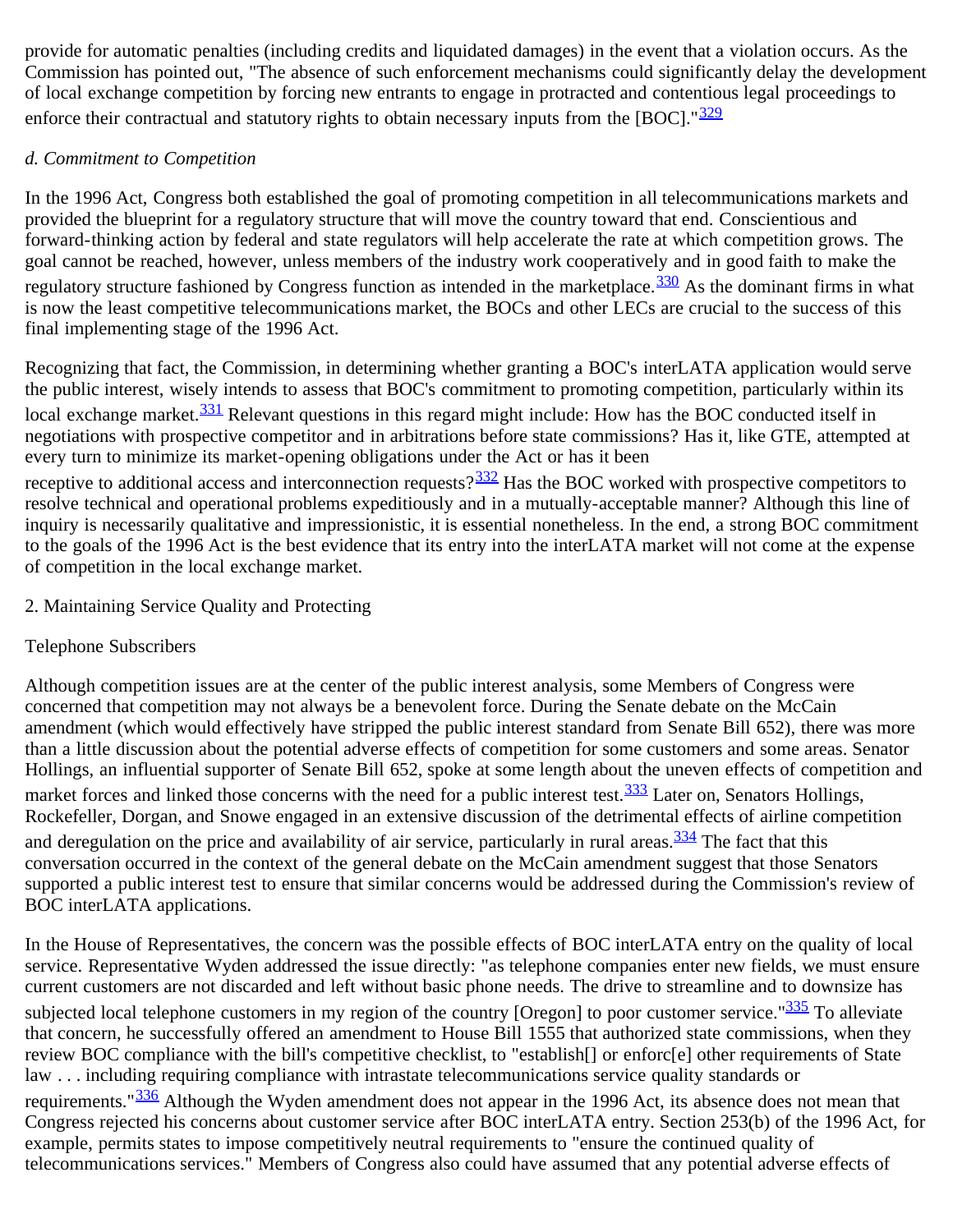BOC interLATA entry on service quality could be considered as part of the Commission's public interest analysis.

In fact, the Commission has consistently considered potential adverse effects on local telephone ratepayers and service quality in deciding whether a carrier's actions or a particular transaction among carriers would serve the public interest. For instance, in passing on GTE's application to acquire Telenet, an unregulated enhanced service provider, the Commission noted that "if the [GTE] telephone companies were to lend money to Telenet, the former's financial wellbeing and, hence, its ability to operate could be affected by the economic health of Telenet. Thus, a bankrupt Telenet could conceivably impair the lending telephone companies' operations  $\dots$ ." $\frac{337}{32}$  Consequently, the Commission attached conditions to the merger designed, in part, "to allow Telenet as a subsidiary to obtain the economically desirable benefits of a parent-subsidiary relationship while ensuring that ratepayers and competitors are protected from abuse."<sup>[338](#page-63-0)</sup>

Several years later, when the Commission reviewed the public interest implications of GTE's proposed purchase of Sprint, the Commission again addressed the question whether GTE could finance Sprint's growth "without adversely impacting [GTE's] ability to reasonably maintain and, if necessary, expand its present local telephone network."<sup>[339](#page-63-1)</sup> The Commission also acknowledged concerns that "if needed capital for local telephone operations were diverted to finance the acquisition [of Sprint]  $\ldots$  the quality of [GTE's] local service would invariably suffer." $\frac{340}{2}$  $\frac{340}{2}$  $\frac{340}{2}$  In the end, it required GTE "to operate [Sprint] separately from its local exchange operations, thereby helping to assure that funds infused into [Sprint] will not be at the expense of the local telephone companies." $\frac{341}{241}$  $\frac{341}{241}$  $\frac{341}{241}$ 

When the Commission considered AT&T's application to implement the Bell System divestiture, the Common Carrier Bureau directed AT&T to answer a series of questions "on the impact of the divestiture upon ratepayers in terms of rates and quality of local and toll service." $\frac{342}{2}$  $\frac{342}{2}$  $\frac{342}{2}$  In responding to AT&T's objections to the scope of the Commission's public interest review, the Commission noted that "[i]n determining whether the acquisition of a carrier's facilities or a transfer is in the public interest the Commission has considered a broad range of factors," including "the impact on the ratepayers of the carriers involved" and "whether services would continue to be available to the public in a satisfactory manner." $\frac{343}{2}$  $\frac{343}{2}$  $\frac{343}{2}$  Although the Commission eventually concluded that "any service problems" that may arise from the divestiture can be handled adequately by the concerted efforts of all carriers," it nonetheless conditioned its grant of AT&T's application on a commitment from AT&T and the BOCs to file periodic service reports.  $\frac{344}{3}$  $\frac{344}{3}$  $\frac{344}{3}$ 

In short, the public interest standard gives the Commission ample authority to consider and, if necessary, to rectify potential harms to local service quality and local ratepayers resulting from the BOC's provision of interLATA services.<sup>[345](#page-63-7)</sup> The legislative history discussed above suggests that Congress wanted the Commission to conduct just such an inquiry. Furthermore, to the extent that state commissions are concerned about BOC interLATA entry on local service, section 253(b) of the 1996 Act would seem to authorize them to condition their certification of a BOC's compliance with the competitive checklist on the BOC's acceptance of reasonable and competitively neutral service standards.

#### IV. Procedural Issues

Section 271(d) delineates the procedural framework governing the Commission's evaluation and disposition of BOC interLATA applications. It fixes the time frame within which the Commission must act, identifies the government agencies with which it must consult, and adumbrates the sort of order the Commission must issue. As was the case with section 271(c), however, the statutory text does not furnish definitive answers to a number of important questions —notably, the scope and effect of the Commission's consultation with the DOJ and state commissions and the scope of review.

#### *A. Consultation with State Regulatory Commissions*

Section 271(d)(2)(B) provides that before the Commission may act on a BOC's interLATA application, it "shall consult with the State commission of any State that is the subject of the application in order to verify the compliance of the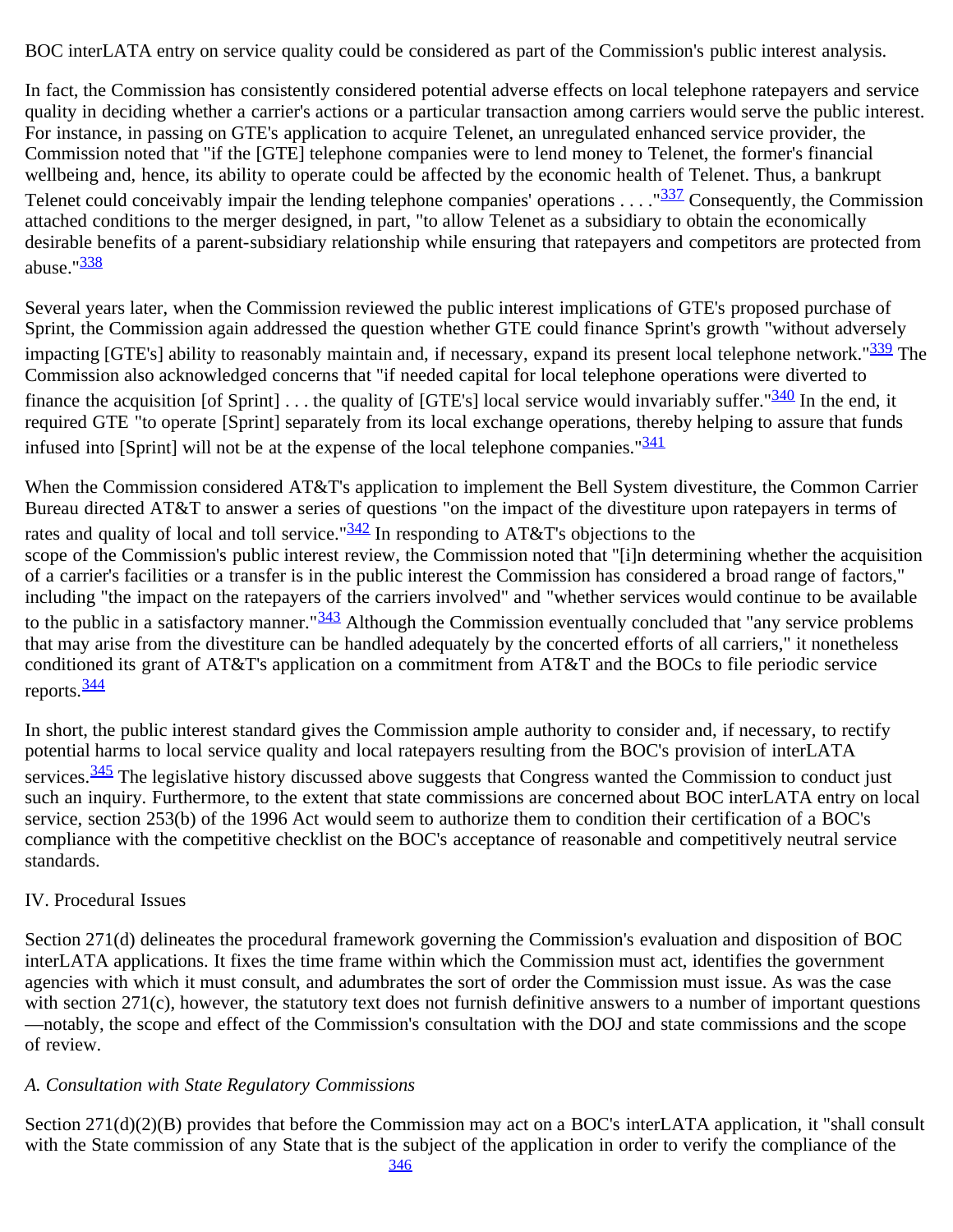[BOC] with the requirements of subsection (c)." It cannot be said that the state commission's task is limited to factfinding;  $\frac{347}{2}$  $\frac{347}{2}$  $\frac{347}{2}$  in order to assess whether a BOC has complied with "the requirements of section (c)," the state commission must form some opinion of the legal standards that must be satisfied. At the same time, and in sharp contrast to the Act's provision concerning the FCC's consultation with the DOJ, section  $271(d)(2)(B)$  does not require the FCC to accord any weight to the state commission's findings, whether factual or legal. The FCC must consult with the state commission "in order to verify" the BOC's compliance with section (c). Although the state commission advises, however, the task of verification is plainly the Commission's alone. In allocating decisionmaking authority in this fashion, Congress abandoned the approach taken by the House of Representatives in House Bill 1555, which charged state commissions with certifying a BOC's compliance with the competitive checklist and made the state's findings binding on the Commission in most instances.  $\frac{348}{348}$  $\frac{348}{348}$  $\frac{348}{348}$ 

Although section 271(d) does not oblige the Commission to defer to a state commission's findings of fact, sound administrative practice and federal-state comity counsel against relegating states to a purely advisory role. Given the tight timetable that the Act establishes for considering a BOC's application, and the likelihood that there will be multiple applications pending before the Commission at any one time, the Commission may be hard pressed to resolve the myriad factual issues raised by the typical BOC application within the brief time allowed if it does not take advantage of the resources and expertise of state commissions. Additionally, because state commissions will be more familiar than the Commission with local competitive conditions and will have reviewed and, in many instances, arbitrated interconnection agreements between a BOC and potential competitors, state commissions should be well positioned to assist the Commission in determining whether a BOC has complied with its obligations under section  $271(c)$ .  $\frac{349}{c}$  $\frac{349}{c}$  $\frac{349}{c}$ 

For these reasons, in determining whether a BOC has satisfied the requirements of section 271(c), the Commission should respect the factual findings of the state commissions with which it is legally obligated to consult.  $\frac{350}{2}$  $\frac{350}{2}$  $\frac{350}{2}$  A reasonable approach would be for the Commission to accord state commissions the same degree of deference that federal courts must give to the factual findings of state administrative agencies. The Supreme Court has articulated that standard as follows:

[w]hen a state agency "acting in a judicial capacity . . . resolves disputed issues of fact properly before it which

the parties have had an adequate opportunity to litigate," federal courts must give the agency's factfinding the same preclusive effect to which it would be entitled in the State's courts.  $\frac{351}{251}$  $\frac{351}{251}$  $\frac{351}{251}$ 

The Court has also stated that the suitability of "administrative estoppel" may vary from case to case "according to the specific context of the rights at stake, the power of the agency, and the relative adequacy of agency procedures." $\frac{352}{25}$  $\frac{352}{25}$  $\frac{352}{25}$ 

Thus, before deferring to the factual determinations of a state commission, the FCC should satisfy itself that (1) the state commission has the authority to act, (2) the procedures employed by the state commission to "resolve disputed issues of fact" have given interested parties "an adequate opportunity to litigate" their claims, and (3) state courts would be bound to accept the facts as found by the state commission.<sup>353</sup> With respect to the second requirement, the obligation to "act[] in a judicial capacity" suggests that a state commission must, at a minimum, conduct an adjudicatory hearing. Moreover, the case law indicates that such a hearing should also include rigorous procedural safeguards to ensure that each party has an opportunity to make its case.  $354$ 

A fair process may not guarantee a reasonable decision on the merits, however. Procedures that allow the contending parties to present their cases fairly and completely will amount to nothing if the decisionmaker selectively reviews evidence gathered to substantiate a predetermined outcome, whether for or against the petitioning BOC. In this regard, opponents of BellSouth's interLATA application for South Carolina alleged that the state commission adopted almost without change a proposed order submitted by BellSouth and ignored evidence unfavorable to BellSouth's application. $\frac{355}{15}$  $\frac{355}{15}$  $\frac{355}{15}$  If those assertions are true, the state commission's order merits little, if any, deference. As a general rule, the FCC should not give weight to a state commission's decision concerning a section 271 application unless the FCC assures itself that the state agency not only employed procedures that permit full discussion of the underlying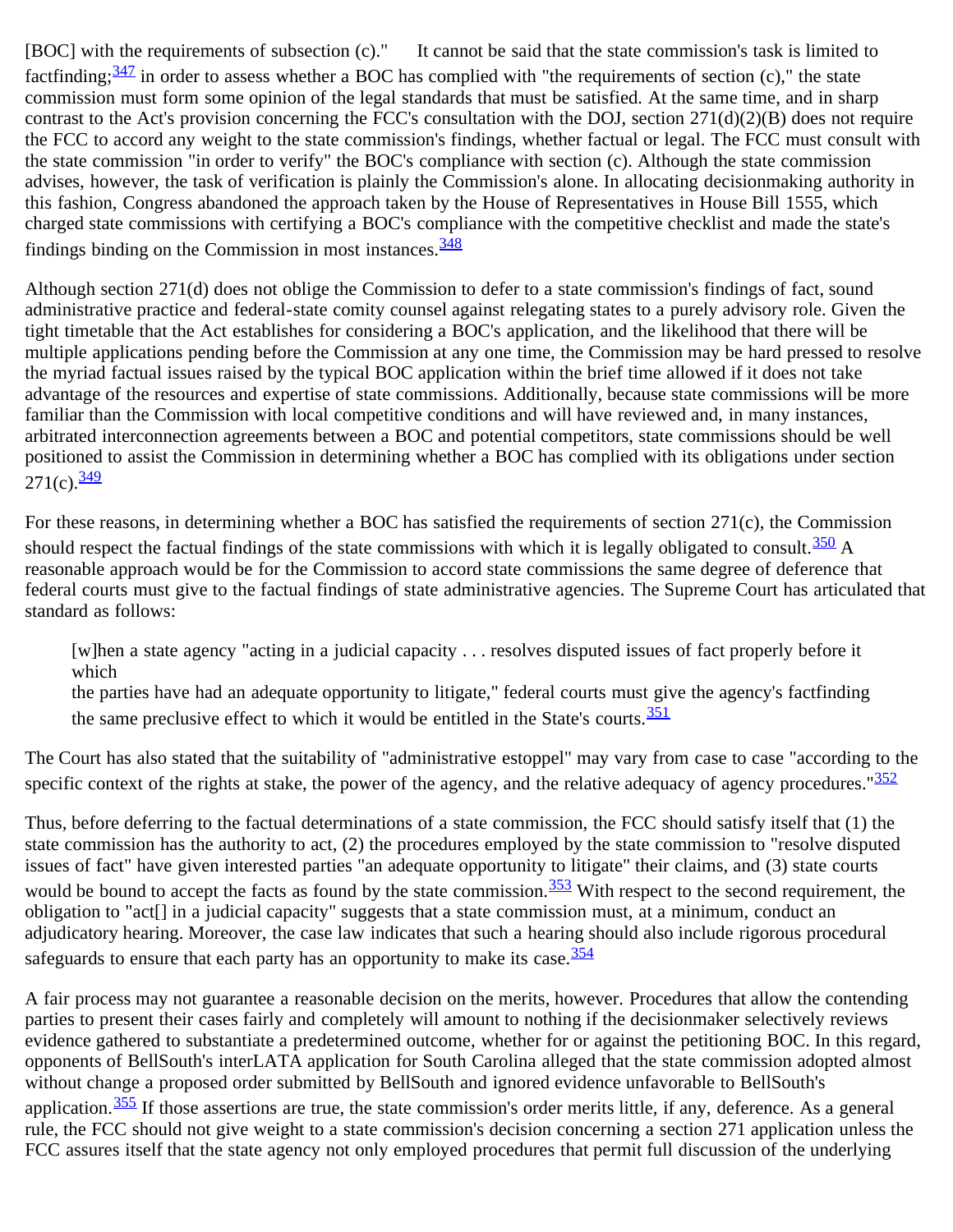issues, but also conducted a searching and independent examination of the record developed.

## *B. Consultation with the DOJ*

Section 271(d)(2)(A) of the Act requires the Commission to notify the Attorney General of any BOC interLATA application, to consult with the Attorney General about that application, and to include any DOJ comments in the Commission's record of its decision. The Act also directs the DOJ to provide the Commission with "an evaluation of the [BOC's] application using any standard the Attorney General considers appropriate."<sup>[356](#page-64-5)</sup> Finally, the Commission must give substantial weight, though not preclusive effect to the DOJ's evaluation.

#### 1. Scope of DOJ Review

The question of the DOJ's proper role in the Commission's review of a BOC interLATA application pervaded the congressional debates over telecommunications reform legislation. The language of section 271(d)(2)(A) represents the culmination of repeated and bipartisan efforts by many Members of Congress to increase the DOJ's role beyond that contemplated in either Senate Bill 652 or House Bill 1555. That language demonstrates that they were at least partially successful. On its face, section  $271(d)(2)(A)$  identifies an important and expansive role for the DOJ in the Commission's review of a BOC's application.

BOCs, however, contend that the DOJ's participation is circumscribed in important respects. BellSouth claims, for example, that the DOJ's role "is limited to an analysis of the competitive impact of BOC entry into the in-region, interLATA market." $\frac{357}{2}$  $\frac{357}{2}$  $\frac{357}{2}$  The Commission properly rejected that argument.  $\frac{358}{2}$  $\frac{358}{2}$  $\frac{358}{2}$  As BellSouth concedes, Congress intended the DOJ to conduct a "`substantial competition-oriented analysis'" of a BOC's interLATA application.<sup>[359](#page-65-0)</sup> There is nothing in the text of the Act or in the legislative history to suggest that the DOJ's examination must be limited to the interLATA market. As discussed above, Congress was principally concerned about the effects of BOC interLATA entry on the introduction and growth of competition in local—as opposed to interLATA—markets. $\frac{360}{1}$  It is therefore difficult to believe that Congress would then have excluded local markets from the DOJ's competition analysis.

The legislative history confirms that Congress did not so restrict the DOJ's review. During the debate on the conference agreement, Senator Dorgan noted that "[t]here will now be a strong role for the Justice Department in evaluating competition in local exchanges before allowing the [BOCs] to go out and compete in long distance service."<sup>[361](#page-65-2)</sup> Senator Kerrey stated that approval of a BOC's interLATA application: "requires an FCC finding that such entry is in the public interest, and that a facilities-based competitor is present. On both of these issues, the DOJ's expertise in telecommunications and competitive issues generally should be of great value to the FCC." $\frac{362}{20}$  $\frac{362}{20}$  $\frac{362}{20}$ In contrast, there is nothing in the legislative history to support BellSouth's claim that the DOJ may only consider effects of BOC entry on interLATA markets.<sup>[363](#page-65-4)</sup>

Both BellSouth and SBC allege that Congress restricted the DOJ's participation in the Commission's review of BOC application to consideration of antitrust issues.  $\frac{364}{9}$  As a result, they conclude that the DOJ has nothing to contribute to the question of whether a BOC has complied with the competitive checklist. $\frac{365}{100}$  But, as the Commission determined, it is not at all clear that Congress confined the DOJ to an antitrust review of BOC applications.<sup>366</sup> Although one can easily cull statements to that effect from the congressional debates,  $\frac{367}{10}$  $\frac{367}{10}$  $\frac{367}{10}$  the statute plainly says that the DOJ may use "*any* standard the Attorney General considers appropriate."<sup>[368](#page-65-9)</sup>

That this standard gives the DOJ considerable latitude is reinforced by a comparison of section 271(d)(2)(A) with the parallel language of the House and Senate bills. House Bill 1555, as passed by the House, required DOJ to evaluate "whether there is a dangerous probability that the [BOC] or its affiliates would successfully use market power to substantially impede competition" in the interLATA market—clearly an antitrust-type analysis.<sup>[369](#page-65-10)</sup> As adopted by the Senate, Senate Bill 652 directed the DOJ to apply "any appropriate standard," thereby at least permitting an inference that the Senate meant for an antitrust agency to employ an antitrust standard. $\frac{370}{120}$  Congress's retreat from these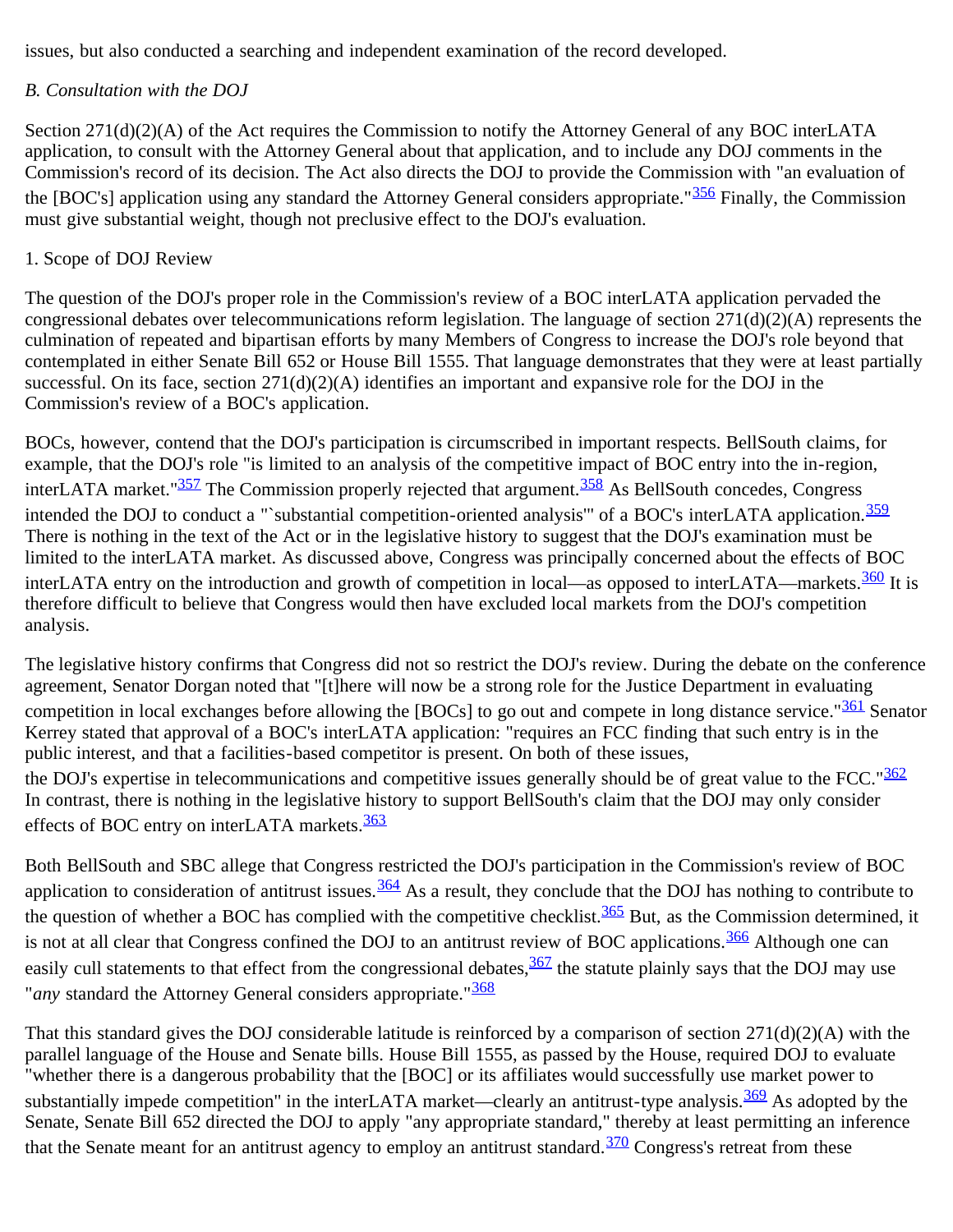formulations to the open-ended language that appears in section 271(c)(2)(A) defeats the claim that the latter provision restricts the DOJ to an antitrust examination of BOC applications.

2. According "Substantial Weight" to the DOJ's Views

Although Congress required the Commission to give substantial weight to the DOJ's evaluation of a BOC's application, it gave no clear guidance about how that standard should be applied in practice. $\frac{371}{10}$  $\frac{371}{10}$  $\frac{371}{10}$  The statute merely recites the phrase with the added caveat that the Commission may not give preclusive effect to the DOJ's conclusions. The conference report is silent on the matter, and the legislative history is only slightly more illuminating.  $\frac{372}{37}$  $\frac{372}{37}$  $\frac{372}{37}$ Representative Goodlatte, a member of both the House Judiciary Committee and the conference committee, emphasized the limitations of the statutory standard: "the FCC is free to give substantial weight—indeed greater weight if justified by the proffer—to the evidence offered by the applicant [BOC]."<sup>373</sup> Representative Sensenbrenner, on the other hand, suggested that the Commission had considerably less freedom to reject the DOJ's conclusions and recommendations:

In those instances when the cumulative effect of all other factors clearly and significantly outweighs the Justice Department's competitive concerns, the FCC should not be precluded from acting accordingly. However, I expect that the FCC will not take actions that, in the Justice Department's view, would be harmful to competition. $\frac{374}{37}$  $\frac{374}{37}$  $\frac{374}{37}$ 

Senator Thurmond also addressed the standard at some length, but he was primarily concerned with consideration of DOJ's views on appeal of an FCC decision:

The substantial weight requirement will also ensure that the expertise of the Antitrust Division will be brought to bear in any appeal of a decision made on long distance entry. If the FCC rejects the Antitrust Division's recommendation, the court must look to the weight the FCC accorded the Attorney General's evaluation in ascertaining whether the FCC correctly followed the law.

Review of this legal requirement should be governed by the standard that generally applies to questions of law. As a practical matter, this legal requirement ensures that the reviewing court will consider the Antitrust Division's position on the merits—and will assess for itself the views and evidence put forward in support of that position—and will not discount that position out of customary judicial deference to the FCC's decision.[375](#page-66-3)

That very day, on the other side of the Capitol, Representative Goodlatte, took the opposite position:

[The substantial weight] provision is also not intended to give the views of the Attorney General any special weight or entitle them to any special deference upon judicial review of an FCC decision under [section 271]. . . . The courts will accord that FCC determination "full-*Chevron* deference . . . ."[376](#page-66-4)

Although it is difficult to conclude anything definitive from the available evidence, one can reasonably construe the substantial weight requirement as declaring Congress's intent that the DOJ's conclusions are sufficient to provide *prima facie* support for any Commission decision under section 271. If the DOJ concluded that a BOC's interLATA entry would harm competition in local or interLATA markets, a Commission decision to that effect should withstand appeal. If the Commission chooses not to follow a DOJ recommendation either for or against entry, it would need to justify that decision by citing clear and significant evidence to the contrary in the record.

## *C. Appellate Review*

Because section 271 establishes no procedures governing appeals of a Commission decision on a BOC's interLATA application, any such appeal will be subject to the terms of the Administrative Procedure Act (APA).<sup>377</sup> Section 10 of the APA states that, in most instances, a "court must uphold a federal agency's action unless it is `arbitrary, capricious, an abuse of discretion, or otherwise not in accordance with law." $\frac{378}{2}$  $\frac{378}{2}$  $\frac{378}{2}$  Court review under the more stringent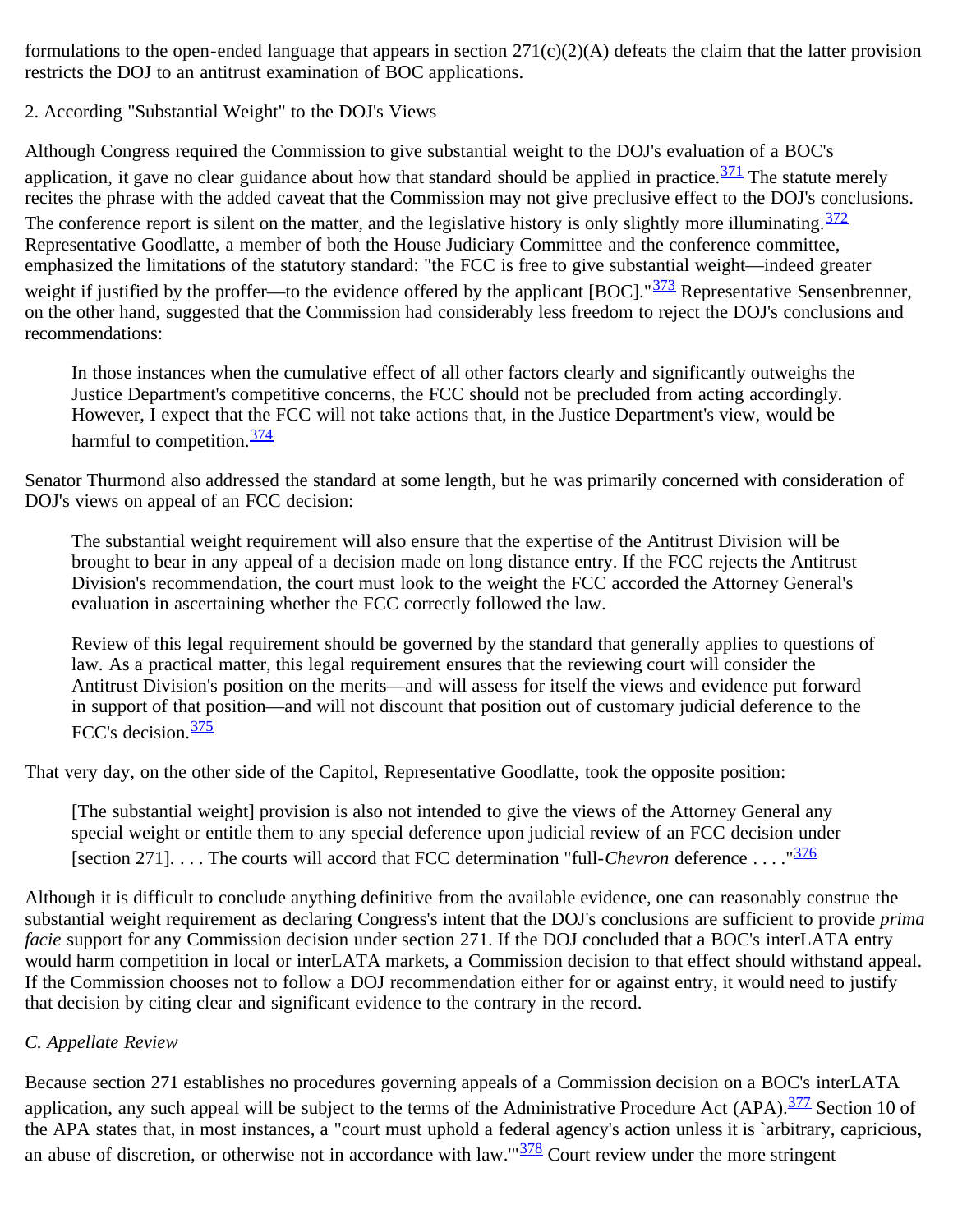"substantial evidence" test occurs only when a federal agency issues a decision after an adjudicatory hearing  $\frac{379}{10}$  or if the governing statute requires the agency to conduct a rule making "on the record." $\frac{380}{250}$  $\frac{380}{250}$  $\frac{380}{250}$ 

Section 271 does not require the Commission to hold an adjudicatory hearing on the BOCs' interLATA application and the Commission has decided not to hold one on its own motion.<sup>381</sup> Similarly, the 1996 Act does not direct the Commission to conduct its review of a BOC's application "on the record." Indeed, in fashioning the final version of section 271(d), the conference committee rejected language in Senate Bill 652 that commanded the Commission to grant or deny a BOC application "on the record after a hearing and opportunity for comment . . . . " $\frac{382}{352}$  $\frac{382}{352}$  $\frac{382}{352}$  The Senate bill would also have required the Commission's order to be based "on substantial evidence on the record as a whole."<sup>[383](#page-66-11)</sup>

Thus, the APA's arbitrary and capricious standard—rather than its substantial evidence test—will control an appellate court's review of a Commission order disposing of a BOC's interLATA application. Although some recent court decisions have conflated the two standards,  $\frac{384}{10}$  $\frac{384}{10}$  $\frac{384}{10}$  in general, the former is a less exacting standard of review.  $\frac{385}{10}$  $\frac{385}{10}$  $\frac{385}{10}$  Although the court's inquiry under the arbitrary and capricious test "is to be searching and careful, the ultimate standard of review is a narrow one."<sup>[386](#page-67-0)</sup> In particular, "[t]he court is not empowered to substitute its judgment for that of the agency."[387](#page-67-1)

Furthermore, where the meaning of the statute is unclear, the reviewing court should defer to the construction given by the Commission, the agency charged by Congress to implement the statutory scheme that Congress adopted.<sup>[388](#page-67-2)</sup> "[I]f the statute is silent or ambiguous with respect to the specific issue, the question for the court is whether the agency's answer is based on a permissible construction of the statute."<sup>[389](#page-67-3)</sup> The court's task is to determine whether the agency's interpretation is a reasonable one and, again, the court "may not substitute its own construction . . . for a reasonable interpretation made by the agency." $\frac{390}{290}$  $\frac{390}{290}$  $\frac{390}{290}$ 

#### V. Conclusion

Section 271 of the 1996 Act purports to provide a roadmap for BOC entry into the interLATA marketplace, but the routes are not all well-markedNevertheless, a careful reading of the statutory text and accompanying legislative history, informed by a knowledge of the fundamental goals of the Act, clarifies many ambiguities and, thus, facilitates construction of most of the central provisions of section 271—the interplay between Tracks A and B, the requirements for satisfying Track A, the basics and significance of checklist complianceIn this way, one can develop a sense of what a BOC must show, at a minimum, to make a plausible case for interLATA entry.

Although a thorough understanding of these threshold questions is important to implementation of section 271, the assessment of a BOC's interLATA application must go far beyond whether, for example, Track A applies and, if so, whether it has been satisfied. The overarching goal of the 1996 Act, after all, is to promote competition in all telecommunications markets. Consequently, a BOC's application ultimately must be judged by its effects on competition in the local and long-distance markets implicated by that request.

Whereas some degree of local competition is, under most circumstances, a statutory prerequisite to interLATA entry, Congress determinedly rejected any requirement that such competition be either robust or pervasive. On the other hand, the legislators also understood that the 1996 Act would be a failure if local competition only reached the modest levels necessary to support a BOC interLATA petition. Congress, moreover, conceived of section 271 as a mechanism for involving the BOCs in the quest for increased competition in the coming years. Thus, in implementing that provision, the Commission should develop an approach conducive to the growth in local competition from the limited amount required to satisfy Track A to the healthy levels desired for the future.

As the Commission well understands, one such approach would be for the Commission's review of BOC interLATA applications to be forward-looking in nature—where the agency's attention is focused less on what has happened before an application's filing and more on what will happen in the event that the request is granted. The fundamental objective is to ensure that the conditions are in place so that the local competition on which a BOC application is predicated can proliferate in the future. There must be evidence, for example, that legal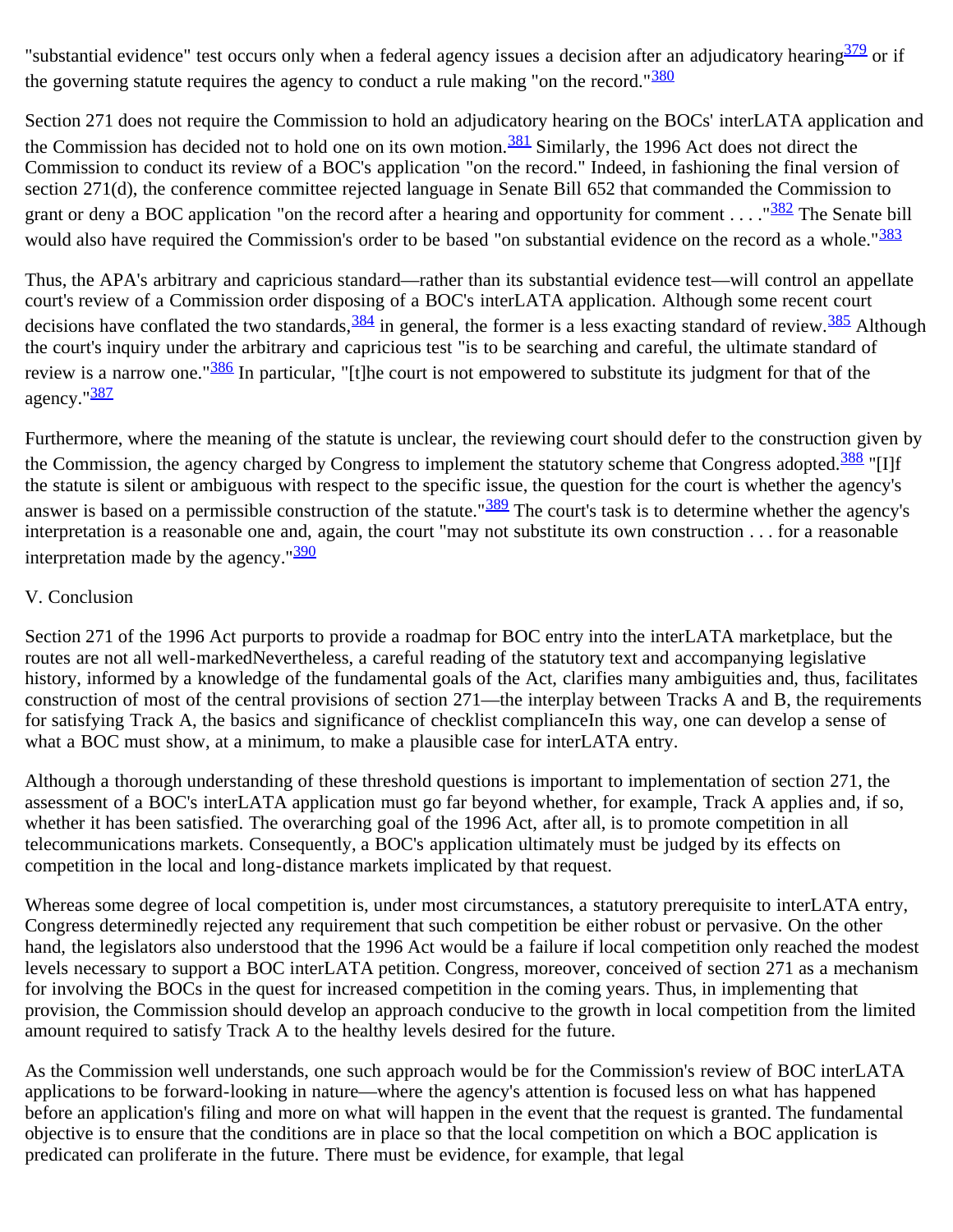barriers to entry have been removed and that state authorities are committed to fostering competition. New entrants must be able to secure the facilities and services they need from incumbents on just, reasonable, and nondiscriminatory terms, in sufficient quantities, and in a timely fashion. Customers must be able to switch from carrier to carrier without significant service interruptions or billing problems. Standards and mechanisms should be in place to gauge BOC compliance with their service obligations and swift and certain penalties must be available in the event that they fail to do so. Perhaps most importantly, while the BOCs need not be enthusiastic participants in this process, they should give evidence that they are aware of their obligations and are prepared to fulfill them promptly and conscientiously.

A forward-looking assessment of BOC applications will require the Commission to make difficult factual and predictive judgments, as the agency itself has recognized. Accordingly, the Commission should not deliberate alone. The statute, of course, requires the Commission to consult with the DOJ and give substantial weight to the Department's recommendations. The FCC should also confer with the state commission connected with each BOC application. As former FCC Chairman Reed Hundt once pointed out "each state's knowledge of local conditions and experience in resolving factual disputes enables it to play a vital role" in the section 271 process.<sup>391</sup> Thus, where a state commission conducts a meticulous and disinterested investigation of a BOC application, the Commission should accord substantial weight to the state agency's factual findings and due respect to its policy recommendations. federal and state regulators should also work together to develop pricing principles that are consistent with the procompetitive purposes of the 1996 Act and that accommodate the state's jurisdictional authority as defined by the Eighth Circuit.

<span id="page-31-0"></span> \* The Author is a Telecommunications Policy Analyst with the National Telecommunications and Information Administration (NTIA), an agency within the United States Department of Commerce that serves as the President's principal advisor on domestic and international telecommunications and information policy. The views expressed in this Article do not necessarily reflect the positions of the NTIA, the Clinton Administration, or any other person. The Article is based on a staff working paper released by the NTIA in January 1998. The Author would like to thank Kathryn Brown, Associate Administrator of NTIA's Office of Policy Analysis and Development, for her assistance in preparing the staff working paper, particularly those sections dealing with the public interest analysis under section 271. The Author is particularly indebted to Robert Cull, a former colleague now at the World Bank, for reading multiple drafts of this Article and offering many thoughtful comments. All errors are solely the responsibility of the Author.

<span id="page-31-1"></span> 1. Section 271(i) of the Telecommunications Act of 1996, sec. 151(a), § 271, 47 U.S.C.A. § 271 (West Supp. 1997), defines an in-region state to mean "a State in which a [BOC] or any of its affiliates was authorized to provide wireline telephone exchange service pursuant to the reorganization plan approved under the *AT&T Consent Decree*, as in effect on the day before the date of enactment of the Telecommunications Act of 1996." 47 U.S.C.A. § 271(i)(1). Pursuant to that decree, 22 BOCs owned by AT&T were dispersed among seven new and independent Regional Bell Operating Companies (RBOCs). NYNEX, for example, received the two companies that offer local telephone service in New York, Massachusetts, Rhode Island, Vermont, New Hampshire, and Maine. Thus, NYNEX would need to secure authorization pursuant to section 271 in order to market interLATA services originating within the State of New York.

<span id="page-31-2"></span> 2. The 1996 Act "provide[s] for a procompetitive, de-regulatory national policy framework designed to accelerate rapidly private sector deployment of advanced telecommunications and information technologies and services to all Americans *by opening all telecommunications markets to competition . . . .*" H.R. Conf. Rep. No. 104-458, at 113 (1996), *reprinted in* 1996 U.S.C.C.A.N. 124, 124 (emphasis added). A conference report is "the most persuasive evidence of congressional intent besides the statute itself." Resolution Trust Corp. v. Gallagher, 10 F.3d 416, 421 (7th Cir. 1993); *accord* Estate of Wallace v. Commissioner of Internal Revenue, 965 F.2d 1038, 1045 (11th Cir. 1992).

Members of Congress understood that the 1996 Act would be judged by its success in bringing into full bloom the nascent competition that had appeared as of the date of enactment. 141 Cong. Rec. S700 (daily ed. Feb. 1, 1996) (statement of Sen. Burns) ("We must all be vigilant to ensure that competition can take root and that it grow and it prosper. If it does not, then this bill will be a failure.").

<span id="page-31-3"></span>3. *See infra* notes 268-69 and accompanying text.

<span id="page-31-4"></span>4. 141 Cong. Rec. H8465 (daily ed. Aug. 4, 1995) (statement of Rep. Goodlatte); s*ee also* Iowa Utils. Bd. v. FCC, 120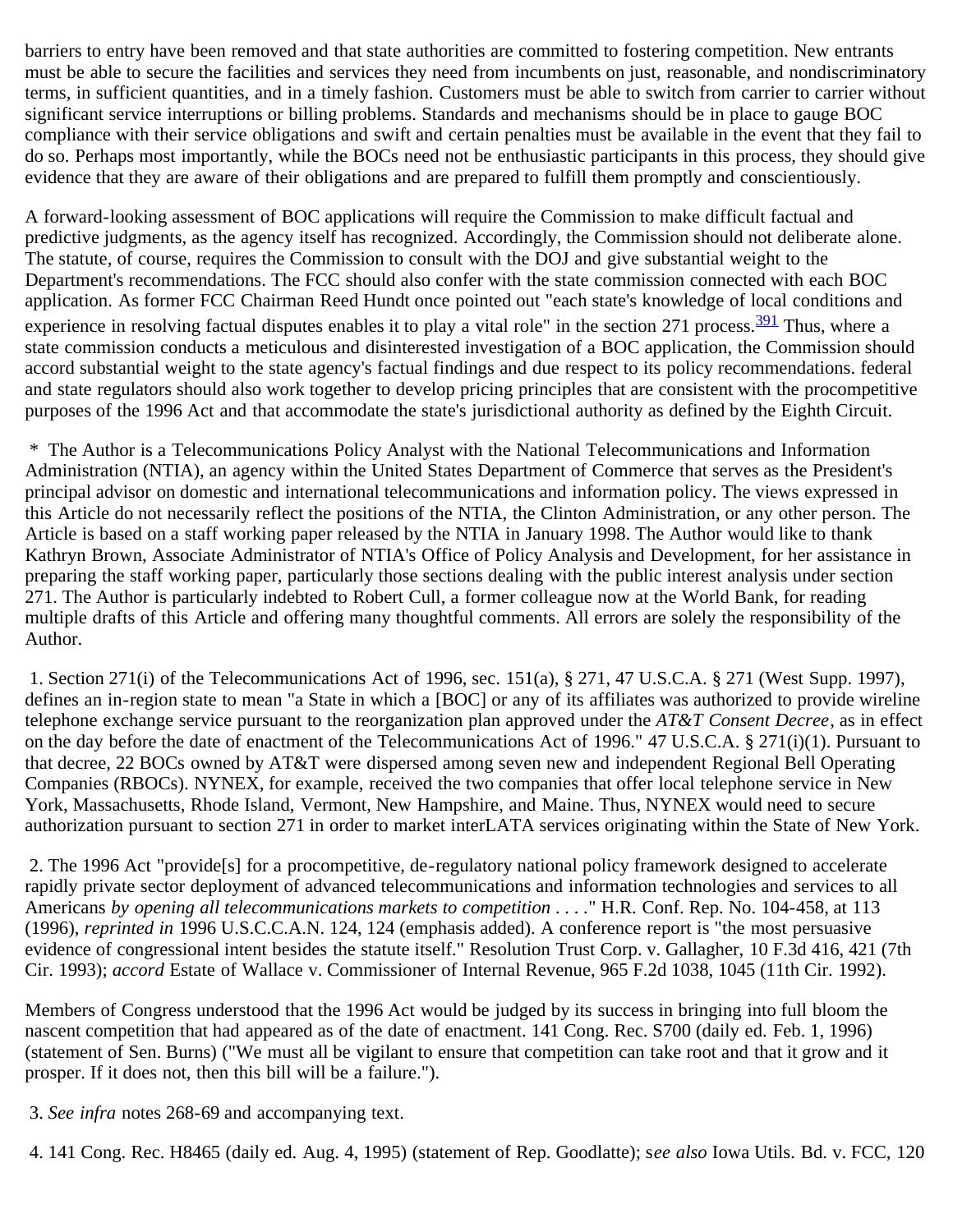F.3d 753, 816 (8th Cir. 1997), *cert. granted*, 66 U.S.L.W. 3387 & 3459 (U.S. Jan. 26, 1998) (No. 97-826 et al.) ("Congress clearly included measures in the Act, such as the interconnection, unbundled access, and resale provisions, in order to expedite the introduction of pervasive competition into the local telecommunications industry.").

<span id="page-32-0"></span> 5. *See* 141 Cong. Rec. H8282 (daily ed. Aug. 2, 1995) (statement of Rep. Bliley) ("[K]ey to this bill is the creation of an incentive for the current monopolies to open their markets to competition."). As a sponsor of the House telecommunications reform bill, House Bill 1555, the Chairman of the Committee with jurisdiction over the bill, and the majority floor manager of that bill during the House debate, Representative Bliley's views on the meaning and purpose of the bill are entitled to substantial weight. *See, e.g*., Rice v. Rehner, 463 U.S. 713, 728 (1983) (Sponsor's interpretation is "`"authoritative guide to the statute's construction."'" (quoting Bowsher v. Merck & Co., 460 U.S. 824, 832 (1983) (quoting North Haven Bd. of Educ. v. Bell, 456 U.S. 512, 527 (1982)))); Mills v. United States, 713 F.2d 1249, 1253

(7th Cir. 1983), *cert. denied*, 464 U.S. 1069 (1984) (floor manager's remarks afforded "substantial weight").

<span id="page-32-1"></span> 6. *See* 141 Cong. Rec. H8465 (daily ed. Aug. 4, 1995) (statement of Rep. Goodlatte) (Bill's conditioning of BOC interLATA entry on the presence of local competition "is a strong incentive for [BOCs] to comply with the requirements of this legislation."); *id.* at S8464 (daily ed. June 15, 1995) (statement of Sen. Dorgan) ("Complete elimination of barriers to competition will occur only if the [BOCs] have positive incentives to cooperate with the introduction of meaningful competition."); *id.* at S8138 (daily ed. June 12, 1995) (statement of Sen. Kerrey) (Longdistance entry "is the carrot that is being offered" for opening local markets.). Statements of individual legislators can provide evidence of legislative intent when they are consistent with the statutory language and other legislative history. *See* Grove City College v. Bell, 465 U.S. 555, 567 (1984).

<span id="page-32-2"></span>7. 141 Cong. Rec. H8282 (daily ed. Aug. 2, 1995) (statement of Rep. Bliley).

<span id="page-32-3"></span> 8. Section 271(b)(1) provides that a BOC may offer in-region, interLATA services "if the Commission approves the application of such company . . . under subsection  $[271](d)(3)$  . . . . " Telecommunications Act of 1996, sec. 151(a), § 271, 47 U.S.CA. § 271(b)(1) (West Supp. 1997).

<span id="page-32-4"></span>9. *Id*. § 271(d)(2)(B).

<span id="page-32-5"></span>10. *Id*. § 271(d)(2)(A).

<span id="page-32-6"></span> 11. *See* Application of SBC Comm., Inc. to Provide In-region, InterLATA Servs. in Okla., *Memorandum Opinion and Order*, 12 FCC Rcd. 8685, 8729, 8 Comm. Reg. (P & F) 198 (1997) [hereinafter *SBC Order*] (separate statement of Chairman Reed Hundt).

<span id="page-32-7"></span> 12. *See id.*; Application of Ameritech Mich. to Provide In-region, InterLATA Servs. in Mich., *Memorandum Opinion and Order*, 9 Comm. Reg. (P & F) 267 (1997) [hereinafter *Ameritech Order*] (reconsideration pending); Application of BellSouth Corp., et al. to Provide In-Region, InterLATA Servs. in S.C., *Memorandum Opinion and Order*, CC Dkt. No. 97-208, 1997 WL 799081 (Dec. 24, 1997) [hereinafter *BellSouth Order*]. The Commission dismissed SBC's application because the company failed to demonstrate "that it is providing access and interconnection to an unaffiliated, facilities-based competing provider of telephone exchange service to residential and business subscribers, as required by section 271(c)(1)(A) of the statute." *SBC Order*, 12 FCC Rcd. 8685, para. 1, 8 Comm. Reg. (P & F) 198. The Commission rejected Ameritech's request because the firm did not show that it had fully implemented the competitive checklist of section  $271(c)(2)(B)$  or that its interLATA operations would be conducted in accordance with the structural separation requirements of section 272(b)(3) and 272(b)(5). *Ameritech Order*, 9 Comm. Reg. (P & F) 267, para. 5. The Commission turned down BellSouth's request for failure to comply with the competitive checklist. *See BellSouth Order*, 1997 WL 799081, paras. 2, 12.

<span id="page-32-8"></span>13. SBC Comm., Inc. v. FCC, No. 97-1425 (D.C. Cir. argued Jan. 9, 1998).

<span id="page-32-9"></span> 14. *See* Iowa Utils. Bd. v. FCC, No. 96-3321 et al. (8th Cir. filed Jan. 22, 1998) [hereinafter *Iowa Utils. Mandamus Order*] (issuing a writ of mandamus directing the FCC, in reviewing BOC interLATA applications under section 271, to comply with a prior Eighth Circuit order declaring that the FCC has no jurisdiction over the pricing of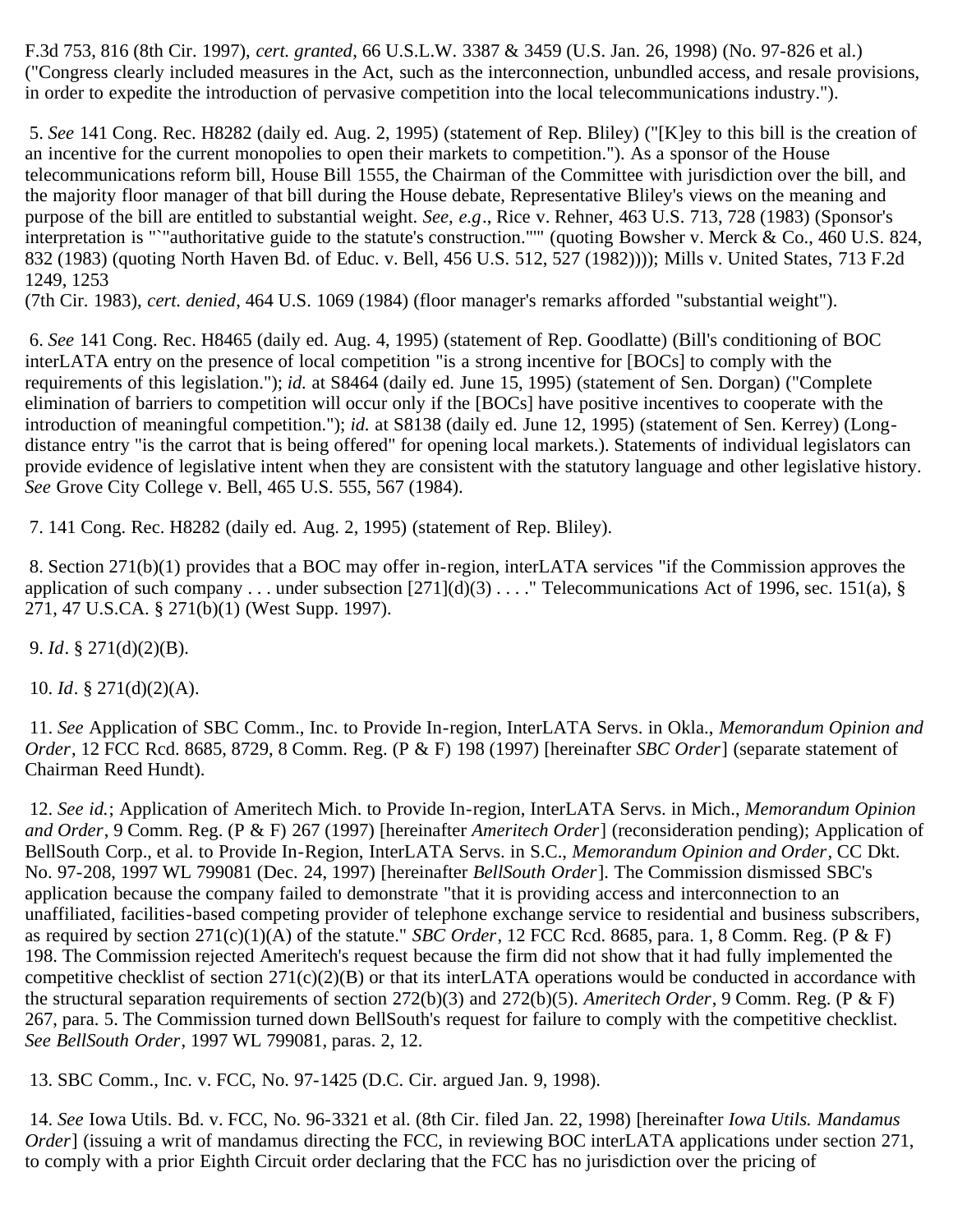interconnection, unbundled elements, and resold services). For a discussion of the issues presented by the Eighth Circuit litigation, see *infra* notes 230, 233-49 and accompanying text.

<span id="page-33-0"></span> 15. Any Commission decision granting or denying a section 271 application may be reviewed only by the D.C. Circuit. 47 U.S.C.A. § 402(b)(6), (9).

<span id="page-33-1"></span> 16. BellSouth has applied for authorization to provide long-distance service in Louisiana. Application of BellSouth Corp. et al. to Provide In-Region, InterLATA Servs. in La. in CC Dkt. No. 97-231 (Nov. 6, 1997). BellSouth's request will require the Commission to determine, among other things, whether a BOC may rely on competing wireless telecommunications services—specifically personal communications services (PCS)—to satisfy the facilities-based competitor requirement of section 271(c)(1)(A). *See infra* Part III.A.2.a.

<span id="page-33-2"></span>17. SBC Comm., Inc. v. FCC, 981 F. Supp. 996 (N.D. Tex. 1997) (motions for stay pending).

<span id="page-33-3"></span>18*. Id*. at 1008. The court concluded that the Bill of Attainder Clause, U.S. Const., Art. I, § 9, cl. 3, applies to corporations as well as to individuals. *SBC Comm*., 981 F. Supp. at 1008 n.4. The Supreme Court has not squarely addressed the issue, but it has noted that "courts have consistently regarded the Bill of Attainder Clause . . . only as protection[] for individual persons and private groups, those who are peculiarly vulnerable to nonjudicial determinations of guilt." South Carolina v. Katzenbach, 383 U.S. 301, 324 (1966).

<span id="page-33-4"></span>19*. SBC Comm*., 981 F. Supp. at 1004 (citing Selective Serv. Sys. v. Minnesota Pub. Interest Research Group, 468 U.S. 841, 846-847 (1984)).

<span id="page-33-5"></span>20*. See, e.g.*, United States v. Brown, 381 U.S. 437 (1965) (statute barring anyone who had been a Communist Party member in the preceding five years from serving on the board of any labor union declared unconstitutional); United States v. Lovett, 328 U.S. 303 (1946) (law prohibiting further payment of salaries to three named federal government employees in retribution for past "subversive" conduct declared unconstitutional); *Ex parte* Garland, 71 U.S. (4 Wall.) 333 (1866) (law preventing former Confederate sympathizers from practicing law in federal courts unless they sign an oath denying any past allegiance to the Confederate cause rescinded); Cummings v. Missouri, 71 U.S. (4 Wall.) 277 (1866) (law requiring preachers to take similar oath also struck down).

<span id="page-33-6"></span>21*. See* Laurence B. Tribe, American Constitutional Law § 10-5, at 655 (2d ed. 1988) (statute must "single out or `specify' a fixed class of persons for disadvantageous treatment").

<span id="page-33-7"></span>22*. Minnesota PIRG*, 468 U.S. 841, 851 (1984) (quoting Communist Party of U.S. v. Subversive Activities Control Bd., 367 U.S. 1, 87 (1961)).

<span id="page-33-8"></span>23*. Id*. at 853. The court attempted to distinguish *Minnesota PIRG* on the grounds that the statute challenged there involved "`"the mere denial of a noncontractual governmental benefit,"'" whereas section 271 denies the BOCs their right to participate in a particular employment or business (*i.e.*, interLATA services). *SBC Comm.*, 981 F. Supp. at 1006 (quoting *Minnesota PIRG*, 468 U.S. at 853 (quoting

Flemming v. Nestor, 363 U.S. 603, 617 (1960))). One noted constitutional scholar has opined, however, that the quoted language "may have been a makeweight in the [*Minnesota PIRG*] Court's bill of attainder analysis," given the Court's prior finding that the contested statute did not specify a fixed class. Tribe, *supra* note 21, § 10-5, at 653 n.11.

<span id="page-33-9"></span>24*. SBC Comm.*, 981 F. Supp. at 1007.

<span id="page-33-10"></span>25*. See Minnesota PIRG*, 468 U.S. at 856 n.15 (quoting *Flemming*, 363 U.S. 603, 619); *see also* Fletcher v. Peck, 10 U.S. (6 Cranch) 87, 128 (1810) ("It is not on slight implication and vague conjecture, that the legislature is to be pronounced to have transcended its powers, and its acts to be considered void.").

The court's haste to condemn section 271 and to impugn the motives of the Congress that enacted it cannot be squared with the court's duty "not to destroy [an act of Congress] if [it] can, but to construe it, if consistent with the will of Congress, so as to comport with constitutional limitations." Civil Serv. Comm'n v. Letter Carriers, 413 U.S. 548, 571 (1973); *accord* Ashwander v. Tennessee Valley Auth., 297 U.S. 288, 348 (1936) (Brandeis, J., concurring) (When an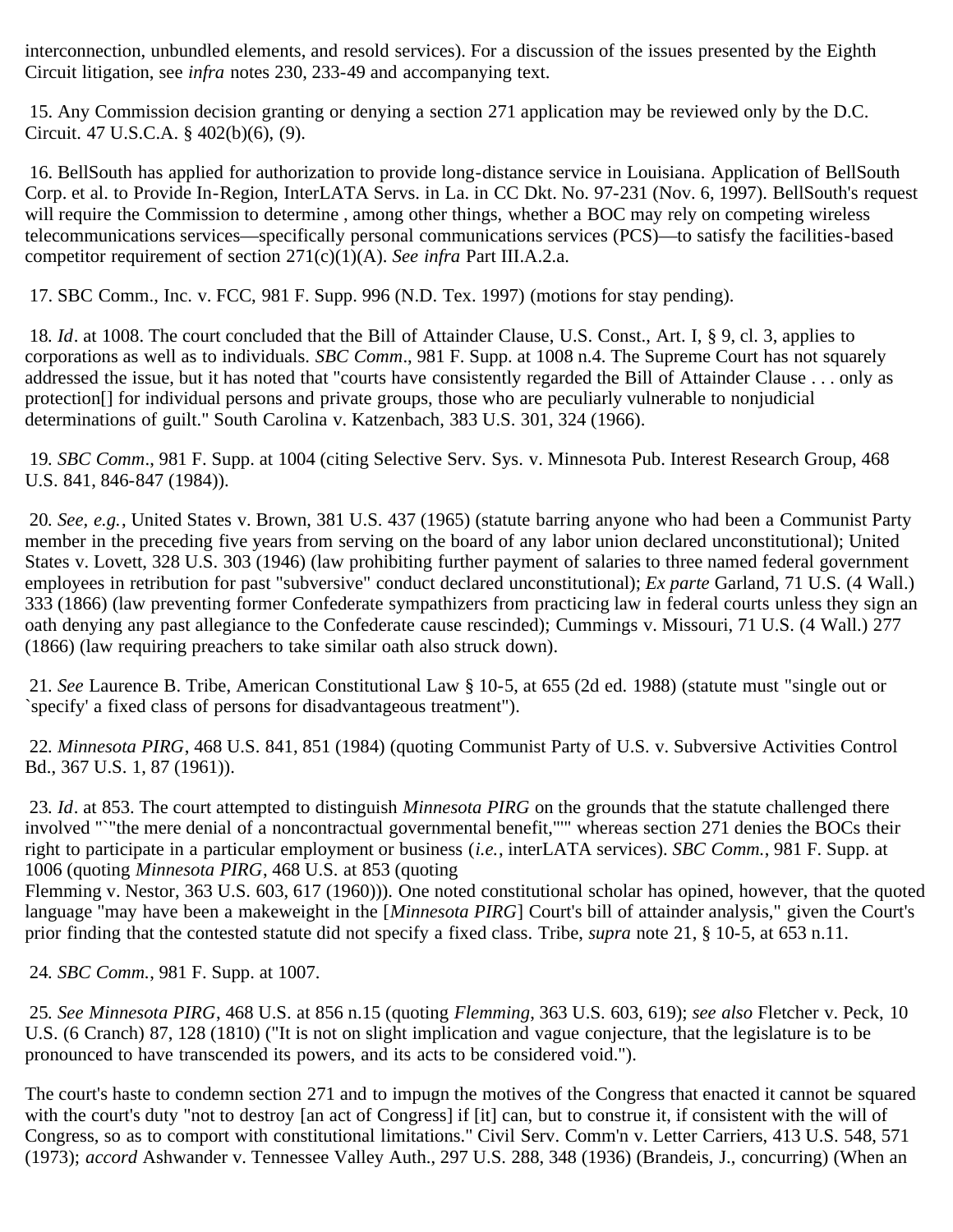act of Congress is drawn into question, "it is a cardinal principle that this Court will first ascertain whether a construction of the statute is fairly possible by which the question may be avoided.").

<span id="page-34-0"></span>26*. See, e.g.*, 141 Cong. Rec. S8444 (daily ed. June 15, 1995) (statement of Sen. Kerrey). *See generally infra* notes 277**-**81 and accompanying text.

<span id="page-34-1"></span> 27. 141 Cong. Rec. S8195 (daily ed. June 12, 1995) (Checklist was a compromise between the entry standard in the *AT&T Consent Decree* and the date-certain standard favored by some senators.); *see also* 142 Cong. Rec. S713 (daily ed. Feb. 1, 1996) (statement of Sen. Breaux) (suggesting that some BOCs may be able to satisfy the statutory standard for interLATA entry (presumably including checklist compliance) shortly after enactment); 141 Cong. Rec. at S7888 (daily ed. June 7, 1995) (statement of Sen. Pressler) ("[A]t least one of the [BOCs]—NYNEX—can probably fulfill all the checklist's requirements very soon.").

<span id="page-34-2"></span>28. Nixon v. Administrator of Gen. Servs., 433 U.S. 425, 475-476 (1977).

<span id="page-34-3"></span>29*. See infra* notes 268-69 and accompanying text.

<span id="page-34-4"></span>30*. See* Telecommunications Act of 1996, sec. 101(a), §251(c), 47 U.S.C.A. § 251(c) (West Supp. 1997).

- <span id="page-34-5"></span>31*. See supra* note 5 and accompanying text.
- <span id="page-34-6"></span>32*. See supra* note 6.

<span id="page-34-7"></span>33. SBC Comm., Inc. v. FCC, 981 F. Supp. 996, 1001 (N.D. Tex. 1997) (motions for stay pending).

<span id="page-34-8"></span>34*. See supra* note 6.

<span id="page-34-9"></span> 35. Tribe, *supra* note 21, §10-4, at 648 (suggesting that *Cummings v. Missouri*, 71 U.S. (4 Wall.) 277 (1866) and *Ex parte Garland*, 71 U.S. (4 Wall.) 333 (1866) would have been decided differently if the challenged statutes had had the goal of inducing Confederates to lay down their arms and to rejoin the Union).

<span id="page-34-10"></span>36*. SBC Comm.*, 981 F. Supp. at 1007.

<span id="page-34-11"></span>37*. E.g.*, 142 Cong. Rec. S713 (daily ed. Feb. 1, 1996) (statement of Sen. Breaux) ("The legislation contemplates that the FCC should act favorably and expeditiously on [BOC] petitions to compete in the long distance business."); *id*. at S711 (daily ed. Feb. 1, 1996) (statement of Sen. Thurmond) (BOCs "certainly should be allowed to enter long distance markets under appropriate circumstances, for it is generally desirable to have as many competitors as possible in each market."); 141 Cong. Rec. H8465 (daily ed. Aug. 4, 1995) (statement of Rep. Goodlatte) (citing "the *AT&T Consent Decree* that prevents the [BOCs] from competing in the long distance market" as one of the "artificial governmentimposed restraints [that] inhibit the development of real competition"); *id*. at H8463 (daily ed. Aug. 4, 1995) (statement of Rep. Berman) ("I do not think we should put artificial restrictions on the ability of the [BOCs] to go into long distance  $\dots$ .").

<span id="page-34-12"></span>38*. See* Telecommunications Act of 1996, sec. 151(a), § 271(b)(2), 47 U.S.C.A. § 271(b)(2) (West Supp. 1997).

<span id="page-34-13"></span>39*. See id*. § 271(b)(3), (g).

<span id="page-34-14"></span> 40. The court also seems to condemn section 271 because it subjects the BOCs to restrictions that are not borne by other LECs. *See, e.g.*, *SBC Comm.*, 981 F. Supp. at 1005 (Statute "fail[s] to set forth a generally applicable rule requiring all local exchange carriers to comply with [the interLATA] restriction. . . . [A]ll other telecommunications carriers, including all other non specified similarly situated local exchange carriers, may offer any of the [interLATA] services forbidden to the BOCs."). The Supreme Court has made clear, however, that differential treatment, without more, is not sufficient to transform a legal restriction into a bill of attainder:

However expansive the prohibition against bills of attainder, it surely was not intended to serve as a variant of the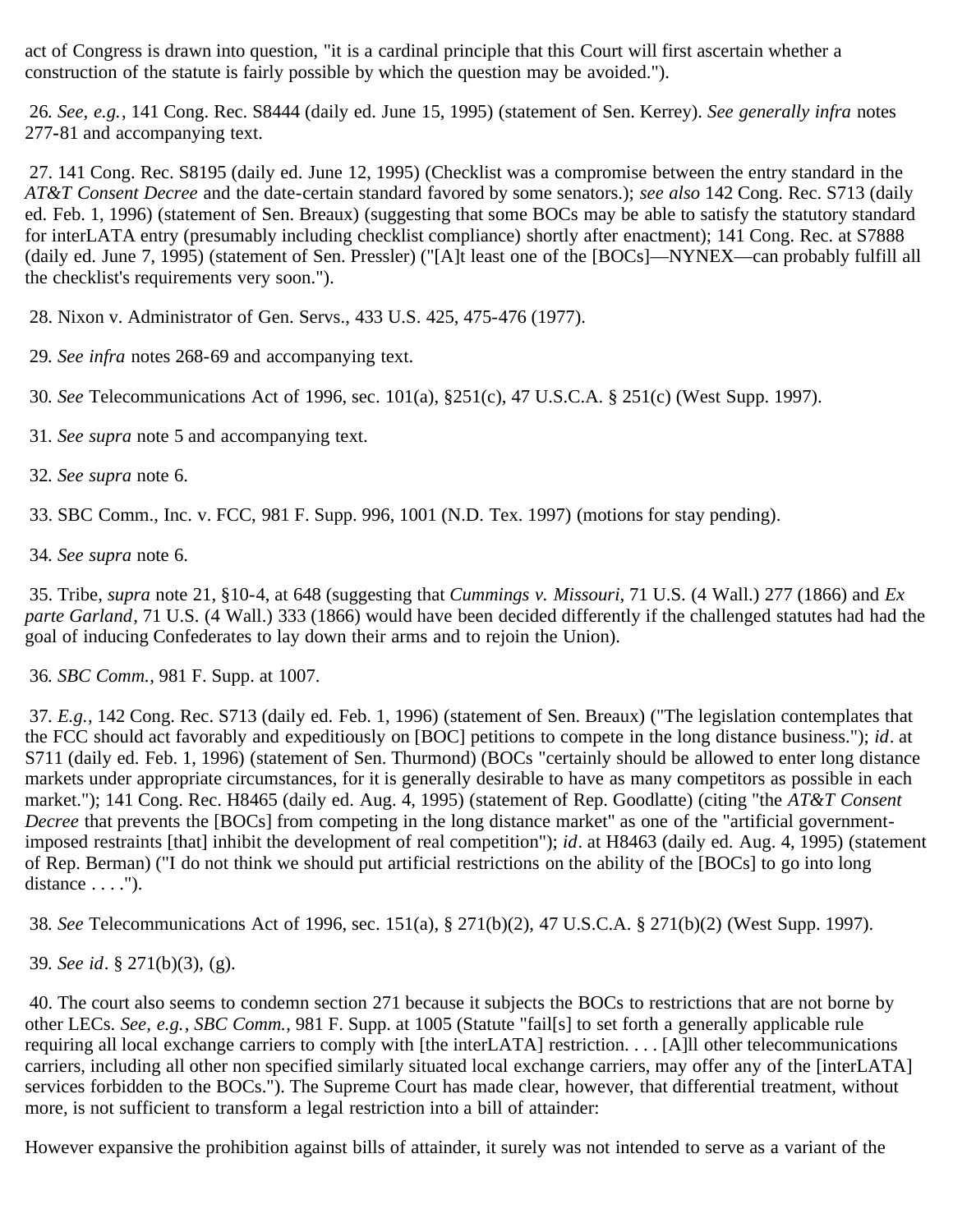equal protection doctrine, invalidating every Act of Congress or the States that legislatively burdens some persons or groups but not all plausible individuals. In short, while the Bill of Attainder Clause serves as an important "bulwark against tyranny," it does not do so by limiting Congress to the choice of legislating for the universe, or legislating only benefits, or not legislating at all.

Nixon v. Administrator of Gen. Servs., 433 U.S. 425, 471 (1977) (citations omitted).

<span id="page-35-0"></span>41.

In deciding whether a statute inflicts forbidden punishment, we have recognized three necessary inquiries: (1) whether the challenged statute falls within the historical meaning of legislative punishment; (2) whether the statute, "viewed in terms of the type and severity of burdens imposed, reasonably can be said to further nonpunitive legislative purposes"; and (3) whether the legislative record "evinces a congressional intent to punish."

Selective Serv. Sys. v. Minnesota Pub. Interest Research Group, 468 U.S. 841, 852 (1984) (quoting *Nixon*, 433 U.S. at 475-476, 478).

<span id="page-35-1"></span>42. United States v. AT&T, 524 F. Supp. 1331, 1381 (D.D.C. 1981).

<span id="page-35-2"></span>43*. SBC Comm.*, 981 F. Supp. at 1007.

<span id="page-35-3"></span> 44. United States v. AT&T, 552 F. Supp. 131, 223 (D.D.C. 1982), *aff'd sub nom*. Maryland v. United States, 460 U.S. 1001 (1983).

<span id="page-35-4"></span>45*. Id*. at 224.

<span id="page-35-5"></span>46*. Id*. at 225 (modifying the parties' proposed decree by adding a new section VIII(C)). The court did not impose line-of-business restrictions on the BOCs lightly. Realizing that such restraints are themselves anticompetitive, the court scrutinized each one carefully before approving it:

The Court will not impose restrictions simply for the sake of theoretical consistency. Restrictions must be based on an assessment of the realistic circumstances of the relevant markets, including the [BOCs'] ability to engage in anticompetitive behavior, their potential contribution to the market as an added competitor for AT&T, as well as upon the effects of the restrictions on the rates for local telephone service.

*Id*. at 224.

<span id="page-35-6"></span>47*. SBC Comm.*, 981 F. Supp. at 1005, 1007.

<span id="page-35-7"></span>48*. Id*. at 1005.

<span id="page-35-8"></span>49*. AT&T*, 552 F. Supp. at 188.

<span id="page-35-9"></span>50*. See, e.g.*, H.R. Rep. No. 104-204, pt. 1, at 49 (1995), *reprinted in* 1996 U.S.C.C.A.N. 10, 12 (1995) ("BOCs provide over 80% of local telephone service in the United States . . . . While some competition has developed in the local business service and exchange access markets, local residential service remains a monopoly service."); 141 Cong. Rec. H8289 (daily ed. Aug. 2, 1995) (statement of Rep. Conyers) ("The truth is, . . . very little has changed since 1984. The [BOCs] still have a firm monopoly over the local exchange market . . . ."); *id*. at S8361 (daily ed. June 14, 1995) (statement of Sen. Warner) (The heart of the Bell System's ability to engage in discriminatory conduct "was the control which the local [BOC] had—and still has—over the local telephone exchange."); *id.* at S8141 (daily ed. June 12, 1995) (statement of Sen. Leahy) (*AT&T Consent Decree* "left the [BOCs] with local exchange monopolies, which persist today."); *id*. at S7892 (daily ed. June 7, 1995) (statement of Sen. Pressler) (BOCs "are protected with monopoly status in the local residential phone service markets.").

<span id="page-35-10"></span>51*. See, e.g.*, 142 Cong. Rec. S688 (daily ed. Feb. 1, 1996) (statement of Sen. Hollings) (*AT&T* court "has been doing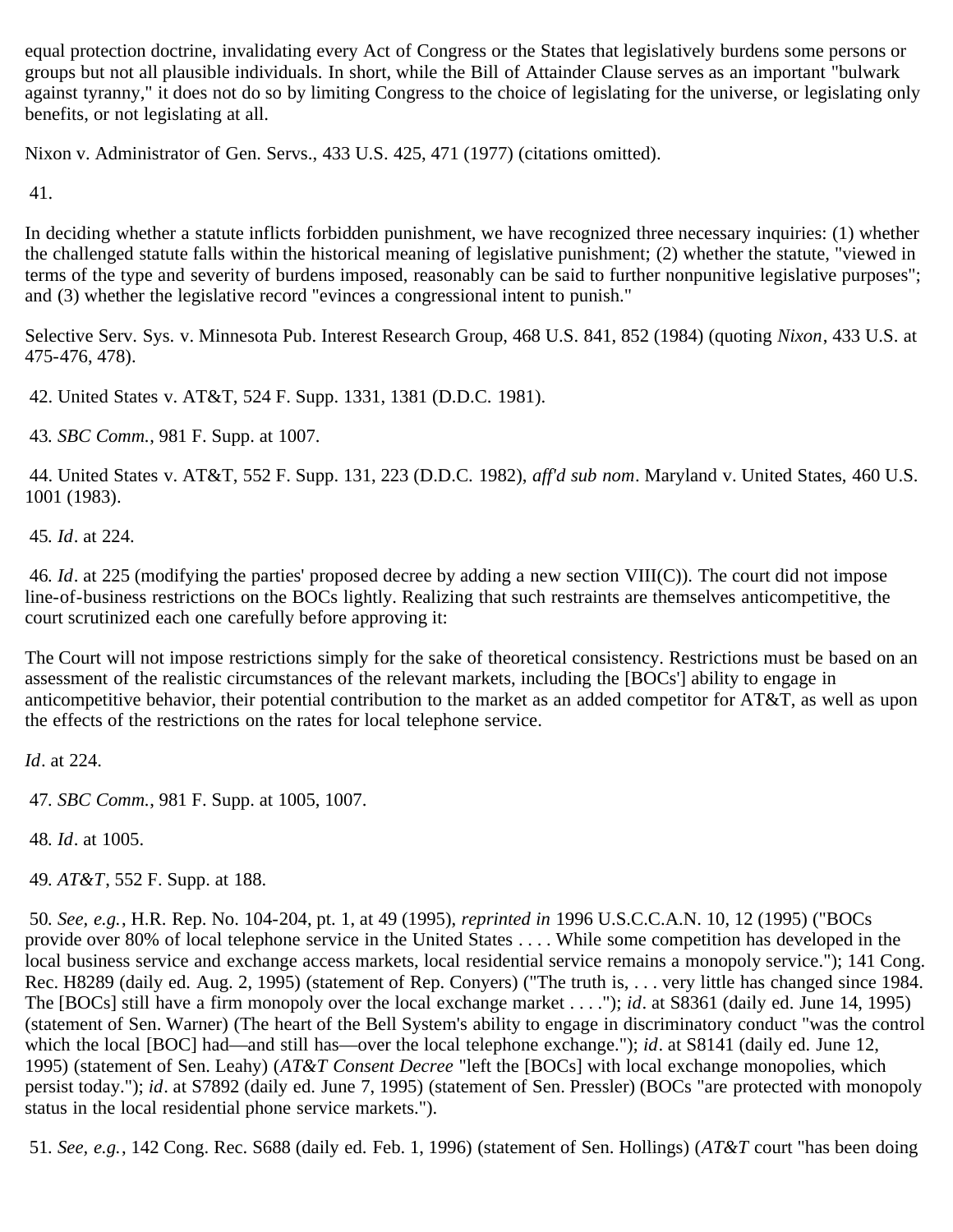yeoman's work in attempting to ensure that monopolies do not abuse their market power. But it is time for Congress to reassert its responsibilities in this area . . . ."); 141 Cong. Rec. H8274 (daily ed. Aug. 2, 1995) (statement of Rep. Dingell) ("One judge, a couple of law clerks, a gaggle of Justice Department lawyers . . . have been making the entirety of telecommunications policy for the United States since the breakup [of AT&T]."); *id*. at S7887 (daily ed. June 7, 1995) (statement of Sen. Pressler) ("[L]egislation reasserts congressional authority over [BOC] provision of long distance and restores the FCC authority to set communications policy over those issues.").

<span id="page-36-0"></span> 52. 141 Cong. Rec. H8463 (daily ed. Aug. 4, 1995) (statement of Rep. Dingell) ("The Justice Department is in good part responsible for the unfair situation which this country confronts in telecommunications."); *id*. at S8147 (daily ed. June 12, 1995) (statement of Sen. Pressler) (complaining of lengthy delays in DOJ's processing of BOC petitions to waive specific decree restrictions).

<span id="page-36-1"></span> 53. Congress recognized that terminating the decree would unlawfully deprive the *AT&T* court of its jurisdiction over decree violations occurring prior to passage of the 1996 Act. *See* H.R. Conf. Rep. No. 104-458, at 198 (1996), *reprinted in* 1996 U.S.C.C.A.N. 124, 212 (Congress cannot retroactively overturn a judicial consent decree.).

<span id="page-36-2"></span>54. Telecommunications Act of 1996, sec. 151(a), § 271(a), 47 U.S.C.A. § 271(a) (West Supp. 1997).

<span id="page-36-3"></span>55*. See id*. § 271(d)

<span id="page-36-4"></span>56. SBC Comm., Inc. v. FCC, 981 F. Supp. 996, 1000 (N.D. Tex. 1997) (motions for stay pending).

<span id="page-36-5"></span>57*. See* Selective Serv. Sys. v. Minnesota Pub. Interest Research Group, 468 U.S. 841, 860 (1984) (Powell, J., concurring) ("No minority or disfavored group is singled out by Congress [in the challenged statute] for disparate treatment."); United States v. Brown, 381 U.S. 437, 453 (1965) (The statute in question "inflicts its deprivation upon the members of a political group thought to present a threat to national security. . . . [S]uch groups were the targets of English and early American bills of attainder."); Long Island Lighting Co. v. Cuomo, 666 F. Supp. 370, 403 (N.D.N.Y. 1987) ("Bills of attainder historically have been passed in times of war or rebellion, or when some menace to domestic tranquility was perceived.").

The clause's narrow cast perhaps explains why it has seldom been used to void a federal statute. *See* Federal Defendants' Memorandum in Support of Motion for Stay Pending Appeal at 4, *SBC Comm.*, 981 F. Supp. 996 (N.D. Tex. 1997) (filed Jan. 6, 1998) (The "Supreme Court has only invalidated a law on bill of attainder grounds twice in this century, and, on both occasions, the law at issue was enacted in response to the perceived threat of the Communist Party.").

<span id="page-36-6"></span>58*. Long Island Lighting Co.*, 666 F. Supp. at 403.

<span id="page-36-7"></span>59. 47 U.S.C.A. § 271(c)(1)(B), (c)(3)(A)(ii).

<span id="page-36-8"></span>60*. Id*. § 271(c)(3)(B).

<span id="page-36-9"></span>61*. Id*. § 271(c)(3)(C).

<span id="page-36-10"></span>62. H.R. Conf. Rep. No. 104-458, at 147 (1996), *reprinted in* 1996 U.S.C.C.A.N. 124, 160.

<span id="page-36-11"></span>63. 47 U.S.C.A. § 271(c)(1)(A).

<span id="page-36-12"></span>64*. Id*. § 271(c)(1)(B).

<span id="page-36-13"></span>65*. SBC Order*, 12 FCC Rcd. 8685, para. 41, 8 Comm. Reg. (P & F) 198 (1997). ("[L]egislative history surrounding [Track A] establishes that, consistent with its goal of developing competition, Congress intended Track A to be the primary vehicle for BOC entry in section 271.").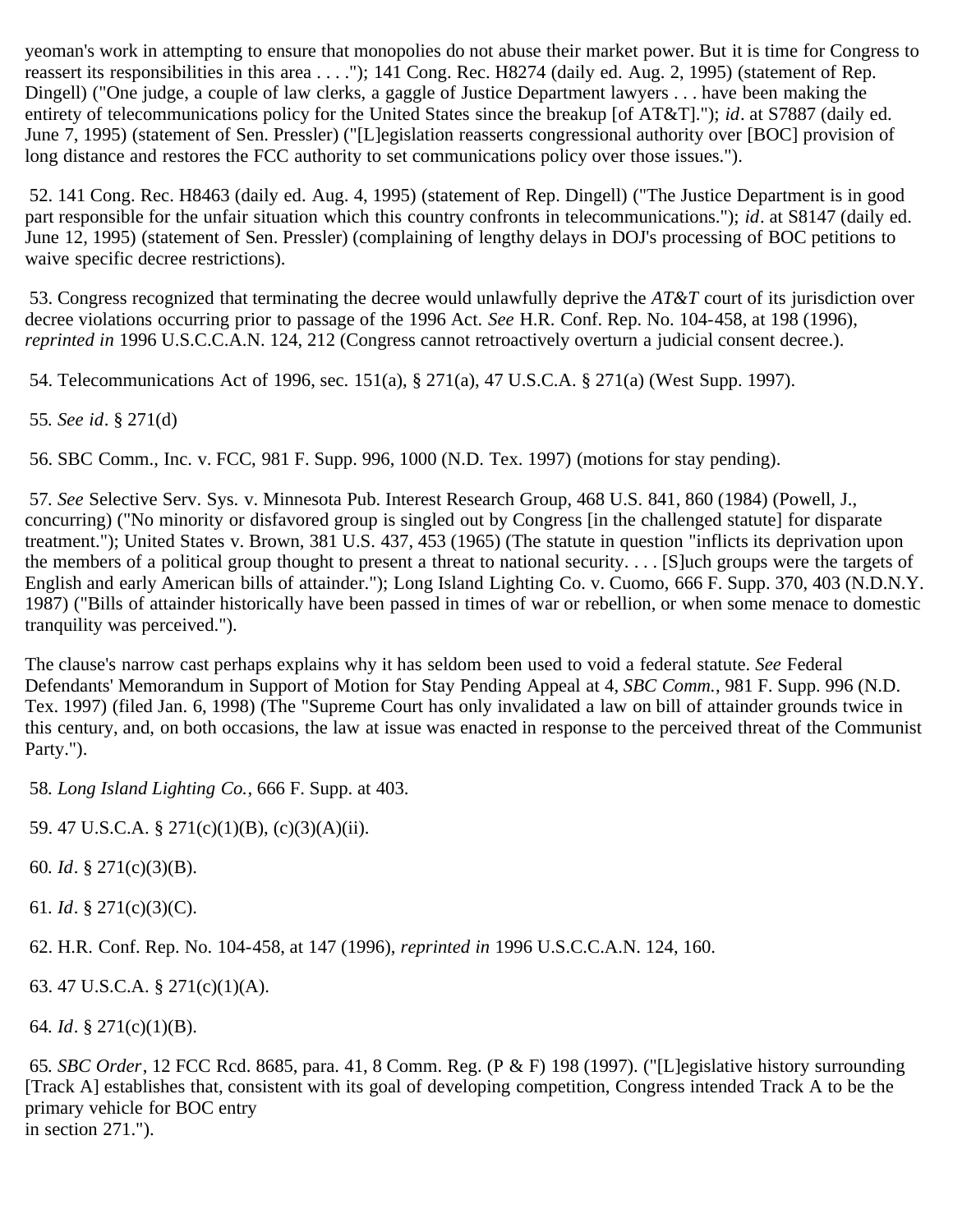<span id="page-37-0"></span> 66. Brief in Support of the *Application of SBC Comm., Inc. et al. to Provide In-Region*, *InterLATA Servs. in Okla.* in CC Dkt. No. 97-121 (Apr. 11, 1997) [hereinafter *SBC Oklahoma Brief*].

<span id="page-37-1"></span> 67. H.R. Conf. Rep. No.104-458, at 148, *reprinted in* 1996 U.S.C.C.A.N. 124, 161; *accord* H.R. Rep. No.104-204, pt. 1, at 77 (1995), *reprinted in* 1996 U.S.C.C.A.N. 10, 43.

<span id="page-37-2"></span>68. 47 U.S.C.A. § 271(c)(1)(B).

<span id="page-37-3"></span> 69. If a BOC receives such a request, it may not invoke Track B unless the relevant state commission certifies that the prospective interconnector has failed to negotiate in good faith or has failed to implement within a reasonable time the terms of the negotiated agreement. Such conduct on the part of the competitor would terminate the BOC's obligation to proceed in accordance with Track A. *See id*.

<span id="page-37-4"></span>70*. See, e.g.*, Motion To Dismiss and Request for Sanctions of the Ass'n for Local Telecomm. Servs., to the *Application of SBC Comm., Inc. et al. to Provide In-Region, InterLATA Servs. in Okla.* in CC Dkt. No. 97-121, at 4-8 (Apr. 23, 1997) [hereinafter *ALTS SBC Motion*]; *SBC Order*, 12 FCC Rcd. 8685, para. 26 & n.88, 8 Comm. Reg. (P & F) 198 (1997) (identifying myriad commenters that echoed ALTS's position).

<span id="page-37-5"></span> 71. Comments of BellSouth Corp., to the *Application of SBC Comm., Inc. et al. to Provide In-Region, InterLATA Servs. in Okla.* in CC Dkt. No. 97-121, at 5 (May 1, 1997) [hereinafter *BellSouth Oklahoma Comments*]; *see also SBC Oklahoma Brief*, *supra* note 66, at 14.

<span id="page-37-6"></span>72*. SBC Order*, 12 FCC Rcd. 8685, para. 54, 8 Comm. Reg. (P & F) 198 (footnotes omitted). The Commission concluded that allowing potential competitors to make qualifying requests for access and interconnection could strengthen a BOC's commitment to fostering local competition:

Upon receipt of a "qualifying request," as we interpret it, the BOC will have an incentive to ensure that the potential competitor's request is quickly fulfilled so that the BOC may pursue entry under Track A. As long as the qualifying request remains unsatisfied, the requirements of [Track A] would remain unsatisfied, and Track B would remain foreclosed to the BOC.

*Id*. para. 57 (footnote omitted).

BellSouth contends that the Commission's "qualifying request" standard also includes the requirement that a prospective competitor "`tak[e] reasonable steps toward implementing its request in a fashion that will satisfy [Track A].'" Reply Brief in Support of the *Application of BellSouth Corp. et al. to Provide In-Region, InterLATA Servs. in S.C.* in CC Dkt. No. 97-208, at 10 (Nov. 14, 1997) (quoting *SBC Order*, 12 FCC Rcd. 8685, para. 57, 8 Comm. Reg. (P & F) 198). That argument misreads the *SBC Order*. At no point in its discussion of the qualifying request standard did the Commission even hint that the test also includes a "reasonable steps" requirement. *See SBC Order*, 12 FCC Rcd. 8685, paras. 54-57, 8 Comm. Reg. (P & F) 198; *see also*, *BellSouth Order*, CC Dkt. No. 97-208, 1997 WL 799081, para. 61 (Dec. 24, 1997) ("The Commission's statement concerning the relevance of `reasonable steps' taken by a requesting carrier toward provision of the type of telephone exchange service described in [Track A], however, was made in a different context."). Indeed, such a requirement would be inconsistent with the statute, which plainly links the suspension of Track B with the occurrence of a single event—a request for access and interconnection that satisfies Track A.

Having made a qualifying request, a competitor must follow through on that request in good faith and in a timely fashion. A competitor's failure to negotiate in good faith or to comply with an implementation schedule contained in a final interconnection agreement can transform its interconnection request from qualifying to nonqualifying and resurrect Track B as a path to BOC interLATA entry. *See* 47 U.S.C.A. § 271(c)(1)(B). It is in this context that a "reasonable steps" obligation arises, as the Commission understood:

[I]n some circumstances, there may be a basis for *revisiting* our decision that Track B is foreclosed in a particular state. For example, if following such a determination a BOC *refiles* its section 271 application, we may *reevaluate* whether it is entitled to proceed under Track B in the event relevant facts demonstrate that none of its potential competitors is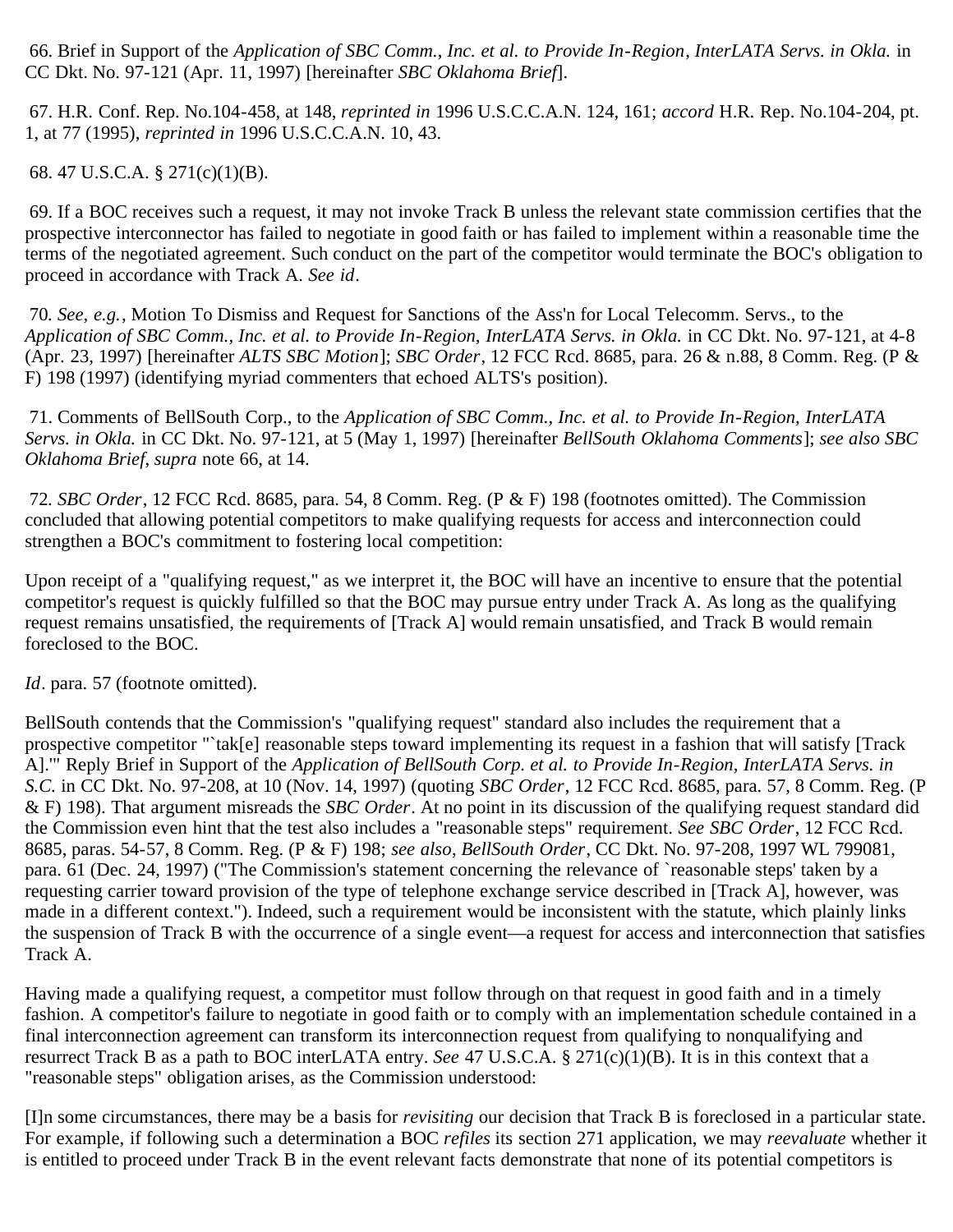taking reasonable steps toward implementing its request in a fashion that will satisfy [Track A].

*SBC Order*, 12 FCC Rcd. 8685, para. 58, 8 Comm. Reg. (P & F) 198 (emphasis added).

The "reasonable steps" requirement, then, is not part of the Commission's qualifying request standard, but instead provides protection against potential abuse of that standard. That safeguard, moreover, can be invoked, if at all, only at some point *after* the Commission determines whether a qualifying request has been made. Additionally, there is some question whether the Commission can create such a safeguard. While Track B can be revived if a competitor fails to negotiate in good faith or to implement a final interconnection agreement, that can occur only if the relevant state commission certifies that the competitor has engaged in such dilatory conduct. *See* 47 U.S.C.A. § 271(c)(1)(B). The statutory text nowhere authorizes the Commission to enforce a parallel safeguard.

<span id="page-38-0"></span>73. 47 U.S.C.A. § 271(c)(1)(B).

<span id="page-38-1"></span>74*. See* 142 Cong. Rec. H1152 (daily ed. Feb. 1, 1996) (statement of Rep. Hastert) (A BOC may petition for interLATA authorization 10 months after enactment if it has "not received . . . any request for access and interconnection from a facilities-based competitor that meets the criteria in [Track A].").

<span id="page-38-2"></span>75. 47 U.S.C.A. § 271(c)(1)(A).

<span id="page-38-3"></span> 76. H.R. Rep. No. 104-204, pt. 1, at 49 (1995), *reprinted in* 1996 U.S.C.C.A.N. 10, 12. Where the terms of a statute are unclear, committee reports provide authoritative evidence of congressional intent; *see, e.g*., Garcia v. United States, 469 U.S. 70, 76 (1984); Zuber v. Allen, 396 U.S. 168, 186 (1969); United States v. Hoslett, 998 F.2d 648, 656 (9th Cir. 1993).

<span id="page-38-4"></span>77. H.R. Rep. No. 104-204, pt. 1, at 50, *reprinted in* 1996 U.S.C.C.A.N. 10, 13-14.

<span id="page-38-5"></span>78*. Id.* at 77, *reprinted in* 1996 U.S.C.C.A.N. 10, 43.

<span id="page-38-6"></span>79. H.R. Conf. Rep. No. 104-458, at 148 (1996), *reprinted in* 1996 U.S.C.C.A.N. 124, 160.

<span id="page-38-7"></span>80*. Id*. (emphasis added). Time Warner apparently offers residential services only in Rochester, New York. It has put its other "local residential telephony plans on hold, because of uncertainty in the regulatory environment." Comm. Daily, Jan. 14, 1997, at 7. *But see* Elizabeth Corcoran, *Microsoft to Invest \$1 Billion in Comcast*, Wash. Post, June 10, 1997, at C1 (noting that Microsoft's investment may accelerate Comcast's deployment of fiber optic distribution facilities capable of delivering telecommunications services). It remains to be seen whether this latest effort by cable firms to provide competitive telecommunications services will be the one to bear fruit.

Representative Jack Fields, one of the foremost proponents of cable as a local exchange competitor and a principal author of the House telecommunications bill, has expressed disappointment that "cable hasn't emerged as [a] more aggressive local service provider because industry leaders continuously have promised offerings of local residential and business telephony." *Fields Blames Hundt for Interconnection Order*, Comm. Daily, Dec. 2, 1996, at 2.

<span id="page-38-8"></span>81*. See SBC Order*, 12 FCC Rcd. 8685, para. 51, 8 Comm. Reg. (P & F) 198 (1997) ("[T]he very passage of the 1996 Act—which was designed to remove impediments to local entry—indicates that Congress believed that the degree of local telephone competition and interconnection prior to the passage of the 1996 Act was unsatisfactory.").

<span id="page-38-9"></span>82*. See supra* text accompanying notes 68-69.

<span id="page-38-10"></span>83*. See, e.g.*, H.R. Conf. Rep. No. 104-458, at 148, *reprinted in* 1996 U.S.C.C.A.N. 124, 160 (Because "it is unlikely that competitors will have a fully redundant network in place when they initially offer local service," they will need to obtain some facilities and capabilities from incumbent local telephone companies.); 141 Cong. Rec. S8191 (daily ed. June 12, 1995) (statement of Sen. Pressler) ("The problem with competition in telecommunications is that you have to use somebody else's wires to get where you are going."); *SBC Order*, 12 FCC Rcd. 8685, para. 33, 8 Comm. Reg. (P & F) 198. ("Potential competitors usually request access and interconnection under section 251 in order *to become*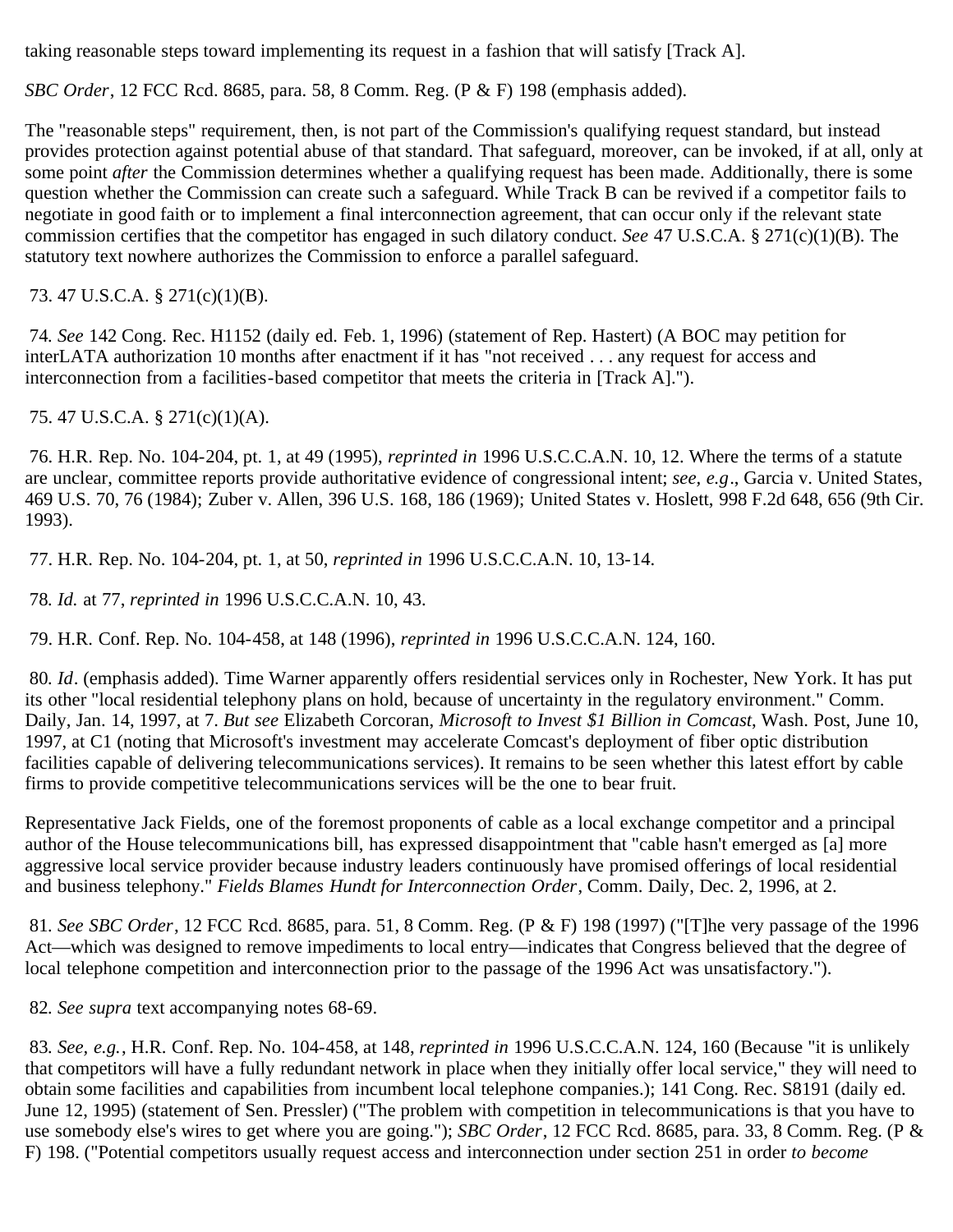operational." (emphasis added)); Comments of WorldCom, Inc., to the *Application of SBC Comm., Inc. et al. to Provide In-Region, InterLATA Servs. in Okla.* in CC Dkt. No. 97-121, at 18 (May 1, 1997) [hereinafter *WorldCom Comments*] ("[C]ompetitors need to be able to purchase interconnection and unbundled network elements *before* they can provide local exchange service . . . .").

<span id="page-39-0"></span> 84. Congress directed the Commission to issue its interconnection rules within six months after enactment so that prospective entrants would "have the benefit of being informed of the Commission rules in requesting access and interconnection before the statutory window in [Track B] shuts." H.R. Conf. Rep. No. 104-458, at 148-149, *reprinted in* 1996 U.S.C.C.A.N. 124, 161.

<span id="page-39-1"></span> 85. As adopted by the House Commerce Committee, House Bill 1555 (from which section 271(c)(1) is taken) paired Track B with a version of Track A that required a facilities-based competitor providing residential and business services "comparable in price, features, and scope" to those offered by the incumbent BOC. *See* H.R. Rep. No. 104- 204, pt. 1, at 7 (1995). Congressmen Dingell, Tauzin, Boucher, and Stupak, prominent Committee members who were closely involved in crafting House Bill 1555, expressed concern that the provision would force a BOC to "wait to apply for long distance relief until some competitor has duplicated the [BOC's] network and offers service of comparable `scope' throughout the [BOC's] service territory." *Id*. at 210, *reprinted in* 1996 U.S.C.C.A.N. 10, 103. Those fears were groundless unless the Congressmen believed that a competitor could invoke Track A by requesting interconnection even though it would not offer qualifying services until sometime after the request was made.

Indeed, if a qualifying request could be made only by a firm that is already offering service, a stringent definition of the service that the requestor must provide will benefit the BOCs. The stricter the standard, the less likely any competitor will be to satisfy it and, therefore, the more likely the BOC will be able to pursue interLATA entry via Track B. The committee-passed bill was amended on the floor, but the change did not alter the relationship between Track A and Track B—it merely reduced the level of service that a competitor had to provide in order for Track A to be satisfied.

<span id="page-39-2"></span>86*. See* Boise Cascade Corp. v. EPA, 942 F.2d 1427, 1432 (9th Cir. 1991) (explaining that courts "must interpret statutes as a whole, giving effect to each word and making every effort not to interpret a provision in a manner that renders other provisions of the same statute inconsistent, meaningless or superfluous"); *accord* Mountain States Tel. & Tel. Co. v. Pueblo of Santa Ana, 472 U.S. 237, 249 (1985); United States v. Menasche, 348 U.S. 528, 538-39 (1955).

<span id="page-39-3"></span> 87. BellSouth attempts to harmonize Track A and Track B by claiming that Track A "creates an expedited route to apply for entry into long-distance [i.e*.*, prior to December 8, 1996], but, in exchange, requires actual facilities-based competition to be present." Association for Local Telecomm. Servs., Section 271: Creating Sustainable Local Competition Before the RBOCs Enter Long Distance 7 (1997) (quoting BellSouth's "Statutory Avenues for Bell Operating Company Entry to the Long Distance Market"). If, however, Congress had intended to so limit Track A, it could easily have drafted section  $271(c)(1)$  to say as much. It also would not have allowed timely-made interconnection requests to suspend the operation of Track B *after* December 8, 1996. Finally, BellSouth's interpretation cannot be reconciled with Congress's emphasis on facilities-based competition as evidence that the market-opening provisions of the 1996 Act were actually working in practice. *See infra* note 88 and accompanying text.

<span id="page-39-4"></span> 88. H.R. Rep. No. 104-204, pt. 1, at 77, *reprinted in* 1996 U.S.C.C.A.N. 10, 42. The author of Track B, Representative Hastert, took a similar position:

What's more, we have included a facilities based competitor requirement [in House Bill 1555]. This means there must be a competing company actually providing service over his or her own telephone exchange facilities. Just meeting the checklist isn't enough—there must be some proof that it works.

141 Cong. Rec. H8289 (daily ed. Aug. 2, 1995); *see also* 142 Cong. Rec. H1152 (daily ed. Feb. 1, 1996) (Representative Hastert identifies himself as the author of Track B.). The views of a provision's sponsor are generally given weight in construing that provision. Simpson v. United States, 435 U.S. 6, 13 (1978); United States v. Anderson, 59 F.3d 1323, 1327 (D.C. Cir. 1995).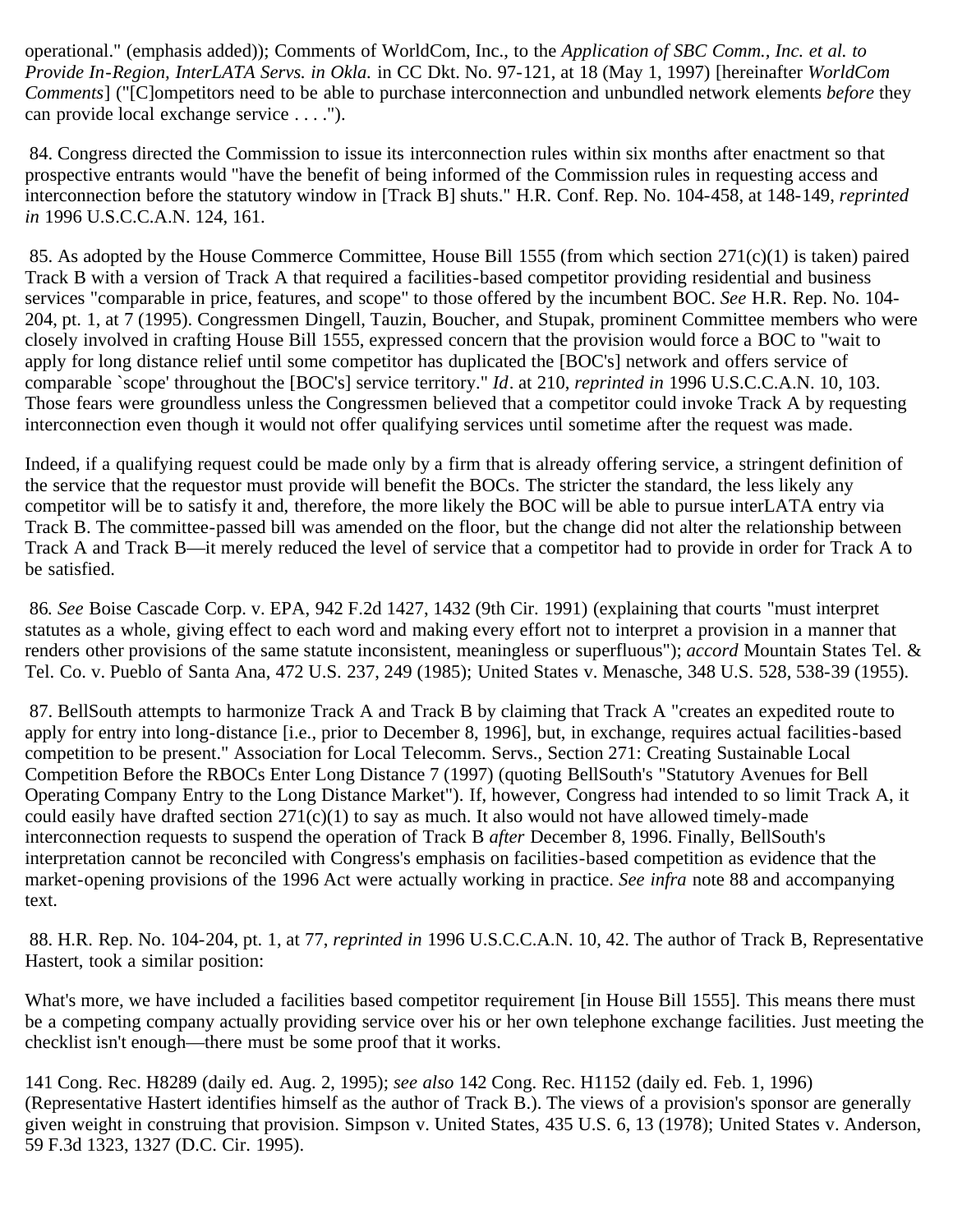<span id="page-40-0"></span>89. H.R. Rep. No. 104-204, pt. 1, at 77, *reprinted in* 1996 U.S.C.C.A.N. 10, 43.

<span id="page-40-1"></span>90*. Id*. at 77-78, *reprinted in* 1996 U.S.C.C.A.N. 10, 43 (emphasis added).

<span id="page-40-2"></span>91*. See* H.R. Conf. Rep. No. 104-458, at 148 (1996), *reprinted in* 1996 U.S.C.C.A.N. 124, 161 (Track B was designed to permit a BOC to seek interLATA authority if no qualifying competitor "has sought to enter the market."). *But see* 141 Cong. Rec. H8458 (daily ed. Aug.

4, 1995) (statement of Rep. Tauzin) (offering several examples of the workings of Tracks A and B, a number of which suggest that a facilities-based carrier must already be providing service when it requests interconnection from a BOC). The weight to be given Representative Tauzin's views is limited by the fact that they are inconsistent with the legislative history cited above. *See* Grove City College v. Bell, 465 U.S. 555, 567 (1984) (asserting that statements of individual legislators provide evidence of legislative intent when they are consistent with the statutory language and other legislative history and with his previously-expressed understanding of the statute); *see also supra* note 85. Furthermore, at least one of Representative Tauzin's examples (number six) describes a situation where a competitor seeks interconnection to begin providing alternative residential or business services, rather than to extend existing services to a new group of prospective customers.

<span id="page-40-3"></span>92. H.R. Conf. Rep. No. 104-458, at 148, *reprinted in* 1996 U.S.C.C.A.N. 124, 161.

<span id="page-40-4"></span> 93. "The starting point in interpreting a statute is its language, for `[i]f the intent of Congress is clear, that is the end of the matter.'" Good Samaritan Hosp. v. Shalala, 508 U.S. 402, 409 (1993) (quoting Chevron U.S.A., Inc. v. Natural Resources Defense Council, Inc., 467 U.S. 837, 842 (1984) (alteration in original)).

<span id="page-40-5"></span> 94. As the Commission points out, if any interconnection request can suspend Track B, a BOC could be exiled to a statutory "no-man's land." For example, a competitor seeking interconnection to provide facilities-based service only to business customers would preclude the BOC from pursuing interLATA entry via Track B. Yet, the BOC could not then apply for interLATA entry under Track A (assuming that no other competitor enters the market), because it would not face a facilities-based competitor that serves both residential and business subscribers. *See SBC Order*, 12 FCC Rcd. 8685, para. 54, 8 Comm. Reg. (P & F) 198 (1997).

<span id="page-40-6"></span> 95. The Commission tweaked SBC for suggesting that an interconnection request may become qualifying at some future date if it were not so when initially submitted: "SBC fails to explain how the meaning of the statutory term `request' can vary according to the operational status of the requestor." *Id*. para. 49. Yet, as noted, operation of Track B hinges on the requestor's present or future operational characteristics—what services it offers or intends to offer, how, and to whom. If those operational characteristics should change over time, the Commission's treatment of the underlying request for purposes of Track B should change as well.

The Commission cannot let a request for interconnection evolve indefinitely, however. In fairness to the BOCs—who need to know whether their interLATA application must proceed via Track A or Track B—the Commission must at some point finally determine whether or not a competitor has submitted a qualifying request for access and interconnection. BellSouth suggests that that assessment must be made as of the date which is three months prior to the date of a BOC's interLATA application. Brief in support of the *Application of BellSouth Corp. et al. to Provide In-Region, InterLATA Servs. in S.C.* in CC Dkt. No. 97-208, at 10-11 (Sep. 30, 1997) [hereinafter *BellSouth South Carolina Brief*]. The statute appears to compel that result. *See* Telecommunications Act of 1996, sec. 151(a), §  $271(c)(1)(B)$ , 47 U.S.C.A. § 271(c)(1)(B) (West Supp. 1997) (BOC may proceed via Track B if no one has made a qualifying interconnection request "before the date which is 3 months before the date the company makes its [interLATA] application . . . .").

<span id="page-40-7"></span>96. H.R. Rep. No. 104-204, pt. 1, at 78 (1995), *reprinted in* 1996 U.S.C.C.A.N. 10, 43.

<span id="page-40-8"></span>97. H.R. Conf. Rep. No. 104-458, at 148, *reprinted in* 1996 U.S.C.C.A.N. 124, 160.

<span id="page-40-9"></span>98*. See SBC Order*, 12 FCC Rcd. 8685, para. 18, 8 Comm. Reg. (P & F) 198.

<span id="page-40-10"></span>99*. Id*. para. 54.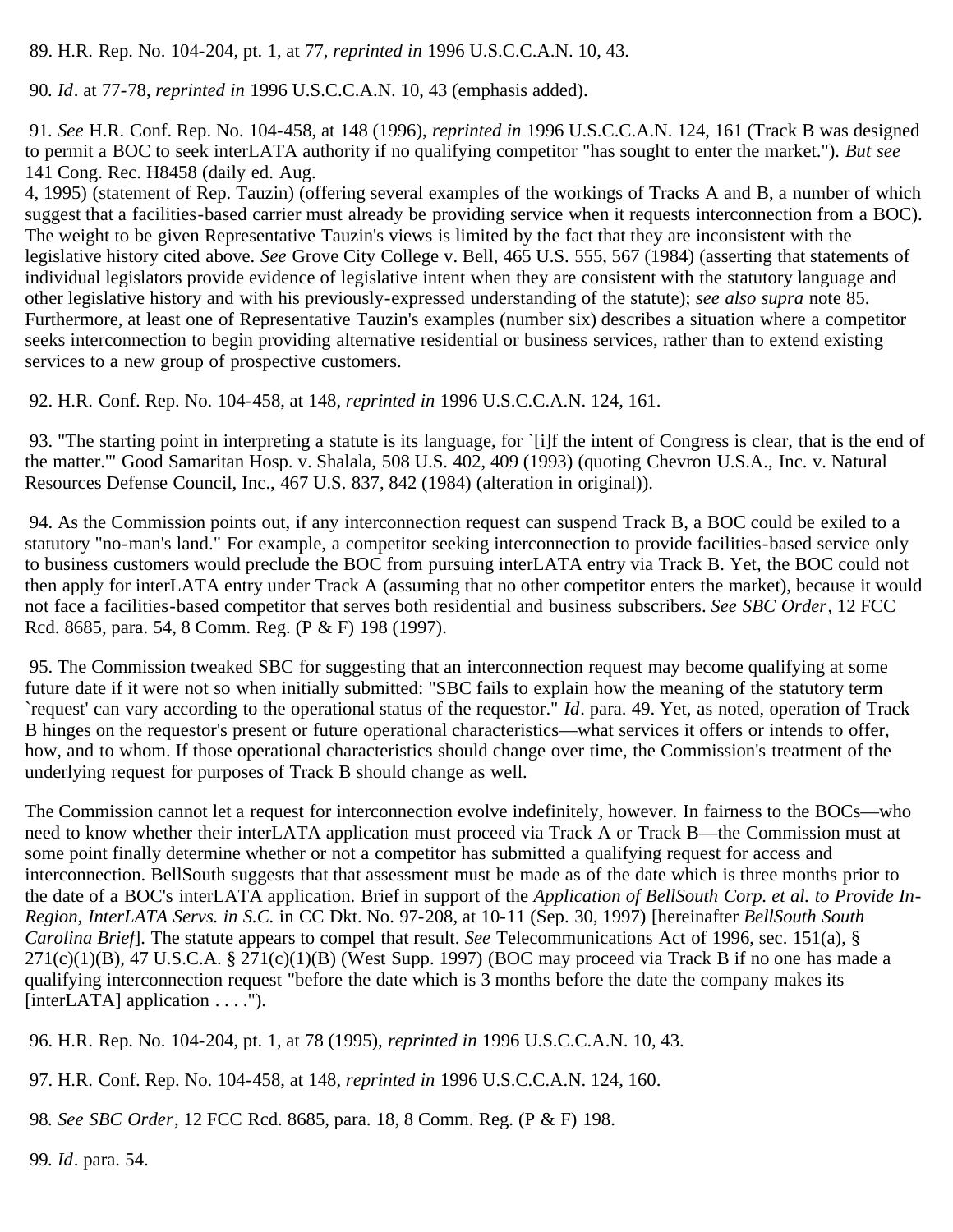<span id="page-41-0"></span>100*. Id*. para. 57.

<span id="page-41-1"></span> 101. The BOCs assert that interexchange carriers may have an incentive to engage in such strategic behavior to safeguard their interLATA market shares. *SBC Oklahoma Brief*, *supra* note 66, at 13; *BellSouth Oklahoma Comments*, *supra* note 71, at 6. That claim generally lacks force when directed at other potential local competitors (such as cable television companies) with no long-distance businesses to protect. Moreover, prospective competitors are not the only parties with incentives to "game" the situation. The BOCs are well-positioned to influence the pace at which competition develops because the BOCs control the bottleneck facilities that new entrants need to compete. *See supra* note 83. They would have every incentive to exercise that power if, by so doing, they knew that they could seek interLATA entry via Track B no later than December 8, 1996. *See SBC Order*, 12 FCC Rcd. 8685, paras. 47, 53, 8 Comm. Reg. (P & F) 198.

SBC contends that even alternative local competitors with no interLATA operations may be moved to manipulate the section 271 framework "to force [access and interconnection] concessions [BOCs] need not make under sections 251 and 252." Reply Comments and Opposition to Petitions To Deny of SBC Comm., Inc. et al., to the *Application of SBC Comm., Inc. to Provide In-Region, InterLATA Servs. in Okla.* in CC Dkt. No. 97-121, at 1 n.1 (May 27, 1997) [hereinafter *SBC Oklahoma Reply*]. SBC acts as if the requirements of sections 251 and 252 were frozen in amber upon enactment of the 1996 Act or upon promulgation of the Commission's implementing regulations. To the contrary, the provisions of section 251 "permit regulatory flexibility and are not limited to a `snapshot' of today's technologies or requirements." 141 Cong. Rec. S8469 (daily ed. June 15, 1995) (statement of Sen. Pressler). Given that, one cannot, without more, ascribe nefarious motives to local competitors who are simply relying on the incentive structure embedded in section 271 (*i.e.*, using the prospect of interLATA entry to induce the BOCs to open their networks, see *supra* notes 5-7 and accompanying text) to secure from the BOCs access and interconnection arrangements that are needed for meaningful competitive entry, but may not yet be required by Commission regulations implementing section 251.

<span id="page-41-2"></span>102*. See* Telecommunications Act of 1996, sec. 101(a), § 252(b), 47 U.S.C.A. § 252(b) (West Supp. 1997).

<span id="page-41-3"></span>103. 47 U.S.C.A. § 252(b)(5).

<span id="page-41-4"></span>104*. See id*. § 271(c)(1)(B)(i).

<span id="page-41-5"></span>105*. Id*. § 251(c)(1).

<span id="page-41-6"></span>106*. Id*.

<span id="page-41-7"></span>107*. See SBC Order*, 12 FCC Rcd. 8685, para. 37 n.109, 8 Comm. Reg. (P & F) 198 (1997) ("BOCs are free to negotiate implementa

tion schedules for their interconnection agreements."); *BellSouth Order*, CC Dkt. No. 97-208, 1997 WL 799081, para. 64 (1997) ("[N]othing in the Commission's rules precludes [BOCs] from negotiating, or states from imposing in arbitration, schedules for the implementation of the terms and conditions by the parties to the agreement."); *see also* Comments of the S.C. Cable TV Ass'n, to the *Application of BellSouth Corp. et al. to Provide In-Region, InterLATA Servs. in S.C.* in CC Dkt. No. 97-208, at 3-6 (Oct. 20, 1997) [hereinafter *SCCTA Comments*].

<span id="page-41-8"></span>108. 47 U.S.C.A. § 252(c)(3).

<span id="page-41-9"></span>109*. Id*. § 271(c)(1)(B)(ii). Ameritech contends that a BOC should be entitled to proceed via Track B unless "there is an interconnection agreement that commits the potential competitor to a reasonable schedule for the commencement of [service that would satisfy Track A] and that carrier complies with the schedule." Comments of Ameritech, to the *Application of BellSouth Corp. et al. to Provide In-Region, InterLATA Servs. in S.C.* in CC Dkt. No. 97-208, at 7 (Oct. 20, 1997). To hold otherwise would, in Ameritech's view, "relegate a BOC to such a blind alley based on an interconnection agreement that leaves provision of service pursuant to that agreement completely in the hands of a potential competitor that itself would benefit from such an absurd regulatory result." *Id*. at 6. Yet, given the way the statute operates, an interconnection agreement will lack an implementation schedule only if a BOC fails to request one.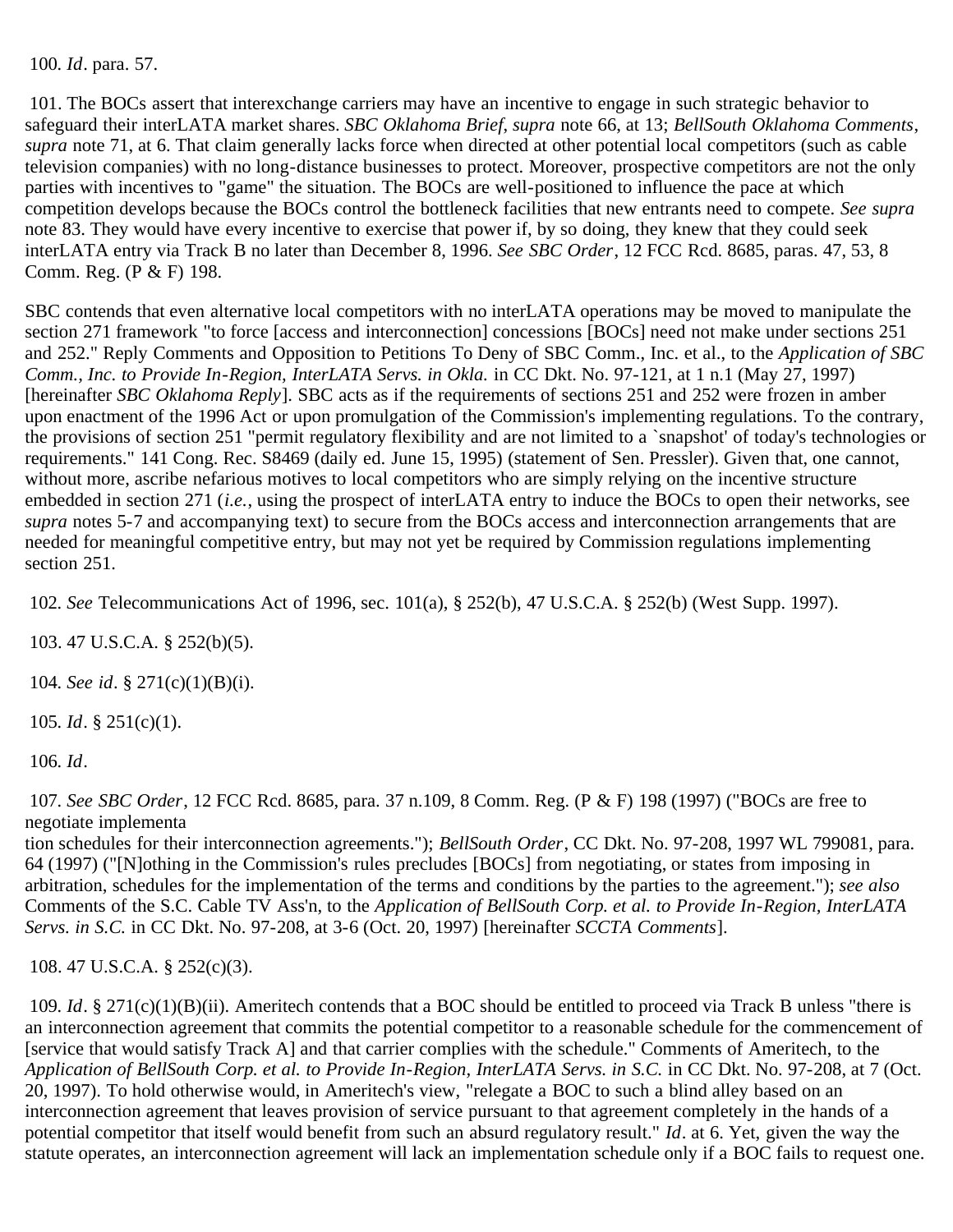*See SCCTA Comments*, *supra* note 107, at 6-7 (suggesting reasons why a BOC might chose not to insist upon a firm implementation schedule). Adopting Ameritech's proposal would thus reward a BOC that did not protect its own interests by giving the company an easier route to the interLATA marketplace. While the Commission should not construe section 271 so as to "relegate" a BOC to a "blind alley," neither should it protect a BOC that chooses to walk there on its own.

<span id="page-42-0"></span> 110. Section 271(c)(1)(B) narrowly defines the behavior that would warrant revival of Track B—a competitor's failure "to negotiate in good faith" or its failure "to comply, within a reasonable period of time, with the implementation schedule contained in" the competitor's interconnection agreement. 47 U.S.C.A  $\S 271(c)(1)(B)(i)-(ii)$ . Thus, a state commission cannot, as BellSouth asserts, resurrect Track B by making a generalized finding that "`potential competitors are [not] taking any reasonable steps towards implementing any business plan for facilities-based local competition . . . ." *BellSouth South Carolina Brief*, *supra* note 95, at 8 (quoting Entry of BellSouth Telecomm., Inc. into InterLATA Toll Market, *Order*, at 19 (Dkt. No. 97-101) (Order No. 97-640) (SCPSC July 31, 1997)). *See BellSouth Order*, CC Dkt. No. 97-208, 1997 WL 799081, para. 66 n.179 (Dec. 24, 1997) (rejecting BellSouth's argument for lack of evidence that the state commission had in fact certified that either of the two statutory exceptions was applicable).

<span id="page-42-1"></span>111. 47 U.S.C.A. § 271(c)(1)(A).

<span id="page-42-2"></span>112*. Id*. "Exchange access" refers to the provision of facilities or services that connect individual subscribers to the long-distance network. *See id*. § 153(16) ("The term `exchange access' means the offering of access to telephone exchange services or facilities for the purpose of the origination or termination of telephone toll services."). Congress's specific exclusion of "exchange access" from "telephone exchange service" seems unnecessary because the two terms appear to be mutually exclusive. The definition of exchange access, for example, plainly distinguishes the former from the latter. More tellingly, the statutory definition of "local exchange carrier" encompasses "any person that is engaged in the provision of telephone exchange service or exchange access." *Id.* § 153(26). The inference is that Congress viewed exchange access as a separate and distinct offering, and not as a subcategory of telephone exchange service. Congress thus did not need to clarify that exchange access is not telephone exchange service for purposes of Track A because the definitional structure of the 1996 Act had already accomplished as much.

<span id="page-42-3"></span>113*. Id*. § 271(c)(1)(A) ("services provided pursuant to subpart K of part 22 of the Commission's regulations (47 C.F.R. 22.901 et seq.) shall not be considered to be telephone exchange services"). The Conference Report confirms that the quoted language was intended to refer to cellular service. H.R. Conf. Rep. No. 104-458, at 147 (1996), *reprinted in* 1996 U.S.C.C.A.N. 124, 160.

<span id="page-42-4"></span>114. 47 U.S.C.A. § 153(47).

<span id="page-42-5"></span> 115. The 1996 Act added subparagraph (B). There is nothing in the legislative history to indicate why Congress added the new provision or what services it was intended to encompass.

<span id="page-42-6"></span> 116. Amendment of Parts 21 and 43 of the Comm'n's Rules and Regs. Relative to Various Procedural Requirements for the Domestic Pub. Radio Serv., *Second Report and Order*, 76 F.C.C.2d 273, para. 13, 46 Rad. Reg. 2d (P & F) 1701 (1980); *accord* The Offshore Tel. Co., *Memorandum Opinion and Order*, 3 FCC Rcd. 4513, para. 30, 64 Rad Reg. 2d (P & F) 1808 (1988).

<span id="page-42-7"></span> 117. Application of Teleport Comm.—N.Y., *Memorandum Opinion and Order*, 7 FCC Rcd. 5986, para. 17, 71 Rad. Reg. 2d (P & F) 250 (1992), *affirmed by Order on Reconsideration*, 8 FCC Rcd. 5464 (1993), *vacated sub nom.* United States Tel. Ass'n v. FCC, 38 F.3d 609 (D.C. Cir. 1994). Courts adopted similarly restrictive interpretations of section 3(r) in holding that a variety of communications offerings are not telephone exchange service. *See, e.g.*, National Ass'n of Reg. Util. Comm'rs v. FCC, 533 F.2d 601, 607 n.23 (D.C. Cir. 1976) (two-way, nonvideo communications delivered via cable television); General Tel. Co. of the Southwest v. United States, 449 F.2d 846, 855 n.5 (5th Cir. 1971) (telephone company provision of transmission capacity for cable television service); ATS Mobile Tel., Inc. v. General Comm., 282 N.W.2d 16, 18-19 (Neb. 1979) ("mobile radio telephone exchange services," specifically one-way paging).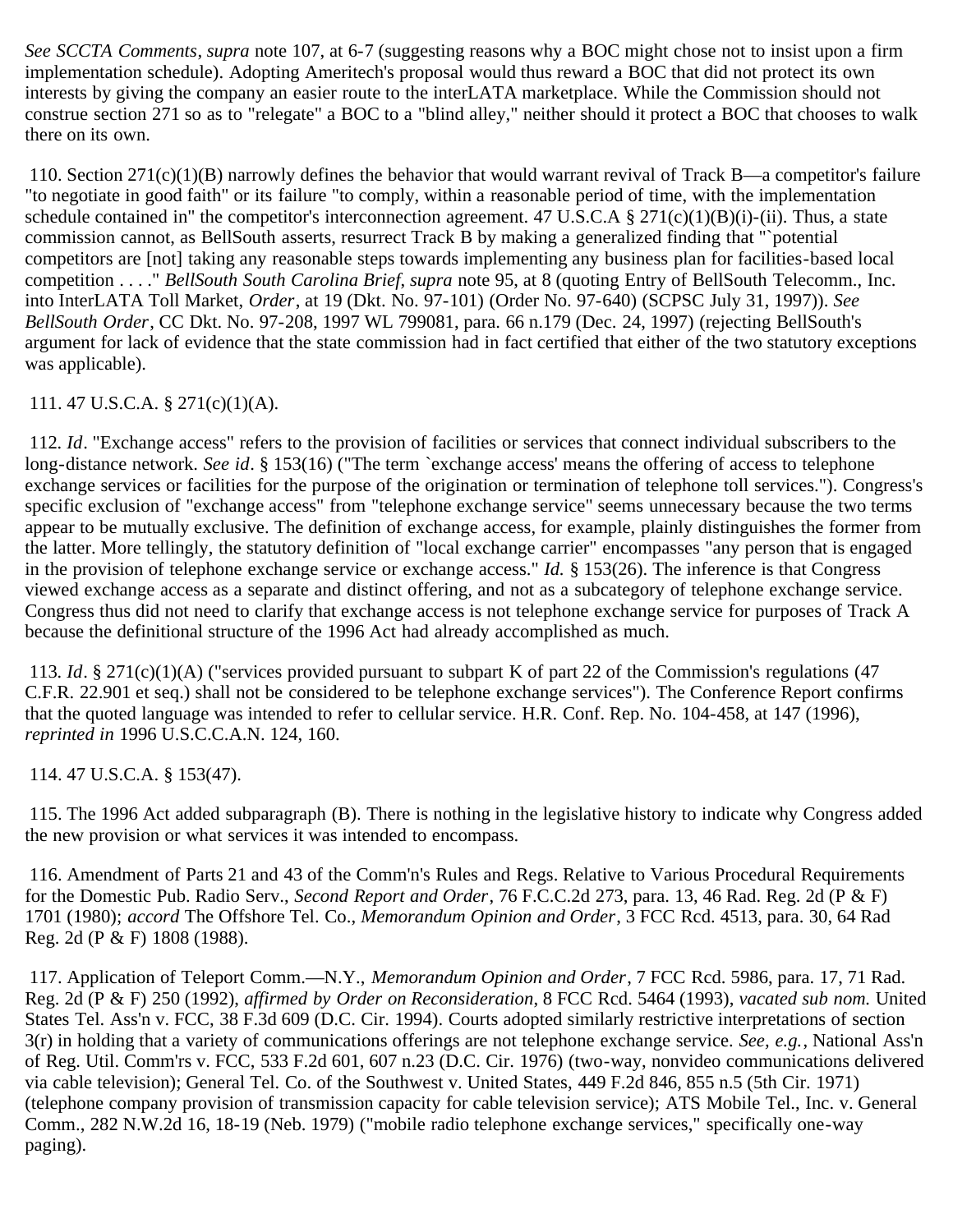<span id="page-43-0"></span> 118. Ameritech notes that a federal district court has ruled that mobile radio services are "exchange telecommunications services" for purposes of the *AT&T Consent Decree* and that the Commission has stated that such services are "exchange services" under sections 2(b) and 221(b) of the Communications Act. Comments of Ameritech to the *Application of BellSouth Corp. et al. to Provide In-Region, InterLATA Servs. in La.* in CC Dkt. No. 97-231, at 4-5 (Nov. 25, 1997) [hereinafter *Ameritech Louisiana Comments*]. Even if true, those assertions are irrelevant. In determining compliance with Track A, the determinative question is whether CMRS offerings such as cellular and PCS are telephone exchange services under 47 U.S.C.A. § 153(47)(A).

<span id="page-43-1"></span>119*. See* Lorillard v. Pons, 434 U.S. 575, 580 (1978) ("Congress is presumed to be aware of an administrative or judicial interpretation of a statute and to adopt that interpretation when it re-enacts a statute without change.") (citation omitted); Dutton v. Wolpoff & Abramson, 5 F.3d 649, 655 (3d. Cir. 1993) ("[W]hen Congress reenacts legislation, it incorporates existing administrative and judicial interpretations of the statute into its reenactment.").

<span id="page-43-2"></span> 120. Implementation of the Local Competition Provisions in the Telecomm. Act of 1996, *First Report and Order*, 11 FCC Rcd. 15,499, para. 1013, 4 Comm. Reg. (P & F) 1 [hereinafter *Local Competition Report and Order*], *modified by Order on Reconsideration*, 11 FCC Rcd. 13,042, 4 Comm. Reg. (P & F) 1057, *reconsidered by Second Order on Reconsideration*, 11 FCC Rcd. 19,738, 5 Comm. Reg. (P & F) 420 (1996), *reconsidered by Third Order on Reconsideration and Further Notice of Proposed Rulemaking*, 8 Comm. Reg. (P & F) 1206, *vacated in part sub nom.* Iowa Utils. Bd. v. FCC, 120 F.3d 753 (8th Cir. 1997), *cert. granted*, 66 U.S.L.W. 3387 & 3459 (U.S. Jan. 26, 1998) (No. 97-826 et al.).

<span id="page-43-3"></span>121*. See, e.g.*, *id*. para. 1014; *Ameritech Louisiana Comments*, *supra* note 118, at 5-7.

<span id="page-43-4"></span>122. 47 U.S.C.A. § 153(26).

<span id="page-43-5"></span>123*. Id*. § 253(f).

<span id="page-43-6"></span>124*. Local Competition Report and Order*, 11 FCC Rcd. 15,499, para. 1014, 4 Comm. Reg. (P & F) 1; *see also Ameritech Louisiana Comments*, *supra* note 118, at 6.

<span id="page-43-7"></span>125*. Ameritech Louisiana Comments*, *supra* note 118, at 5-6.

<span id="page-43-8"></span>126. 47 U.S.C.A. § 271(c)(1)(A).

<span id="page-43-9"></span>127*. Local Competition Report and Order*, 11 FCC Rcd. 15,499, para. 1014, 4 Comm. Reg. (P & F) 1.

<span id="page-43-10"></span>128*. See, e.g.*, *Ameritech Louisiana Comments*, *supra* note 118, at 8-9; Brief in Support of the *Application of BellSouth Corp. et al. to Provide In-Region, InterLATA Servs. in La.* in CC Dkt. No. 97-231, at 11-12 (Nov. 6, 1997) [hereinafter *BellSouth Louisiana Brief*].

<span id="page-43-11"></span>129. H.R. Rep. No. 104-204, pt. 1, at 77 (1995), *reprinted in* 1996 U.S.C.C.A.N. 10, 43.

<span id="page-43-12"></span>130*. See* Comments of ACSI, to the *Application of BellSouth Corp. et al. to Provide In-Region, InterLATA Servs. in La.* in CC Dkt. No. 97-231, at 10 (Nov. 25, 1997) [hereinafter *ACSI Louisiana Comments*] (Cellular exclusion "merely reflects Congress' desire to ensure that cellular services were not defined by the FCC to fall within the Section 3(47)(A) definition."); *cf*. Comments of MCI Telecomm. Corp., to the *Application of BellSouth Corp. et al. to Provide In-Region, InterLATA Servs. in La.* in CC Dkt. No. 97-231, at 8 (Nov. 25, 1997) [hereinafter *MCI Louisiana Comments*] ("Congress' exclusion of cellular providers from the definition of telephone exchange service merely shows that Congress thought that it was so clear that cellular providers do not and will not provide competing telephone exchange service that the Commission need not take any time to adjudicate the issue in section 271 proceedings.").

<span id="page-43-13"></span>131. Literally, the expression of one thing is the exclusion of another. Black's Law Dictionary 581 (6th ed. 1990).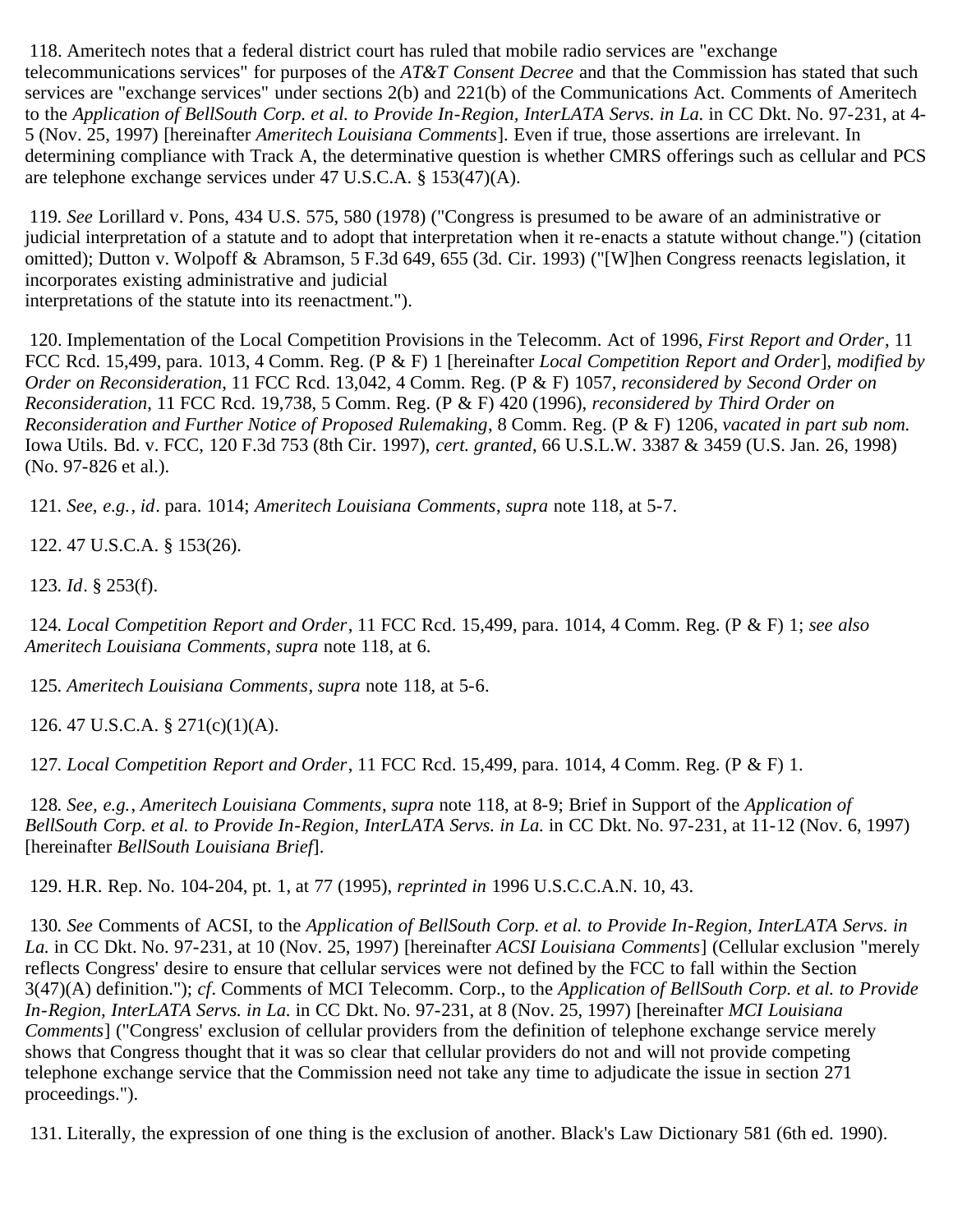<span id="page-44-1"></span><span id="page-44-0"></span>133*. See, e.g.*, Schmeling v. Nordam, 97 F.3d 1336, 1344 (10th Cir. 1996); Smart v. Gillette Co. Long-Term Disability Plan, 70 F.3d 173, 179 (1st Cir. 1995).

<span id="page-44-2"></span> 134. Mobile Comm. Corp. of Am. v. FCC, 77 F.3d 1399, 1404-1405 (D.C. Cir. 1996) (quoting Texas Rural Legal Aid, Inc. v. Legal Servs. Corp., 940 F.2d 685, 694 (D.C. Cir. 1991) (quoting Chevron, USA, Inc. v. Natural Resource Defense Council, Inc., 467 U.S. 837, 842 (1984))).

<span id="page-44-3"></span> 135. National Petroleum Refiners Ass'n v. FTC, 482 F.2d 672, 676 (D.C. Cir. 1973); *see also* Herman & MacLean v. Huddleston, 459 U.S. 375, 387 n.23 (1983) (quoting SEC v. C.M. Joiner Leasing Corp., 320 U.S. 344, 350-51 (1944) (rejecting application of *expressio unius* because "such canons `long have been subordinated to the doctrine that courts will construe the details of an act in conformity with its dominating general purpose")); American Reserve Corp., 840 F.2d 487, 492 (7th Cir. 1988) ("Why should we infer from the list of ways to do something that there are no others? The legislature does not tie up every knot in every statutory subsection."); Director, Office of Workers' Compensation Programs v. Bethlehem Mines Corp., 669 F.2d 187, 197 (4th Cir. 1982) ("The maxim is to be applied with great caution and is recognized as unreliable.").

<span id="page-44-4"></span>136*. See FCC Proposes Rules Changes for Entrepreneurs' Auction, Sets Aug. 29 Start*, Comm. Daily, June 26, 1995, at 1.

<span id="page-44-5"></span> 137. Mike Mills, *A Beginner's Guide to the Cellular Maze*, Wash. Post, Dec. 4, 1995, at F12 (reporting that PCS became commercially available in the Washington, D.C. metropolitan area on November 15, 1995). The House passed House Bill 1555 on August 4, 1995.

<span id="page-44-6"></span>138*. See, e.g.*, Comments of the Competition Policy Inst., to the *Application of BellSouth Corp. et al. to Provide In-Region, InterLATA Servs. in La.* in CC Dkt. No. 97-231, at 2 (Nov. 25, 1997) ("PCS does not `compete' in the standard economic sense" with the BOCs' local services.); *ACSI Louisiana Comments*, *supra* note 130, at 11 (Agreements with PCS carriers do not satisfy Track A "absent a finding that PCS . . . is a substitute for wireline local telephone service."); Comments of AT&T Corp., to the *Application of BellSouth Corp. et al. to Provide In-Region, InterLATA Servs. in La.* in CC Dkt. No. 97-231, at 66-67 (Nov. 25, 1997) (Higher cost and reduced user flexibility means that PCS is not a "viable substitute" for wireline service.); *MCI Louisiana Comments*, *supra* note 130, at 5-7 (higher prices, and economic and technical limitations of PCS prevent it from being a real "commercial alternative" to the BOCs' offerings).

<span id="page-44-7"></span> 139. In the absence of evidence to the contrary, words in a statute are assumed to have their "ordinary, contemporary, common [i.e., nontechnical] meaning." Walters v. Metropolitan Educ. Enters., 117 S.Ct. 660, 664 (1997); *accord* Pioneer Inv. Servs. Co. v. Brunswick Assocs., 507 U.S. 380, 388 (1993).

<span id="page-44-8"></span> 140. H.R. 1555, 104th Cong., 1st Sess. § 101(a) (1995) (adding section 245(a)(2)(A) to the Communications Act of 1934), *reprinted in* H.R. Rep. No.104-204, at 7 (1995).

<span id="page-44-9"></span>141*. See* Brief in support of the *Application of Ameritech Mich. to Provide In-Region, InterLATA Serv. in Mich.* in CC Dkt. No. 97-1, at 12-14 (Jan. 2, 1997) (withdrawn as premature on Feb. 11, 1997); *see also SBC Oklahoma Brief*, *supra* note 66, at 11-12; Brief in support

of the *Application of Ameritech Mich. to Provide In-Region, InterLATA Servs. in Mich.* in CC Dkt. No. 97-137, at 12- 14 (May 21, 1997) [hereinafter *Ameritech Michigan Brief*].

<span id="page-44-10"></span> 142. Federal-State Joint Bd. on Universal Serv., *Report and Order*, 12 FCC Rcd. 8776, paras. 154-68, 7 Comm. Reg. (P & F) 109 (1997) [hereinafter *Universal Serv. Report and Order*]. Section 214(e)(1)(A) provides that in order to be eligible to receive federal universal service support, a carrier must provide qualifying services throughout a designated service area "either using its own facilities or a combination of its own facilities and resale of another carrier's services (including the services offered by another eligible telecommunications carrier)." Telecommunications Act of 1996, sec. 102(a), § 214(e)(1)(A), 47 U.S.C.A. § 214(e)(1)(A) (West Supp. 1997).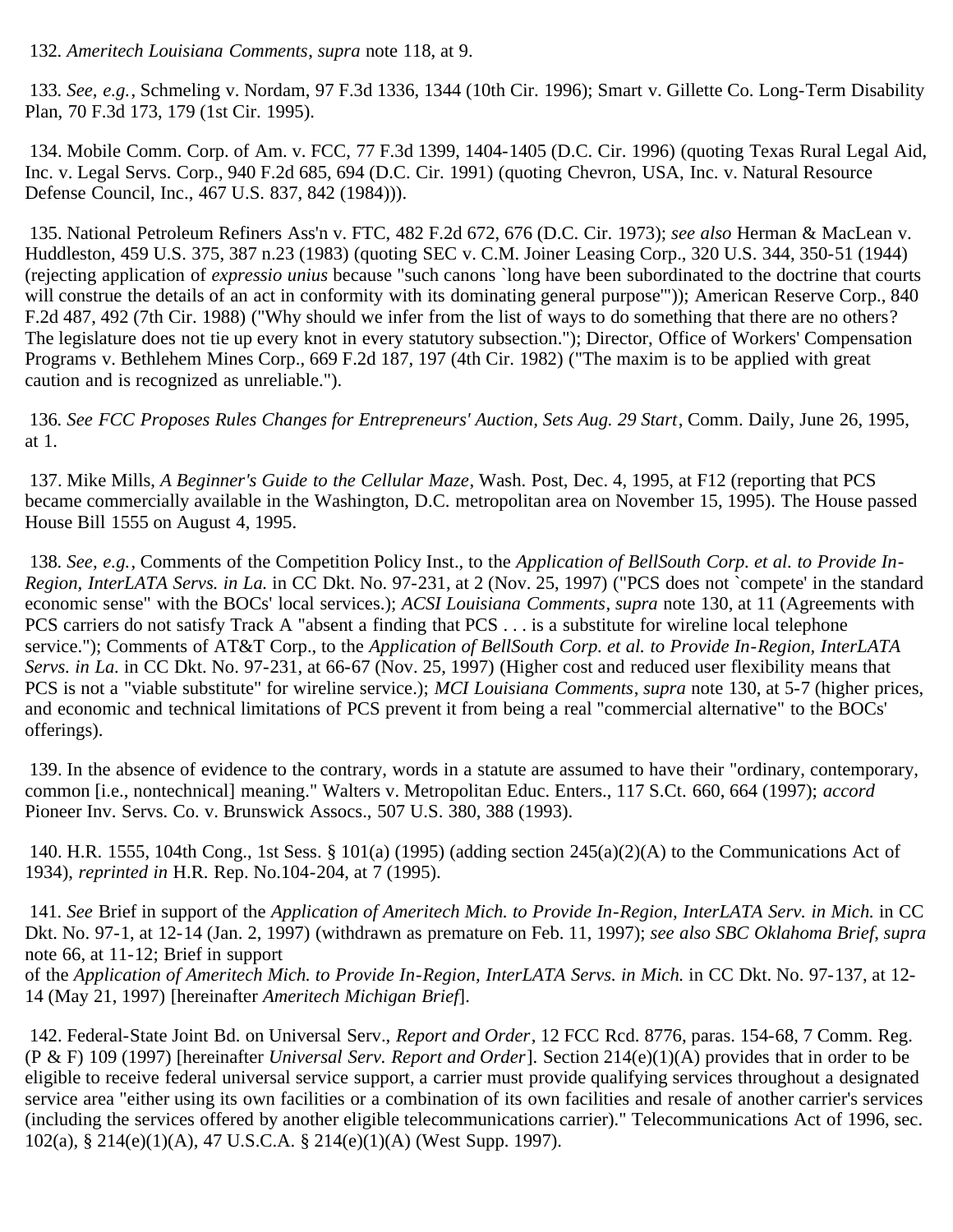<span id="page-45-0"></span>143*. Ameritech Order*, 9 Comm. Reg. (P & F) 267, paras. 91-101 (1997). The Commission was not obliged to construe the phrase "own facilities" in the same fashion in both places. As the Commission recognized, the words "own" and "owner" are broad and flexible concepts, whose meanings depend on the subject, object, and terms of the legislation in which they are found. *Universal Serv. Report and Order*, 12 FCC Rcd. 8776, para. 158 & nn.407-08, 7 Comm. Reg. (P & F) 109. Thus, there is no reason to assume *a priori* that Congress meant for the word "own" to have the same meaning in both places.

It is true that words generally are presumed to have the same meaning in all subsections of the same statute. *See, e.g*., Gustafson v. Alloyd Co., 513 U.S. 561, 570 (1995); Brown v. Gardner, 513 U.S. 115, 118 (1994); Morrison-Knudsen Constr. Co. v. Director, Office of Workers' Compensation, 461 U.S. 624, 633 (1983).

Nevertheless, "[w]here the subject matter to which the words refer is not the same in the several places where they are used, or the conditions are different, or the scope of the legislative power exercised in one case is broader than that exercised in another, the meaning well may vary to meet the purposes of the law . . . ."

District of Columbia v. Carter, 409 U.S. 418, 421 (1973) (quoting Atlantic Cleaners & Dyers v. United States, 286 U.S. 427, 433 (1932)); *accord* NationsBank of N.C. v. Variable Annuity Life Ins. Co., 513 U.S. 251, 262 (1995) (stating that "a characterization fitting in certain contexts may be unsuitable in others").

Interpreting the phrase "own facilities" differently for purposes of section 214(e) and Track A would both reflect the different functions of the two provisions and promote the procompetitive goals of the overall statute. Section 214(e)(1) states that to be eligible to receive universal service subsidies, a carrier must provide qualifying services, at least in part, using "its own facilities." Because new entrants would likely need the same access as incumbents to such subsidies in order to compete effectively, the procompetitive purposes of the 1996 Act would be better served by construing section 214(e) so as to maximize the number of carriers qualified to receive universal service support. Construing the words "own facilities" broadly to include network elements would serve that end. *See Universal Serv. Report and Order*, 12 FCC Rcd. 8776, paras. 161-66, 7 Comm. Reg. (P & F) 109.

On the other hand, Track A's role is to ensure that there is some degree of competition in the local marketplace before the BOC is permitted to offer interLATA services. Because the construction of network facilities by new entrants provides the surest evidence of such competition, it arguably would better serve the purposes of Track A to interpret "own facilities" narrowly to exclude network elements.

<span id="page-45-1"></span>144. 47 U.S.C.A. § 271(c)(1)(A).

<span id="page-45-2"></span>145*. Ameritech Order*, 9 Comm. Reg. (P & F) 267, para. 92.

<span id="page-45-3"></span>146*. See* 47 U.S.C.A. § 271(c)(2)(B)(i)-(ii), (xiv).

<span id="page-45-4"></span> 147. In construing a statute, courts presume that Congress did not intend an absurd result. *See* United States v. X-Citement Video, Inc., 513 U.S. 64, 69 (1994); Pacific-Atl. Trading Co. v. United States, 64 F.3d 1292, 1303 (9th Cir. 1995).

<span id="page-45-5"></span>148*. Universal Serv. Report and Order*, 12 FCC Rcd. 8776, para. 158, 7 Comm. Reg. (P & F) 109. The Commission further distinguished network elements from resale of services:

The opportunity to purchase access to unbundled network elements . . . provides carriers with greater control over the physical elements of the network, thus giving them opportunities to create service offerings that differ from services offered by an incumbent. This contrasts with the abilities of wholesale purchasers, which are limited to offering the same services that an incumbent offers at retail. This greater control distinguishes carriers that provide service over unbundled network elements from carriers that provide service by reselling wholesale service . . . .

*Id*. para. 160 (footnotes omitted); s*ee also Ameritech Order*, 9 Comm. Reg. (P & F) 267, para. 100. It is worth noting, however, that the competitor's ability to "control" the network elements it leases from a BOC is maximized when those elements can be separated from the rest of the BOC's network and provided to a competitor on an exclusive basis. *See*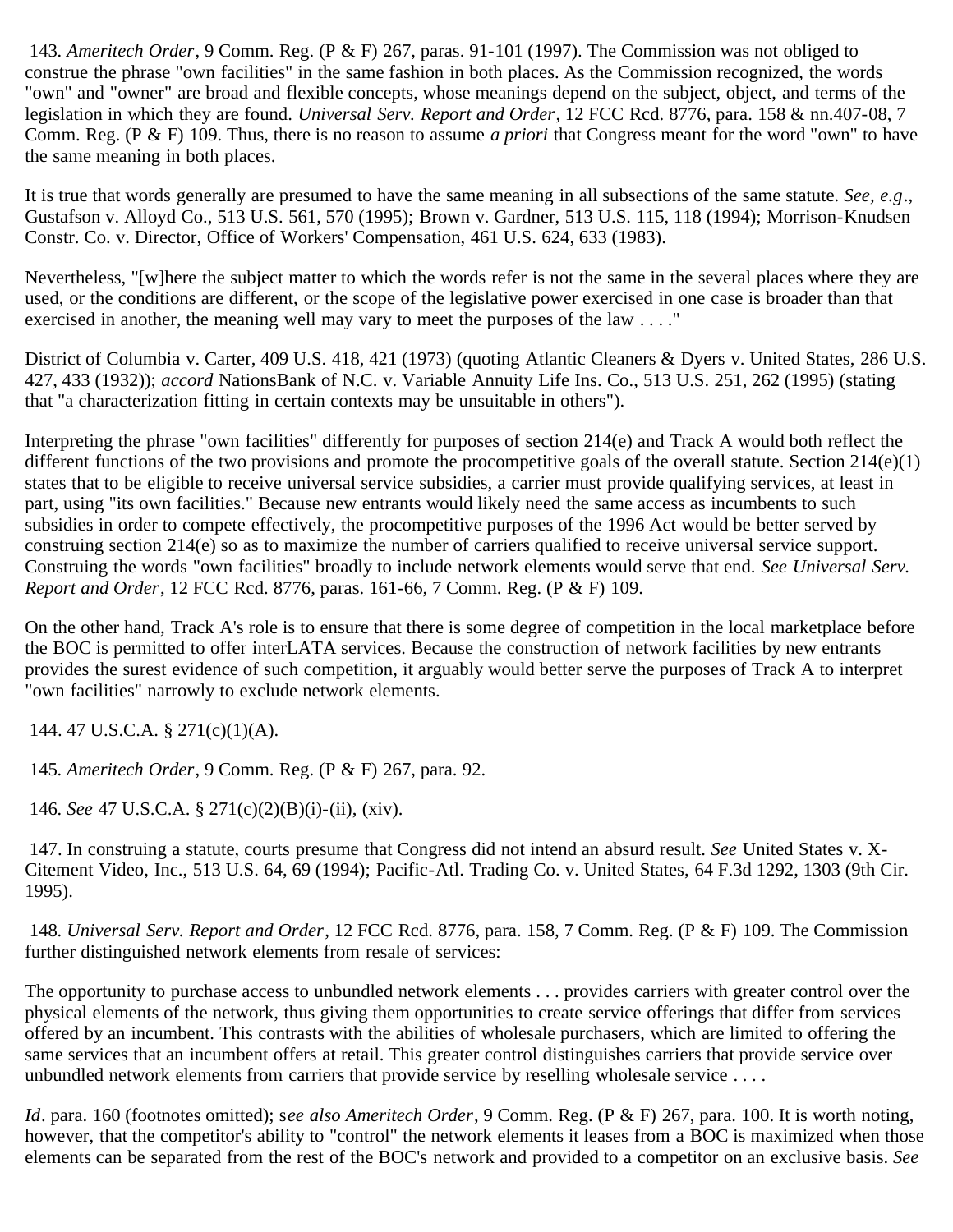Application of Ameritech Mich. to Provide In-Region, InterLATA Servs. in Mich., *Petition To Deny* of Sprint Comm. Co. in CC Dkt. No. 97-137, at 10-11 (petition date June 10, 1997). Loop facilities may satisfy both of those criteria in many instances. Other network elements, however, such as transport and switching, are common and likely cannot be provided to requesting competitors on an exclusive basis. *See Local Competition Report and Order*, 11 FCC Rcd. 15,499, para. 258, 4 Comm. Reg. (P & F) 125 (1996). As a result, a competitor's ability to "control" them is more limited.

<span id="page-46-0"></span>149. 47 U.S.C.A. § 153(29).

<span id="page-46-1"></span>150. H.R. Conf. Rep. No. 104-458, at 148 (1996), *reprinted in* 1996 U.S.C.C.A.N. 124, 160.

<span id="page-46-2"></span>151*. Ameritech Order*, 9 Comm. Reg. (P & F) 267, para. 99.

<span id="page-46-3"></span>152*. Id*. para. 99 n.230.

<span id="page-46-4"></span>153*. SBC Order*, 12 FCC Rcd. 8685, para. 41, 8 Comm. Reg. (P & F) 198 (1997).

<span id="page-46-5"></span> 154. The American Heritage Dictionary of the English Language 976 (1979); *see also* Application of SBC Comm., Inc. et al. to Provide In-Region, InterLATA Servs. in Okla., *Petition To Deny* of Sprint Comm. Co. in CC Dkt. No. 97- 121, at 10-11 (petition date May 1, 1997) [hereinafter *Sprint Oklahoma Petition*]; Initial Comments of Brooks Fiber Comm. of Okla., Inc. and Brooks Fiber Comm. of Tulsa, Inc., to the *Application of Ernest G. Johnson, Dir. of the Pub. Utils. Div., Okla. Corp. Comm'n, to Explore the Requirements of Section 271 of the Telecomm. Act of 1996* in Proceeding Cause No. PUD 970000064, at 11 (1997) [hereinafter *Brooks Oklahoma Comments*] (appended as exhibit 2 to the Opposition of Southwestern Bell to *ALTS SBC Motion*, *supra* note 70 (Apr. 28, 1997) [hereinafter *SBC Oklahoma Opposition*].

<span id="page-46-6"></span>155*. See* 141 Cong. Rec. E1699 (daily ed. Aug. 11, 1995) (statement of Rep. Tauzin) (delivered on Aug. 4, 1995) (indicating that to satisfy the "predominance" test, more than 50% of a competing provider's facilities must be "owned by the competing provider, or owned by entities not affiliated with" the incumbent BOC).

<span id="page-46-7"></span> 156. Without question, however, "predominance" is determined by reference to the composition of the competitor's own network, and no other. Thus, Brooks Fiber erred when it argued that its network cannot be considered predominant because it is so much smaller than SBC's. *Brooks Oklahoma Comments*, *supra* note 154, at 11.

<span id="page-46-8"></span>157*. SBC Oklahoma Brief*, *supra* note 66, at 11.

<span id="page-46-9"></span>158*. Id*.

159. 141 Cong. Rec. E1699 (daily ed. Aug. 11, 1995) (statement of Rep. Tauzin) (delivered on Aug. 4, 1995).

<span id="page-46-10"></span>160*. See* H.R. Rep. No. 104-204, pt.1, at 77 (1995), *reprinted in* 1996 U.S.C.C.A.N. 10, 43; 142 Cong. Rec. H1149 (daily ed. Feb. 1, 1996) (statement of Rep. Fields) ("[A] cable company would in most instances and in all likelihood be that facilities-based competitor in most States—even though our concept definition is more flexible and encompassing."); 141 Cong. Rec. H8476 (daily ed. Aug. 4, 1995) (statement of Rep. Fields) ("[T]he only competitor in the residential marketplace will be the cable company."); *id*. at H8475 (statement of Rep. Richardson) ("[C]able has the potential to offer our constituents a choice in how to receive information."); *id*. at H8474 (statement of Rep. Manton) ("[T]he cable television industry is poised to compete with local telephone companies in offering consumers advanced communications services.").

 161. The Commission has not yet had occasion to offer its interpretation of the word "predominantly." *See Ameritech Order*, 9 Comm. Reg. (P & F) 267, para. 103 (1997).

<span id="page-46-11"></span> 162. This application was filed on January 2, 1997, but was withdrawn as premature on February 11, 1997 because Ameritech had relied on an interconnection agreement with AT&T that had not been approved by the Michigan Public Service Commission. *Id.* para. 25. Ameritech then refiled its application on May 21, 1997.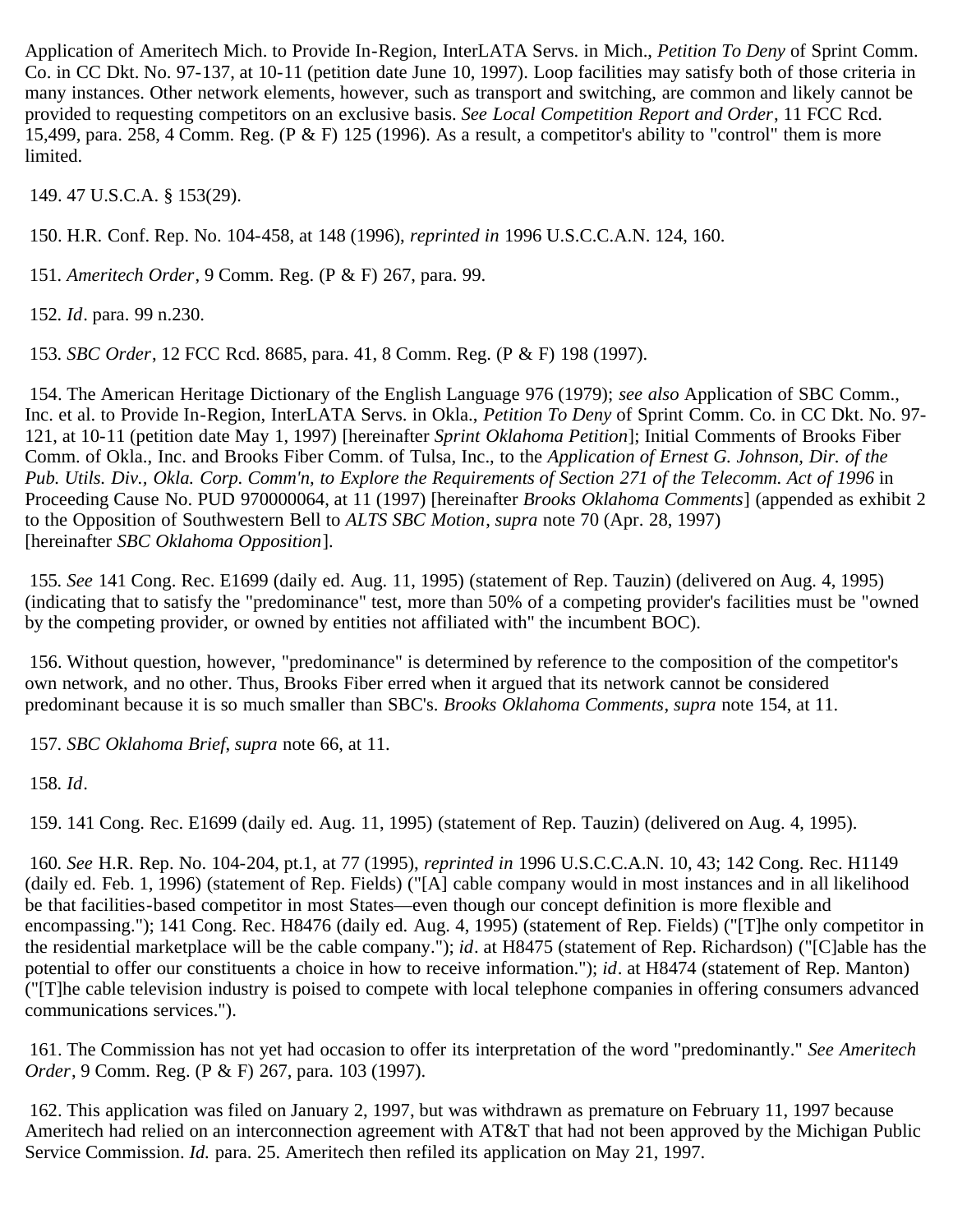<span id="page-47-0"></span> 163. Motion to Dismiss of the Ass'n for Local Telecomm. Servs., to the *Application of Ameritech Mich. to Provide In-Region, InterLATA Servs. in Mich.* in CC Dkt. No. 97-1, at 4 (Jan. 14, 1997) [hereinafter *ALTS Ameritech Motion*].

<span id="page-47-1"></span>164*. Sprint Oklahoma Petition*, *supra* note 154, at 5.

<span id="page-47-2"></span>165*. MCI Urges FCC To Reject Southwestern Bell's Request To Offer Long Distance Service in Oklahoma*, at 2 (Apr. 11, 1997) (press release).

<span id="page-47-3"></span>166*. Why SBC's Long Distance Application Is Premature* (Apr. 10, 1997) (AT&T Factsheet); *see also* Opposition of the Telecomm. Resellers Ass'n, to the *Application of SBC Comm., Inc. et al. to Provide In-Region, InterLATA Service in Okla.* in CC Dkt. No. 97-121, at 6 (May 1, 1997) [hereinafter *TRA Oklahoma Opposition*] (SBC "should not be awarded the authority it seeks here until it is facing established facilities-based competition in at least all of the major population centers within the State of Oklahoma.").

<span id="page-47-4"></span>167. H.R. Rep. No. 104-204, pt. 1, at 77 (1995), *reprinted in* 1996 U.S.C.C.A.N. 10, 43.

<span id="page-47-5"></span>168*. Id*. (emphasis added). That position was predicated on the belief that once a facilities-based competitor is operating somewhere,:

[W]hatever agreement the competitor is operating under must be made generally available throughout the State. Any carrier in another part of the State could immediately take advantage of the "agreement" and be operational fairly quickly. By creating this potential for competitive alternatives to flourish rapidly throughout a State, with an absolute minimum of lengthy and contentious negotiations once an initial agreement is entered into, the Committee is satisfied that the "openness and accessibility" requirements have been met.

*Id*.

<span id="page-47-6"></span> 169. 141 Cong. Rec. S8319 (daily ed. June 14, 1995) (statement of Sen. Kerrey). Senator Kerrey was referring to provisions in the Senate telecommunications reform bill, Senate Bill 652, which did not include a facilities-based competitor requirement, but instead allowed a BOC to satisfy its interconnection obligations by negotiating an agreement with a potential competitor that complied with the bill's competitive checklist. Although the Senate bill differed from House Bill 1555 on this point, both bills raised the same concern—that a BOC could begin providing interLATA services without facing significant local competition.

<span id="page-47-7"></span> 170. 142 Cong. Rec. H1174 (daily ed. Feb. 1, 1996) (statement of Rep. Watts); *see also* 141 Cong. Rec. H8276 (daily ed. Aug. 2, 1995) (statement of Rep. Holden) (complaining the House Bill 1555 "does not require that there be any real, substantial competition in the local telephone loop prior to [BOC] entry into the long-distance business").

<span id="page-47-8"></span> 171. H.R. 1555, 104th Cong. § 101(a) (1995) (enacted), *reprinted in* H.R. Rep. No. 104-204, pt. 1, at 7 (1995) (adding section  $245(a)(2)(A)$  to the Communications Act of 1934) (emphasis added).

<span id="page-47-9"></span> 172. 141 Cong. Rec. H8454 (daily ed. Aug. 4, 1995) (statement of Rep. Bunn). Under the Bunn amendment, a BOC could provide interLATA service, for example, in Pennsylvania, once a competitor was capable of providing alternative local exchange service to 530,000 of the state's 5.3 million access lines. *Id*. at H8276 (daily ed. Aug. 2, 1995) (statement of Rep. Holden).

<span id="page-47-10"></span>173*. Id*. at S8319 (daily ed. June 14, 1995) (text of the Kerrey amendment).

<span id="page-47-11"></span> 174. Comments of the Tex. Ass'n of Long Distance Tel. Cos., to the *Application of SBC Comm., Inc. et al. to Provide In-Region, InterLATA Servs. in Okla.* in CC Dkt. No. 97-121, at 2 (May 1, 1997). This conclusion is not inconsistent with the structure of section 271(c)(1). Four members of the House Commerce Committee complained that the Committee's selection of Track A as the primary avenue

for BOC interLATA entry, coupled with a requirement for extensive facilities-based competition, could create an entry requirement that "can never be met." H.R. Rep. No. 104-204, pt. 1, at 210 (1995), *reprinted in* 1996 U.S.C.C.A.N. 10, 103. The Committee-passed bill was subsequently amended on the floor to insert the more lenient facilities-based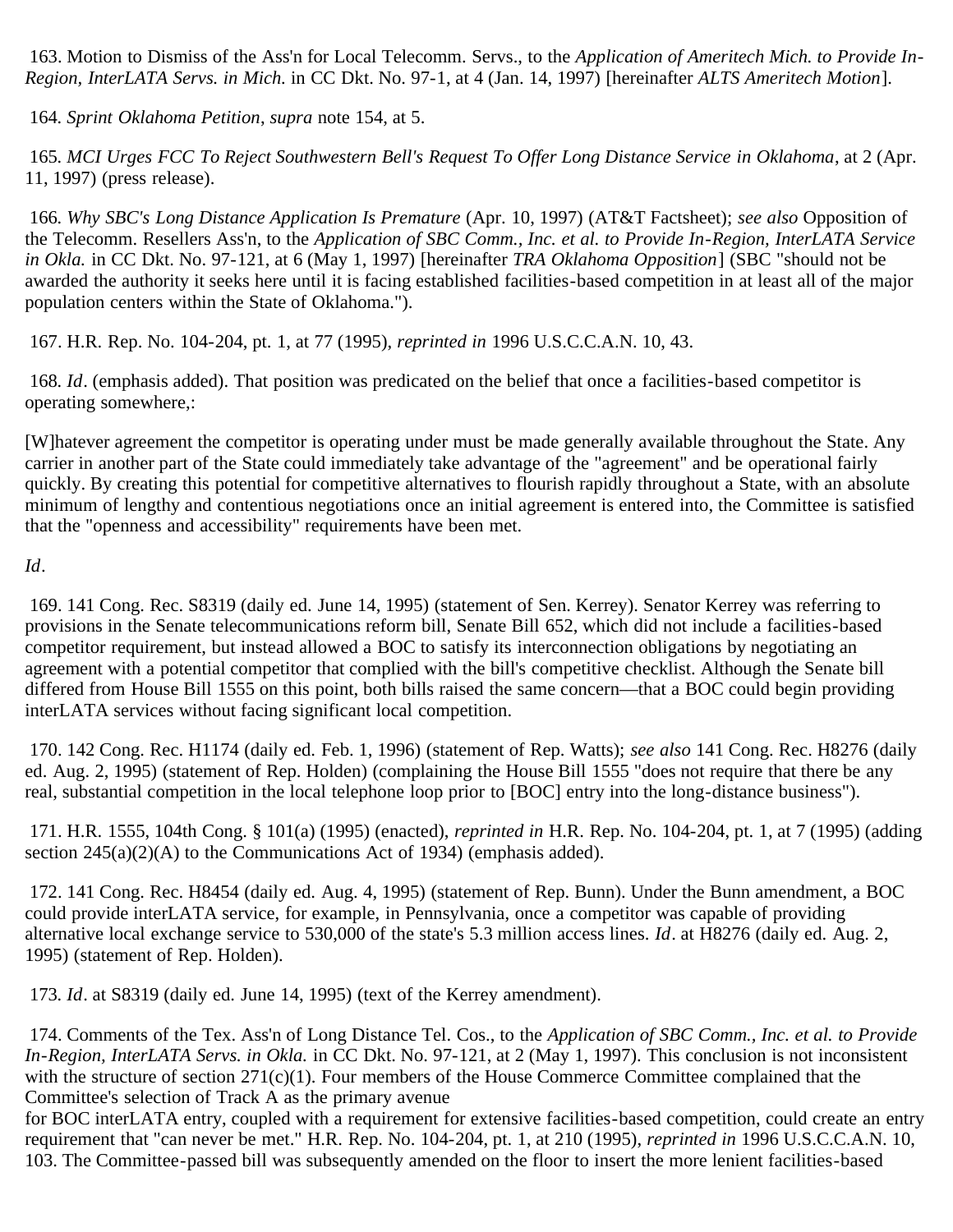competition standard that now appears in Track A. That compromise can reasonably be interpreted as an effort to satisfy critics without sacrificing the more important requirement that the BOCs pursue interLATA entry in most cases via Track A.

<span id="page-48-0"></span>175. H.R. Rep. No. 104-204, pt. 1, at 77, *reprinted in* 1996 U.S.C.C.A.N. 10, 43.

<span id="page-48-1"></span>176*. Ameritech Order*, 9 Comm. Reg. (P & F) 267, para. 65 (1997).

<span id="page-48-2"></span> 177. The American Almanac 1996-1997: Statistical Abstract of the United States 47 (116th ed. 1996) [hereinafter Statistical Abstract]. The population of Grand Rapids proper was 190,000 in 1994. *Id*. at 44.

<span id="page-48-3"></span>178*. Ameritech Order*, 9 Comm. Reg. (P & F) 267, paras. 76-78.

<span id="page-48-4"></span>179*. Brooks Oklahoma Comments*, *supra* note 154, at 2.

<span id="page-48-5"></span> 180. Statistical Abstract, *supra* note 177, at 45-46 (1994 data for Oklahoma City (1.007 million) and Tulsa (743,000) metropolitan areas). In 1994, the cities of Oklahoma City and Tulsa had 463,000 and 375,000 residents, respectively. *Id*. at 41-42.

<span id="page-48-6"></span>181*. SBC Order*, 12 FCC Rcd. 8685, para. 17, 8 Comm. Reg. (P & F) 198 (1997); *see also BellSouth Order*, CC Dkt. No. 97-208, 1997 WL 799081, para. 57 (Dec. 24, 1997) (holding that MCI's provision of service to 19 employees, at no charge and on a test-basis did not make MCI a competing provider for purposes of Track A).

<span id="page-48-7"></span>182. Affidavit of John C. Shapleigh of Brooks Fiber, para. 3 (appended to *ALTS SBC Motion*, *supra* note 70).

<span id="page-48-8"></span>183*. Id.* para*.* 5.

<span id="page-48-9"></span>184*. Id*. There is nothing to be made of the fact that Brooks was providing residential service only on a trial basis when SBC filed its interLATA application. Brooks indicated that the purpose of the trial was "to allow Brooks to gain some limited `hands-on' experience with [SBC's] resale systems (for example, billing, directory assistance) and coordination of those systems with Brooks's retail systems, and to troubleshoot any problems." Opposition of Brooks Fiber Properties, Inc., to the *Application of SBC Comm., Inc. to Provide In-Region, InterLATA Servs. in Okla.* in CC Dkt. No. 97-121, at 6 (May 11, 1997) [hereinafter *Brooks Oklahoma Opposition*]. Customer trials of prospective services are, of course, common in the telecommunications industry and enable a provider to identify and correct technical and operational problems with a service before exposing it to the rough and tumble of the marketplace. *See WorldCom Comments*, *supra* note 83, at 9. Brooks's rational decision to begin its residential operations in Oklahoma with a trial does not call into question its intent to provide residential service in the state.

<span id="page-48-10"></span>185*. See* Letter from Edward J. Cadieux, Director, Regulatory Affairs-Central Region, Brooks Fiber, to Martin E. Grambow, Vice President and General Counsel, SBC (Mar. 4, 1997) (Attachment A) (appended to *ALTS SBC Motion*, *supra* note 70).

<span id="page-48-11"></span>186*. SBC Oklahoma Opposition*, *supra* note 154, at 9-10.

<span id="page-48-12"></span>187*. See, e.g.*, TCI Cablevision, Inc., *Memorandum Opinion and Order*, 10 FCC Rcd. 2925, para. 10, 77 Rad. Reg. 2d (P & F) 305 (1995) ("[A] cable operator provides cable service [to subscribers] in consideration for fees paid."); TCI TKR of Houston, Inc., *Memorandum Opinion and Order*, 10 FCC Rcd. 83, para. 4 (1995) (quoting Webster's Ninth New Collegiate Dictionary 1176 (1989) (defining subscriber as a person "receiving something of a continuing or periodic nature on a prepayment plan")); Implementation of Section 9 of the Comm. Act, 9 FCC Rcd. 5333, para. 88, 75 Rad. Reg. 2d (P & F) 399 (1994) (defining mobile service subscriber "as an individual or entity authorized by the mobile service provider to operate under its blanket license in exchange for monetary consideration"); Ballentine's Law Dictionary 1230 (3rd ed. 1969) (defining "subscriber" as one "who has subscribed to something" and "subscribe" as "[t]o agree to take and pay for corporate stock on the issuance thereof or for a newspaper or magazine to be issued periodically").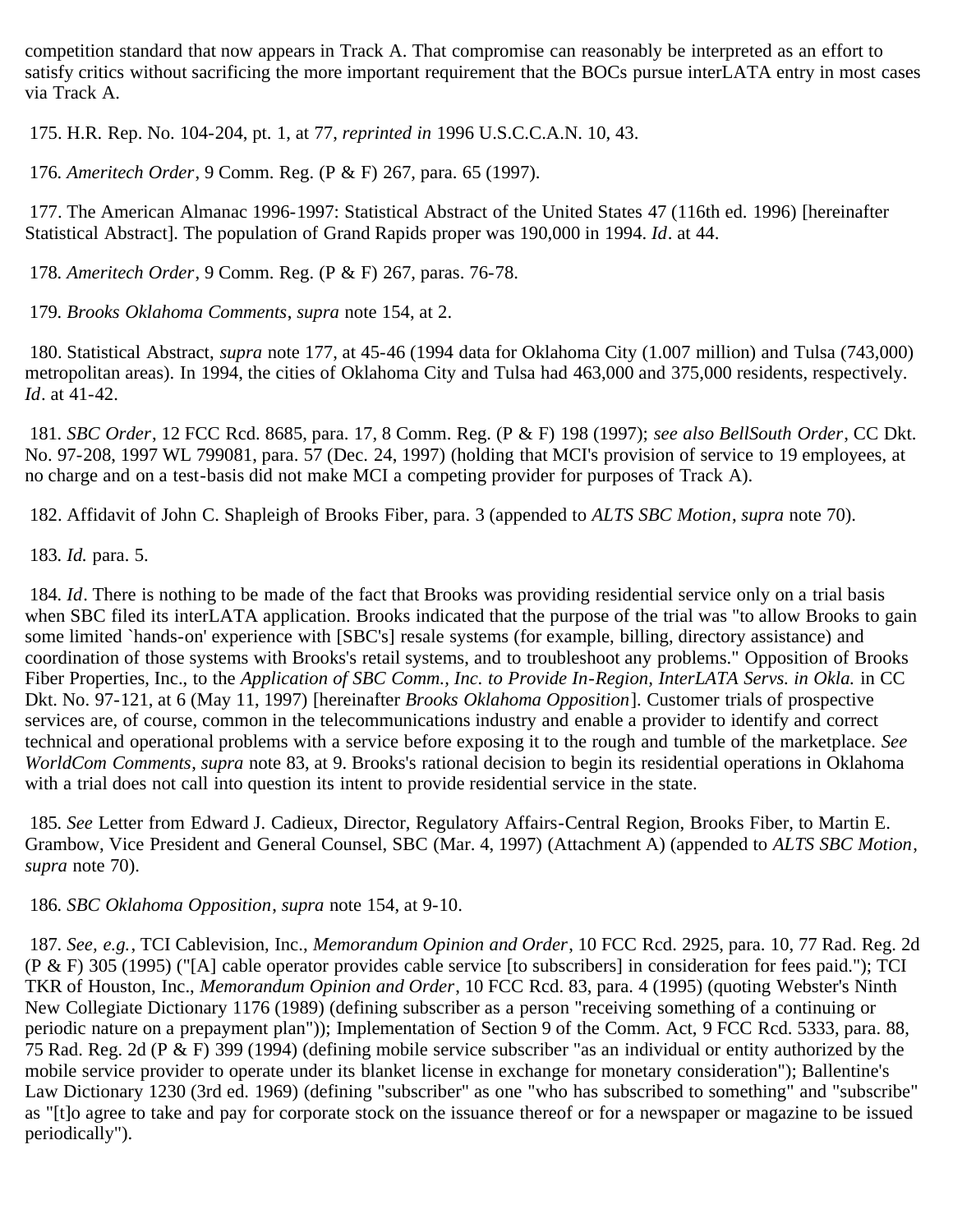In the *SBC Order*, the Commission also pointed out that the term "telephone exchange service," which a competitor must provide for Track A to be satisfied, requires some form of payment by the user to the supplier. The Commission reached that conclusion because (1) telephone exchange service is a type of telecommunications service and because (2) the 1996 Act defines "telecommunications service" as requiring the offering of service "for a fee." *SBC Order*, 12 FCC Rcd. 8685, para. 17 & n.64, 8 Comm. Reg. (P & F) 198 (1997) (citing 47 U.S.C.A. § 153(46) (West Supp. 1997)).

<span id="page-49-0"></span> 188. The fact that Track A requires competitors to serve "subscribers" disposes of the argument that Track A can be satisfied if a competitor merely has an effective tariff in place for residential and business service. *See SBC Oklahoma Brief*, *supra* note 66, at 10. Although a tariff may evidence a competitor's intent to provide service, see text accompanying *supra* note 98, it means no more than that the company holds itself out to furnish service upon reasonable request. Track A demands that someone actually take—and pay for—the service offered. *See SBC Order*, 12 FCC Rcd. 8685, para. 18, 8 Comm. Reg. (P & F) 198.

Similarly, Track A is not satisfied simply because a competitor may have a legal obligation to provide service to residential and business customers. *See id*. para. 10 (citing assertions to that effect by SBC and the Oklahoma Corporation Commission). A duty to serve is of no consequence unless and until individuals find the competitor's offerings sufficiently attractive to put its duty to the test—by requesting service. On the other hand, if a competitor repeatedly refuses requests for service, without adequate explanation, the relevant state commission could reasonably treat the competitor's breach of its duty to serve as evidence of its failure to implement its interconnection agreement, thereby reviving the affected BOC's ability to seek interLATA authorization via Track B. *See* Telecommunications Act of 1996, sec. 151(a), § 271(c)(1)(B)(ii), 47 U.S.C.A. § 271(c)(1)(B)(ii) (West Supp. 1997).

<span id="page-49-1"></span>189*. Ameritech Order*, 9 Comm. Reg. (P & F) 267, para. 82 (1997) (footnote omitted). By implication, if a BOC predicates its application only on the presence of a single competitor, that competitor must have both residential and business customers. *See* Evaluation of the U.S. Dep't of Justice, of the *Application of SBC Comm., Inc. et al. to Provide In-Region, InterLATA Servs. in the Okla.* in CC Dkt. No. 97-121, at 9-10 (May 16, 1997) [hereinafter *DOJ Oklahoma Evaluation*] ("While each qualifying facilities-based provider need not be serving both types of customers if the BOC is relying on multiple providers, it necessarily follows that if the BOC is relying on a single provider it would have to be competing to serve both business and residential customers.").

<span id="page-49-2"></span>190. H.R. Rep. No. 104-204, pt. 1, at 7 (1995) (reprinting section 245(a)(2)(A) of House Bill 1555) (emphasis added).

<span id="page-49-3"></span>191*. Id*. at 76-77, *reprinted in* 1996 U.S.C.C.A.N. 10, 42 (emphasis added).

<span id="page-49-4"></span> 192. The Commission erroneously stated that the language change occurred during the House debate on House Bill 1555. *See Ameritech Order*, 9 Comm. Reg. (P & F) 267, para. 84. The full House did indeed debate and approve a manager's amendment that substantially revised the Track A language adopted by the Committee. That amendment, however, did not modify the Committee's requirement that there be one affiliated competitor serving residential and business customers. *See* 141 Cong. Rec. H8445 (daily ed. Aug. 4, 1995) (text of amendment 7); *see also id*. at H9980 (daily ed. Oct. 12, 1995) (reprinting text of House Bill 1555 as adopted by the House, including the requirement in section  $245(a)(2)(B)$  of a single competitor).

<span id="page-49-5"></span>193*. Ameritech Order*, 9 Comm. Reg. (P & F) 267, para. 84.

<span id="page-49-6"></span>194*. Id*. para. 85.

<span id="page-49-7"></span>195*. Id*.

<span id="page-49-8"></span> 196. Addendum to the *DOJ Oklahoma Evaluation*, *supra* note 189, at 2-4 (May 21, 1997) [hereinafter *DOJ Oklahoma Addendum*].

<span id="page-49-9"></span> 197. Letter from Representative Tom Bliley, Chairman, House Commerce Committee, to Reed E. Hundt, Chairman, FCC (June 20, 1997). Mr. Bliley's views are of limited use in construing the statute because they were offered more than a year after the law was enacted. Courts generally afford little deference to postenactment statements of legislators and legislative committees. Weinberger v. Rossi, 456 U.S. 25, 35 (1982) ("Such *post hoc* statements of a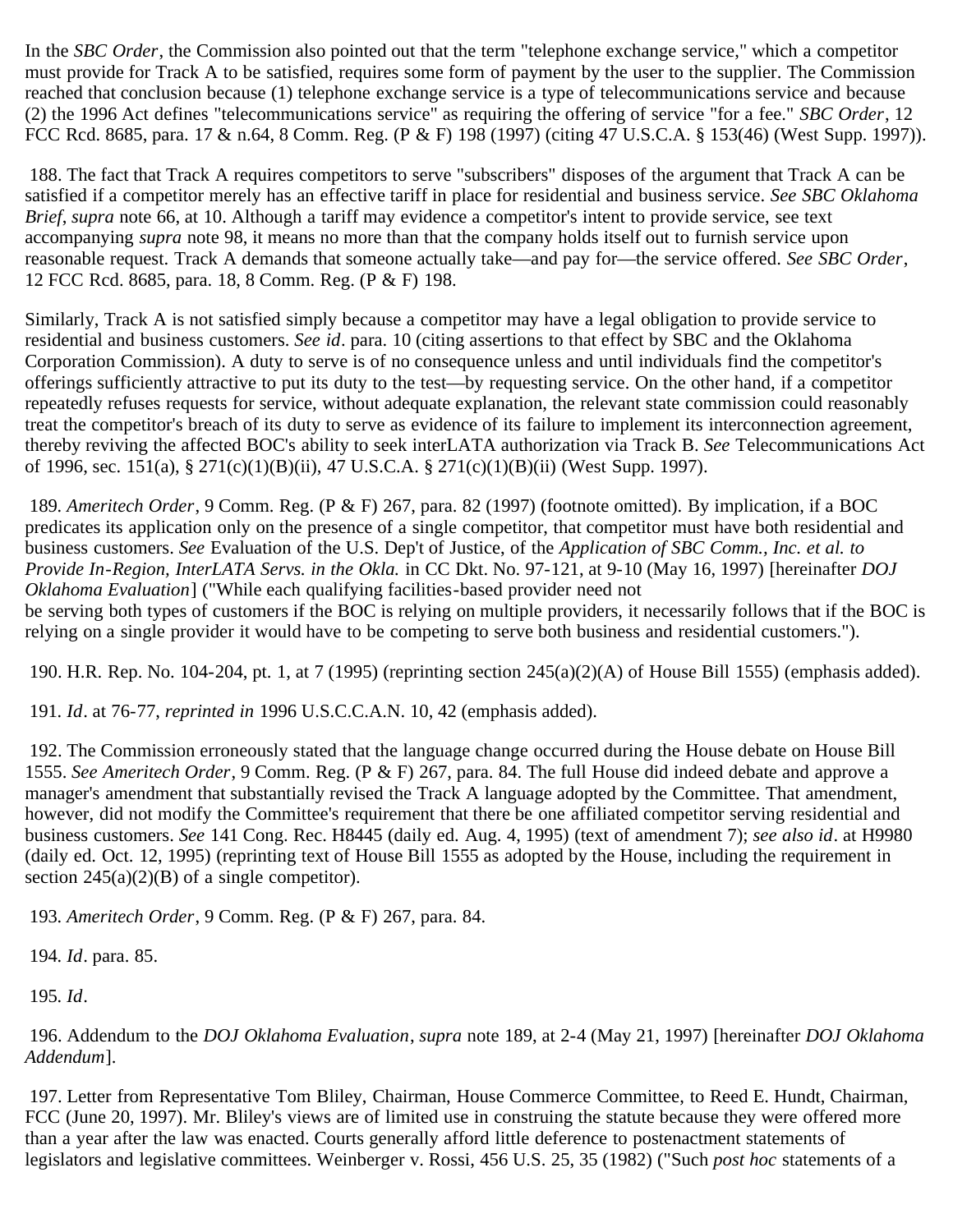congressional Committee are not entitled to much weight."); Nevada Employees' Ass'n, Inc. v. Bryan, 916 F.2d 1384, 1389 (9th Cir. 1990) ("[P]ost-enactment letters from Congress are afforded little deference.").

<span id="page-50-0"></span>198*. Ameritech Order*, 9 Comm. Reg. (P & F) 267, para. 85 n.190.

<span id="page-50-1"></span> 199. Consistent with congressional intent, the term "facilities-based competition" encompasses situations where a new entrant constructs its own transmission network and where it acquires UNEs from a BOC or another carrier. *See supra* Part III.A.2.b.

<span id="page-50-2"></span>200*. See infra* notes 268-69 and accompanying text.

<span id="page-50-3"></span>201*. See supra* note 4 and accompanying text.

<span id="page-50-4"></span>202*. See* H.R. Rep. No. 104-204, pt. 1, at 77 (1995), *reprinted in* 1996 U.S.C.C.A.N. 10, 42 ("`[T]he openness and accessibility' requirements are truly validated only when an entity offers a competitive local service in reliance on those requirements.").

<span id="page-50-5"></span>203*. See* 141 Cong. Rec. H8289 (daily ed. Aug. 2, 1995) (statement of Rep. Hastert) (facilities-based competitor requirement offers proof that the checklist works).

<span id="page-50-6"></span>204*. SBC Order*, 12 FCC Rcd. 8685, para. 41, 8 Comm. Reg. (P & F) 198 (1997).

<span id="page-50-7"></span>205. Telecommunications Act of 1996, sec. 151(a), § 271(c)(1)(A), 47 U.S.C.A. § 271(c)(1)(A) (West Supp. 1997).

<span id="page-50-8"></span>206. H.R. Rep. No. 104-204, pt. 1, at 77, *reprinted in* 1996 U.S.C.C.A.N. 10, 43.

<span id="page-50-9"></span> 207. The Commerce Committee's insistence that competitors could not satisfy Track A by having "an incidental, insignificant residential presence," suggests that Congress anticipated that many competitors would devote much of their efforts to garnering business subscribers. H.R. Rep. No. 104-204, pt. 1, at 77, *reprinted in* 1996 U.S.C.C.A.N. 10, 43. Developments since passage of the 1996 Act have borne out those expectations. Ameritech's Michigan application, for example, rested on interconnection agreements with three competitors, Brooks Fiber, Teleport Communications, and MFS Worldcom. *See Ameritech Order*, 9 Comm. Reg. (P & F) 267, para. 64 (1997). Of those three only Brooks had any residential subscribers. *See id*., paras. 65-67. And more than 70% of Brooks's 21,786 lines in service were business accounts. *Id.* para*.* 65.

<span id="page-50-10"></span>208*. See* H.R. Rep. No. 104-204, pt. 1, at 77, *reprinted in* 1996 U.S.C.C.A.N. 10, 43 (indicating the Commerce Committee's expectation that the cable industry would "provide meaningful facilities-based competition").

<span id="page-50-11"></span> 209. H.R. Conf. Rep. No. 104-458, at 148 (1996), *reprinted in* 1996 U.S.C.C.A.N. 124, 160; *see also* H.R. Rep. No. 104-204, pt. 1, at 77, *reprinted in* 1996 U.S.C.C.A.N. 10, 43 (Cable industry "has wired 95% of the local residences in the United States and thus has a network with the potential of offering this sort of competitive alternative.").

<span id="page-50-12"></span> 210. Of course, if a BOC's application rests on a single competitor, that competitor must furnish qualifying, facilitiesbased service to both its residential and business subscribers.

<span id="page-50-13"></span> 211. This reading of the facilities-based competitor requirement could erect a daunting barrier to BOC interLATA entry if Track A can be satisfied only if competitors enter by constructing their own local exchange networks. Because Congress decided to treat UNEs secured from a BOC as the competitor's own facilities, it should be considerably less difficult for competitors to enter on a facilities basis, thereby satisfying Track A.

<span id="page-50-14"></span> 212. Telecommunications Act of 1996, sec. 151(a), § 271(c)(2)(A)-(B), 47 U.S.C.A. § 271(c)(2)(A), (B) (West Supp. 1997).

<span id="page-50-15"></span>213*. See, e.g*., *ALTS Ameritech Motion*, *supra* note 163, at 9-11; *TRA Oklahoma Opposition*, *supra* note 166, at 26-28.

<span id="page-50-16"></span>214*. See, e.g.*, *SBC Oklahoma Brief*, *supra* note 66, at 15-17; *Ameritech Michigan Brief*, *supra* note 141, at 18-21;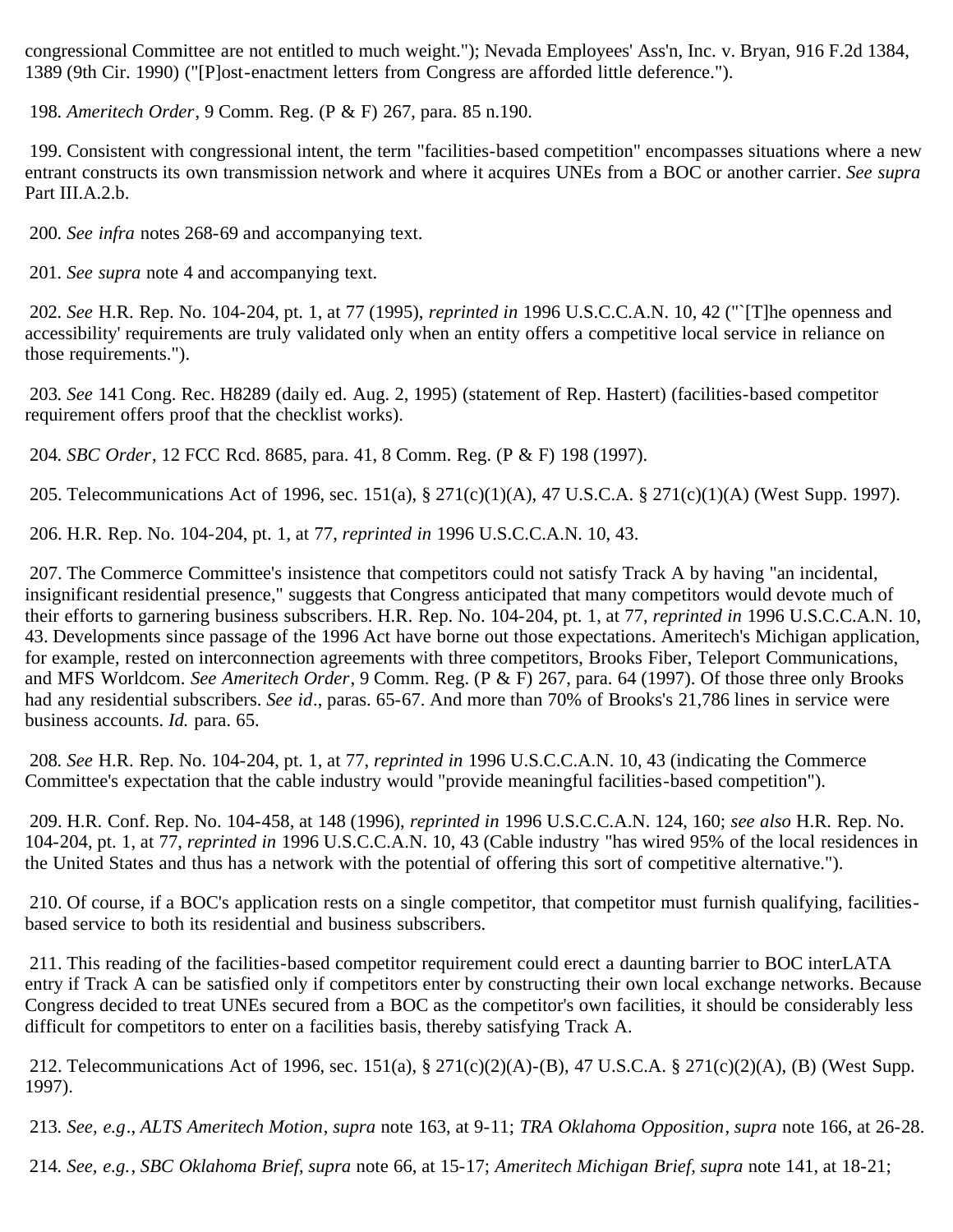*BellSouth Oklahoma Comments*, *supra* note 71, at 7-12.

<span id="page-51-0"></span>215. 47 U.S.C.A. § 271(c)(2)(A)(ii).

<span id="page-51-1"></span>216*. Id*. § 271(c)(2)(B) (emphasis added).

<span id="page-51-2"></span> 217. H.R. 1555, 104th Cong., 1st Sess. § 101(a) (1995) (enacted), *reprinted in* 141 Cong. Rec. H9981 (daily ed. Oct. 12, 1995) (emphasis added) (adding section 245(b) to the Communications Act of 1934).

<span id="page-51-3"></span> 218. S. 652, 104th Cong, 1st Sess. § 221(a) (1995) (enacted), *reprinted in* 141 Cong. Rec. H9965 (daily ed. Oct. 12, 1995) (adding section 255(b)(1) to the Communications Act of 1934).

<span id="page-51-4"></span> 219. 141 Cong. Rec. H8284 (daily ed. Aug. 2, 1995) (statement of Rep. Fields); *see also id*. at H8282 (daily ed. Aug. 2, 1995) (statement of Rep. Bliley) ("[The] key to this bill is the creation of an incentive for the current monopolies to open up their markets to competition.").

<span id="page-51-5"></span> 220. S. Rep. No. 104-23, at 43 (1995). Many elements of the competitive checklist in section 271(c)(2)(B) of the 1996 Act are taken verbatim from the Senate bill. Nevertheless, the basic outlines of many essential checklist items (*e.g.*, UNEs, interconnection, dialing parity, and number portability) can be detected in both bills.

<span id="page-51-6"></span> 221. 141 Cong. Rec. S8469 (daily ed. June 15, 1995); *see also id*. at H8465 (daily ed. Aug. 4, 1995) (statement of Rep. Goodlatte) (House Bill 1555 "requires the [BOCs] and other local exchange carriers . . . to unbundle their networks and to resell to competitors the unbundled elements, features, functions, and capabilities that those new entrants need to compete in the local market.").

<span id="page-51-7"></span>222*. Id*. at H8289 (Aug. 2, 1995) (statement of Rep. Hastert).

<span id="page-51-8"></span>223*. See id*. at H8153 (daily ed. June 12, 1995) (statement of Sen. Breaux) (Although the checklist requirement "is very complicated . . . what it essentially says is that [a BOC] has to do *all* of these things, give permission to *all* of your competitors to come in and use your equipment, use *all* of these things so you can compete for local customers . . . .") (emphasis added).

<span id="page-51-9"></span>224*. See* 142 Cong. Rec. E262 (daily ed. Feb. 29, 1996) (remarks of Rep. Paxon) (delivered Feb. 1, 1996) (The purpose of the checklist "is to ensure that a new competitor has the ability to obtain any of the items from the checklist that the competitor wants.").

<span id="page-51-10"></span>225*. See id*. ("It is very possible that every new competitor will not want every item" on the checklist.); *SBC Oklahoma Brief*, *supra* note 66, at 16; *BellSouth Oklahoma Comments*, *supra* note 71, at 9-10; *see also* S. Rep. No. 104-23, at 43. (The checklist elements define the minimum level of service that a BOC must provide "assuming the other party or parties to that agreement have requested the items included in the checklist.").

<span id="page-51-11"></span> 226. Telecommunications Act of 1996, sec. 151(a), §271 (c)(2)(B)(iv), 47 U.S.C.A. § 271(c)(2)(B)(iv) (West Supp. 1997). In the same way, a party that seeks "[i]nterconnection in accordance with the requirements of sections  $251(c)(2)$ and  $252(d)(1)$ " (47 U.S.C.A. § 271(c)(2)(B)(i) (checklist item number 1)) may have no use for "[n]ondiscriminatory access to network elements in accordance with the requirements of sections 251(c)(3) and 252(d)(1)" (*Id*. §  $271(c)(2)(B)(ii)$  (checklist item number 2).).

<span id="page-51-12"></span> 227. The way in which the checklist items are priced may also influence whether prospective competitors will request them from a BOC. Thus, the Commission's decision in its *Local Competition Report and Order* to impose a temporary surcharge on the price of the local switching UNE in order to collect certain universal service subsidies, may have deterred prospective interconnectors from seeking local switching from the BOCs while the surcharge remained in effect. *Local Competition Report and Order*, 11 FCC Rcd. 15,499, paras. 717-32, 4 Comm. Reg. (P & F) 1 (1996); *see, e.g*., *ALTS Ameritech Motion*, *supra* note 163, at 12 (quoting an affidavit by Gregory Dunny, appended to Ameritech's January 2, 1997 interLATA application) ("[N]ew entrants may prefer to provide their own switching as a means of avoiding access charges."). Similarly, below-cost pricing of residential telephone service in many jurisdictions may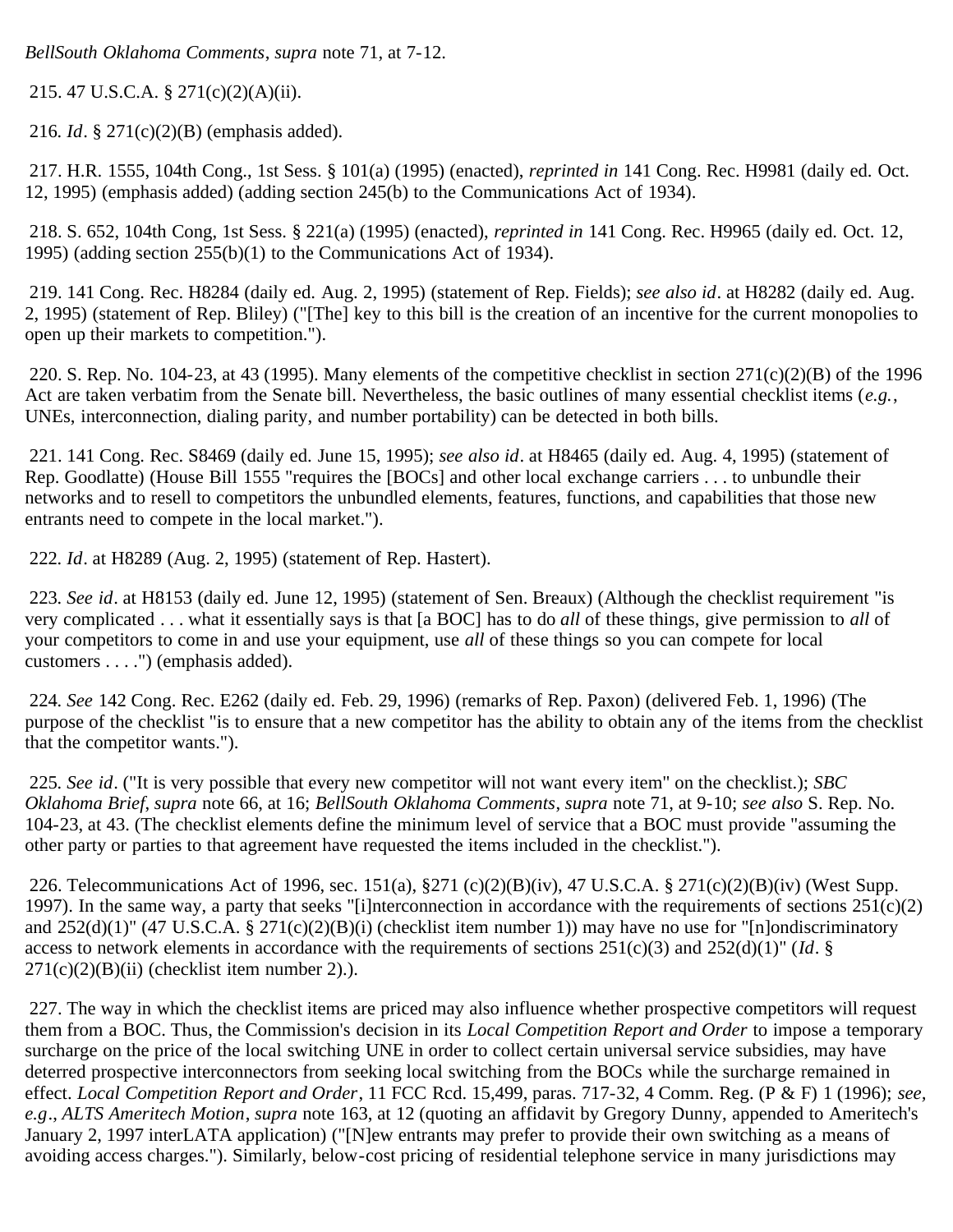induce competitors to enter the market via resale (because they will be assured of getting a discount from the tariffed rates, see 47 U.S.C.A. § 252(d)(3)), rather than by purchasing UNEs from the incumbent LECs or by constructing their own facilities (either of which may entail costs that exceed the below-cost, tariffed rates). *See Brooks Oklahoma Opposition*, *supra* note 184, at 11-12 (The effective price of unbundled loops in Oklahoma is more than \$19 per month, while the retail rate for SBC's residential local exchange service in the Oklahoma City and Tulsa metropolitan areas is approximately \$13 per month).

<span id="page-52-0"></span>228*. ALTS Ameritech Motion*, *supra* note 163, at 11. In view of the fact that interconnection negotiations between BOCs and competitors are subject to review and, if necessary, arbitration by the relevant state regulatory commission, it would be difficult for a BOC to prevent a competitor from requesting and receiving a checklist item that the competitor truly wanted.

<span id="page-52-1"></span>229*. See supra* note 100 and accompanying text; *see also Ameritech Order*, 9 Comm. Reg. (P & F) 267, para. 113 (1997) ("[T]he Commission is called upon in many contexts to make difficult determinations and has the statutory mandate to do so.").

<span id="page-52-2"></span> 230. 47 U.S.C.A. § 251(c)(2)(B). LECs are also obligated to provide interconnection and UNEs "at any technically feasible point" within their networks.

<span id="page-52-3"></span>231*. Id*. § 251(c)(4).

<span id="page-52-4"></span> 232. A LEC must commence negotiations upon receipt of a request from a prospective entrant "for interconnection, services, or network elements . . . . " *Id*. § 252(a)(1). A party to the negotiation may at any point ask the pertinent state commission to participate for the purpose of mediating any disagreements that arise during the discussions. *Id*. §  $252(a)(2)$ . During the period from the 135th to the 160th day after the original interconnection request, a party to the negotiation may petition the state commission to arbitrate any unresolved issues. *Id*. § 251(b)(1)-(3). The agency must decide the contested issues within nine months after the interconnection request was first made. *Id*. § 252(b)(4)(C). Lastly, all final interconnection agreements, including those with provisions established by arbitration, must then be submitted to the state commission for ratification. *Id*. § 252(e).

<span id="page-52-5"></span>233. Rates for interconnection and UNEs:

(A) shall be

(i) based on the cost (determined without reference to a rate-of-return or

other rate-based proceeding) of providing the interconnection or

network element (whichever is applicable), and

- (ii) nondiscriminatory, and
- (B) may include a reasonable profit.

47 U.S.C.A. § 252(d)(1). Section 252(d)(3) states that prices for resale services shall be determined "on the basis of retail rates charged to subscribers for the telecommunications service requested, excluding the portion thereof attributable to any marketing, billing, collection, and other costs that will be avoided by the [LEC]." *See id*. §  $252(d)(3)$ .

Rates contained in agreements negotiated by the parties without state commission arbitration need not comply with the standards of section 252. Section 252(e) directs a state commission to approve a voluntarily-negotiated agreement unless it finds that (1) the terms of the agreement discriminate against a telecommunications carrier not a party to that contract, or (2) implementation of the agreement would not be consistent with the public interest, convenience, and necessity. *Id*. § 252(e)(2)(A).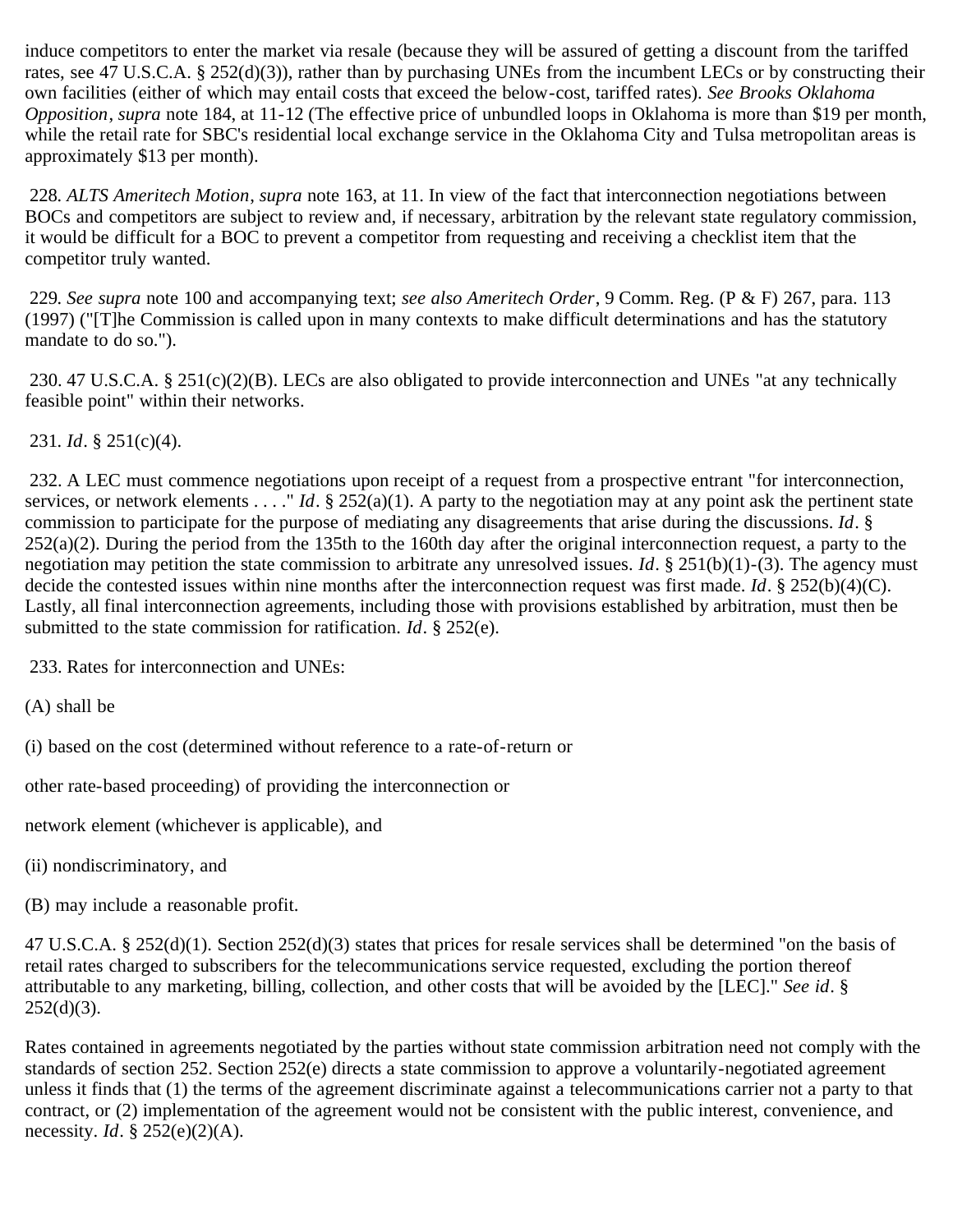<span id="page-53-0"></span>234*. Local Competition Report and Order*, 11 FCC Rcd. 15,499, paras. 672-73, 4 Comm. Reg. (P & F) 1 (1996). For an extensive discussion of the chosen methodology, see *id.* paras. 679-703. TELRIC is based on a "total service longrun incremental cost" (TSLRIC) methodology advocated by many commenters in the Commission's interconnection proceeding. *See id*. para 672 (Setting UNE prices in accordance with forward-looking, long-run economic cost will, in practice, "mean that prices are based on the TSLRIC of the network element, which we will call [TELRIC] . . . ."). Some commenters, however, expressed concern that TSLRIC-based prices may not reflect the true economic costs of providing interconnection and UNEs, potentially deterring competitors from deploying their alternative local facilities and reducing the incumbents' incentives to maintain their existing networks. *See, e.g.*, Reply Comments of the Nat'l Telecomm. Info. Admin., to the *Implementation of the Local Competition Provisions in the Telecomm. Act of 1996* in CC Dkt. No. 96-98, at 22-23 (May, 30, 1996). The NTIA recommended that the Commission use TSLRIC only to establish the lower bound of a zone of reasonableness (with the upper bound to be defined by "long run average incremental cost") within which LECs, and prospective entrants could negotiate a final price. *Id*. at 25-28; *see also Local Competition Order*, 11 FCC Rcd. 15,499, para. 631, 4 Comm. Reg (P & F) 1 (indicating that several state commissions have used TSLRIC to establish a price floor for UNE rates); MFS Comm. Co., 175 PUR4th 362, 369 (Wash. Util. & Transp. Comm'n 1997) (in arbitration, state commission accepted a rate for unbundled local loops proposed by a prospective competitor that fell between TSLRIC and available evidence of the LEC's average service incremental cost).

<span id="page-53-1"></span>235*. Local Competition Report and Order*, 11 FCC Rcd. 15,499, paras. 908-09, 4 Comm. Reg. (P & F) 1. For a discussion of the criteria used to identify a satisfactory cost study, see *id.* paras. 911-20. For an explanation of how the Commission derived its range of acceptable default resale discounts, see *id.* paras. 921-34.

<span id="page-53-2"></span> 236. Iowa Utils. Bd. v. FCC, 120 F.3d 753, 792 (8th Cir. 1997), *cert. granted*, 66 U.S.L.W. 3387 & 3459 (U.S. Jan. 26, 1998) (No. 97-826 et al.).

<span id="page-53-3"></span>237*. Id*. at 794. The court found nothing in the 1996 Act or in any portion of the Communications Act of 1934 that would empower the Commission to supersede the states' jurisdiction and to issue its own regulations. *Id*. at 794-796.

<span id="page-53-4"></span> 238. 47 U.S.C.A. § 152(b) ("[N]othing in this chapter shall be construed to apply or to give the Commission jurisdiction with respect to (1) charges, classifications, practices, services, facilities, or regulations for or in connection with intrastate communication service by wire or radio of any carrier . . . . ").

<span id="page-53-5"></span>239*. Iowa Utils. Bd.*, 120 F.3d at 800.

<span id="page-53-6"></span>240*. Ameritech Order*, 9 Comm. Reg. (P & F) 267, para. 283 (1997). After acknowledging that the Eighth Circuit had invalidated federal pricing rules on jurisdictional grounds, the Commission asserted that the court "expressly did not address the substantive merits of the Commission's rules" and "made no ruling concerning the proper meaning of the statutory requirement in section 252(d) that rates must be cost-based." *Id*. But the court had no cause to examine the merits of the Commission's regulations. Indeed, having dismissed those rules on jurisdictional grounds, anything the court said as to their substantive merits would have been an advisory opinion, which federal courts are loath to give. Likewise, the court had no reason to opine on the meaning of section 252. Its jurisdictional ruling plainly implies, however, that the task of construing section 252, at least in the first instance, lies with the states and not the Commission.

<span id="page-53-7"></span>241*. See* 47 U.S.C.A. § 271(c)(2)(B)(i)-(ii), (xiv) (addressing interconnection, access to UNEs, and resale respectively).

<span id="page-53-8"></span>242*. Ameritech Order*, 9 Comm. Reg. (P & F) 267, para. 288. Although the Commission emphasizes the need for uniformity, the effect of the *Ameritech Order* is to create two sets of "requirements" for section 252(d)—the standards adopted by state commissions when they arbitrate interconnection agreements between LECs and prospective entrants under to section 252(b), and the requirements identified by the Commission when it reviews BOC interLATA applications. One obvious consequence is that BOCs will likely be subject to different pricing standards than other LECs that do not need section 271 authorization to offer long-distance services. Furthermore, if the federal and state pricing rules differ, a BOC may face the dilemma of having to comply with the state rules and foregoing an opportunity to enter the interLATA market. Similarly, states may have to choose between exercising their authority to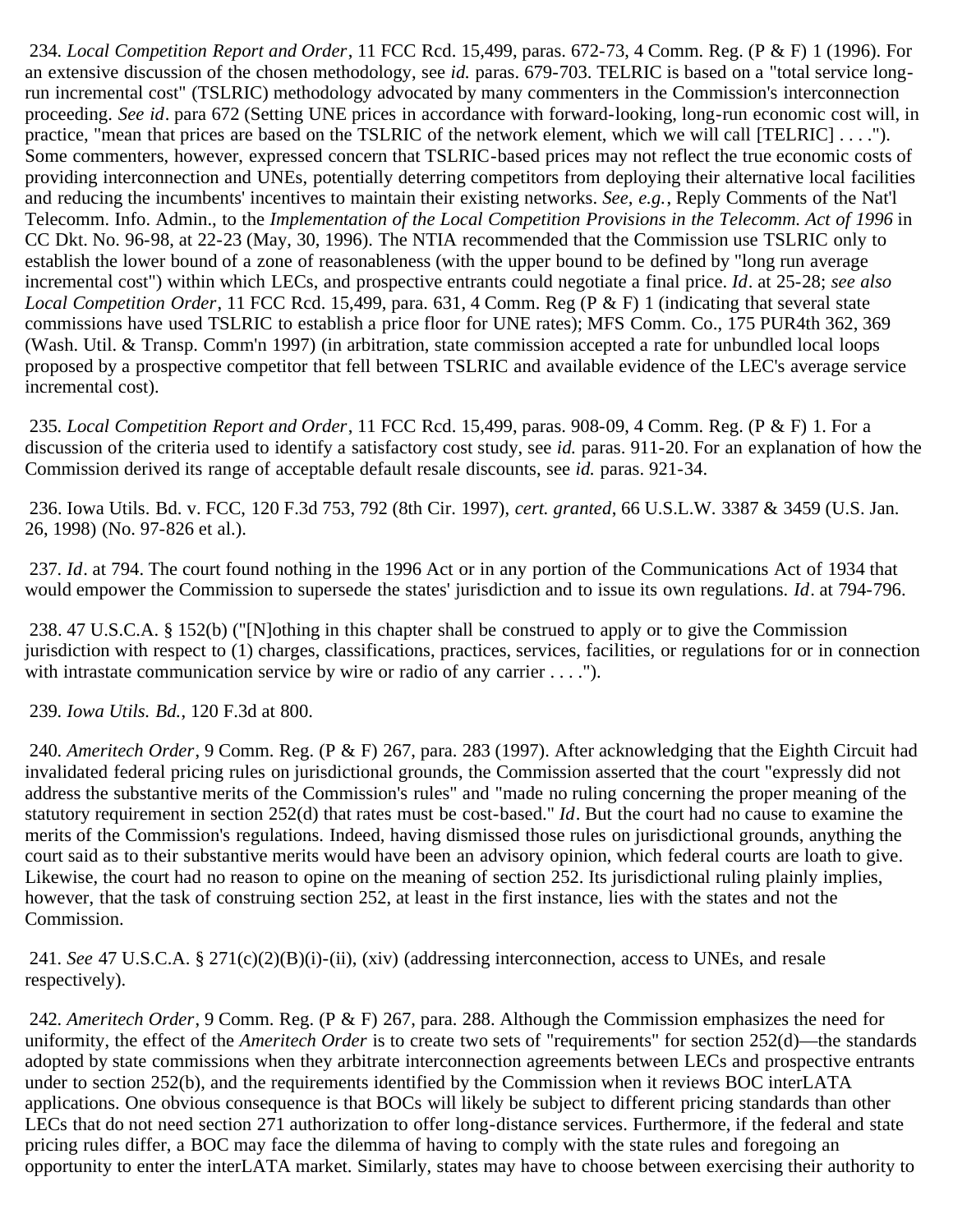regulate interconnection rates or acceding to the Commission's rules so that a BOC may pursue interLATA entry. *See Iowa Utils. Mandamus Order*, No. 96-3321 et al., slip op. at 14 (8th Cir. filed Jan. 22, 1998). One should not assume that Congress intended such results in the absence of persuasive evidence to the contrary, of which there is none in the *Ameritech Order*.

<span id="page-54-0"></span>243*. Ameritech Order*, 9 Comm. Reg. (P & F) 267, paras. 289-90.

244*.* Petition of the State Commission Parties and the National Association of Regulatory Utililty Commissioners for Issuance and Enforcement of the Mandate, FCC v. Iowa Utils. Bd., 120 F.3d 753 (8th Cir. 1997) (No. 96-3321 et al.) (filed Nov.19,1997).

<span id="page-54-1"></span>245*. Iowa Utils. Mandamus Order*, No. 96-3321 et al., slip op. at 3.

<span id="page-54-2"></span>246*. Id.* at 14.

<span id="page-54-3"></span>247*. Id.* at 13. The 1996 Act specifies that appeals of any Commission order granting or denying a section 271 application must be filed in the D.C. Circuit. Telecommunications Act of 1996, sec. 151(b), § 402(b)(6)(9), 47 U.S.C.A. § 402(b)(6)(9) (West Supp. 1997). Parties appealing the *Ameritech Order* might be able to invoke the doctrine of collateral estoppel to bar the Commission from rearguing the jurisdictional issue during a D.C. Circuit appeal. Under collateral estoppel—or "issue preclusion"—"once a court has decided an issue of fact or law necessary to its judgment, that decision may preclude relitigation of the issue in a suit on a different cause of action involving a party to the first case." Allen v. McCurry, 449 U.S. 90, 94 (1980). The doctrine's purpose is to relieve parties of the costs and vexation of multiple lawsuits, to conserve judicial resources, and to minimize inconsistent decisions among courts. *Id*.; Montana v. United States, 440 U.S. 147, 153-54 (1979).

In deciding whether to invoke collateral estoppel in a particular case, courts typically undertake a three-part analysis:

First, the same issue now being raised [in a second case] must have been contested by the parties and submitted for judicial determination in the prior case. Second, the issue must have been actually and necessarily determined by a court of competent jurisdiction in that prior case. . . . Third, preclusion in the second case must not work a basic unfairness to the party bound by the first determination.

Yamaha Corp. of Am. v. United States, 961 F.2d 245, 254 (D.C. Cir. 1992) (citations omitted).

Opponents of the *Ameritech Order* could argue that those three factors would apply to any effort by the Commission to reargue before the D.C. Circuit the question of its authority to promulgate nationwide pricing rules governing interconnection, UNEs, and resale. The issue that was at the core of the Eighth Circuit's assessment of the Commission's *Local Competition Report and Order* is identical to the question that would be presented in an appeal of the pricing provisions of the *Ameritech Order*—who has the power to determine the "requirements" of sections 251(c) and 252(d), whether it be for purposes of state-arbitrated interconnection agreements or compliance with section 271's competitive checklist? That issue was placed before the Eighth Circuit and vigorously debated by the Commission and virtually every segment of the telecommunications industry. The court could not have decided that case without addressing and, in some fashion, resolving the jurisdictional issue. Finally, giving preclusive effect to the court's ruling in any subsequent case would not be unfair to the Commission because it had ample opportunity to present its views during the Eighth Circuit appeal.

If collateral estoppel is appropriate, it can be applied even if the D.C. Circuit may have decided the case differently than the Eighth Circuit in the first instance. *See Yamaha Corp. of Am.*, 961 F.2d at 258 ("[T]he fact that the substantive law may be different in the two jurisdictions does not affect the application of issue preclusion."); National Post Office Mail Handlers v. American Postal Workers Union, 907 F.2d 190, 194 (D.C. Cir. 1990) ("The doctrine of issue preclusion counsels us against reaching the merits in this case . . . regardless of whether we would reject or accept our sister circuit's position.").

<span id="page-54-4"></span> 248. It is worth noting that the jurisdictional issue—who should select the applicable pricing principles—is separable from the substantive question—what principles would best promote the purposes of the 1996 Act. The FCC and the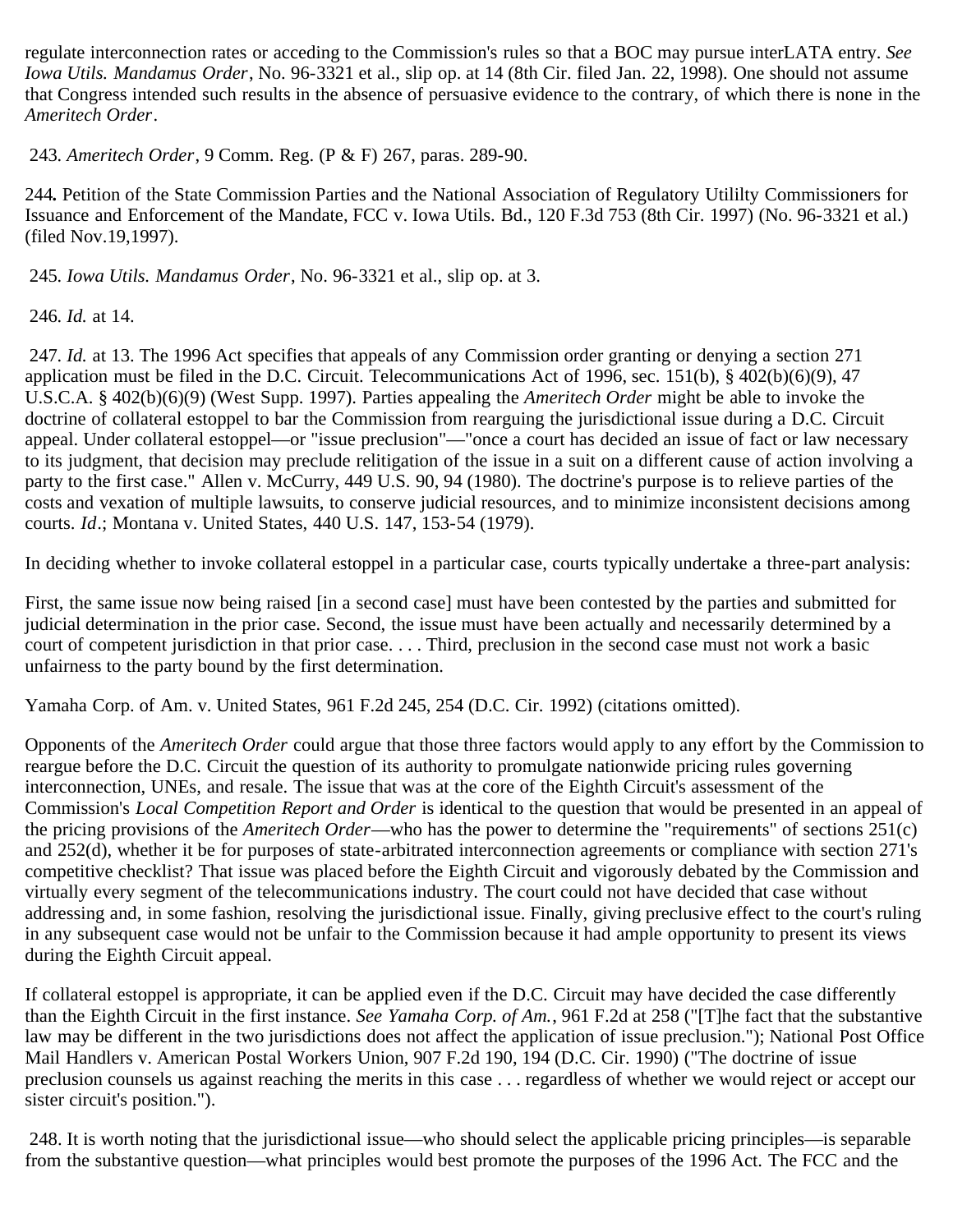states could jointly agree to implement a procompetitive pricing regime regardless of how the jurisdictional dispute is resolved. This does not mean, of course, that the jurisdictional issue is unimportant. The Solicitor General has petitioned the Supreme Court to review the Eighth Circuit's decision, asserting that "to the detriment of consumers, the [lower courts'] interpretation of the 1996 Act will subject aspiring new entrants to delay, uncertainty, and burdensome litigation on the basic methodological issues that the Commission sought to address well over a year ago." Petition of the Federal Communications Commission and the United States for a Writ of Certiorari at 24, FCC v. Iowa Utils. Bd., 120 F.3d 753 (8th Cir. 1997) (No. 97-831) (filed Nov.19,1997), *cert. granted*, 66 U.S.L.W. 3387 & 3459 (U.S. Jan. 26, 1998) (No. 97-826 et al.).

<span id="page-55-0"></span>249*. Ameritech Order*, 9 Comm. Reg. (P & F) 267, para. 288; *see also* National Ass'n of Reg. Util. Comm'n'rs, Telecommunications Competition 1997: A State-by-State Report on Pro-Competitive Measures in Intrastate Communications, pt. 1, 112-96 (Oct. 1997) (indicating that 34 states are using forward-looking cost methodologies, including TELRIC and TSLRIC, to price UNEs); *Local Competition Report and Order*, 11 FCC Rcd. 15,499, para. 631, 4 Comm. Reg. (P & F) 1 (1996) (noting that, even prior to the Commission's decision, a number of states already employed long-run, incremental-cost principles in setting prices for UNEs).

There is something to be said for affording states some flexibility to adopt their own procompetitive pricing methodologies. As the Commission has conceded, "[t]he core terms of section 252(d)—`just and reasonable' rates based on `cost'—are elastic terms in ratemaking, for which `neither law nor economics has yet defined generally accepted standards.'" Brief for Respondents Federal Communications Commission and United States at 47, Iowa Utils. Bd. v. FCC, 120 F.3d 753 (8th Cir. 1997) (No. 963321) (filed Dec. 23, 1996) (quoting Permian Basin Area Rate Cases, 390 U.S. 747, 790 (1968)). Similarly, the Department of Justice has pointed out that "there are a variety of forwardlooking cost methodologies that are consistent with the statutory requirements." Evaluation of the U.S. Dep't of Justice, of the *Application of BellSouth Corp. et al. to Provide In-Region, InterLATA Servs. in S.C.* in CC Dkt. No. 97-208, at 36 (Nov. 4, 1997) [hereinafter *DOJ South Carolina Evaluation*]. *See also Local Competition Report and Order*, 11 FCC Rcd. 15,499, para. 636, 4 Comm. Reg. (P & F) 1 ("While many commenters agree that the proper economic cost standard for interconnection and unbundled elements is one based on forward-looking [long-run incremental cost], the record indicates a lack of consensus on the precise definition of such a methodology."). Where there is such uncertainty about the correct pricing methodology to employ, there is cause to question the wisdom of mandating a single methodology nationwide.

More importantly, there are substantial differences among the states in terms of market conditions, network topologies, cost characteristics, and pricing structures. Given these circumstances, a "one size fits all" approach to pricing interconnection, UNEs, and services for resale could cause significant dislocations for incumbent firms and the customers they serve. Affording states some latitude in selecting a procompetitive pricing methodology could help them minimize the potential for such dislocations and, thereby, chart a smoother course toward more local competition.

<span id="page-55-1"></span>250*. State Regulators Say Appeal Court Decision Won't Hurt Competition*, Comm. Daily, July 22, 1997, at 1.

<span id="page-55-2"></span>251*. BellSouth Louisiana Brief*, *supra* note 128, at 42 (State commission's "pricing determinations are conclusive with respect to particular rate levels.").

<span id="page-55-3"></span>252. 47 U.S.C.A. § 271(c)(3).

<span id="page-55-4"></span>253*. Id*. § 271(c)(2)(B)(i)-(ii), (xiv).

<span id="page-55-5"></span>254*. See DOJ South Carolina Evaluation*, *supra* note 249, at 36.

<span id="page-55-6"></span>255*. See BellSouth Order*, CC Dkt. No. 97-208, 1997 WL 799081 (Dec. 24, 1997) (separate statement of Commissioner Susan Ness) (offering to endorse state pricing decisions based on a "`reasoned application of an appropriate methodology'" (quoting the *DOJ South Carolina Evaluation*, *supra* note 249).

<span id="page-55-7"></span>256*. See NARUC, States Impose Tues. Deadline for Resolving Jurisdictional Dispute*, Comm. Daily, Sept. 16, 1997, at 2 (staff member of one FCC Commissioner quoted as asking "what [happens] if a state doesn't get it right" on pricing). That concern should not be exaggerated, however. As noted above, the vast majority of state commissions appear to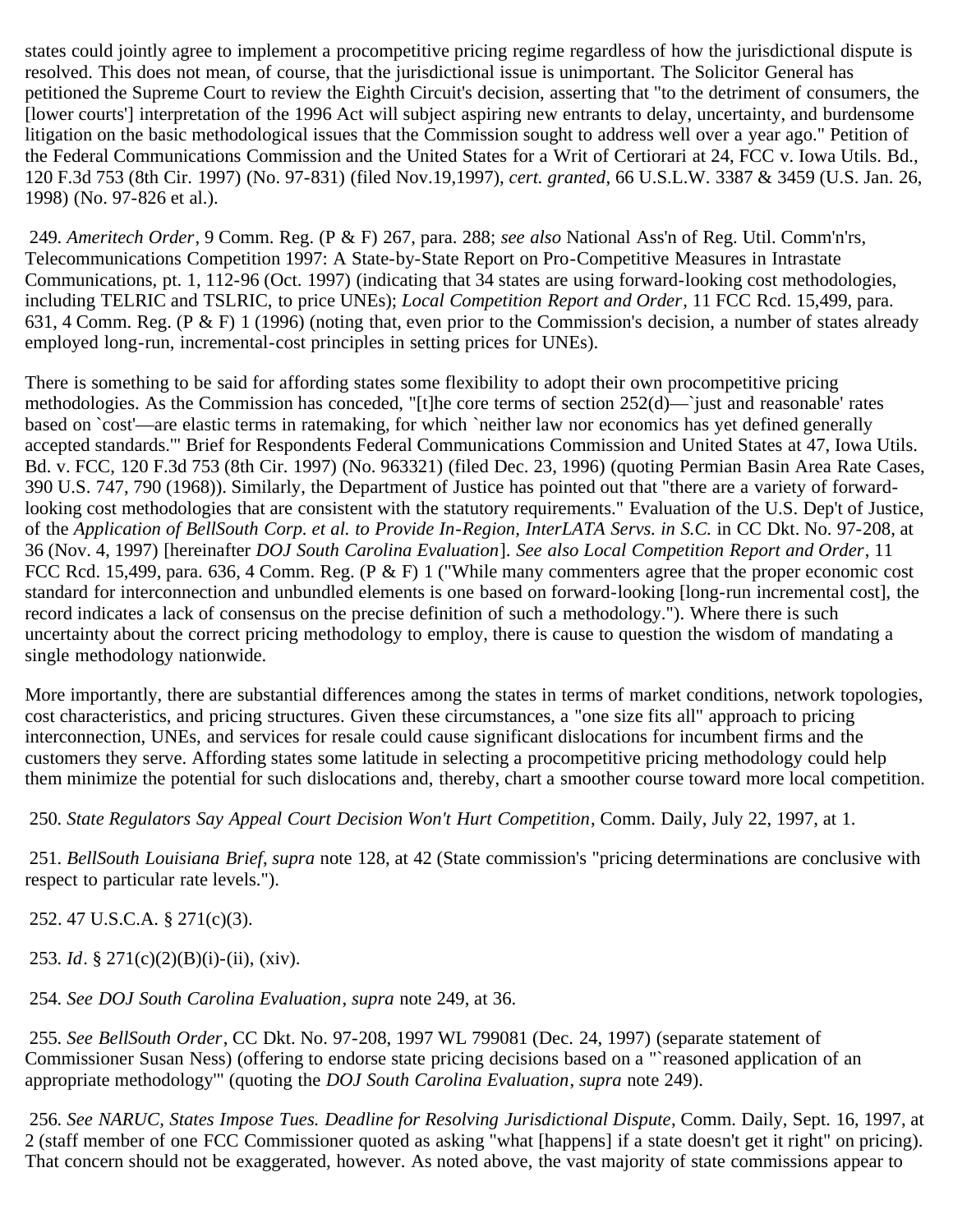share the FCC's commitment to fostering effective local competition. Indeed, some state efforts in that direction predate both the 1996 Act and the Commission's attempts to stimulate greater local competition. *See, e.g.*, Regulatory Policies for Segments of the Telecommunications Industry Subject to Competition, *Opinion and Order*, 103 PUR4th 1 (N.Y. Pub. Serv. Comm'n 1989). Furthermore, even when state legislatures have enacted legislation controlling competitive entry, the relevant state regulatory commissions have in some cases construed those statutes so as to mitigate the potential anticompetitive effect. *See, e.g.*, Public Util. Comm'n of Tex., *Memorandum Opinion and Order*, CC Dkt. No. 96-13 et al., 1997 WL 603179, para. 7 (Oct. 1, 1997) [hereinafter *Texas Order*] (Commission opted not to preempt certain portions of the Texas Public Utility Regulatory Act of 1995 because the Texas Public Utility Commission "has interpreted or applied the specific provision in a manner that avoids or minimizes conflict with" the 1996 Act).

<span id="page-56-0"></span> 257. In the *Ameritech Order*, the Commission suggested the nationwide, TELRIC-based pricing of interconnection and UNEs was necessary to ensure that "prices for these inputs be set at levels that encourage efficient market entry." *Ameritech Order*, 9 Comm. Reg. (P & F) 267, para. 289 (1997). Promoting efficient entry is not a simple task, however. For example, if TELRIC pricing of UNEs produce rates that are artificially low (*e.g.*, those that do not recover the true economic costs of providing such facilities), see *supra* note 234, it may induce competitors to enter by purchasing UNEs, rather than by deploying their own efficient network facilities. Although Congress chose not to favor any particular form of entry (as between "pure" facilities-based, use of UNEs, or resale), see *Ameritech Order*, 9 Comm. Reg. (P & F) 267, para. 387; *Universal Serv. Report and Order*, 12 FCC Rcd. 8776, para. 163, 7 Comm. Reg. (P & F) 109 (1997), there is an important difference between them. Although entry via UNEs and resale can increase local competition, both modes of entry require substantial regulatory oversight to ensure that the rates LECs charge for such services are reasonable. "Pure" facilities-based entry, also promotes competition, but does not require the same government scrutiny of the LECs' practices, because the new entrant is less dependent on LEC facilities and services. Furthermore, substantial facilities-based entry can exert a disciplining effect on LEC rates for resale and UNEs that could reduce, if not eliminate, the need for regulators to monitor LEC rates for the latter offerings. In this way, pricing rules that foster efficient facilities-based local entry may be the best way to further the procompetitive and deregulatory goals of the 1996 Act.

<span id="page-56-1"></span>258*. See infra* notes 286-96 and accompanying text.

<span id="page-56-2"></span> 259. Telecommunications Act of 1996, sec. 151(a), § 271(d)(3)(C), 47 U.S.C.A. § 271(d)(3)(C) (West Supp. 1997). Senator Hollings, a prominent supporter of the 1996 Act and the ranking minority member of the Senate Commerce Committee, stated, "The public interest test is fundamental to my support for the legislation." S. Rep. No. 104-23, at 68 (1995) (additional views of Sen. Hollings).

<span id="page-56-3"></span> 260. The Conference Report and the February 1, 1996 congressional debates on the final bill, did not address the public interest test in any detail. The House bill did not contain any public interest language. Consequently, Congress's intentions concerning the meaning and purpose of the public interest standard must be gleaned from deliberations in the Senate.

<span id="page-56-4"></span> 261. 141 Cong. Rec. S7960 (daily ed. June 8, 1995) (statement of Sen. McCain); *see also id*. at S7970 (daily ed. June 8, 1995) (statement of Sen. Packwood) (The public interest test is "amorphous" and "is anything the [FCC] wants it to be."); *id*. at S7966 (daily ed. June 8, 1995) (statement of Sen. Burns) ("Public interest is kind of like art or beauty; It is in the eye of the beholder."); *id*. at S7964 (daily ed. June 8, 1995) (statement of Sen. Craig) (The FCC has "open field to interpret the public interest any way it wishes.").

<span id="page-56-5"></span>262*. Id*. at S7955 (daily ed. June 8, 1995) (statement of Sen. McCain) (quoting letter from Citizens for a Sound Economy).

<span id="page-56-6"></span>263*. See id*. at S7970 (daily ed. June 8, 1995) (statement of Sen. Kerrey) (The Supreme Court understands the intent of the public interest standard "with a lot more clarity than meets the eye . . . ."); *id*. at S7966 (daily ed. June 8, 1995) (statement of Sen. Pressler) ("The Communications Act specifies in some detail the kinds of regulatory tasks authorized or required under the act.").

<span id="page-56-7"></span>264. FCC v. RCA Comm., Inc., 346 U.S. 86, 90 (1953).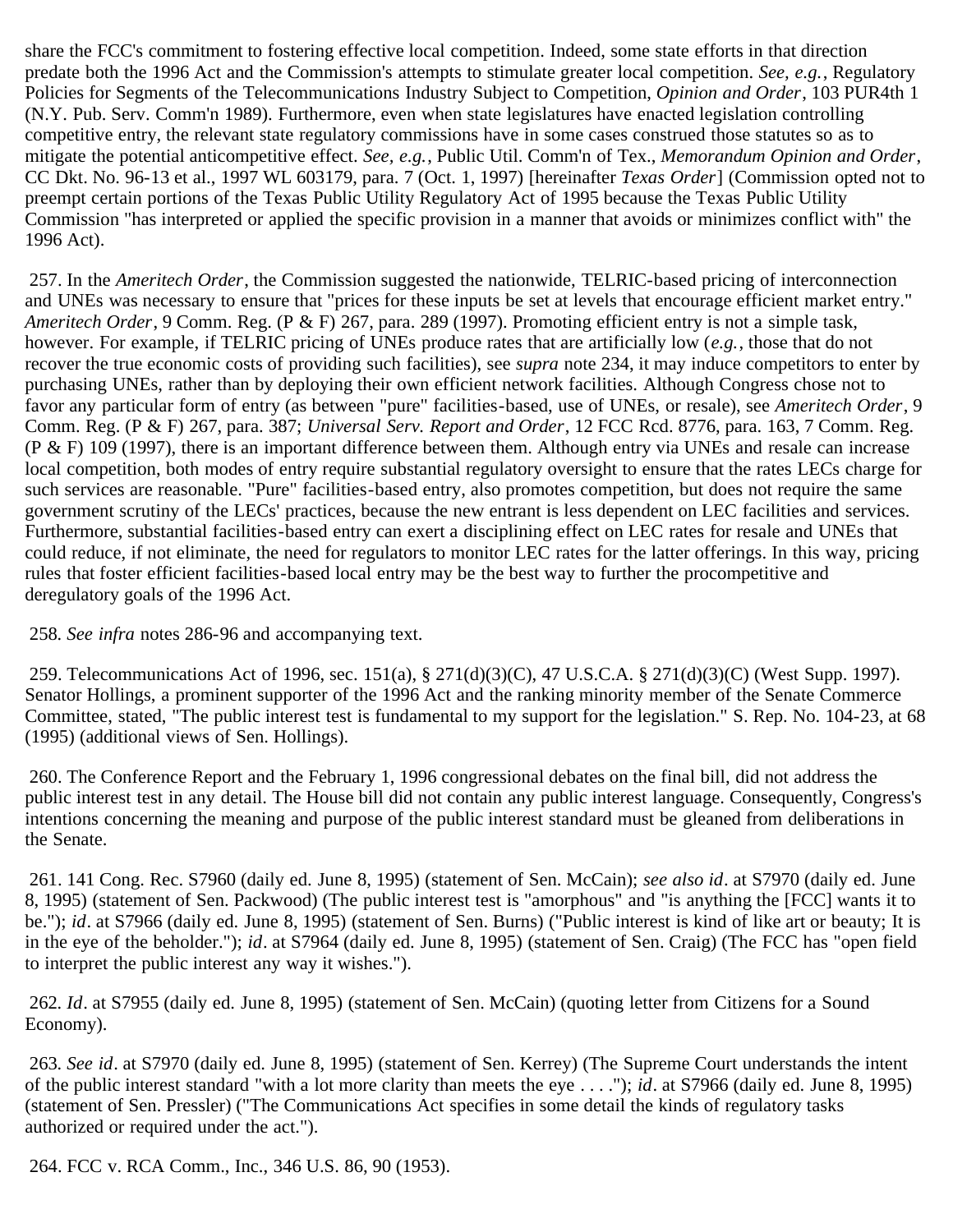<span id="page-57-0"></span> 265. General Tel. Co. v. United States, 449 F.2d 846, 858 (5th Cir. 1971); *accord* Western Union Div., Commercial Telegraphers' Union v. United States, 87 F. Supp. 324, 335 (D.C. Cir.), *aff'd*, 338 U.S. 864 (1949).

<span id="page-57-1"></span> 266. 47 U.S.C. § 151 (although amended by the Telecommunications Act of 1996, the relevant language of 47 U.S.C. § 151 was retained).

<span id="page-57-2"></span>267*.* This objective is stated in the preamble of the Telecommunications Act of 1996, Pub. L. 104-104, 110 Stat. 56, pmbl. (codified in scattered sections of 47 U.S.C.A. (West Supp. 1997)). A statement of congressional purpose or declaration of policy set out in the preamble of a statute can provide a sound basis for ascertaining the goals of the statute. *See* Fort Worth & Denver Ry. v. Goldschmidt, 518 F. Supp. 121, 124 n.3 (N.D. Tex. 1981); Globe Fur Dyeing Corp. v. United States, 467 F. Supp. 177, 180 (D.C. Cir. 1978); *see also* American Trucking Ass'ns, Inc. v. Atchison, Topeka & Santa Fe Ry., 387 U.S. 397, 409-10 (1967) (The Court looked to the preamble of the Interstate Commerce Act to determine the scope of powers that Congress intended to give to the Interstate Commerce Commission.).

<span id="page-57-3"></span> 268. Competition was always a relevant factor in weighing the public interest under the Communications Act of 1934. *See, e.g.*, *RCA Comm., Inc*., 346 U.S. at 94.

<span id="page-57-4"></span> 269. 141 Cong. Rec. H8284 (daily ed. Aug. 2, 1995) (statement of Rep. Fields); *id*. at H8464 (daily ed. Aug. 4, 1995) (statement of Rep.

Fields) ("Central to opening up telecommunications to competition is to open the loop correctly and as quickly as possible.").

<span id="page-57-5"></span>270*. See, e.g.*, 142 Cong. Rec. E204 (daily ed. Feb. 23, 1996) (statement of Rep. Forbes) (delivered Feb. 1, 1996) ("[B]efore any [BOC] enters the long-distance market, there must be competition in its local market."); *id*. at S688 (daily ed. Feb. 1, 1996) (statement of Sen. Hollings) (BOCs "should not be permitted to enter the long-distance market while they retain a monopoly over local telephone service."); *id*. at H1176 (daily ed. Feb. 1, 1996) (statement of Rep. Jackson-Lee) ("The bill allows the [BOCs] to enter the long-distance market as soon as there is actual competition in the local market."); *id*. at H1169 (daily ed. Feb. 1, 1996) (statement of Rep. Markey) (The bill "breaks down the last vestiges of monopoly control over local telephone service as a condition of Bell entry into new business opportunities."); *id*. at H1152 (daily ed. Feb. 1, 1996) (statement of Rep. Hastert) ("Fair competition means [BOCs] will not be able to provide long-distance service in the region where they have held a monopoly until several conditions have been met to break that monopoly."); 141 Cong. Rec. H8459 (daily ed. Aug. 4, 1995) (statement of Rep. Boucher) (The bill "establishes fair terms and conditions that will assure that the [BOCs] open their local telephone networks before they are permitted to enter into the long distance and equipment markets."); *id*. at H8458 (daily ed. Aug. 4, 1995) (statement of Rep. Bunning) (The FCC "should not allow the [BOCs] into the long-distance market until there is real competition in the local business and residential markets."); *id*. at H8282 (daily ed. Aug. 2, 1995) (statement of Rep. Bliley) ("Once the [BOCs] open the local exchange networks to competition, [they] are free to compete in the long distance and manufacturing markets."); *id*. at S8224 (daily ed. June 13, 1995) (statement of Sen. Hutchison) (The FCC "knows when there is competition at the local level so that [BOCs] can go into long distance."); *id*. at S8153 (daily ed. June 12, 1995) (statement of Sen. Breaux) ("[BOCs] may provide long distance service if, first, they . . . allow the long distance companies to provide local service.").

The foregoing should lay to rest the canard that Congress opted for simultaneous or symmetric entry by the BOCs and IXCs into each other's markets. *See SBC Oklahoma Brief*, *supra* note 66, at 13 (quoting Implementation of the Non-Accounting Safeguards of Sections 271 and 272 of the Communications Act of 1934, as Amended, *First Report and Order and Further Notice of Proposed Rulemaking*, 11 FCC Rcd. 21,905, para. 8, 5 Comm. Reg. (P & F) 696 (1996)). Both the language and legislative history indicate that, in most instances, local entry by IXCs and other competitors would *precede* BOC provision of interLATA services. In the words of one Congressman, "It will take time for the [BOCs] to satisfy all of the conditions in the bill. This built-in delay will provide the long distance and cable companies a head start into the local exchange." 141 Cong. Rec. H8465 (daily ed. Aug. 4, 1995) (statement of Rep. Goodlatte); *see also BellSouth Order*, CC Dkt. No. 97-208, 1997 WL 7990981, para. 9 (Dec. 24, 1997) ("Congress set up a framework that requires BOCs to demonstrate that their local markets are open to competition *before* they are permitted to enter the in-region long distance market.") (emphasis added).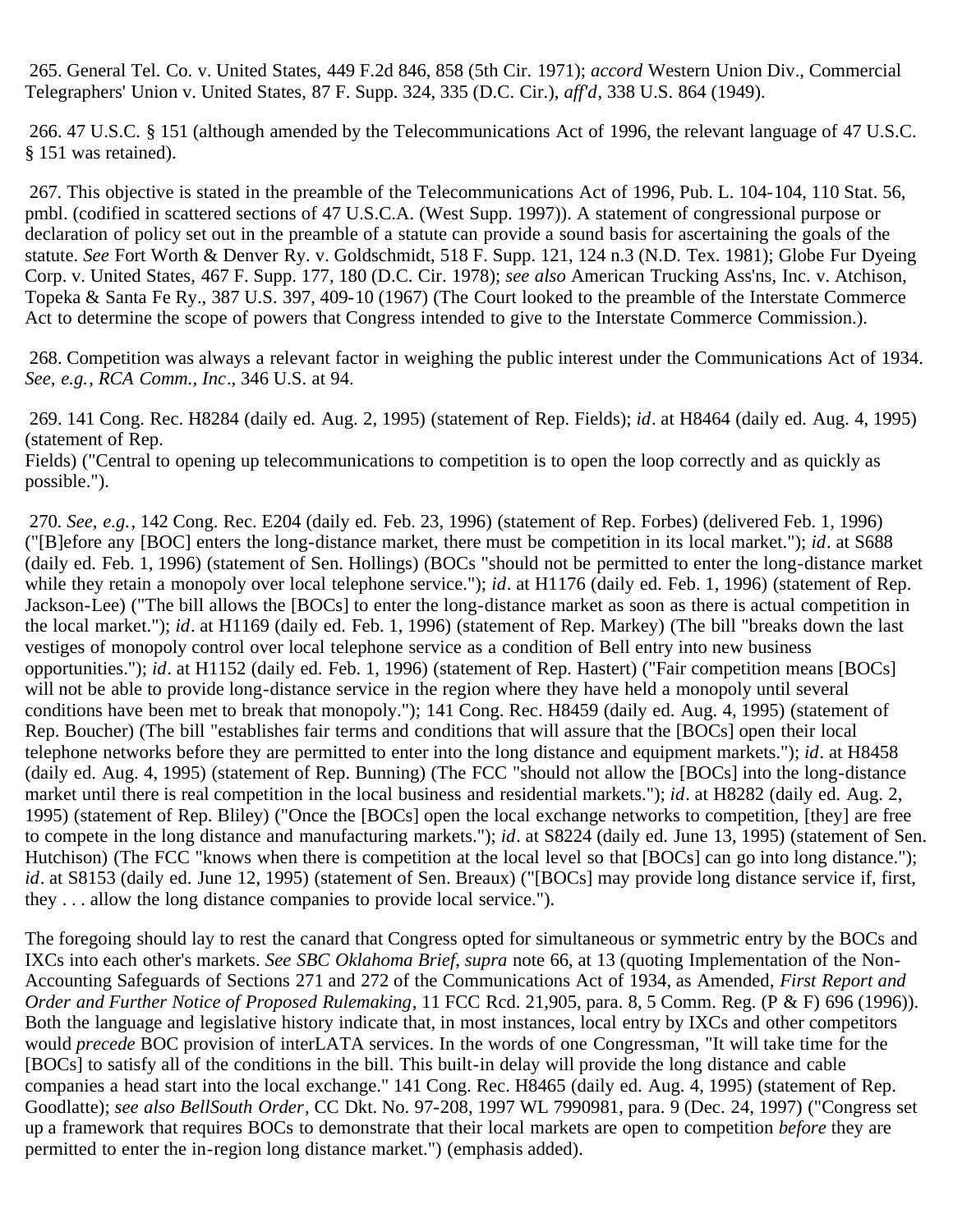<span id="page-58-0"></span>271*. See Ameritech Order*, 9 Comm. Reg. (P & F) 267, para. 388 (1997).

<span id="page-58-1"></span> 272. 141 Cong. Rec. S8464 (daily ed. June 15, 1995) (statement of Sen. Dorgan); *see also id*. at H8465 (daily ed. Aug. 4, 1995) (statement of Rep. Goodlatte) (The bill's conditioning of BOC interLATA entry on the presence of local competition "is a strong incentive for [BOCs] to comply with the requirements of this legislation."); *id*. at H8282 (daily ed. Aug. 2, 1995) (statement of Rep. Bliley) ("[T]he key to this bill is the creation of an incentive for the current monopolies to open their markets to competition.").

In its review of SBC's compliance with the competitive checklist, the Oklahoma Corporation Commission reversed the incentive structure established by the 1996 Act. It saw SBC's entry into the interLATA market as the means of increasing new competitors' incentives to enter the local exchange market. *See SBC Oklahoma Reply*, *supra* note 101, at ii (The state commission found that SBC's interLATA entry "is *the best* way to induce potential local providers to enter the local market in Oklahoma."); *see also BellSouth South Carolina Brief*, *supra* note 95, at 8 (quoting Entry of BellSouth Telecomm., Inc. into InterLATA Toll Market, *Order*, at 19 (Dkt. No. 97-101) (Order No. 97-640) (SCPSC July 31, 1997), that BellSouth's interLATA entry could speed up local competition considerably and would "create real incentives for the major [long-distance companies] to enter the local market rapidly").

<span id="page-58-2"></span> 273. In this regard, the Commission has recognized that "incumbent LECs have no economic incentive, independent of the incentives set forth in sections 271 and 274 [concerning BOC provision of electronic publishing] of the 1996 Act, to provide potential competitors with opportunities to interconnect with and make use of the incumbent LEC's network and services." *Local Competition Report and Order*, 11 FCC Rcd. 15,499, para. 55, 4 Comm. Reg. (P & F) 1 (1996). Significantly, GTE has steadfastly opposed all efforts to foster competition in its local markets. Ameritech's Chief Executive Officer, Richard Notebaert, has offered one reason why: "[T]hey're already in long distance. What's their incentive to cooperate?" Mike Mills, *Holding the Line on Phone Rivalry; GTE Keeps Potential Competitors, Regulators' Price Guidelines at Bay*, Wash. Post, Oct. 23, 1996, at C14.

<span id="page-58-3"></span> 274. The Commission has recognized that fact. *See Ameritech Order*, 9 Comm. Reg. (P & F) 267, para. 391 ("[W]e do not construe the 1996 Act to require that a BOC lose a specific percentage of its market share, or that there be competitive entry in different regions, at different scales, or through different arrangements, before we would conclude that BOC entry is consistent with the public interest.").

<span id="page-58-4"></span>275*. See supra* notes 169-72 and accompanying text.

<span id="page-58-5"></span> 276. "`Few principles of statutory construction are more compelling than the proposition that Congress does not intend *sub silentio* to enact statutory language that it has earlier discarded in favor of other language.'" Immigration and Naturalization Serv. v. Cardoza-Fonseca, 480 U.S. 421, 442-43 (1987) (emphasis added) (quoting Nachman Corp. v. Pension Benefit Guar. Corp., 446 U.S. 359, 392-93 (1980) (Stewart, J., dissenting)). *But see* 141 Cong. Rec. S7964 (daily ed. June 8, 1995) (statement of Sen. Craig) (The Commission could "decide that a market share test is required before [BOC] entry into long distance on the grounds that the test is in the public interest.").

<span id="page-58-6"></span> 277. Reply Comments of BellSouth Corp., in Support of the *Application of SBC Comm., Inc. et al. to Provide In-Region, InterLATA Servs. in Okla.* in CC Dkt. No. 97-121, at 8-9 (May 27, 1997) [hereinafter *BellSouth Oklahoma Reply*]. BellSouth's argument did not necessarily expire with the Senate's rejection of the McCain amendment, which would have deemed the public interest test satisfied by a BOC's compliance with the competitive checklist. *See* 141 Cong. Rec. S7960 (daily ed. June 8, 1995) (text of the McCain amendment). One could argue that most Senators agreed that checklist compliance resolved the competitive questions presented by a BOC interLATA application, but voted to retain the public interest standard so that the Commission could consider and resolve other, noncompetitionrelated issues.

<span id="page-58-7"></span>278. 141 Cong. Rec. S7970 (daily ed. June 8, 1995) (statement of Sen. Kerrey).

<span id="page-58-8"></span>279*. Id*. at S8005 (statement of Sen. Thurmond).

<span id="page-58-9"></span>280*. Id*. at S8141 (daily ed. June 12, 1995) (statement of Sen. Leahy); *see also id*. at S8470 (daily ed. June 15, 1995) (statement of Sen. Feingold) ("This checklist does not require that competition actually exist in local markets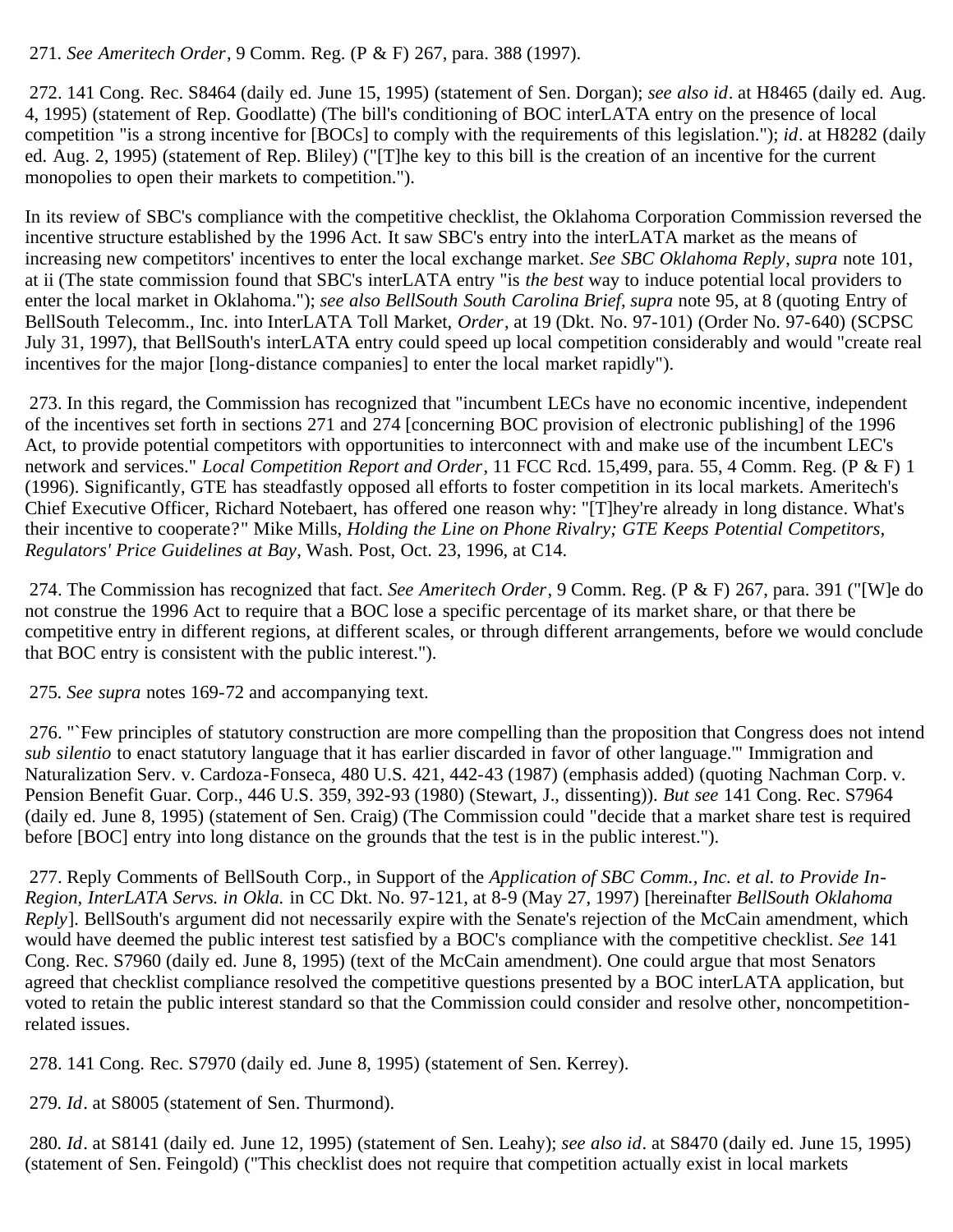dominated by the [BOCs] before they are able to use their substantial market power to enter long distance markets."); *id*. at S8464 (statement of Sen. Dorgan) ("A series of specified steps—for example, the competitive check list . . . is not by itself sufficient to bring real competition to local markets."); *id*. at S8164-S8165 (statement of Sen. Kerrey) ("Does [the checklist] mean I have competitive choice at the local level? . . . Well, I do not know if this 14-point checklist gets that job done?").

<span id="page-59-0"></span>281*. Id*. at S8165 (daily ed. June 12, 1995) (statement of Sen. Gorton). Senator Gorton was not only a member of the Commerce Committee; the principal sponsor of the bill, Senator Pressler, described him as "key in moving this bill forward," *Id*. at S8450. As such, Senator Gorton's understanding of the committee's actions and the reasons therefore should be accorded weight in determining what the committee intended.

<span id="page-59-1"></span>282*. Id*. at S8166 (daily ed. June 12, 1995).

<span id="page-59-2"></span> 283. The Commission has reached this same conclusion. *See Ameritech Order*, 9 Comm. Reg. (P & F) 267, paras. 389-90 (1997).

<span id="page-59-3"></span> 284. 141 Cong. Rec. S8321 (daily ed. June 14, 1995) (statement of Sen. Stevens); *see also* S. Rep. No. 104-23, at 43 (1995) ("[The] Committee intends the competitive checklist to set forth what must, at a minimum, be provided by a [BOC] ... before the FCC may authorize the [BOC] to provide in region interLATA services.").

<span id="page-59-4"></span>285*. See, e.g.*, 142 Cong. Rec. S688 (daily ed. Feb. 1, 1996) (statement of Sen. Hollings); 141 Cong. Rec. H8282 (daily ed. Aug. 2, 1995) (statement of Rep. Bliley).

<span id="page-59-5"></span>286*. See* 142 Cong. Rec. H1152 (daily ed. Feb. 1, 1996) (statement of Rep. Hastert).

<span id="page-59-6"></span> 287. H.R. Rep. No. 104-204, pt. 1, at 47 (1995), *reprinted in* 1996 U.S.C.C.A.N. 10, 11; *see also id*. at 50, *reprinted in* 1996 U.S.C.C.A.N. 10, 14-15 (LECs "are frequently protected from competition by government barriers to entry.").

<span id="page-59-7"></span>288. Telecommunications Act of 1996, sec. 101(a), § 253, 47 U.S.C.A. § 253(a) (West Supp. 1997).

<span id="page-59-8"></span>289*. Id*. § 253(d). Section 253(c) preserves the rights of state and local authorities to manage public rights-of-way and to require fair and reasonable compensation from telecommunications providers that use those rights-of-way. Section 253(d) bars the Commission from hearing claims that nonfederal regulation of public rights-of-way violate section 253(a). Such claims must instead be litigated in federal court.

<span id="page-59-9"></span>290*. Id*. § 253(b).

291*. See, e.g.*, Comments of the Ass'n of Local Telecomm. Servs., to the Access Charge Reform, *Notice of Proposed Rulemaking*, in CC Dkt. No. 96-262, at 11-12 (Jan. 30, 1997).

<span id="page-59-10"></span>292*. See* Texas Public Utility Regulatory Act of 1995, Tex. Rev. Civ. Stat. Ann. art. 1446c-0, §§ 3.251, 3.2531-.2532 (West 1997). The Commission recently preempted several provisions of the Texas statute. *Texas Order*, 1997 WL 603179 (1997). The Commission declined to invalidate other challenged sections of the law because the Texas Public Utilities Commission had interpreted and applied them "so as not to conflict with section 253 and other provisions of the Communications Act . . . ." *Id.* para. 8.

<span id="page-59-11"></span> 293. Telecommunications Regulatory Reform Act of 1997, 1997 Ark. Acts 77, § 9(d), (f), (i). Petitions seeking preemption of portions of the Arkansas Act are currently pending before the Commission. *See* Pleading Cycle Est. for Comments on MCI Petition Expedited Declaratory Ruling Regarding Preemption of Ark. Telecomm. Reg. Reform Act, *Public Notice*, 1997 WL 298071 (1997); Pleading Cycle Est. for Comments on ASCI Petition for Declaratory Ruling Regarding Preemption in Ark. Pub. Serv. Comm'n, *Public Notice*, 12 FCC Rcd. 3765 (1997).

<span id="page-59-12"></span> 294. 47 U.S.C.A. § 251(d)(3). Editorializing against the Arkansas statute when it was being considered by the state legislature, the state's largest newspaper opined that the pending bill "could be considered environmental legislation; it seems designed to protect the [local] phone companies' revenue stream." *Hold the Phone: Why Rush Telecom*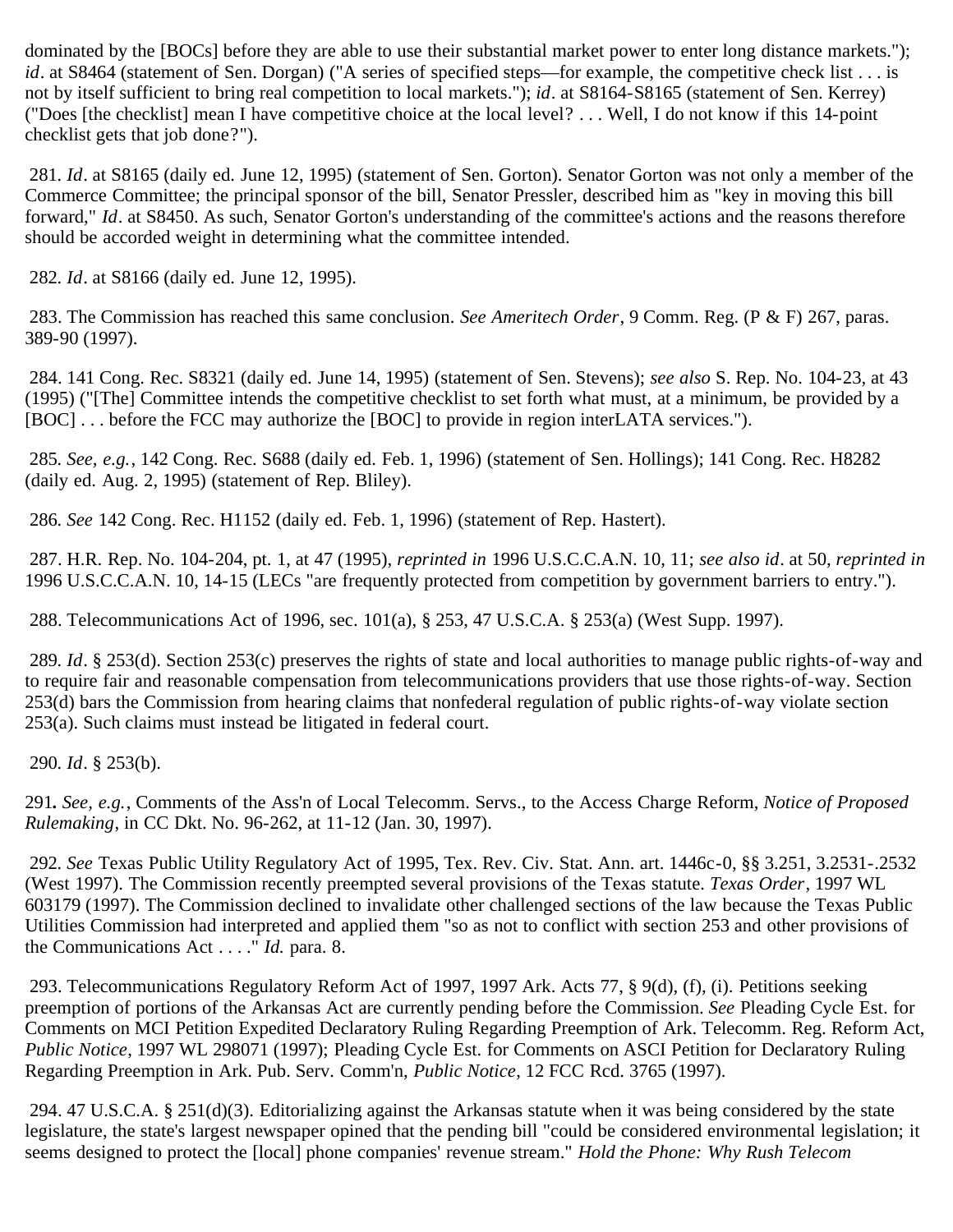*Legislation?*, Ark. Democrat-Gazette, Jan. 23, 1997, at 6B.

<span id="page-60-0"></span>295*. See, e.g.*, Comments of the Michigan Cable Telecomm. Ass'n to the *Application of Ameritech Mich. to Provide In-region, InterLATA Servs. in Mich.* in CC Dkt. No. 97-137, at 19-26 (June 9, 1997); Reply Comments of the Competition Policy Inst., to the *Application of SBC Comm., Inc. to Provide In-Region, InterLATA Servs. in Okla.* in CC Dkt. No 97-121, at 7 (May 27, 1997) [hereinafter *CPI Oklahoma Reply*].

<span id="page-60-1"></span>296*. Ameritech Order*, 9 Comm. Reg. (P & F) 267, para. 396 (1997).

<span id="page-60-2"></span> 297. As noted above, the Commission should assure itself that a state's pricing policies for interconnection, UNEs, and resale are compatible with the goals of the 1996 Act and consistent with the pricing principles employed by other state commissions. *See supra* text accompanying notes 258-59. The Commission should also consider whether new entrants have a fair opportunity to qualify as "eligible telecommunications carriers" (ETCs), so that they can receive universal service support payments that will enable them to compete fully with incumbent carriers. *See CPI Oklahoma Reply*, *supra* note 295, at 9 ("[E]ligibility for universal service support is sometimes limited is [sic] to the incumbent local telephone company . . . ."). *See also* Telecommunications Regulatory Reform Act of 1997, 1997 Ark. Acts 77, § 5(b)(5), (d) (barring the Arkansas Public Service Commission from certifying multiple ETCs in nonrural areas unless it finds that the public interest will be served thereby; precluding the certification of a second ETC in areas served by a rural telephone company unless the incumbent waives its "right" to be the only ETC). In its review of state laws and regulations, the Commission intends to consider "whether a state has adopted policies and programs that favor the incumbent, for example, those relating to universal service." *Ameritech Order*, 9 Comm. Reg. (P & F) 267, para. 396.

Of course, as the Commission points out, the best evidence of a procompetitive legal and regulatory environment is the appearance and growth of new alternative service providers. *Id.* para*.* 391.

<span id="page-60-3"></span> 298. 141 Cong. Rec. S8469 (daily ed. June 15, 1995) (statement of Sen. Pressler). The 1996 Act makes compliance with the interconnection, unbundling, and resale requirements in section 251 an explicit part of the competitive checklist. *See* 47 U.S.C.A. § 271(c)(2)(B)(i)-(ii), (xiv).

<span id="page-60-4"></span> 299. 141 Cong. Rec. H8289 (daily ed. Aug. 2, 1995) (statement of Rep. Hastert); *see also id*. at S8469 (daily ed. June 15, 1995) (statement of Sen. Pressler) (The checklist "open[s] up the local loop from a technological standpoint as section [253] opens the local loop from a legal barrier to entry standpoint.").

<span id="page-60-5"></span>300*. See supra* Part III.A.3.

<span id="page-60-6"></span>301*. Ameritech Order*, 9 Comm. Reg. (P & F) 267, para. 110 (footnote omitted).

302*. Id*. (footnote omitted).

<span id="page-60-7"></span>303*. See Illinois Hearing Examiner Says Ameritech Falls Short on InterLATA Requirements*, Telecomm. Rep., Mar. 10, 1997, at 13.

<span id="page-60-8"></span>304*. Local Competition Report and Order*, 11 FCC Rcd. 15,499, para. 522, 4 Comm. Reg. (P & F) 1 (1996). The Commission has defined OSS to encompass "those systems and databases required for pre-ordering, ordering, provisioning, maintenance and repair, and billing." *Id*. para. 505.

<span id="page-60-9"></span>305*. Id*. paras. 516-525. That portion of the Commission's order was upheld on appeal. Iowa Utils. Bd. v. FCC, 120 F.3d 753, 808-810 (8th Cir. 1997), *cert. granted*, 66 U.S.L.W. 3387 & 3459 (U.S. Jan. 26, 1998) (No. 97-826 et al.).

<span id="page-60-10"></span>306*. Local Competition Report and Order*, 11 FCC Rcd. 15,499, para. 316, 4 Comm. Reg. (P & F) 1.

<span id="page-60-11"></span>307*. Id*. para. 315.

<span id="page-60-12"></span>308. Telecommunications Act of 1996, sec. 151(a), § 271(c)(2)(B)(ii), 47 U.S.C.A. § 271(c)(2)(B)(ii) (West Supp.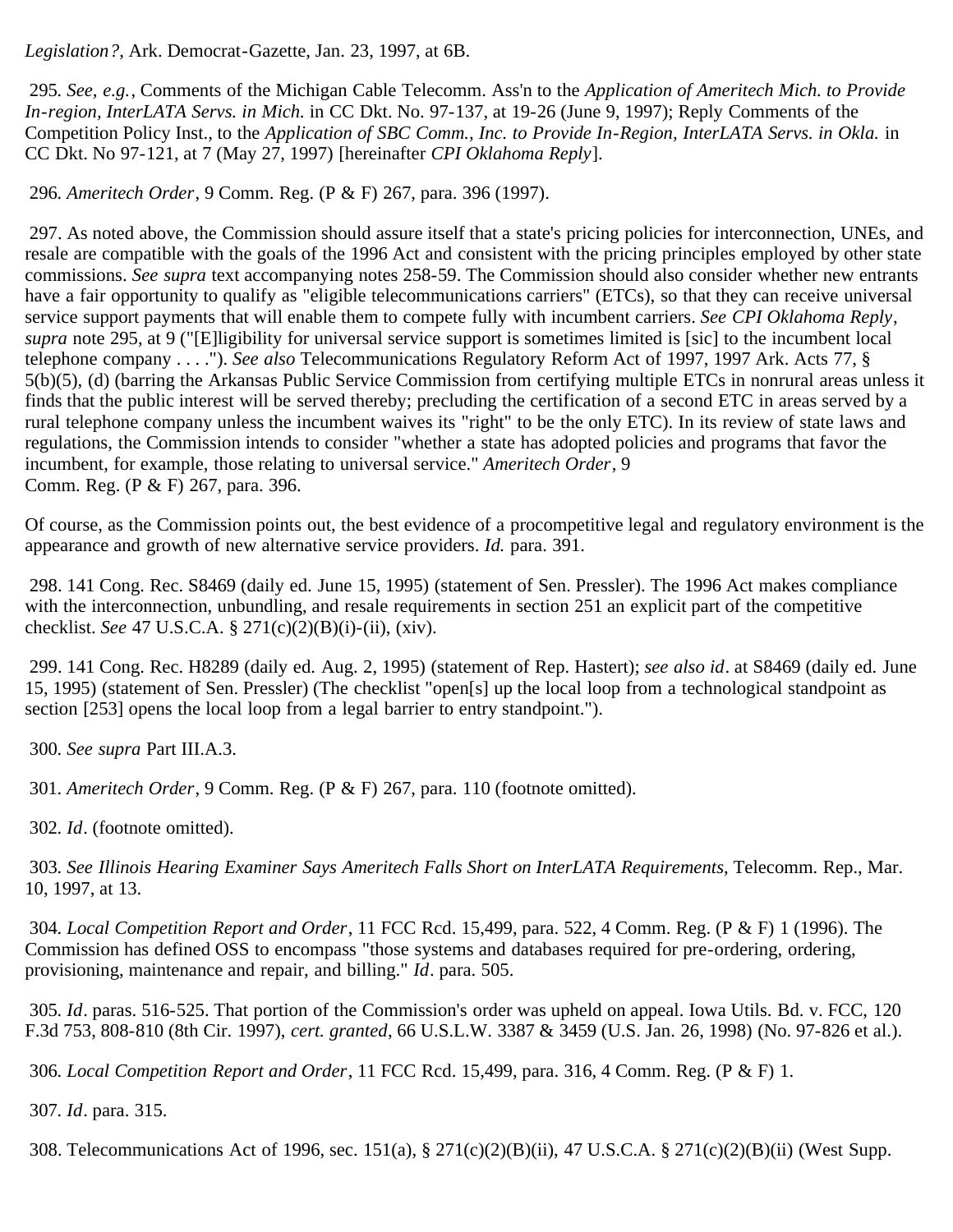1997).

<span id="page-61-0"></span>309*. Ameritech Order*, 9 Comm. Reg. (P & F) 267, para. 136 (1997).

<span id="page-61-1"></span>310*. Id.* para*.* 137. Electronic access would permit, for example, a competitor to order one or more network elements via computer-to-computer interaction with the BOC's OSS database. Under manual access, the same order would involve at least some human interaction, such as a telephone call or a facsimile transmission.

<span id="page-61-2"></span>311*. Id*.

<span id="page-61-3"></span>312*. Id*. "Business rules refer to the protocols that a BOC uses to ensure uniformity in the format of orders." *Id*. para. 137 n.335.

<span id="page-61-4"></span>313*. Id.* para. 138.

<span id="page-61-5"></span>314*. Id*.; *see also DOJ Oklahoma Evaluation*, *supra* note 189, at 29-30 (In determining whether a BOC's OSS processes can provide the necessary functionality to competitors, the most persuasive evidence is "commercial operation."). In the event that competitors freely choose not to use a particular OSS function, the Commission may allow a BOC to demonstrate operational readiness through "carrier-to-carrier testing, independent third-party testing, and internal testing, without commercial usage . . . ." *Ameritech Order*, 9 Comm. Reg. (P & F) 267, para. 138. Because a BOC would have an incentive to manipulate the conduct and results of its own tests, the Commission should consider internal testing to be the least reliable of the three.

<span id="page-61-6"></span>315*. Ameritech Order*, 9 Comm. Reg. (P & F) 267, para. 139. The Commission has determined that "OSS functions associated with pre-ordering, ordering and provisioning for resale services, and repair and maintenance for both resale services and unbundled network elements all have retail analogues." *Id.* para. 140.

<span id="page-61-7"></span>316*. Id.* para*.* 141.

<span id="page-61-8"></span> 317. A number of parties have petitioned the Commission to initiate a rule making to prescribe such standards. *See, e.g.*, Letter from Larry Irving, Assistant Secretary, National Telecommunications and Information Administration, to Reed E. Hundt, Chairman, FCC (Aug. 12, 1997).

<span id="page-61-9"></span>318*. See Ameritech Order*, 9 Comm. Reg. (P & F) 267, para. 393 ("[P]erformance monitoring establishes a benchmark against which new entrants and regulators can measure performance over time to detect and correct any degradation of service once a BOC is authorized to enter the in-region, interLATA services market."); *see also DOJ Oklahoma Addendum*, *supra* note 196, at 4-6; *Ameritech Michigan Brief*, *supra* note 141, at 30-34.

<span id="page-61-10"></span>319*. Ameritech Michigan Brief*, *supra* note 141, at 30.

<span id="page-61-11"></span>320*. Id*. at 31-33.

<span id="page-61-12"></span>321*. Id*. at 31.

<span id="page-61-13"></span>322*. See* Evaluation of the U.S. Dep't of Justice, of the *Application of Ameritech Mich. to Provide In-Region, InterLATA Servs. in Mich.* in CC Docket No. 97-137, at 39-40 (June 25, 1997) (Although the DOJ noted "important gaps" in Ameritech's proposed performance measures, it nonetheless "fully endorse[d] Ameritech's commitment to measuring and reporting its performance and [found] its efforts to be significant, especially because Ameritech appears to have implemented specific business policies consistent with that commitment.").

<span id="page-61-14"></span>323. 141 Cong. Rec. S8469 (daily ed. June 15, 1995) (statement of Sen. Pressler).

<span id="page-61-15"></span> 324. Telecommunications Act of 1996, sec. 151(a), § 271(c)(2)(B)(i)-(ii), 47 U.S.C. § 271(c)(2)(B)(i)-(ii) (West Supp. 1997).

<span id="page-61-16"></span>325. Section  $251(c)(2)$  adds the requirement that the interconnection provided must be "at least equal in quality to that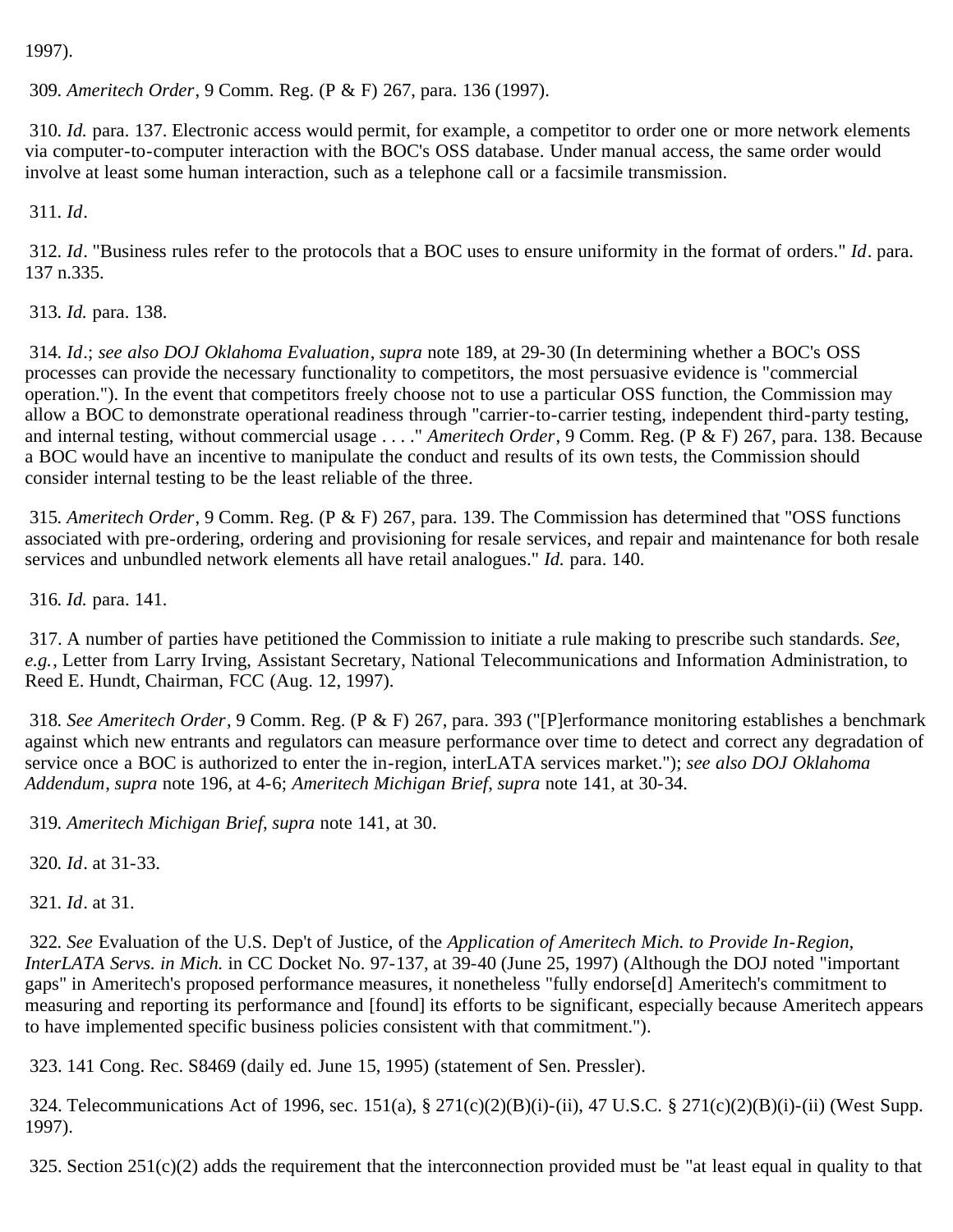provided by the [BOC] to itself or to any subsidiary, affiliate, or any other party to which the carrier provides interconnection." *Id*. § 251(c)(2)(C).

<span id="page-62-0"></span>326*. Ameritech Order*, 9 Comm. Reg. (P & F) 267, para. 393 (1997).

<span id="page-62-1"></span>327*. See id.* para*.* 394 ("[A]s part of our public interest inquiry, we would want to inquire whether the BOC has agreed to private and self-executing enforcement mechanisms that are automatically triggered by noncompliance with the applicable performance standard without resort to lengthy regulatory or judicial intervention.").

<span id="page-62-2"></span> 328. The 1996 Act states that, unless the parties agree otherwise, the Commission must act on complaints concerning BOC failures to comply with their checklist obligations within 90 days. 47 U.S.C.A. § 271(6)(B).

<span id="page-62-3"></span>329*. Ameritech Order*, 9 Comm. Reg. (P & F) 267, para. 394.

<span id="page-62-4"></span>330*. See id.* para*.* 397 ("[T]he success of the market opening provisions of the 1996 Act depends, to a large extent, on the cooperation of incumbent LECs, including the BOCs, with new entrants and good faith compliance by such LECs with their statutory obligations.").

<span id="page-62-5"></span>331*. Id*.

<span id="page-62-6"></span>332*. See* Erik R. Olbeter, *Competition Partnership*, J. Com., Sept. 11, 1997, at 8A (noting that GTE has filed court challenges against state arbitration decisions in 23 jurisdictions); *Mills*, *supra* note 273. Similarly, SBC's stated strategy for local competition is "`to make our welcome mat smaller than anyone else's.'" Peter Burrows, *Pick of the Litter: Why SBC Is the Baby Bell To Beat*, Bus. Wk., Mar. 6, 1995, at 70 (quoting J. David Gallemore, SBC Vice-President for Marketing). Although SBC should not be condemned for a statement that would elicit nods in most corporate headquarters, it has also taken steps to put its words into action. Thus, SBC lobbied heavily for the Texas statute that makes it more difficult for some firms to enter the local marketplace in Texas. *See* Mike Mills, *The Bells' Fastest Operator*, Wash. Post, Jan. 16, 1998, at D4; Edmund L. Andrews, *SBC Communications Chief Tests Deregulation's Limits*, Austin Am.-Statesman, Apr. 7, 1996, at D1. Similarly, SBC pushed for passage of the Arkansas law that limits the ability of the Arkansas Public Service Commission to adopt access and interconnection requirements beyond those prescribed by the 1996 Act and the Commission's implementing regulations. *See* Andrew Moreau, *Law Hogties Competition, Phone Firms Say*, Ark. Democrat-Gazette, Mar. 28, 1997, at 1A; *see also supra* notes 291-94 and accompanying text.

<span id="page-62-7"></span>333. 141 Cong. Rec. S7962-63 (daily ed. June 8, 1995).

<span id="page-62-8"></span>334*. Id*. at S7973-74 (statements of Sen. Hollings, Sen. Rockefeller); *id*. at S7975-77 (statement of Sen. Dorgan); *id.* at S7978 (statement of Sen. Snowe); *id.* at S7979-80 (statement of Sen. Rockefeller) (daily ed. June 8, 1995). Senator Dorgan's remarks neatly summarize that discussion:

Airline deregulation had at its roots the notion of let the marketplace decide who gets air service, at what price, and what convenience in this country.

We know what has happened with airline deregulation despite all the little statistics and charts people keep bringing to my attention. If you live in rural America and you access airline service, you have less choice and higher prices. It is a plain fact.

*Id*. at S7976 (daily ed. June 8, 1995) (statement of Sen. Dorgan).

<span id="page-62-9"></span>335*. Id*. at H8287 (daily ed. Aug. 2, 1995) (statement of Sen. Wyden).

<span id="page-62-10"></span>336*. See* H.R. 1555, 104th Cong., § 101(a) (1995) (enacted), *reprinted in* 141 Cong. Rec. H9980 (daily ed. Oct. 12, 1995) (adding section 244(b)(1) to the Communications Act of 1934).

<span id="page-62-11"></span>337. Application of Gen. Tel. and Elecs. Corp. to Acquire Control of Telenet Corp. and its Wholly-Owned Subsidiary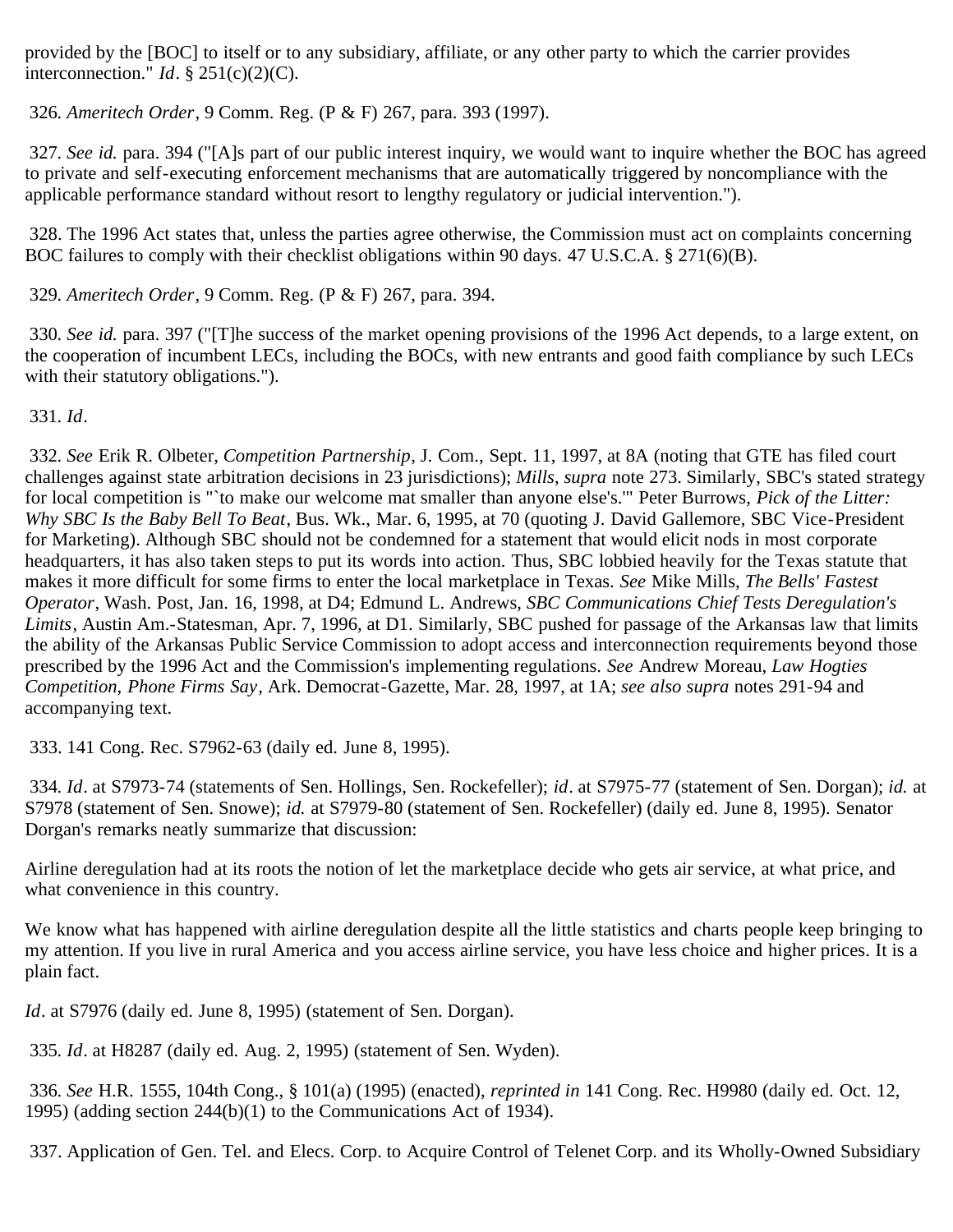Telenet Comm. Corp., *Memorandum Opinion and Order*, 72 F.C.C.2d 111, para. 101, 45 Rad. Reg. 2d (P & F) 1021, *modified by Memorandum Opinion and Order*, 72 F.C.C.2d 516, 45 Rad. Reg. 2d (P & F) 1346 (1979).

<span id="page-63-0"></span>338*. Id*. para. 135.

<span id="page-63-1"></span> 339. Application of GTE Corp. and S. Pac. Co. for Consent to Transfer Control of S. Pac. Comm. Co. and S. Pac. Satellite Co., *Memorandum Opinion and Order*, 94 F.C.C.2d 235, para. 25, 54 Rad. Reg. 2d (P & F) 161 (1983) (footnote omitted).

<span id="page-63-2"></span>340*. Id*.

<span id="page-63-3"></span>341*. Id*. para. 29.

<span id="page-63-4"></span> 342. Consolidated Application of Am. Tel. and Tel. Co. and Specified Bell Sys. Cos. for Authorization under Sections 214 and 310(d) of the Comm. Act of 1934, *Memorandum Opinion and Order*, 96 F.C.C.2d 18, para. 54, 55 Rad. Reg. 2d (P & F) 435 (1983).

<span id="page-63-5"></span>343*. Id*. para. 68 (footnotes omitted).

<span id="page-63-6"></span>344*. Id*. para. 176 (condition 11).

<span id="page-63-7"></span> 345. The Commission could, of course, determine (as in the cases cited) that any potential problems could be addressed adequately by conditioning, rather than denying, a BOC's application.

<span id="page-63-8"></span> 346. Telecommunications Act of 1996, sec. 151(a), § 271(d)(2)(B), 47 U.S.C.A. § 271(d)(2)(B) (West Supp. 1997). Because the statute refers to the requirements of section (c), the federal-state consultation must address both checklist issues (subsection  $(c)(2)$ ) and the facilities-based competitor requirement (subsection  $(c)(1)$ ). Thus, the Commission erred when it concluded that the checklist "is the one subject on which the Commission is required to consult with the state commissions." *Ameritech Order*, 9 Comm. Reg. (P & F) 267, para. 34 (1997).

<span id="page-63-9"></span>347*. See* Reply Comments of Sprint Comm. Co., to the *Application of SBC Comm., Inc. et al. to Provide In-Region, InterLATA Servs. in Okla.* in CC Dkt. No. 97-121, at 3 (May 27, 1997) ("The specific task set out for the states is one of factfinding.").

<span id="page-63-10"></span> 348. H.R. 1555, 104th Cong., § 101(a) (1995), *reprinted in* 141 Cong. Rec. H9980-81 (daily ed. Oct. 12, 1995) (adding sections  $245(b)(1)$  and  $245(c)(1)$ , (2) to the Communications Act of 1934). Under the House bill, the Commission could conduct a *de novo* review of the state commission's certification "only if a State commission lacks, under relevant State law, the jurisdiction or authority to make the required certification, fails to act within ninety (90) days of receiving a BOC request for certification, or has attempted to impose a term or condition that exceeds its authority." H.R. Rep. No. 104-204, pt. 1, at 78 (1995), *reprinted in* 1996 U.S.C.C.A.N. 10, 44.

The Senate bill did not create any role for the states in the Commission's review of a BOC's interLATA applications. *See* S. 652, 104th Cong., § 221(a) (1995) (enacted), *reprinted in* 141 Cong. Rec. H9966 (daily ed. Oct. 12, 1995) (adding section 255(c) to the Communications Act of 1934).

<span id="page-63-11"></span>349*. See SBC Oklahoma Reply*, *supra* note 101, at ii-iii.

<span id="page-63-12"></span> 350. There is less reason for the Commission to defer to a state commission's views on the legal requirements of section 271(c). The Commission is arguably under no legal obligation to do so. *Cf*. Orthopaedic Hosp. v. Belshe, 103 F.3d 1491, 1495 (9th Cir. 1997) (Federal courts do not need to afford state agency's interpretation of a federal statute the same deference that courts must give to construction of the same law by the federal administrative agency charged with its implementation and enforcement.); *accord* AMISUB (PSL), Inc. v. Colorado Dept. of Soc. Servs., 879 F.2d 789, 795-96 (10th Cir. 1989), *cert. denied*, 496 U.S. 935 (1990); Turner v. Perales, 869 F.2d 140, 141 (2d Cir. 1989).

Further, while state commissions can contribute much to the FCC's assessment of the factual questions presented by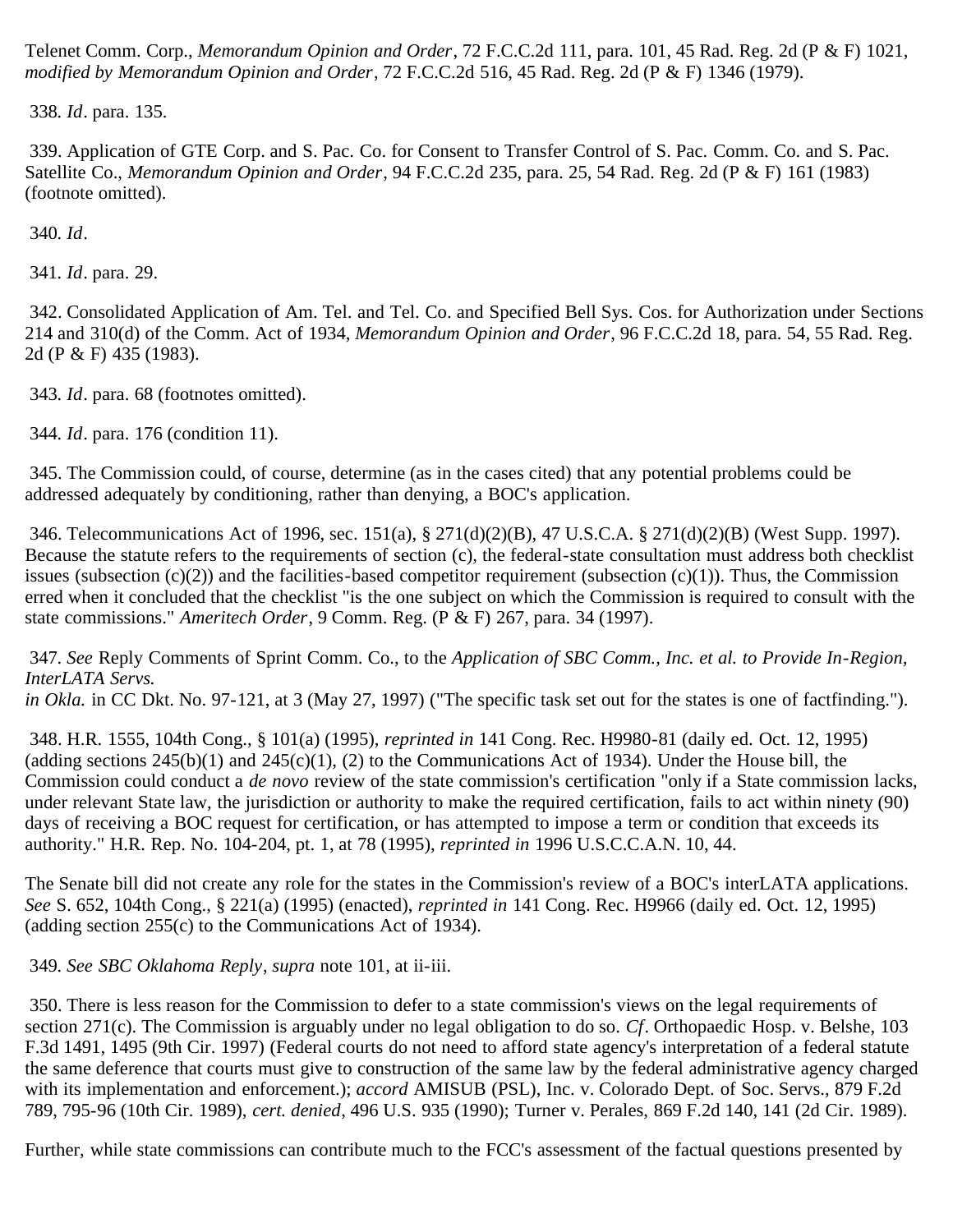section 271 applications, they have no special expertise concerning the interpretation of a federal statute. Finally, whereas the same factual issues (for example, checklist compliance) will tend to recur with each BOC application (because the underlying facts themselves will generally differ), the doctrine of *stare decisis* will ensure that the same will not be true of legal questions. As a result, legal issues should not impose the sort of demands on the Commission's time and resources that militate in favor of close federal-state cooperation to resolve factual questions.

The Commission should also not be bound in any respect by a state commission's conclusions as to whether granting a BOC's application will or will not be in the public interest. As noted, section  $271(d)(2)$  only mandates federal-state consultations concerning the requirements of section (c). The public interest test is contained in section 271(d)(3).

<span id="page-64-0"></span> 351. University of Tenn. v. Elliott, 478 U.S. 788, 799 (1986) (quoting United States v. Utah Constr. & Mining Co., 384 U.S. 394, 422 (1966)).

<span id="page-64-1"></span>352. Astoria Fed. Sav. & Loan Ass'n v. Solimino, 501 U.S. 104, 110 (1991).

<span id="page-64-2"></span> 353. The Commission has decided to adopt a variant of this approach, which links the degree of deference afforded to the factfinding procedures that a state commission employs:

The Commission, therefore, has discretion in each section 271 proceeding to determine what deference the Commission should accord to the state commission's verification in light of the nature and extent of state proceedings to develop a complete record concerning the applicant's compliance with section 271 and the status of local competition. We will consider carefully state determinations of fact that are supported by a detailed and extensive record, and believe the development of such a record to be of great importance to our review of section 271 applications.

*Ameritech Order*, 9 Comm. Reg. (P & F) 267, para. 30 (1997).

<span id="page-64-3"></span>354*. See, e.g.*, Plough v. West Des Moines Community Sch. Dist., 70 F.3d 512, 515 n.8 (8th Cir. 1995) (Administrative estoppel applied when agency conducted a two-day evidentiary hearing that was adversarial and adjudicative in nature and that allowed parties to call witnesses, to testify under oath, and to cross-examine.); Kleenwell Biohazard Waste and Gen. Ecology Consultants, Inc. v. Nelson, 48 F.3d 391, 394-395 (9th Cir. 1995) (Administrative estoppel applied to factual findings of Washington regulatory commission after it held an adjudicatory hearing in accordance with the state's Administrative Procedure Act; gave proper notice and opportunity to be heard; accepted briefs and exhibits; allowed both direct and cross-examination; and heard evidentiary objections.).

If multiple state agencies should consider a particular BOC application, the amount of deference that the Commission affords to their factual findings should depend on the degree of agreement as to the facts found and the conclusions to be drawn from those facts. In Oklahoma, although the state commission decided by a 2-1 vote that SBC had satisfied the competitive checklist, the Administrative Law Judge who held hearings on SBC's applications concluded otherwise. *See* Comments of the Okla. Corp. Comm'n, to the *Application of SBC Comm. Inc., et al. to Provide In-Region InterLATA Servs. in Okla.* in CC Dkt. No. 97-121, at 3 (May 1, 1997). Indeed, of the Oklahoma officials that considered SBC's application, the two-man majority of the Corporation Commission appears to have been alone in its conclusion that SBC had satisfied the checklist. *DOJ Oklahoma Evaluation*, *supra* note 189, at 25-26.

<span id="page-64-4"></span>355*. See, e.g.*, Comments of AT&T Corp., to the *Application of BellSouth Corp. et al. to Provide In-Region, InterLATA Servs. in S.C.* in CC Dkt. No. 97-208, at 47-48 (Oct. 20,1997); Comments of MCI Telecomm. Corp., to the *Application of BellSouth Corp. et al. to Provide In-Region, InterLATA Servs. in S.C.* in CC Dkt. No. 97-208, at 9-10 (Oct. 20, 1997).

<span id="page-64-5"></span>356. Telecommunications Act of 1996, sec. 151(a), § 271(d)(2)(B), 47 U.S.C.A. § 271(d)(2)(B) (West Supp. 1997).

<span id="page-64-6"></span>357*. BellSouth Oklahoma Reply*, *supra* note 277, at 2.

<span id="page-64-7"></span>358*. Ameritech Order*, 9 Comm. Reg. (P & F) 267, para. 37.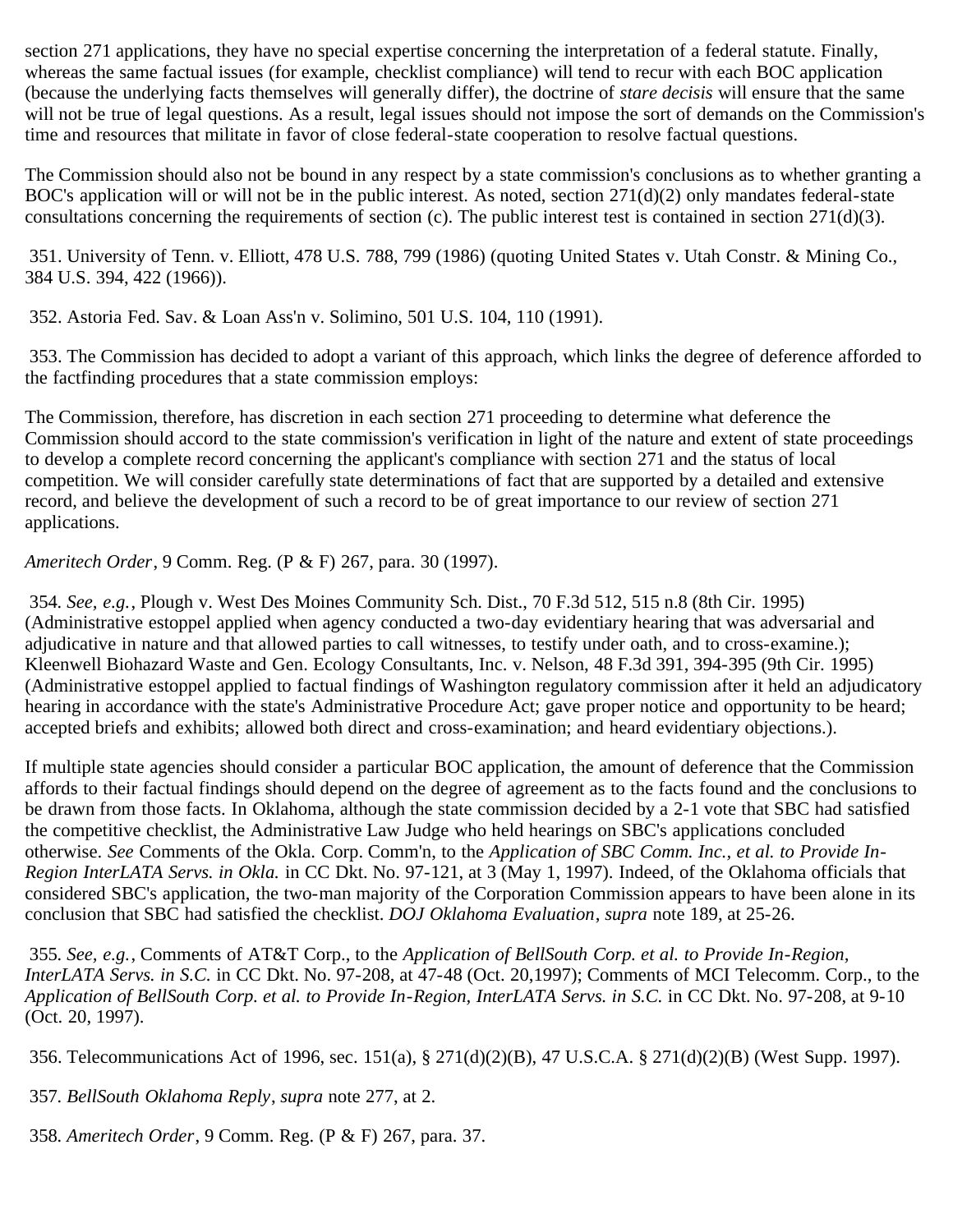<span id="page-65-0"></span>359*. BellSouth Oklahoma Reply*, *supra* note 277, at 2 n.1 (quoting with approval *DOJ Oklahoma Evaluation*, *supra* note 189, at 39 n.46).

<span id="page-65-1"></span>360*. See supra* notes 268-72 and accompanying text.

<span id="page-65-2"></span>361. 142 Cong. Rec. S690 (daily ed. Feb. 1, 1996) (statement of Sen. Dorgan).

<span id="page-65-3"></span>362*. Id*. at S698 (daily ed. Feb. 1, 1996) (statement of Sen. Kerrey).

<span id="page-65-4"></span> 363. The statements that BellSouth cites indicate only that some in Congress wanted the DOJ to conduct an "antitrust" review of a BOC's application. *BellSouth Oklahoma Reply*, *supra* note 277, at 3 & nn. 3-4 (referencing remarks by Representatives Sensenbrenner and Hyde). The statements contain nothing to suggest that such antitrust review must be limited to only one of the markets implicated by a BOC's application for interLATA services.

<span id="page-65-5"></span>364*. Id*. at 3-4; *SBC Oklahoma Reply*, *supra* note 101, at 14.

<span id="page-65-6"></span>365*. BellSouth Oklahoma Reply*, *supra* note 277, at 6-7; *SBC Oklahoma Reply*, *supra* note 101, at 14-15 (suggesting that issues of checklist compliance are "outside" the DOJ's "area of specialized knowledge"). The notion that the DOJ is "quite obviously ill suited to play the role of evaluating compliance with the checklist" or is "beyond its expertise when assessing the details of network operations," *BellSouth Oklahoma Reply*, *supra* note 277, at 7, is fatuous. In fact, the DOJ has spent at least two decades learning the intricacies of telephone operations—first to litigate the AT&T antitrust case, then to draft, implement, and enforce the consent decree that terminated that litigation. During that time, the agency has likely acquired considerable knowledge and expertise about network operations and the access and interconnection arrangements that could foster local telephone competition. While the DOJ's views may not represent the final word on any question, they are, at a minimum, deserving of respect.

BellSouth's statement that the DOJ's views on the legal interpretation of section 271 "are no more important than anyone else's" is likewise without merit. *BellSouth Oklahoma Reply*, *supra* note 277, at 5. Because the DOJ is the federal agency responsible for enforcing the nation's laws, it probably has developed some facility for construing the statutes it is charged with enforcing. More importantly, the DOJ was actively involved, on behalf of the Administration, in the congressional debates, deliberations, and negotiations on the 1996 Act. As such, it arguably is *more* qualified than most to assist the Commission in determining what the statute means.

<span id="page-65-7"></span>366*. Ameritech Order*, 9 Comm. Reg. (P & F) 267, paras. 38-39 (1997).

<span id="page-65-8"></span>367*. See, e.g.*, 142 Cong. Rec. H1175 (daily ed. Feb. 1, 1996) (statement of Rep. Goodlatte) (The DOJ "may submit an evaluation to the FCC using any antitrust statute that the Attorney General believes the FCC should consider . . . ."); *id*. at H1157 (daily ed. Feb. 1, 1996) (statement of Rep. Hyde) (The DOJ "will apply any antitrust standard it considers appropriate.").

<span id="page-65-9"></span> 368. Telecommunications Act of 1996, sec. 151(a), § 271(d)(2)(A), 47 U.S.C.A. § 271(d)(2)(A) (West Supp. 1997) (emphasis added). BellSouth correctly cites the conference report as indicating that the DOJ can employ the "dangerous probability" or "substantial possibility" tests, which are indeed antitrust standards. *BellSouth Oklahoma Reply*, *supra* note 277, at 3. It neglects to mention, however, that the report then repeats the "any standard" verbiage that appears in the statute. *See Ameritech Order*, 9 Comm. Reg. (P & F) 267, para. 39.

<span id="page-65-10"></span> 369. H.R. 1555, 104th Cong., § 101(a) (1995) (enacted), *reprinted in* 141 Cong. Rec. H9981 (daily ed. Oct. 12, 1995) (adding section  $245(c)(3)$  to the Communications Act of 1934).

<span id="page-65-11"></span> 370. S. 652, 104th Cong., § 221(a) (1995) (enacted), *reprinted in* 141 Cong. Rec. H9966 (daily ed. Oct. 12, 1995) (adding section  $255(c)(2)(A)$  to the Communications Act of 1934).

<span id="page-65-12"></span> 371. BellSouth asserts that the Commission must give substantial weight "only to an evaluation grounded in the DOJ's expertise in antitrust matters." *BellSouth Oklahoma Reply*, *supra* note 277, at 3. However, the statute plainly instructs the DOJ to evaluate a BOC application using "any standard the Attorney General considers appropriate," even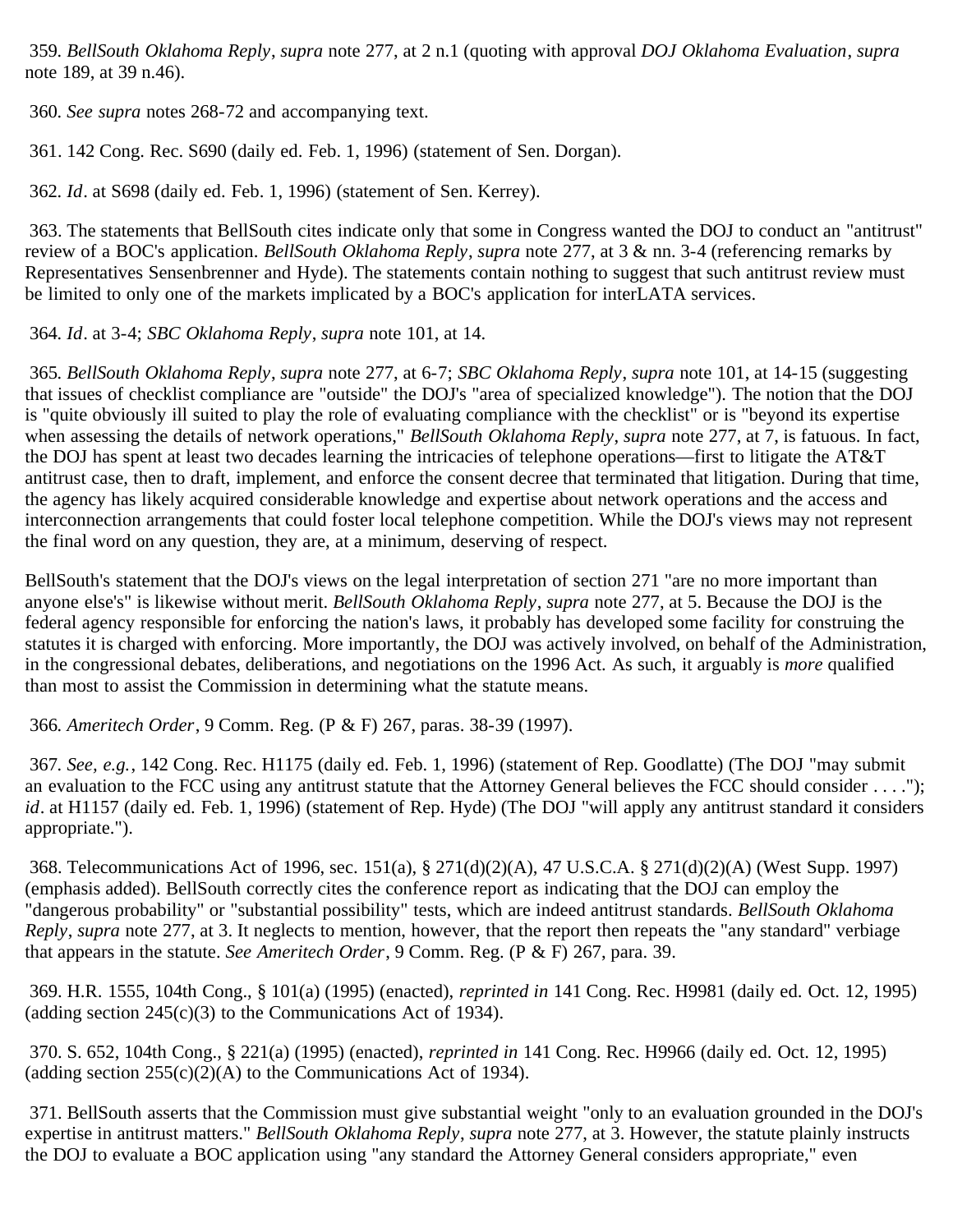nonantitrust standards. The Commission must then give substantial weight to that evaluation and, implicitly, the standard on which the evaluation is based. Further, as the Commission observed, while Congress limited state commissions to addressing the requirements of section (c), it imposed no such constraints on the DOJ. *Ameritech Order*, 9 Comm. Reg. (P & F) 267, para. 37. Thus, while some statements can be found suggesting that substantial weight may be accorded only to the DOJ's antitrust conclusions, see 142 Cong. Rec. H1178 (daily ed. Feb. 1, 1996) (statement of Rep. Sensenbrenner), the weight of the evidence indicates that the Commission's reliance on the DOJ's conclusions should extend further. *Id*. at S711 (daily ed. Feb. 1, 1996) (statement of Sen. Thurmond) ("Through its work investigating the telecommunications industry and enforcing the MFJ, [DOJ] has accumulated important knowledge, evidence, and experience that can be constructively brought to bear on these evaluations."); *id*. at S698 (daily ed. Feb. 1, 1996) (statement of Sen. Kerrey) ("DOJ's expertise in telecommunications and competitive issues generally should be of great value to the FCC."); *id*. at H1175 (daily ed. Feb. 1, 1996) (statement of Rep. Goodlatte) (The Commission must give substantial weight to DOJ's evaluation.).

<span id="page-66-0"></span> 372. Because the substantial weight standard did not appear until the conference committee's deliberations, evidence as to its meaning can only be gleaned from the statute itself, the conference report, or the congressional debates on the conference agreement. In the latter debates, most of the Members of Congress who addressed the issue simply restated the standard or indicated how its inclusion strengthened the DOJ's role in the section 271 process.

<span id="page-66-1"></span>373. 142 Cong. Rec. H1175 (daily ed. Feb. 1, 1996) (statement of Rep. Goodlatte).

<span id="page-66-2"></span>374*. Id*. at H1178 (daily ed. Feb. 1, 1996) (statement of Rep. Sensenbrenner).

<span id="page-66-3"></span>375*. Id*. at S711 (daily ed. Feb. 1, 1996) (statement of Sen. Thurmond).

<span id="page-66-4"></span>376*. Id*. at H1175 (daily ed. Feb. 1, 1996) (statement of Rep. Goodlatte).

<span id="page-66-5"></span> 377. Administrative Procedure Act, 5 U.S.C. § 551 (1994). That appeal must be filed in the United States Court of Appeals for the District of Columbia Circuit. Telecommunications Act of 1996, sec. 151(b), § 402(b)(6) n.9, 47 U.S.C.A. § 402(b)(6) n.9 (West Supp. 1997).

<span id="page-66-6"></span> 378. Metropolitan Council of NAACP Branches v. FCC, 46 F.3d 1154, 1160 (D.C. Cir 1995) (quoting 5 U.S.C. §  $706(2)(A)$ ).

<span id="page-66-7"></span>379. 5 U.S.C. §§ 556-557.

<span id="page-66-8"></span>380. Citizens To Preserve Overton Park, Inc. v. Volpe, 401 U.S. 402, 414 (1971).

<span id="page-66-9"></span> 381. In the absence of a specific statutory mandate, federal agencies have broad discretion to choose the procedures they will use. *See* Vermont Yankee Nuclear Power Corp. v. Natural Resources Defense Council, Inc., 435 U.S. 519, 524 (1978) ("Agencies are free to grant additional procedural rights in the exercise of their discretion, but reviewing courts are generally not free to impose them if the agencies have not chosen to grant them.").

<span id="page-66-10"></span> 382. S. 652, 104th Cong., 1st Sess. § 221(a) (1995) (enacted), *reprinted in* 141 Cong. Rec. H9966 (daily ed. Oct. 12, 1995) (adding section  $255(c)(2)(A)$  to the Communications Act of 1934).

<span id="page-66-11"></span>383. S. Rep. No. 104-23, at 44 (1995).

<span id="page-66-12"></span>384*. See, e.g.*, Kisser v. Cisneros, 14 F.3d 615, 619 (D.C. Cir. 1994) (Under the arbitrary and capricious standard, "[t]he court must determine whether the agency has articulated a `rational connection between the facts found and the choice made'" and "may reverse only if the agency's decision is not supported by substantial evidence, or the agency has made a clear error in judgment.") (quoting Bowman Transp. v. Arkansas-Best Freight Sys., 419 U.S. 281, 285 (1974)).

<span id="page-66-13"></span>385*. See, e.g.*, S. Rep. No. 104-23, at 44; 141 Cong. Rec. S7961 (daily ed. June 8, 1995) (statement of Sen. Stevens).